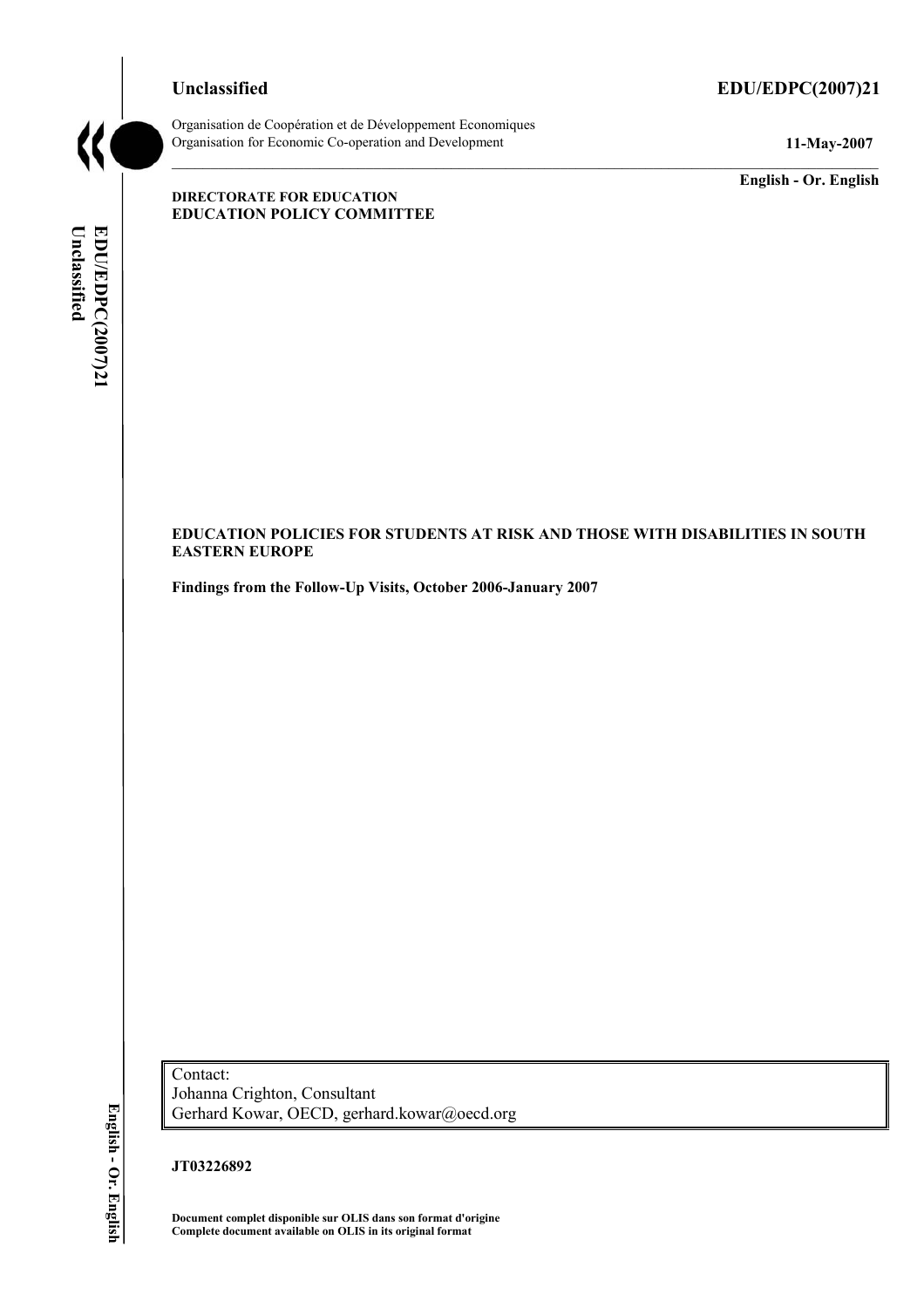#### **FOREWORD**

In May 2006, the OECD published a set of detailed national reports on special needs education policies in Bosnia-Herzegovina (Tuzla Canton), Bulgaria, Croatia, Kosovo, FYR of Macedonia, Moldova, Montenegro, Romania and Serbia (OECD, 2006). This is the first inventory of national policies on special needs education since the disintegration of the former Republic of Yugoslavia and the armed conflicts in the region. The reports were drawn up by local examiners in collaboration with OECD experts. Their general and country-specific findings serve as an analytical reference point and an encouragement for further action in this field. The policy reviews describe education systems under the following headings: legal frameworks; the scope of policy development; statistics and indicators; teacher training; involvement of parents; pedagogical concepts; curriculum development; and school organisation. After two years of intensive work, the reviews were published in May 2006 in English and French. Translations into local languages are available.

As part of the OECD initiative, a series of capacity-building seminars were held for project administrators, statisticians and representatives (school principals, psychologists and teachers) of model schools. Between 2003 and 2006, six seminars took place to discuss issues of statistics and data gathering, school organisation, curriculum, classroom teaching and transition. Inclusive education programmes were implemented in a number of model schools; the visits made to these model schools are presented in the report in boxes.

In addition, a series of micro-projects in data collection and statistics was launched in response to the need for reliable data on students with SEN (especially those in mainstream schooling). Eight ministries of education participated in this exercise, starting in May 2006. An OECD seminar to discuss the currently used categories of disability – and to introduce the OECD model of cross-national categories of students with disabilities, learning difficulties and disadvantages (OECD,  $2005$ ) – was held for statisticians from countries of South Eastern Europe. The evaluation report presents an overview of the progress and preliminary outcomes of the micro-projects.

As a follow-up to the various strands of the OECD initiative, an OECD team carried out nine evaluation visits to all participating education systems between October 2006 and January 2007. They involved representatives of ministries, local authorities and model schools. The team talked to Ministers, administrators, statisticians, representatives of international organisations, local and international NGOs, school principals, teachers, pedagogues, psychologists, students and parents. The findings and recommendations of the OECD team are based on numerous interviews and site visits, as well as on additional information and documents made available to the team.

All education systems covered by the present report are members of the Stability Pact for South Eastern Europe, with its underlying principle of regional co-operation and ownership. The OECD, as one of the lead institutions for education policy development and system improvement in the Task Force Education and Youth, has always used its forums to promote the importance of inclusive education. The evaluation team sought to build on these efforts and continued to discuss education for students with special education needs with senior ministry officials. The findings of these discussions are also included in this report.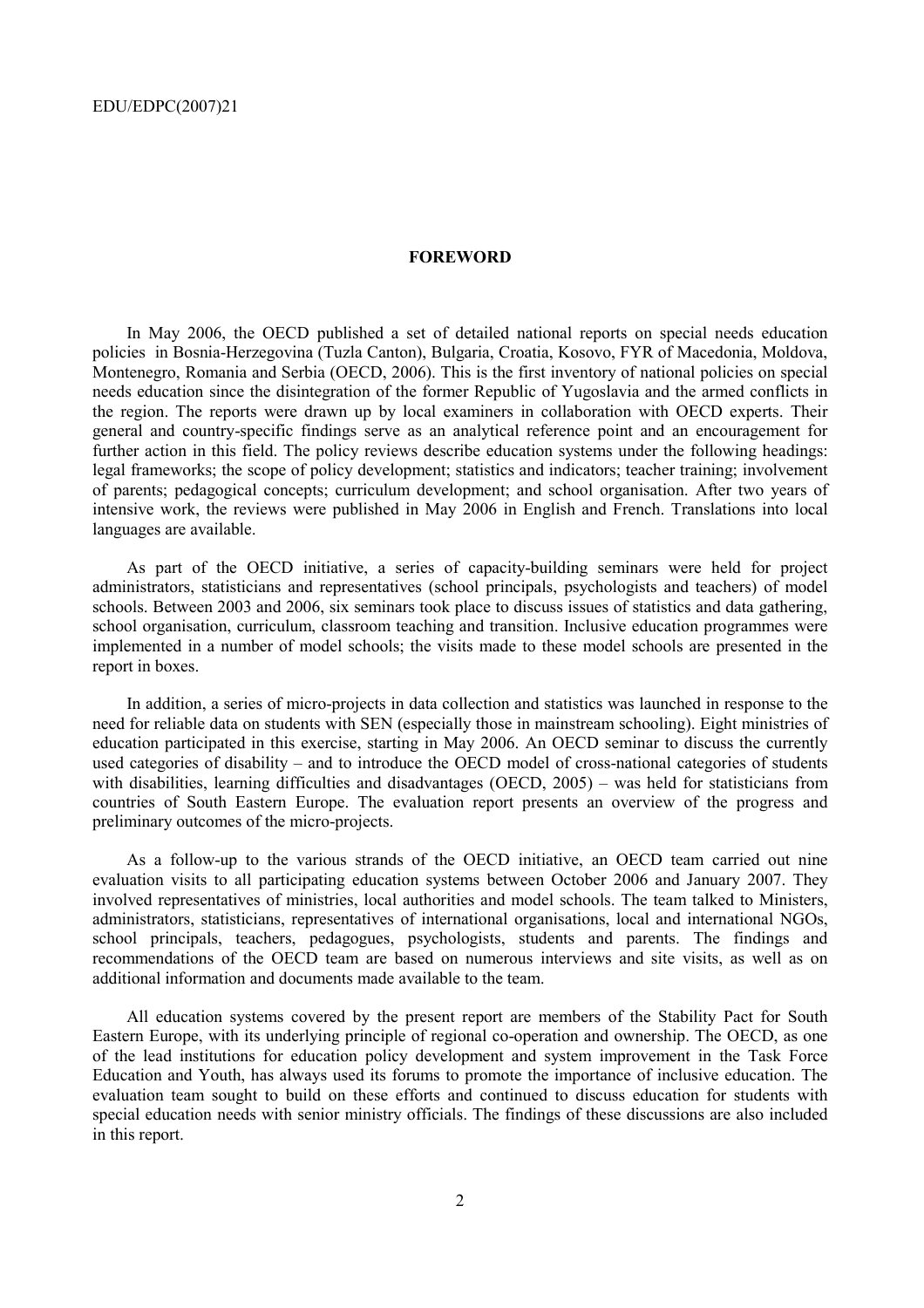Inclusive education for students with special needs and those with disabilities still faces many barriers in the increasingly diverse education systems of South East Europe. Major obstacles are scarce financial and human resources, the existing legal framework, the lack of clarity in the role of stakeholders, the lack of modern diagnostics, the lack of quality for special education needs in regular schools (including teacher training), the scarcity of reliable data and low public awareness of the inclusive approach in education. However, although it makes sense to identify common (regional) problems, it is also clear that different countries are finding specific solutions to counter them and that a gradual change of perspective is taking place. The evaluation report reflects these developments. It provides specific recommendations for a continuation of the regional project component and highlights country-specific solutions that promote inclusive education.

Barbara Ischinger

Director for Education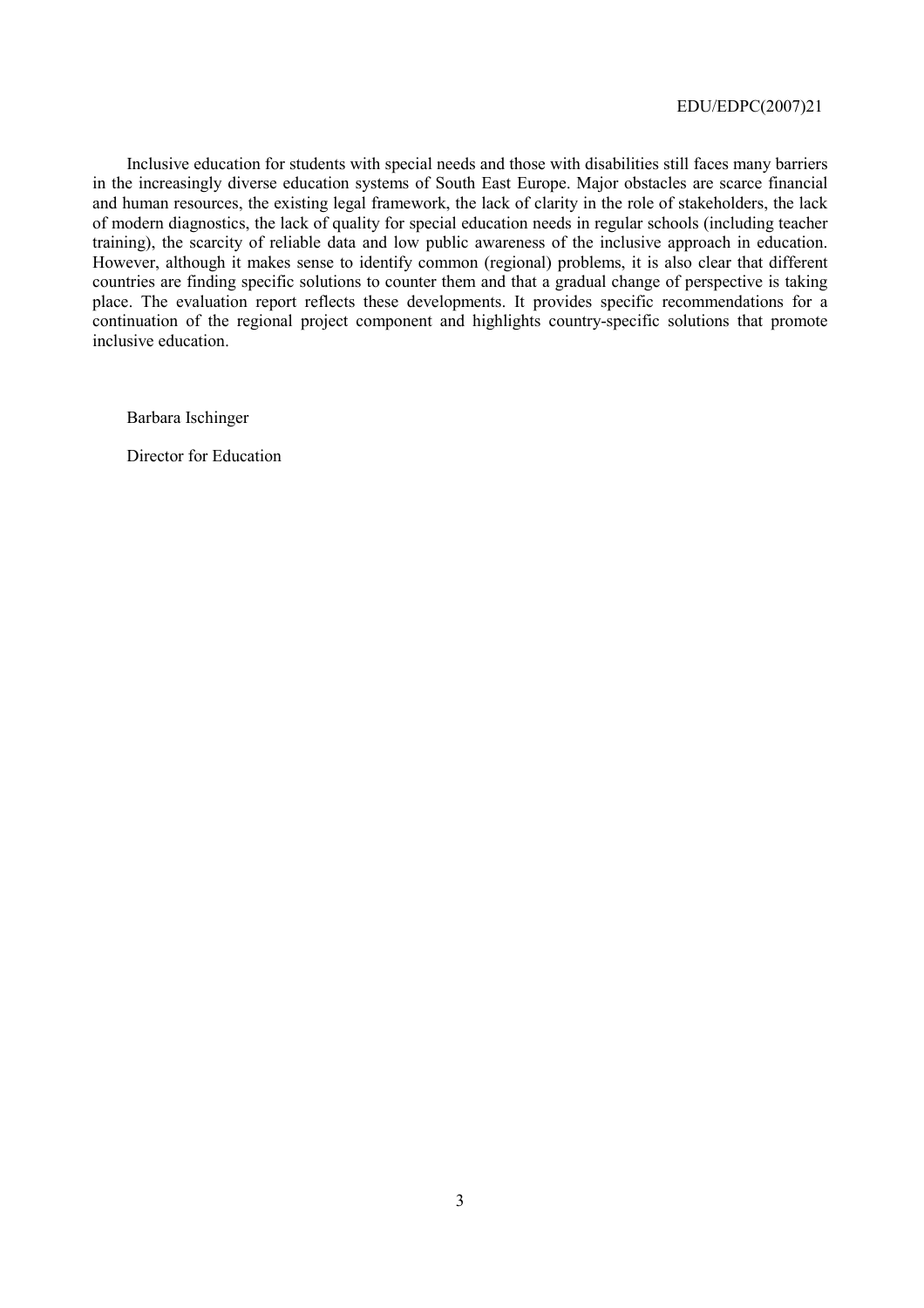### **TABLE OF CONTENTS**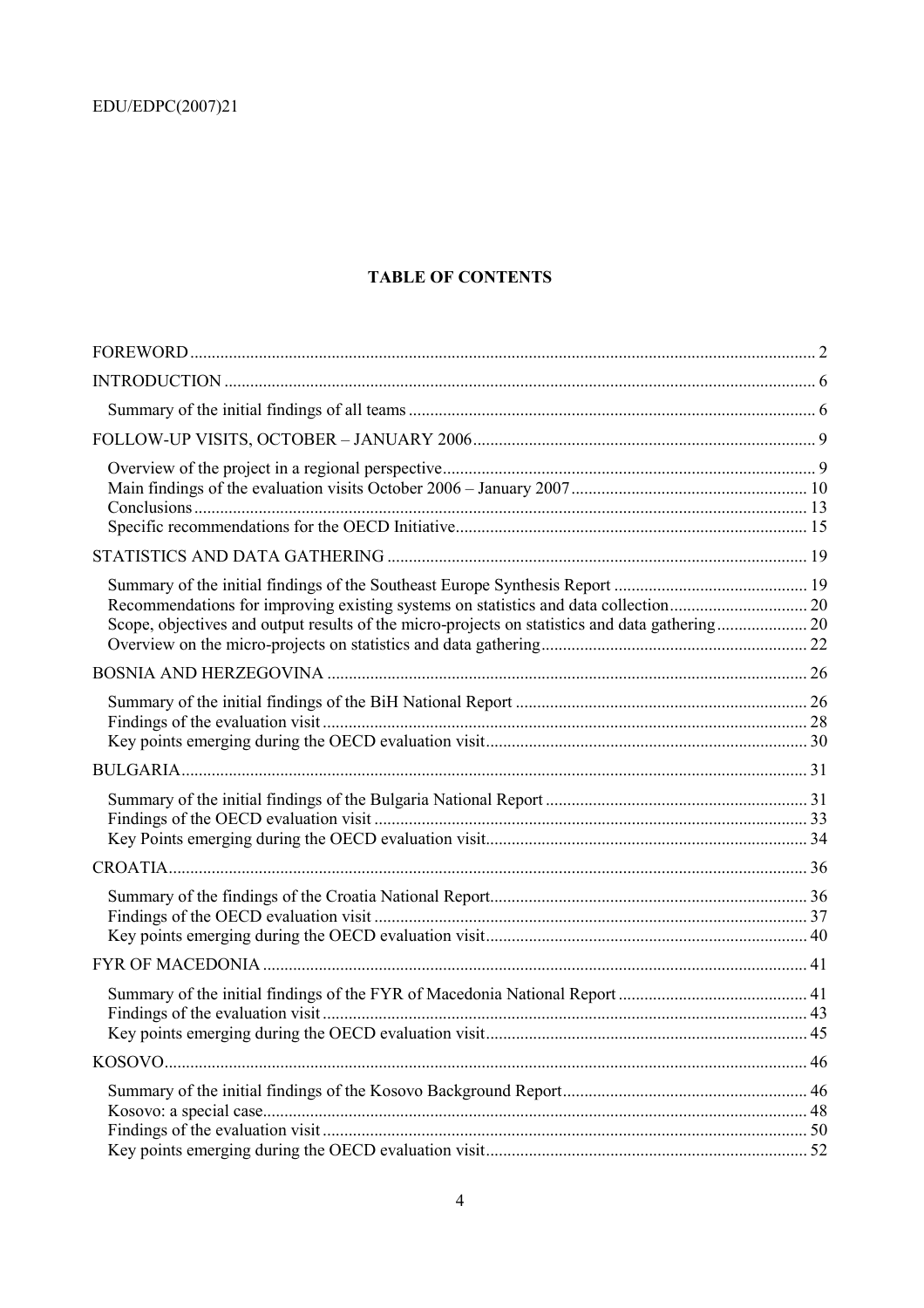# $\mathrm{EDU}/\mathrm{EDPC}(2007)21$

### **Boxes**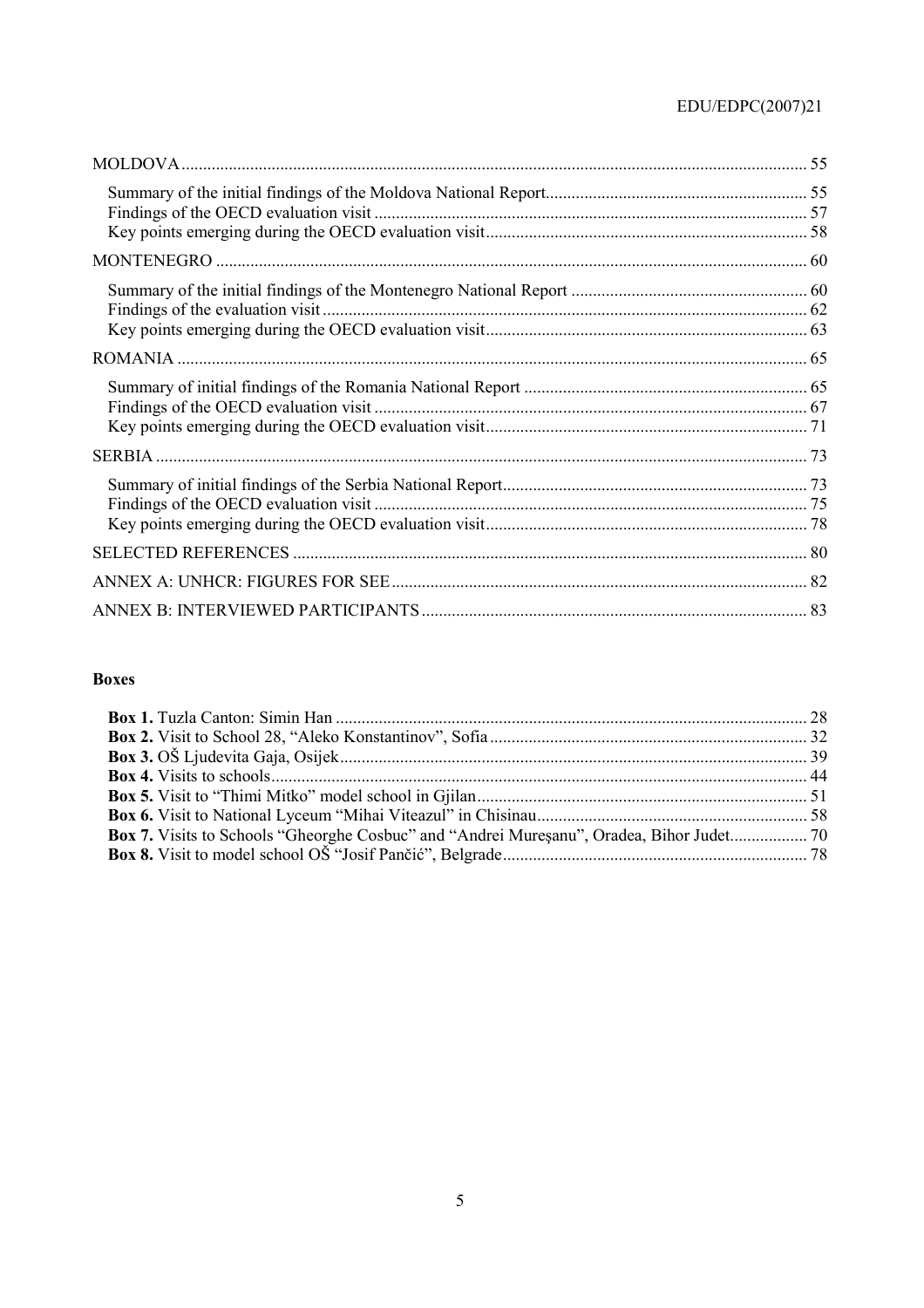#### **INTRODUCTION**

It is important to distinguish between "children at risk", "children with disabilities" and those with "special needs". "At risk" is the broadest category and can include children living in severe poverty, children without parental care, children at risk of being abused, abandoned or trafficked, children in the street, children in prison and children living with HIV/Aids. In any country, "children with disabilities" (physical, sensory, intellectual) constitute on average about 2.5% of all children, according to European Academy of Childhood Disability (EACD) estimates; they are a subset of "children with special needs", estimated to include 10% of all children in any country. The actual number depends on country definitions. In education systems, generally about 10% have special *educational* needs (SEN). Of that 10%, about 2 or 3% have disabilities and about 8% have "special needs". In practice, it is the 8% that present the definition difficulties. The OECD categories (A, B and  $C -$  OECD, 2005) were developed to make cross-country comparisons more meaningful. However, as the micro-projects on data collection show, countries differ in how they assign children to categories – and not only in this region. In the United States, for example, the ì2.5%î are almost always assigned to category A; those who are emotionally disturbed or have a specific learning disability are in B; and those receiving services under Title I of the Elementary and Secondary Education Act (disadvantaged) are in C. In England, far fewer children are assigned to category A, because the system does not rely on medical diagnostic categorisation to determine SEN status. In SEE/CEE/CIS countries, medical categorisation is (generally) used, but  $-$  as the evaluation visits confirm  $-$  children are ìcountedî by where they are placed (*e.g.* in residential institutions, special schools), not by diagnosis. The micro-projects will need to decide how to deal with this issue.

### **Summary of the initial findings of all teams**

 $\overline{a}$ 

*These findings are based on information provided by participating ministries of education and were*  published by the OECD in May 2006.<sup>1</sup> These reports analysed education policies along the following *headings: legislative framework, statistics and indicators, school organisation, pedagogy, curriculum and teacher training. Amongst them the following issues appeared to be crucial for understanding the current provision of students with special education needs with education services.* 

*Categorisation.* In all education systems participating in this OECD initiative (except Kosovo) there is an expert body or commission dealing with the classification of children with special needs and making decisions about placement. Parents are usually involved and may have the final say about placement. In all countries, children are catered for in special schools, special classes in regular schools, or by integration (or sometimes full inclusion) of special needs children in regular classes. Classification and terminology differ, but new categories (*e.g.* autism, dyslexia) are now included in some cases and the OECD classification (A, B, C) is considered useful in creating common ground.

*Legal frameworks*. All participating systems have ratified the Convention on the Rights of the Child and similar international declarations and conventions, such as the Salamanca Action Framework 1994. All

1 . *Education Policies for Students at Risk and those with Disabilities in South Eastern Europe: Bosnia-Herzegovina, Bulgaria, Croatia, Kosovo, FYR of Macedonia, Moldova, Montenegro, Romania and Serbia* (OECD, 2006).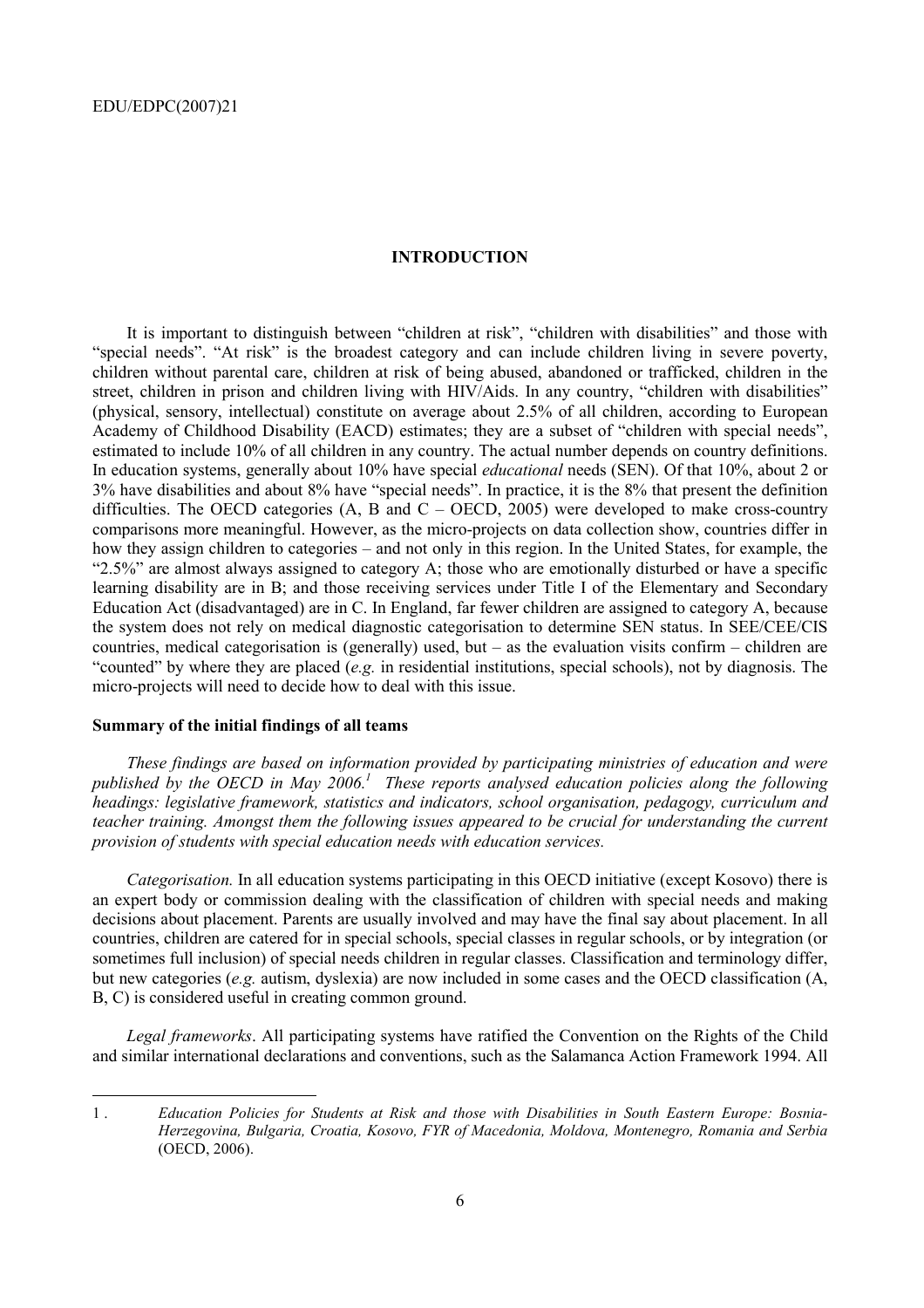have also improved education legislation since 1989. Ministries of Education are generally in charge, although sometimes the responsibility is shared with the Ministry of Health, Social Affairs and/or Labour.

*Policy reviews focusing on special groups.* "Special needs" are defined differently; laws and regulations use various categorisations, some still reflecting a defectology approach, although the term itself is now used less. Physically disabled and severely mentally disabled children are usually looked after in special schools. At secondary level, youngsters with special educational needs tend to be in vocational courses or schools. There is little or no expectation that they will continue into higher education, although this, too, is slowly changing as access issues are gradually resolved.

*Concepts of integration and inclusion* are not clearly distinguished from each other in some systems. "Integration" [placing SENDDD<sup>2</sup> children in regular classes] and "inclusion" [making changes in the way the entire school works to include *all* children] are often used interchangeably. However, there is a growing understanding that all children have a right to education under international and national law; that all children are capable of being educated; and that it is a government responsibility to provide educational settings that respect these rights and capabilities.

*Barriers to, and facilitators of, inclusion.* The national reports list the main facilitators as adequate funding and co-ordination among responsible authorities; reform of the education system to remove unnecessary obstacles, *e.g.* in curricula and teacher training; and fostering a positive attitude towards inclusion. Barriers are lack of money at local and school level; lack of reliable data; lack of clarity in law; overcrowded classes and shift arrangements; inadequate training of teachers to work in inclusive settings; inappropriate buildings and facilities; and above all, negative public attitudes.

*Statistics and indicators.* All national reports submitted under this OECD project report a lack of information and co-ordination in data gathering. While data exist about children in special schools, and to some extent about children in special classes in regular schools, it is far less clear how many special needs children are trying to cope in regular classes. Moreover, in some places a substantial number of SENDDD children are not in school at all. Where figures are available, there are substantial differences between and among participating systems with regard to percentages of children with disabilities. In general, more boys than girls are categorised as having special needs; several national reports also mention that ethnic minority children are more likely to be so categorised.

*Teacher training*. This emerged as a key issue in the national reports, both in terms of pre-service (initial) and in-service teacher training. Special needs education is not generally part of pre-service training of teachers in regular schools; in-service (professional development) training in SEN is patchy and often left to NGOs. As a result, many regular teachers who are now expected to include SEN children in their classes are unprepared. Training for special needs teachers in special schools is generally available, but often the approach remains "defectology"-based although faculties are now modernising their curricula. Teachers in pre-schools get very little or no training in special needs. Much is being done by international agencies (*e.g.*UNICEF) and NGOs, rather than ministries or universities.

*Training for other professionals*. Some psychologists, speech therapists, pedagogues and social workers are trained for work with special needs children, but not all schools have access to specialist professionals able to support teachers in inclusive settings.

*Parents*. According to the national reports, their role is now more recognised, for example in assessing their childís needs together with expert commissions. In most systems, parents have a legal right

 $\overline{a}$ 

<sup>2 .</sup> SENDDD stands for "Special Education Needs for Students with Disabilities, Learning Difficulties and Disadvantages" and covers a wide range of children who are educationally and socially at risk.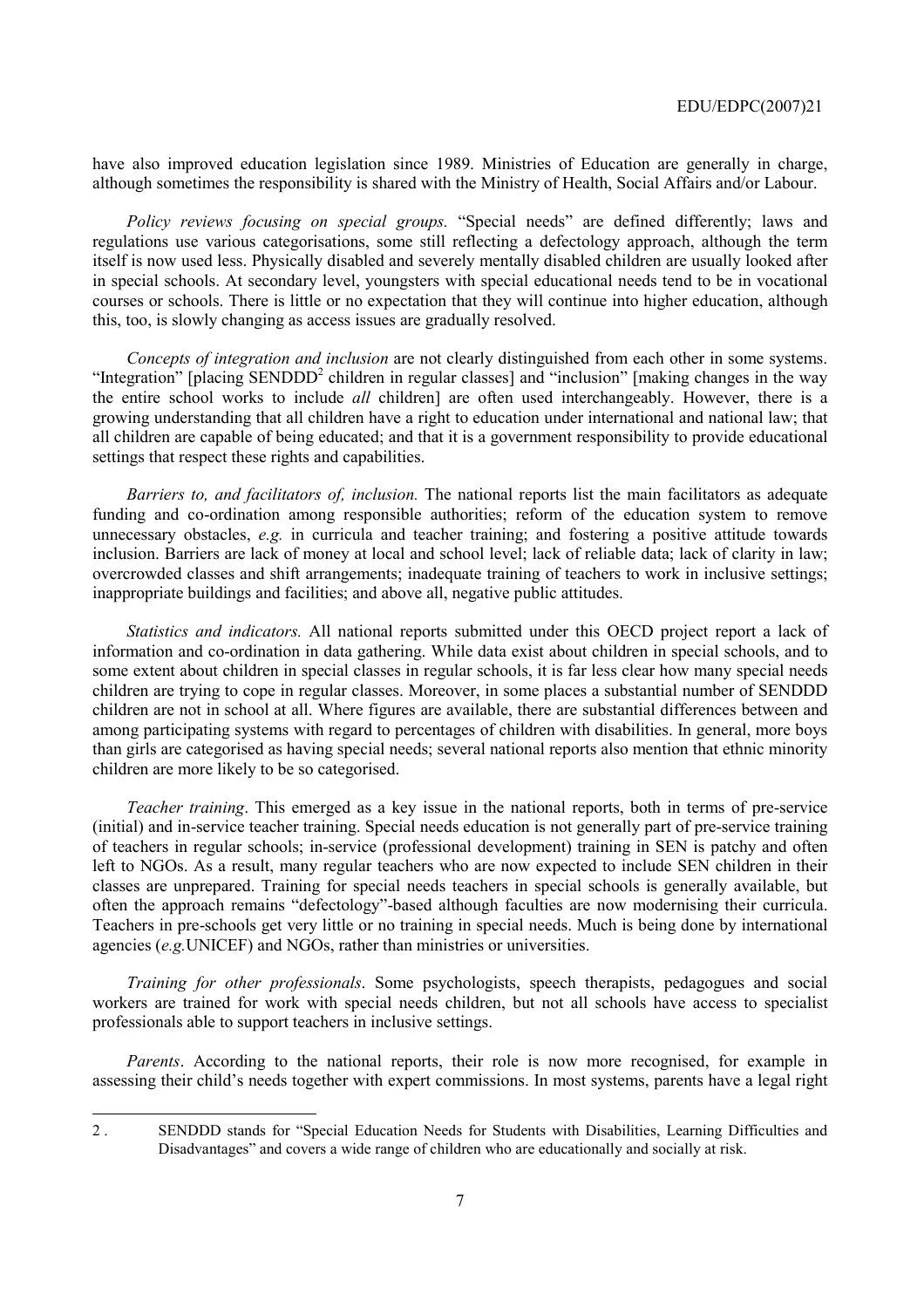to decide about their child's placement, or at least to be an equal partner with experts in making such decisions. Parents mention transport to and from school as a key problem; also the lack of trained teachers and advisors in schools to help with day-to-day concerns in looking after their children. Many parents are obliged to spend the school day in class with their child because teachers in large classes cannot provide enough attention. However, in some places parents have formed associations for mutual support and for lobbying the authorities.

*Pedagogy.* New approaches to teaching and learning are beginning to have an effect, for example where innovative methods such as Step-by-Step or Active Learning are used in pre-schools and early grades of primary. The trend is clearly towards individualised teaching and child-centred education for all. But there is a serious lack of resources and teaching materials suitable for SEN children.

*Curriculum.* As more systems are decentralised, there is a shift of control away from the centre and more alignment of regular and special needs curricula at school level. Individual educational plans (IEPs or, in Romania, PIPs or ISPs: see section on Romania) are being used more and teachers are being trained in their development. However, there is still a tendency to assume that SENDDD children will not go to academic upper secondary or higher education and that they need (often low-level) vocational skills instead.

*School Organisation*. Timetables and standards are set centrally, but pupil:teacher ratios are usually much more favourable in special schools than in regular schools. The shift system does not work well for SEN children or their parents. Physical access is a serious problem, even in the "model" schools taking part in the OECD project (steps and stairs, no disabled toilets, etc.). In several systems, special arrangements can be made for special needs students taking exams and SEN students can go to university if they pass their secondary school leaving examination. Youngsters with cognitive and complex disabilities are still generally looked after in special schools; those with physical and sensory disabilities are more often integrated in regular schools.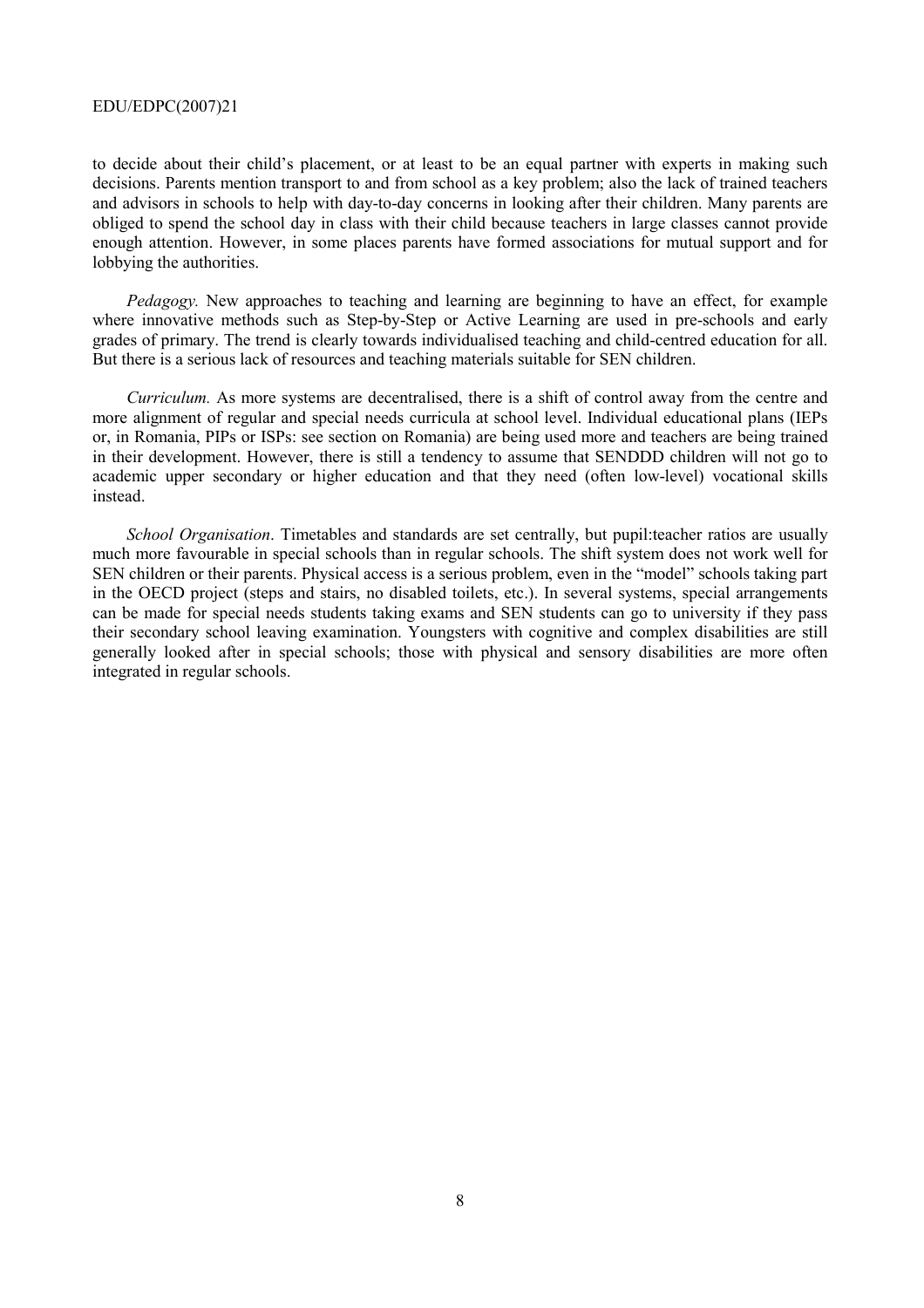### **FOLLOW-UP VISITS, OCTOBER - JANUARY 2006**

Originally, the scope of this report was a narrow one, restricted to an evaluation of various activities under the OECD initiative "Education Policies for Students at Risk and those with Disabilities in South-Eastern Europe". However, as the evaluation visits progressed, the work acquired a wider perspective, extending to legal and policy issues and to a more general review of the status of special needs provision in the participating education systems. It is therefore hoped that this report will help identify policy areas that need attention beyond the immediate concerns of the OECD initiative itself.

The objectives of the follow-up visits were to (1) assess the impact of the project at local, national and regional level; (2) analyse the obstacles faced and progress made; (3) provide a set of recommendations to develop and implement a possible follow up, and (4) give input for the development of individual country action plans. The report will be presented on the occasion of a high-level meeting of senior officials of ministries of education from Southeast Europe, which will be organised jointly between the OECD and the Stability Pact for Southeast Europe in the first half of 2007.

The following education systems participate in the project: Bulgaria, Bosnia-Herzegovina (Tuzla Canton), Croatia, Kosovo, FYR of Macedonia, Moldova, Montenegro, Romania and Serbia.<sup>3</sup> Between October and December 2006, follow-up visits were made to model schools, project administrators, as well as to ministries, local authorities, international agencies and relevant national and international NGOs; in addition, wherever possible, informal meetings and discussions were arranged with parents and community representatives. The following chapters reflect the findings, key concerns and suggestions that resulted from these meetings and visits.

### **Overview of the project in a regional perspective**

Overall, the OECD project has made good progress in meeting its initial objectives, which were:

- 1. identification, support and monitoring of a group of project administrators and institutions (model schools) to serve as contact points and facilitators within each participating system;
- 2. reviews of education policies, serving as a reference point for ongoing education reform, but also as encouragement for further systematic action in this field (English, French and languages of the region);
- 3. involvement and support of a broad range of stakeholders in the field of education of youngsters with special needs. These include ministry administrators, experts and examiners, teachers, headmasters and statisticians;
- 4. targeted training measures for specific groups providing international best practice experiences: teachers, statisticians, ministry representatives and other experts;

<sup>3.</sup> Serbia and Kosovo are treated individually, as their education systems function separately.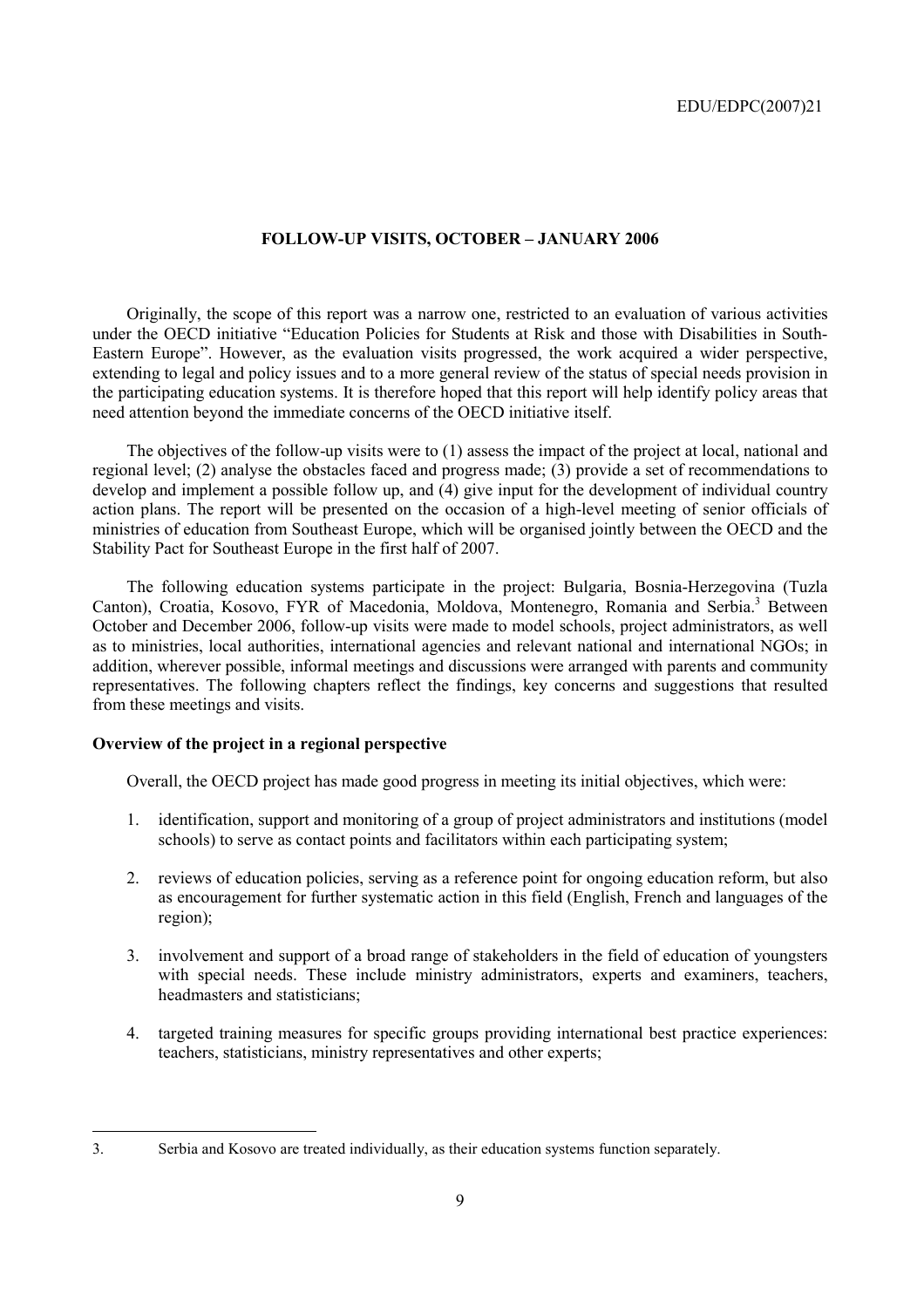- 5. support and monitoring of specific activities to disseminate project results undertaken by both education ministries and related institutions in the participating systems themselves.
- 6. micro-projects on statistics and data gathering for students with special education needs, in order to stimulate more accurate assessments of the situation.
- 7. lobbying both on a national and an international level while co-operating closely with the Education Reform Initiative of Southeast European (ERI SEE) within the framework of the Stability Pact for Southeast Europe.

Objectives (1), (2), (4) and (6) have either been met or are well on their way of being achieved. The publication of the national reports took place early in 2006 and translations are now being arranged. Capacity building seminars (*e.g.* in Montenegro, Zagreb, Paris, Jerusalem and Vienna) have had an important impact on administrators, as well as on directors and teachers in model schools; micro-project statisticians and administrators have also benefited from targeted training in data collection and the use of the OECD (international) categorisation of special needs (A, B and C, explained below). Achievement of other objectives – such as (3) stakeholder involvement, (5) dissemination of project results and (7) lobbying – will depend on project follow-up and recommendations outlined in this report.

The international literature on the educational deprivation of Roma<sup>4</sup> children is voluminous and there is no need to repeat its dismal findings here. However, given the importance of Roma education issues in the region, parts of this report focus on the situation of Roma children and youth in particular countries. Of course, it is acknowledged that there are other significant minority groups in the region (*e.g.* Turks in Bulgaria, Hungarians in Romania, Albanians in the FYR of Macedonia, Gagauz in Moldova, Gorani in Kosovo, etc.), but in general their educational rights are better protected, for example by provision of instruction and textbooks in their own language. For Roma, this is rarely the case.

### **Main findings of the evaluation visits October 2006 – January 2007**

• In all the model schools visited, there is progress towards full inclusion of children with special needs in regular classrooms, although (generally speaking) these children have either mild learning disabilities or are not severely physically disabled. Several children with a manageable level of cerebral palsy or speech difficulties are coping well in mainstream classrooms. However, the architectural characteristics of the school buildings  $-$  such as the ubiquitous presence of stairs, thresholds, narrow door frames and the lack of suitable sanitary facilities  $-$  still prevent full inclusion of children needing wheelchairs or other special equipment. This is equally true of ìspecialî classes within mainstream schools; and it must be said that the lack of equipment, materials and adequate toilets affects *all* children in the schools, not only those with special needs. However, the OECD team believes that "lack of money" cannot always be an excuse. Sometimes, simple solutions, such as using some sturdy planks to provide a ramp, adding a few handrails, widening a door, or raising (or lowering) a desk to make it more comfortable for a child to use, can make all the difference. It is a question of paying attention and using a little

<sup>4.</sup> The evaluation team is well aware that the term "Roma" covers a wide variety of ethnic sub-groups; for example, in Montenegro the term "RAE" is used (Roma, Ashkali, Egyptians) and in Bulgaria there are said to be a large number of ethnic sub-groups among the "Roma" population. It is particularly difficult to obtain accurate data, because some Roma do not identify themselves as such on census questionnaires. Moreover, the legacy of forced name-changes (*e.g.* in Bulgaria, on Turkish and Roma populations) means it is still difficult to give accurate estimates of the size of some ethnic minorities because of at least one whole generation of compulsory assimilation and name-changing.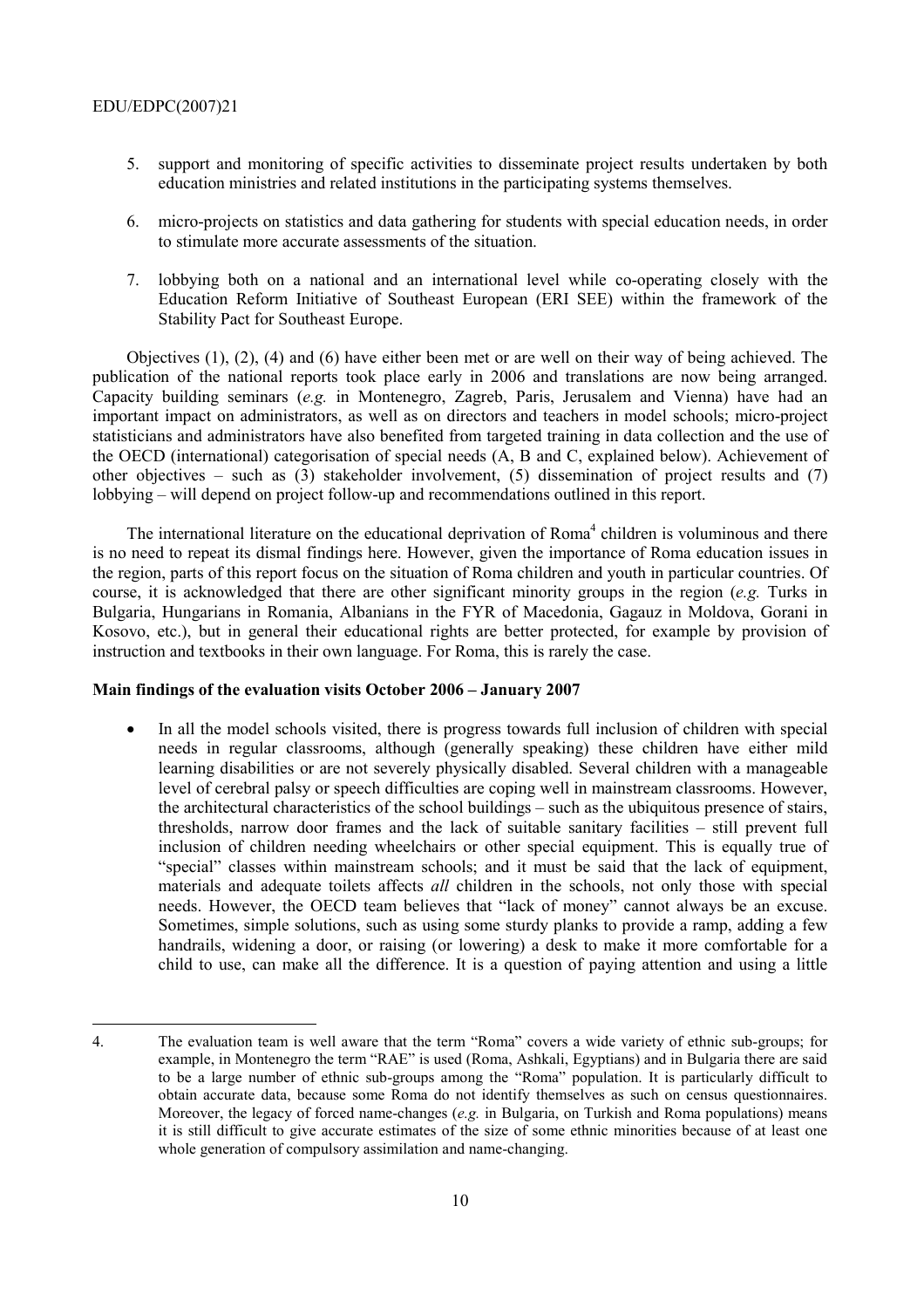creativity. Good day-to-day maintenance is just as important as installing lifts or buying computers.

- At the policy level, the trend in all participating systems is to move away from segregated types of provision, especially from the use of residential institutions, and to use special classes within mainstream schools as a stepping stone towards full inclusion. At present a "mixed economy" – of special classes, as well as full inclusion within mainstream schools  $-$  seems to be the most successful, both for the children and for the teaching staff.
- All participants in the OECD project confirmed that the absence of reliable data and the lack of co-ordination and data-sharing with other ministries (Health, Social Protection), continue to be a serious problem. While it is relatively easy to identify children already in the school system, an unknown number of "invisible" children remain un-reached. There is, in most places, no obligation on the part of family doctors, maternity hospitals or health authorities to work with parents and pre-schools to ensure early identification and remediation of special educational needs. Indeed, many parents reported that they had received no professional advice or support of any kind, until their child reached school age. Major efforts are needed to improve the exchange of information so that early, targeted support to families and children can be provided.
- In addition to statistics, there is a need for social indicators, both objective (quantitative) and subjective (qualitative). Not only are robust, appropriate and up to date statistics needed; qualitative data  $-$  how families and children perceive their situation  $-$  must also be gathered. Examples of subjective indicators are: (a) a person not feeling like he/she is treated as an equal citizen or not feeling respected and valued; (b) perceived powerlessness and negative self-image; (c) distrust of others and of institutions; (d) a feeling of hopelessness for the future. In particular, families of SEN children often mention (c) and (d) in connection with the care of their child; in addition, Roma families in particular are affected by (a) and (b). These factors, as well as ìquantitativeî and economic ones, are powerful determinants of whether a child is, or is not, successful in school. If inclusive education is to become a reality, these social dynamics must be better understood.
- The capacity-building seminars organised by the OECD are unanimously praised by those who participated in them. Many teachers said they would like the seminars to continue and then set up their own networks to share expertise and materials. They value their association with the OECD, UNICEF, Save the Children and other international (particularly Finnish, Norwegian) agencies and national NGOs for the methodological and material support they provide. It is, however, also clear that neither pre-service (initial) teacher education, nor in-service (professional development) opportunities for regular teachers are adequate to prepare them for full inclusion of SENDDD children in their mainstream classrooms. Much more will need to be done by faculties of education and by ministries and local authorities to fill this gap.
- Interaction and exchange of ideas among mainstream and special needs teaching staff are having an effect, and in the model schools there is evidence of a "whole school" approach to meeting the needs of all students. In many cases, there are opportunities for SEN children to join their mainstream peers in school activities and for mainstream children to share lessons with special classes and use equipment (for example, computers) together. Likewise, the close involvement of parents – who often attend classes together with their special needs children – has increased the teachers' understanding of the real needs and preferences of their SEN students, and an appreciation of parents' intimate knowledge of their child's needs and capacities.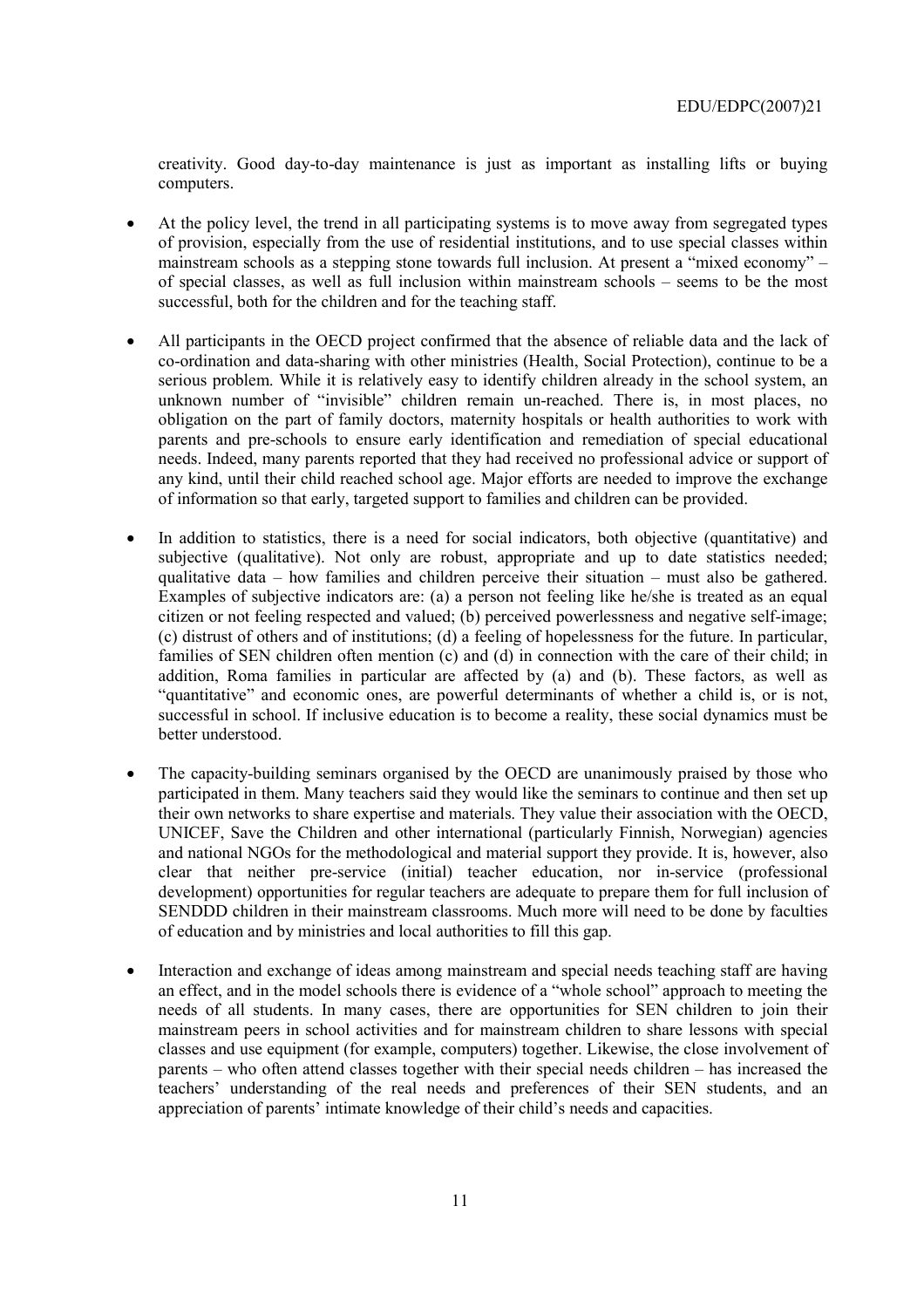- Most model schools visited have specialist staff such as defectologists, speech therapists and pedagogues to assist teachers. However, the team also heard that in some schools the presence of a defectologist might work against full inclusion, because the other teachers believe that SEN children are the responsibility of the defectologist. In some places (*e.g.* Tuzla Canton, Serbia, Montenegro) mobile teams of specialists can be called upon when there is no specific expertise available in a school. This is a useful resource; as more schools admit SENDDD children, on-call specialist help will be needed, especially in rural and deprived areas.
- The model schools visited are starting to use individualised education plans (IEPs, PIPs, ISPs or their equivalents) and teachers report that this is a great help to them in working out curricula and teaching methods for each child. However, these plans are still constructed by teachers and specialist support teachers, with some input from parents, but not from the SEN children themselves. This is counter to the Convention of the Rights of the Child, which states (Article 12) that children have a right to have their views taken into account and that they have a right to be consulted in any decision that directly affects them. It is perfectly feasible, in many cases, to ask for the wishes of the child her/himself, for example in "negotiating" learning goals with the teacher, which will motivate her/him to achieve these goals and to raise expectations.
- While IEPs/ISPs/PIPs are a step forward, the absence of flexible curricula and assessment methods remains a barrier. Most education systems visited have highly prescriptive curricula (for both mainstream and SENDDD) and teachers are unsure how to adapt their lesson plans and grading (marking) practices. In some participating countries (*e.g.* Serbia), guides and teachers' handbooks containing examples of "good inclusive practice" are now being published, often by UNICEF or NGOs. These are enormously valuable and should be shared among participants in the OECD project.
- The current legal framework for the categorisation and placement of children (via ìCommissionsî) remains rigid and dominated by medical perspectives, although in several countries the remit (as well as the names) of these Commissions are changing to reflect a more social and educational approach.<sup>5</sup> Many of the pedagogues and defectologists interviewed are aware of these problems and would like to see changes in law (and procedures) to make the assessments and placement decisions more educationally relevant. A considerable number of parents resist having their child formally certificated as having special needs, especially where such categorisations are  $\overline{\phantom{a}}$  in practice  $\overline{\phantom{a}}$  irreversible and/or mean that the child may be taken out of the family. In addition, the requirement under Article 25 of the United Nations (UN) Convention on the Rights of the Child (that any decision taken about categorisation/placement of a child with SEN *must* be periodically reviewed) is too often ignored and children remain in their initial (often institutional) placement far longer than is warranted  $-$  even permanently.
- The involvement of parents is crucial and the team saw some good examples of collaboration between parents and teaching staff in model schools. In many places, there are active associations of parents of SEN children that not only provide mutual support and information, but serve as potentially powerful lobbying voices at the governmental level to modernise SEN provision and legislation.
- Finally, the children in the model schools have, in general, friendly and supportive relationships with their non-SEN peers. We saw several instances of children helping each other in the
- $\overline{a}$ 5. In Kosovo, the intention is to establish a team of specialists in each municipality to assess children's needs. The OECD team has recommended that these new commissions should include educators, and take a more educationally relevant approach to diagnosing special needs.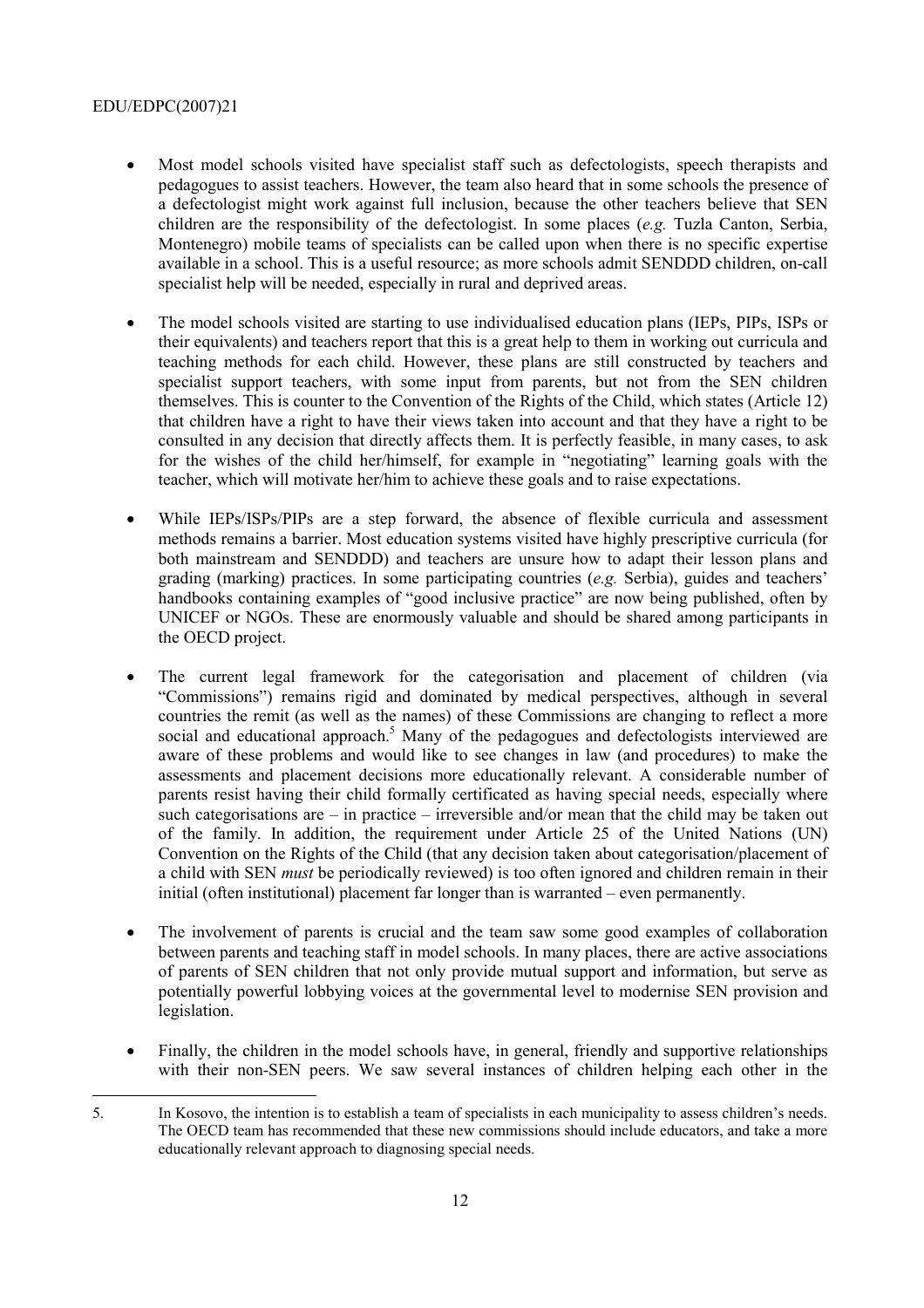classroom and playing games together. The presence of "Peer Helpers' Clubs" and other forms of child-to-child support is extremely effective in achieving true inclusion, as well as raising awareness among other children of the difficulties special needs children face.

### **Conclusions**

 $\overline{a}$ 

The following key issues came up repeatedly during the evaluation visits:

- Priority for SEN inclusion is declared government policy in most countries, but this is not reflected in funding decisions. There is still a tendency to see inclusive SENDDD provision as a voluntary or NGO task, rather than a normal part of the government's full responsibility for the education of every child.
- As a consequence, services to vulnerable children and families are resource-driven rather than need-driven, poorly targeted and often lacking in poor and rural areas. Community services (day care centres, specialist medical care, social assistance); preventive and rehabilitation services; and effective training in Child Rights of professionals working with vulnerable, excluded and/or discriminated children are all needed. To name but one example, one of the most effective preventive measures would be to ensure that every child has a birth certificate and/or an identity card that gives her/him legal access to health care, immunisation, education, housing and social assistance. The Convention on the Rights of the Child includes "the right to an identity" as a basic right of all children.<sup>6</sup> Some countries included in this OECD project do much better in this respect than others; "good practice" should be shared.
- Over and over again, parents told the evaluation team that they had received no support, advice, or encouragement after the birth of a child with special needs. Indeed, in some cases parents were told it would be best if they just left the baby in a hospital or an institution; maternity wards often do not allow "rooming-in", so that mothers have little opportunity to bond with their babies before they leave the hospital, which also encourages abandonment. It is often the mother who is most affected and ostracised because of the disability of her child and therefore she deserves special support to assist her in providing primary care and nurturing  $-$  and to enable her to play a full and active role in society like any other mother. Perinatal care, home visits by competent health visitors and community support services are badly needed. One suggestion would be for each model school, together with the parents or parents' association, to develop a "Parents' Toolkit", with an up to date "map" or directory of services available (health care, day care, social services, etc.) and how to access them.
- Early identification of at-risk children and data sharing across responsible ministries and agencies are essential. In all participating systems, there is an urgent need for better mechanisms to identify SENDDD children and ensure that prompt, targeted assistance is available to them and their families. The OECD micro-projects on data collection will help, but thus far they

<sup>6.</sup> CRC, Articles 7 and 8. "The child shall be registered immediately after birth and shall have the right from birth to a name, the right to acquire a nationality and, as far as possible, the right to know and be cared for by his or her parents. States Parties shall ensure the implementation of these rights in accordance with their national law and their obligations under the relevant international instruments in this field, in particular where the child would otherwise be stateless. States Parties undertake to respect the right of the child to preserve his or her identity, including nationality, name and family relations as recogni*s*ed by law without unlawful interference. Where a child is illegally deprived of some or all of the elements of his or her identity, States Parties shall provide appropriate assistance and protection, with a view to speedily reestablishing his or her identity".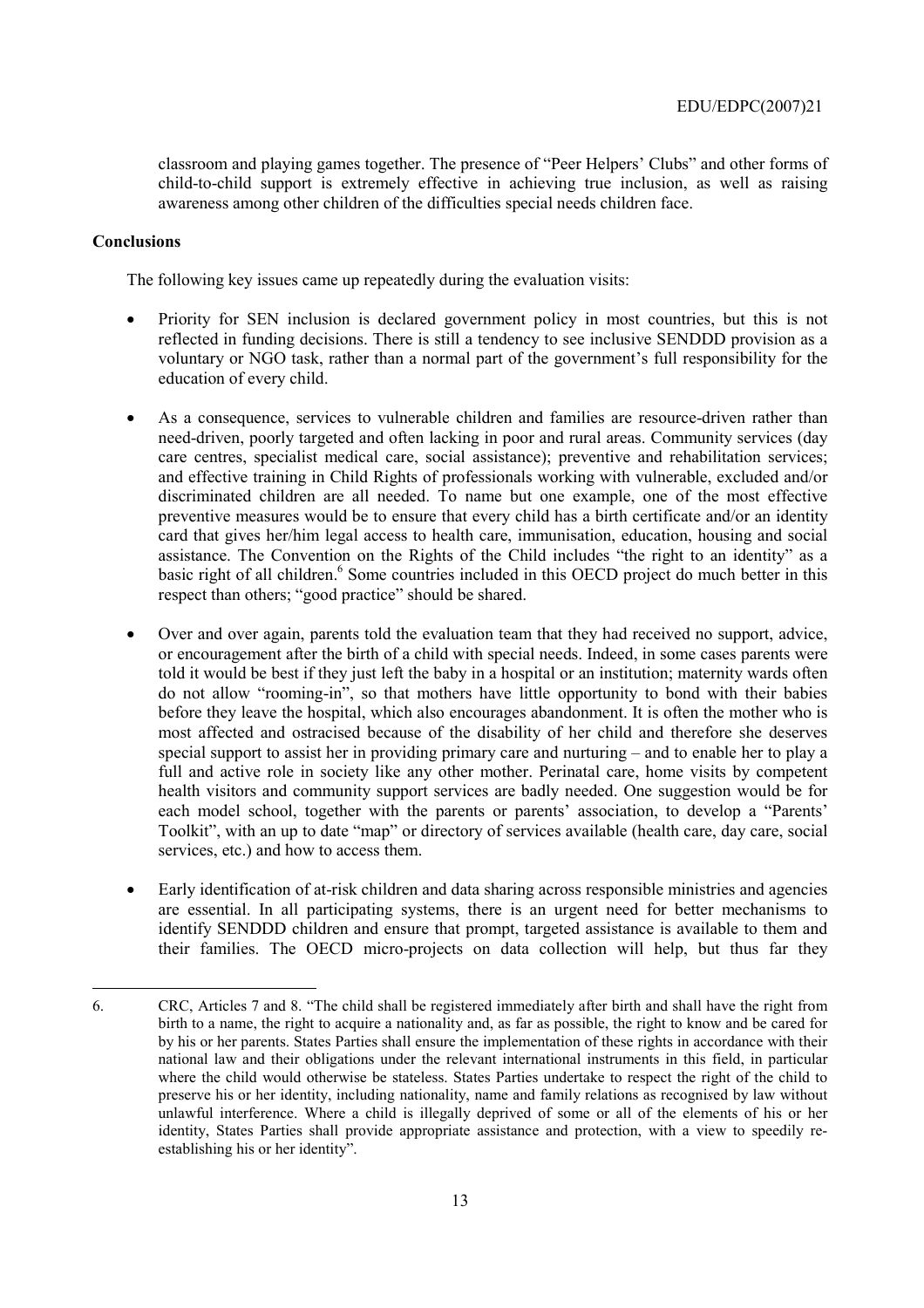$\overline{a}$ 

concentrate on children already in the education system (in special schools, in special classes, or in mainstream schools). The problem of "invisible children" is far more difficult to resolve and requires action on birth registration, early diagnosis, and data collection and data sharing at all levels, not only among ministries, but at county and municipal levels, among health practitioners, mother and baby clinics and social protection services.

- The proportion of the school population educated in special schools varies greatly across the region, reflecting both the historic pattern of provision and local commitment to supporting the inclusion of children with more severe needs in mainstream settings. Most countries have strengthened parents' rights to choose a mainstream place for their child, but it remains the case that some children have such severe and complex needs that most mainstream schools cannot cope. However, the aim is that the proportion of children educated in special schools should go down over time, as mainstream schools grow in their skills and capacity. Children with less significant needs – including those with moderate learning difficulties and less severe behaviour, emotional and social needs  $-$  should be in a mainstream environment as soon as possible, provided that such a move is properly prepared to ensure that schools, children and families can cope.
- The team heard that some special schools have felt threatened by the inclusion agenda and unsure about what role they should play in future. We believe that special schools have an important role to play within the overall spectrum of provision for children with SEN – educating some children directly and sharing their expertise with mainstream schools to support greater inclusion and break down barriers to create a unified system using all available expertise. This could be done by promoting greater staff movement across sectors; and more students moving between the sectors, using the annual placement reviews to see whether there could be a dual placement or transition to a mainstream school. Local authorities should consider the potential of special school outreach to complement existing advice and support services, and/or locating mainstream and special school facilities on the same site.
- While life is hard for many families and children in the region, it is especially hard for minorities, in particular the Roma population. Roma children are more likely to be poor, more likely to be institutionalised, more likely to work from an early age, more likely to be malnourished, more likely to be trafficked, and more likely to miss out on education beyond the first few grades. In Romania, for example, the infant mortality rate among Roma is twice as high as for the Romanian population. Many Roma children also lack birth certificates and ID and/or health cards, without which they have very limited access to health care, social security, formal employment, and minimum income guarantees when they reach adulthood. A recent study done in Montenegro  $-$  covering four towns where 70% of the entire Roma population of Montenegro lives  $-$  showed that, of the 1 020 Roma and "Egyptian" children between 6 and 14 years of age, only 454 (44%) were in school, at the time of the research (December 2005 to January 2006). Moreover, almost 80% of RE children in these towns drop out between first and third grade, nearly all of them because of family poverty. 81% of the families in the survey have no regular monthly income, and survive by finding food and recycling materials in litter bins and garbage containers. Clothing, footwear, and money for books and materials are simply not affordable, especially where there are a number of school-age children in a family. Much more needs to be done to ensure these at-risk children's access to, and survival in, mainstream education. This will include action on housing, health care, nutrition, and targeted help for poor families, as well as registration and safe access to the same quality of schooling as non-Roma children.

<sup>7.</sup> The towns included in the research were Podgorica, Niksic, Berane and Rozaje (see UNICEF-Podgorica, 2006).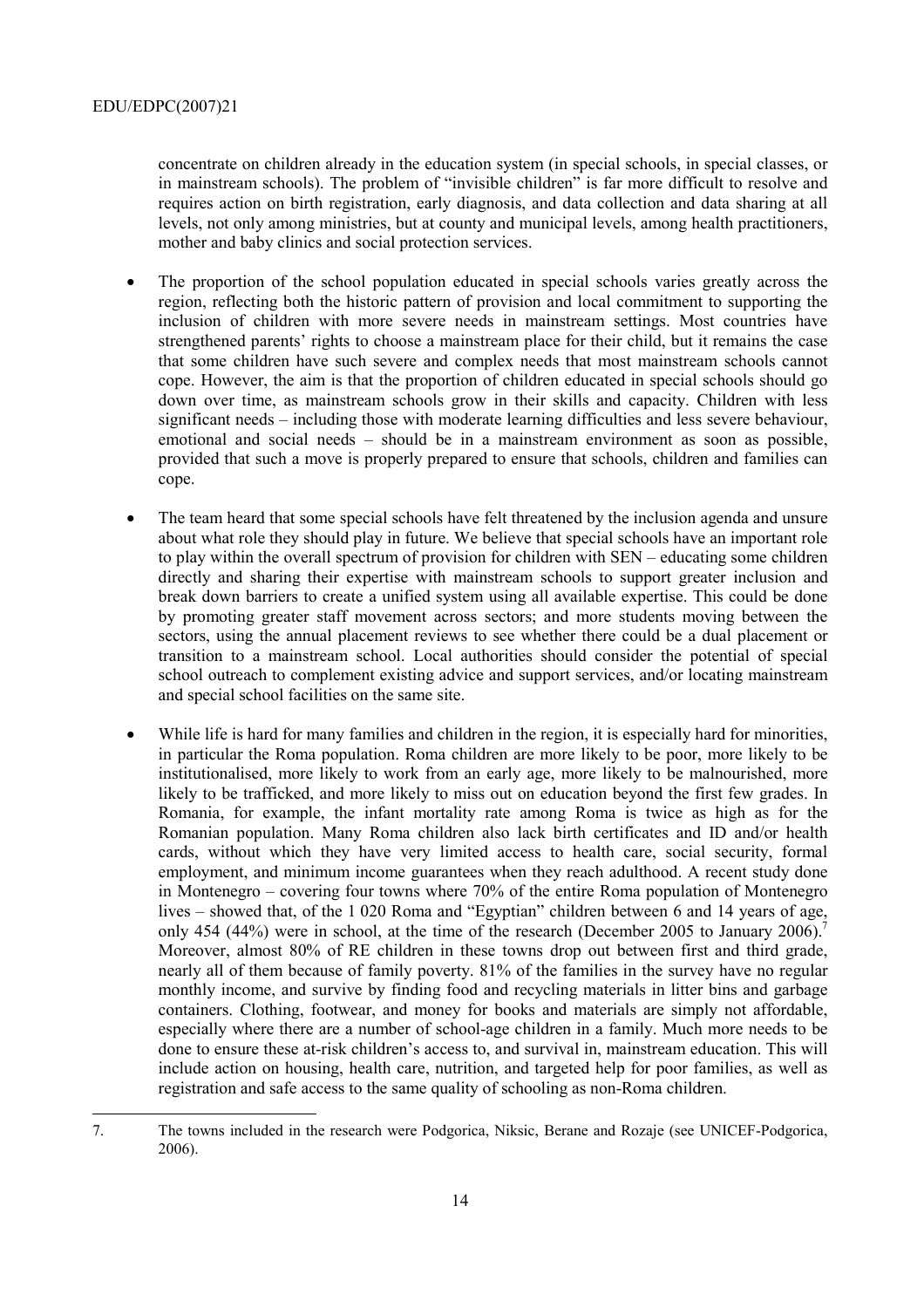• Moreover, at-risk factors are cumulative, and often inter-generational. One or two risk factors might be surmountable  $-e.g.$  being ill, unemployed, or a single parent  $-$  but if a third is added, such as the birth of a disabled child in an at-risk family, there will be a rapid descent into deprivation unless prompt, targeted help is available. Thus, if a SEN child is born into a Roma family with unemployed parents living in poverty, the life chances of *all* members of that family are negatively affected and their social exclusion will be more severe. Prompt, targeted, positive action is needed, rather than the all too common response of blaming the child (and the family) for low educational attainment.

#### **Specific recommendations for the OECD Initiative**

#### *In relation to national and regional policy*

In all SEE countries, the legal "architecture" for inclusion of children with SENDDD is in place. Governments have signed international Conventions such as the UN Convention on Human Rights, the UN Convention on the Rights of the Child, and are participating in initiatives such as Education for All and the Millennium Development Goals. Countries of the region are also invited to sign the UN Convention on the Rights of Persons with Disabilities, which was adopted by the UN General Assembly in December 2006. There are also national laws and regulations that promote inclusion. Implementation remains a problem; and although ministries and local authorities give reasons why this is so, both in terms of finance and in terms of enforcement of legal requirements, inclusion of SENDDD children is  $-$  in the words of one official – "not a priority". **The OECD initiative**, despite its relatively small size, is effective in raising awareness of the issue among policy makers, but much more needs to be done. For example, national budgets could reflect more strongly the commitment to improving special needs education; and large, internationally funded projects – such as those financed by the European Union or the World Bank – could stimulate both financing and enforcement of special needs obligations by including a SEN component in their project designs.

#### *In relation to the model schools*

The model schools visited by the evaluation team are doing a fine job with limited resources, and they should continue to be supported in their daily work with children, parents, and local communities. However, as noted elsewhere in this report, there is a tendency for local and national authorities to see SEN inclusion as the task of NGOs or international agencies, which undermines the sustainability of the work done at school level. Therefore, although we strongly recommend continuation of support for and, if possible, extension of, the model school initiative through **the OECD initiative**, there must be reciprocal commitments by governmental authorities; for example by funding posts for support teachers, which emerged as one of the most urgent needs of the schools, and by allocating money to make school buildings wheelchair-friendly in all respects (ramps, lifts, toilets, etc.)

#### *In relation to capacity building (especially teachers and school directors)*

The seminars organised under the OECD initiative have made a great impact, not only on the participants from the model schools, but on those from ministries. The evaluation team strongly recommends that these seminars – and other forms of capacity building – should continue. Specifically, we recommend that **the next series of OECD seminars** be hosted by the model schools and their respective local authorities, so that teachers, school directors and officials can share actual experiences within their own context. Not only would this give the "host" model school a chance to show their achievements, but it would provide an opportunity for inviting local and national policy makers for an exchange of ideas and innovative practice elsewhere. Another suggestion is for model schools to set up a network among themselves, and a "clearinghouse" of innovative teaching materials they would like to share.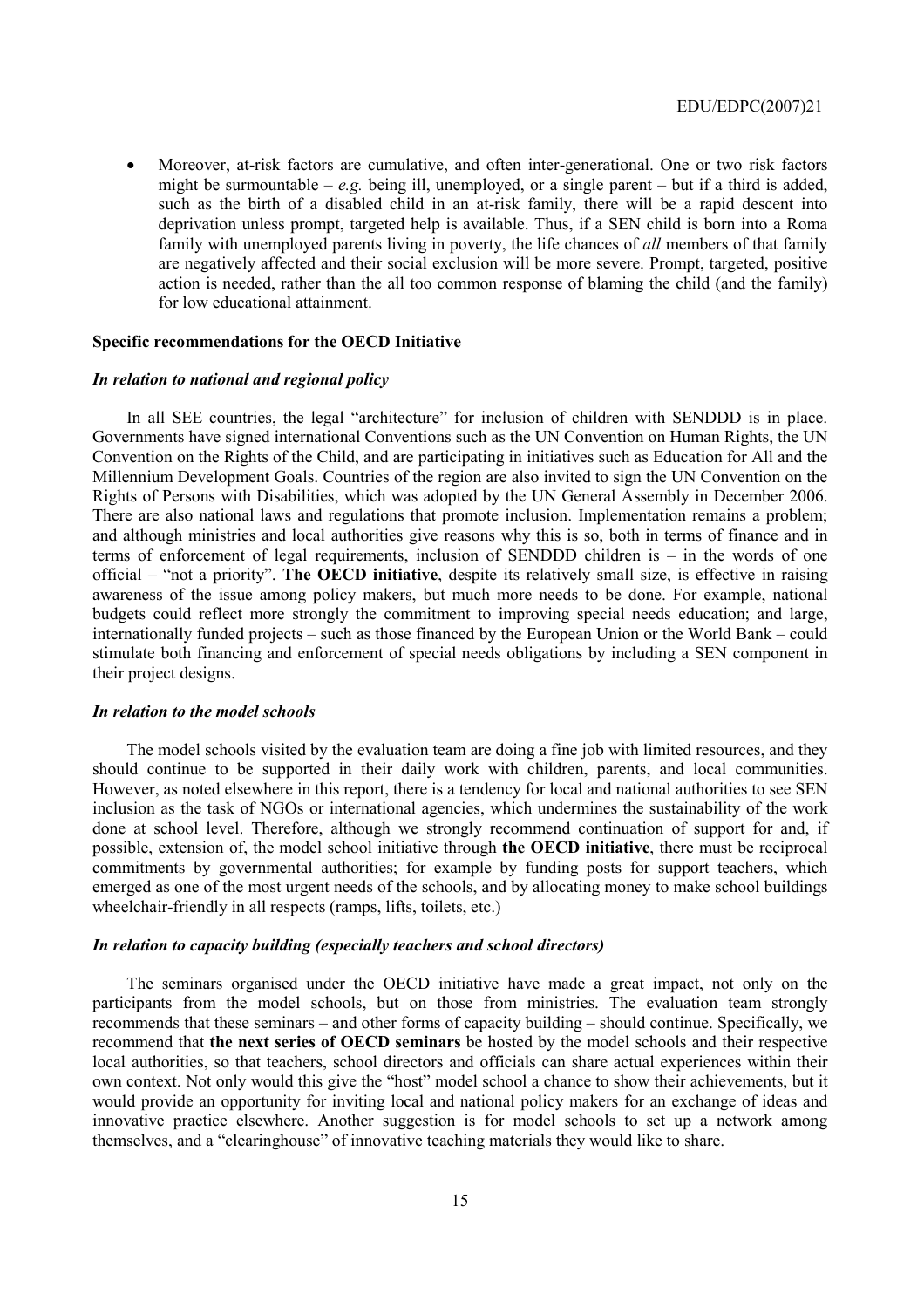#### *In relation to categorisation and child rights*

The evaluation team welcomes the shift towards a less "medical" approach to categorisation and placement, and in some cases the new regulations for the Commissions or Boards are based on the rights of the child. However, there is still too little awareness among decision makers of exactly what the rights of SENDDD children are. Organisations such as UNICEF and Save the Children are conducting campaigns aimed at, for example, a child's right to a birth certificate, and a child's right to a family; but in some countries there are still counter-incentives (either imbedded in regulations, or social or financial counterincentives) that prevent full protection of children's rights to being part of the wider community. We recommend that efforts be made to work directly with the Commissions or Boards, to inform them of the requirements and to improve "gatekeeping" practices aimed at preventing placement of SENDDD children in institutions or special schools in the first place. In particular, the requirement that a child has the right to be consulted about any decision that affects him/her, and the requirement that any "categorisation" or placement decision must be reviewed periodically (*e.g.* at least annually), are widely ignored. **The OECD initiative** could support or co-ordinate a seminar for Commissions or Boards on a rights-based approach to gatekeeping and categorisation.

#### *In relation to parents*

Parents are the most powerful advocates for their children, and it is good that their voice is being heard more in SENDDD issues. In particular, Parents' Associations are effective lobbying and fundraising instruments, and they also provide parents of children with special needs with opportunities to get together for information and support. In every model school visited by the evaluation team, the meetings with the parents were the most emotionally charged, but also the most effective in bringing home the realities of family life when there is a special needs child or young adult. Parents said that, until their child reached school age *and* had the good fortune to be in a sympathetic and inclusive school, they had received no practical advice, and no support, in caring for their special needs child. As a result, they felt isolated, left to struggle in poor conditions with no one to turn to. We recommend that Parents' Associations should be given support by the schools where their children attend (*e.g.* in the form of space for weekly meetings, or the use of paper and photocopiers for leaflets, etc.); also that Parentsí Associations, perhaps with the help of donors, should develop directories or local "maps" for parents so that they know where they can go if they need specific medical, financial, or legal advice. In addition, local authorities should revise their practices to ensure that parents are not left without support once they take a newborn special needs child home from the hospital. Social isolation is extremely damaging, not only for the parents and the child, but for the whole family. **The OECD initiative** could support a seminar for parents in maximising their lobbying potential and their practical involvement in helping others.

#### *In relation to special schools and residential institutions*

The evaluation team accepts that there will always be a needs for special and residential institutions for the most severely physically and/or mentally disabled. Moreover, these institutions have years of experience and a great stock of expertise that are an invaluable resource. As birth rates continue to fall and the mainstream school system becomes more inclusive, fewer children will need to be in special schools; this means that the expertise and experience built up in the special system *must* be used to support inclusive schools. This is already being done, for example by mobile teams of specialists, and through training of mainstream teachers. The most effective models in other countries are where special and mainstream schools occupy the same site, so that there is constant interaction among children, teachers, and specialists and students can move easily between inclusive classrooms and specialised settings. Another successful arrangement is where special classes are attached to mainstream schools, so that children can again move easily between inclusive and more "protected" settings. We recommend extending the "mobile teams" practice, as well as encouraging interaction between mainstream and special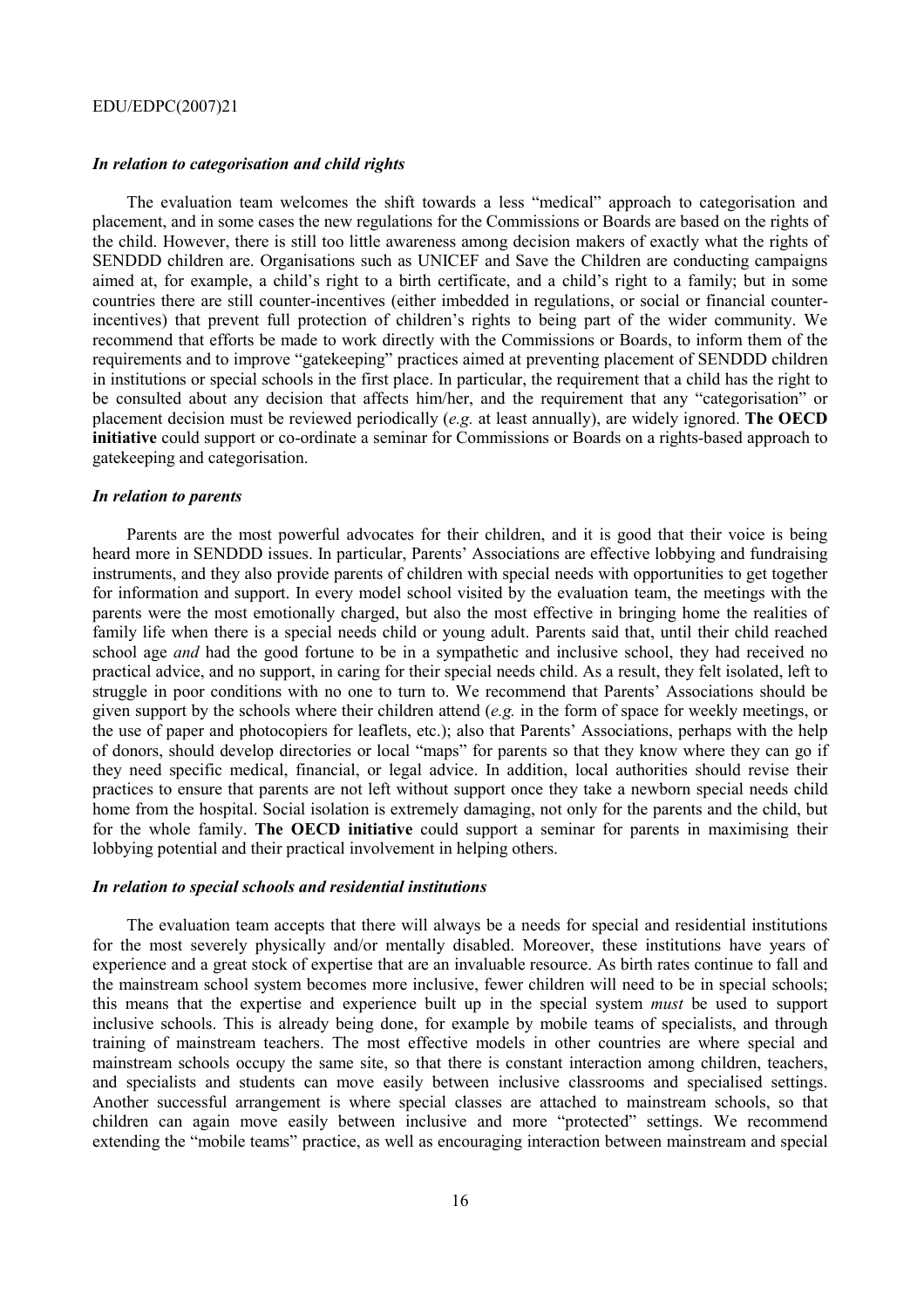settings, to maximise resources and enable implementing students' IEPs. Since this is essentially a governmental/local authorities issue, **the OECD initiative is not the appropriate ìvehicleî for it**, but it can play a role in raising awareness and stimulating other initiatives by donors.<sup>8</sup>

#### *In relation to inclusive schools*

While inclusivity and "child-friendly" schools are clear objectives, as well as (in most places) declared government policy, schools will have to change fundamentally before they are the best option for **all** SENDDD children, both educationally and socially. The needs are, first, to improve physical access and the availability of suitable materials and equipment; second, to train teachers in inclusive teaching methods; and third, to adapt class sizes and the availability of teaching assistants to the inclusive approach. We saw too many examples of mainstream teachers struggling with large class sizes (sometimes including three or four SENDDD children), inflexible curricula and timetables, and lack of suitable materials. Several countries have rules that allow reduction of class sizes or assignment of teaching assistants when SENDDD children are included, but in many cases these rules cannot be implemented because of lack of money or staff. Besides, many schools work in shifts*,* which creates additional problems of classroom time and a consistency in teaching SEN children. The transition from class teaching (by the same teacher for all subjects) to subject teaching, which usually happens when children are about 10 or 11, is particularly difficult for SENDDD children because they have to get used to a variety of teaching styles as well as a considerable amount of moving around within the school building. With good school leadership, most of these problems can be overcome, but not without extra resources and training. **The OECD initiative** could work with donors and other agencies to provide school management training in preparing mainstream schools for inclusive education.

#### *In relation to students*

Most SEN students we saw in the model schools seem to flourish in an inclusive setting, and their non-SEN peers seem to accept them easily, often more easily than the adults did. One successful practice is the establishment of a "Peer Helpers Club", whereby high-achieving mainstream students are helping their special needs peers with their academic work and with organising sporting or social activities. We also saw some examples where students of nearby Pedagogical Faculties were doing their practice teaching in inclusive schools: these students said this was the most helpful way for them to understand the realities of special needs children and their families' lives, as well as helping them to adapt their teaching methods to slower learners. However, curricula and assessments are often focused on high achievers, with little room for those who need a little extra time or help. More could be done to assist students who are struggling to keep up; in any case, practices such as excluding low achievers from national tests, or sending those who ìfailî to reach national standards to special schools, must be stopped. **The OECD initiative** could work with donors and other agencies to influence the development of appropriate practices that prevent premature drop-out (and push-out) of slow learners in an increasingly achievement-driven environment. One example of "good practice" is that of **career guidance** in Croatia: before the end of grade eight, all children registered as having special educational needs are counselled on possible career choices and directions in secondary schools. Since the transition to independent adulthood is particularly difficult for SEN youngsters, offering career advice at the right time is essential.

<sup>8.</sup> Community-based resource centres, such as those established in various places by UNICEF, are effective in providing parents with a place where they can meet each other and receive advice and help, *e.g.* with nutrition, immunisation, and assessment of children's development. In Kosovo, several of these centres have now been taken over by municipalities.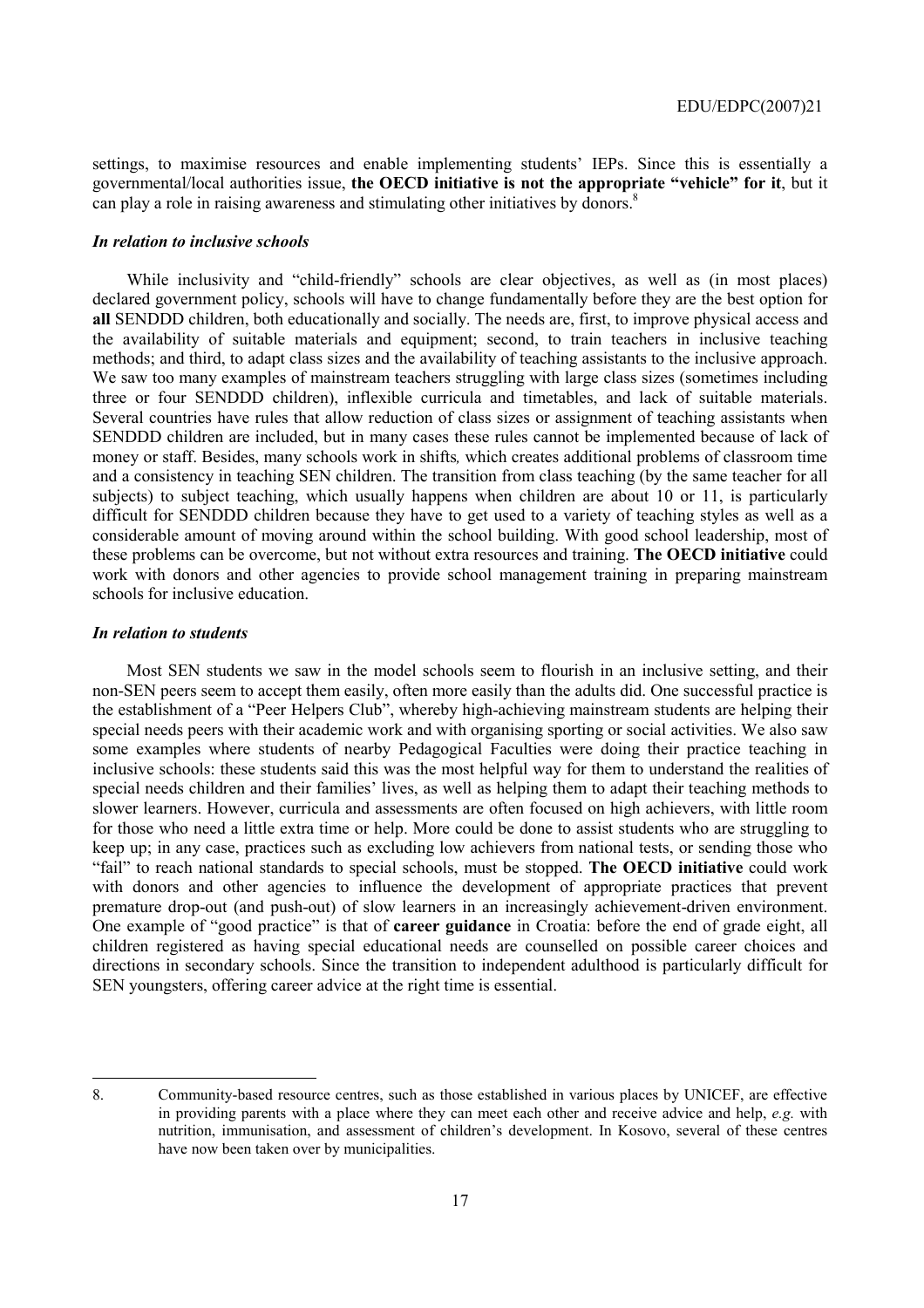#### *In relation to collaboration among organisations and funding*

At the ministerial level, there is far too little systematic collaboration and data sharing among ministries responsible for SENDDD children and young people – health, social protection, labour, education, housing, and justice. In some countries, ministers are now having joint meetings to ensure coherence in law and practice, but there are still inconsistencies that are harmful to youngsters and their families. In addition, there is too little awareness of the legal and financial implications of international conventions, such as the Convention on the Rights of the Child. In terms of data sharing, it is unacceptable that many SENDDD children arrive at the school door without any information about their health status or the socio-economic situation of their families. By this time, children are 6 or 7 years old, and for some of them it is far too late for effective diagnostic and remedial intervention. Among international agencies and NGOs, there is also far too little co-ordination of effort, which leads to a waste of financial and human resources in unsustainable, small-scale "pilot" projects, however well meant and humanitarian. The OECD initiative could provide a forum for larger agencies, international and bilateral donors, and international NGOs such as UNICEF, the World Bank, the EU, bilateral donors, Save the Children, etc. should make a concerted effort to work with ministries  $-$  and with each other  $-$  to prevent duplication and ensure synergy. In addition, **the OECD initiative in data collection and statistics** (via the micro-projects and the OECD international categories) could stimulate a much-needed drive to create reliable, national data bases of SENDDD children, as well as an effort to identify those "invisible" children not being reached in many education systems.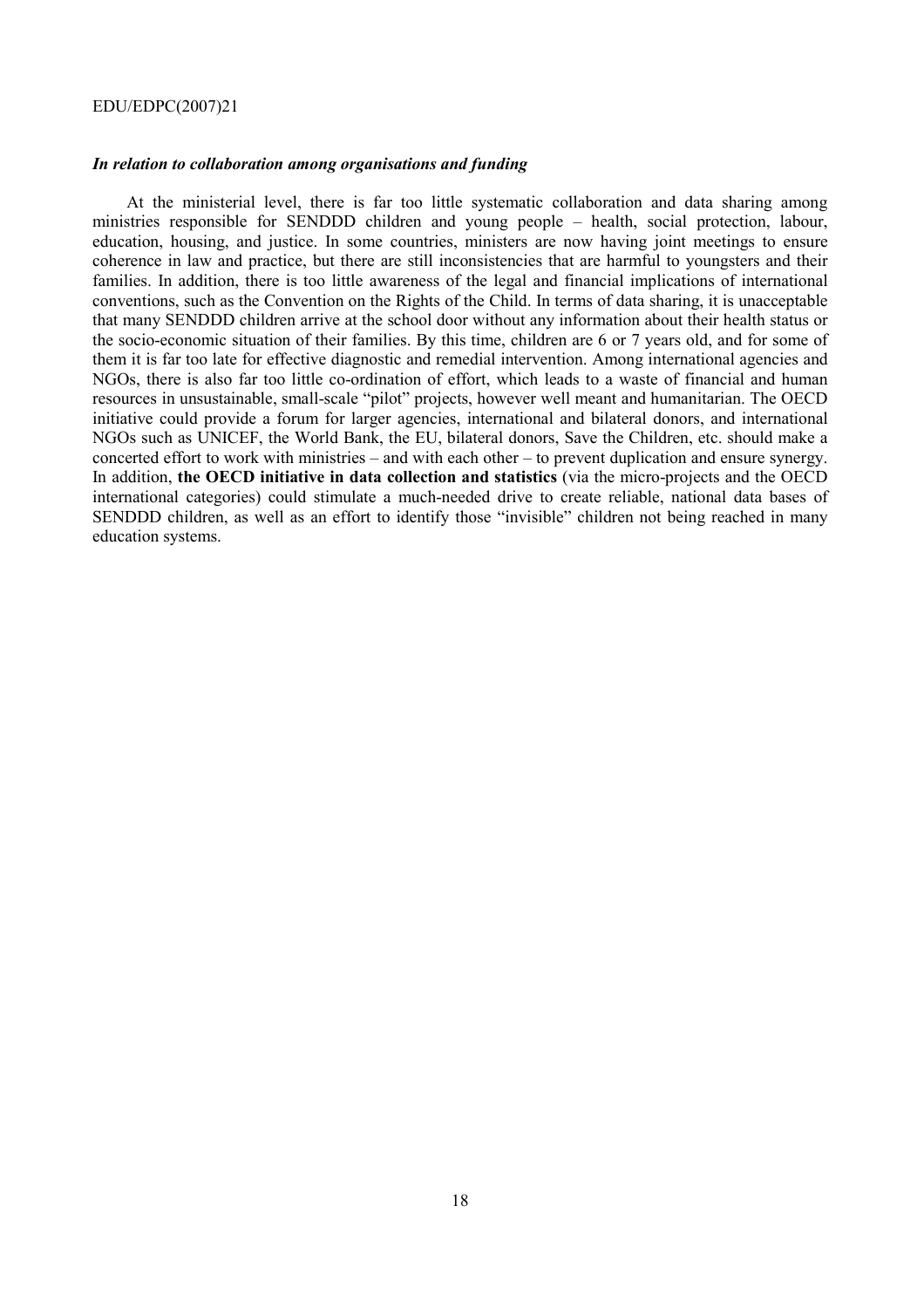#### **STATISTICS AND DATA GATHERING**

### **Summary of the initial findings of the Southeast Europe Synthesis Report (May 2005)**

The synthesis report points to the paucity of available data on students with special education needs, but also to the limited significance – with respect to completeness, reliability and comparability – of data that is already available. These data are of crucial importance for education planning and monitoring, but also to provide the necessary human, financial and technical resources for all students with special education needs. Official data refer mainly to (organic) disabilities and impairments, but rarely include students with behavioural or emotional disorders or students affected by social, cultural or linguistic disadvantages.

Taking into consideration the international benchmark of 2.5 to 2.8% of children with disabilities (based on data from OECD countries) and looking at much lower or higher figures presented by some of the countries in Southeast Europe (OECD, 2006, p. 19ff.)<sup>9</sup> it can be assumed that a considerable number of students with disabilities in the countries concerned are not counted at all, with definitions differing greatly amongst participating countries or placement practices of students in education settings varying to a large extent. It can also be assumed that a considerable number of students without any impairment, such as Roma children, are segregated in special schools and therefore counted as having special education needs.

Available data on students with disabilities heavily rely on national disability registers, data from medical sources and state institutions. They are mostly based on a narrow model of identification of disorders and administrations only begin to consider models of inclusion of students with SEN in education settings. In some cases, data are not collected centrally, but by various state institutions and service providers. There is almost no regular mechanism of data exchange and information between Ministries of Education, Health and Social Welfare. Consequently, data do not keep track of single students, a fact that hinders planning for and monitoring of inclusive practices and the creation of reasonable benchmarks. Figures and definitions provided by institutions of the same country often vary greatly. The lack of a recent census (*e.g.* in Kosovo) and actual data adds to the fragmented situation in the field of data gathering.

In some of the ministries, education data on students with special education needs are based on the World Bank supported Education Management Information System (EMIS). Nevertheless, EMIS does not provide detailed data for an in depth analysis of education for students with special education needs. In addition, other international institutions (*e.g.* UNICEF), donor agencies (especially from Finland) and local NGOs collected data on children with disabilities. These data often contradict the official figures or replace official data collection.

In some countries, the lack of existing data is a general problem throughout the education sector; nevertheless, the data situation for students with special education needs seems to be the most fragmented and distorted one. Due to war, displacement or migration, a large number of people with disabilities are not counted in official registers. A considerable number of children with disabilities still remain missing in

<sup>9.</sup> For issues of analysing disability rates, see also UNICEF Innocenti Research Centre, 2005, p. xii ff.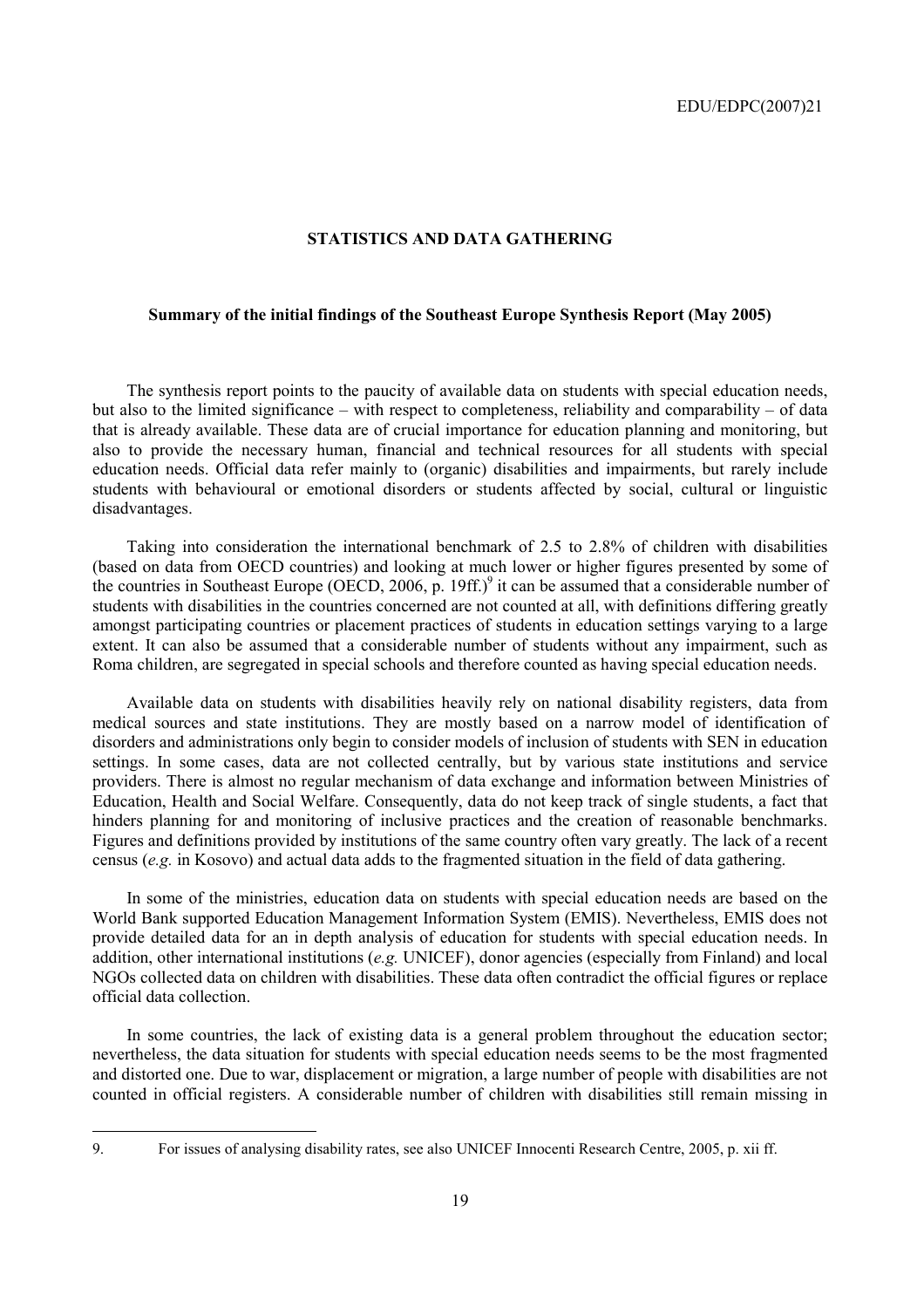official statistics, amongst them mainly children from the Roma population, children who dropped out of school or children abandoned by their parents.

### **Recommendations for improving existing systems on statistics and data collection (December 2005)**

During a meeting on statistics and data gathering organised by the OECD in December 2005 in Paris, country representatives (administrators and statisticians) emphasised the need for substantial changes to the existing data collection practices in their countries. Although concrete problems faced by each education system differ from country to country according to their specific historical, political, social and reform context, the following issues were seen as common challenges for the eight education ministries involved in the OECD activity:

- The current mechanisms of identification of children with disabilities are still based on a medical model in the tradition of defectology. A reform of existing classification and support systems and processes would have to shift concepts and working methods towards a resource based approach, which aims to improve the learning environment of students at risk and those with disabilities. This also means that current definitions of students with special education needs would have to be widened towards a definition that also includes students with learning difficulties and social disadvantages.
- Data collection would, therefore, have to cover all sectors of the education system from early childhood education and care to preschool education and higher education levels. Only a database covering the whole learning cycle could provide sufficient empirical basis for evidence based and sustainable policy development and planning. Transition issues (from compulsory/secondary education to the labour market or tertiary education) could only be tackled realistically on basis of a reliable data base.
- The establishment of a database on students with special education needs would have to go far beyond the data collection in special schools or special classes (attached to mainstream schools) and also reach out to regular classes, mainstream schooling and include out of school children. In some countries the issue of "missing" children became increasingly serious and data provision on these children is of the utmost importance in developing strategies to fully integrate these children into regular schooling.
- An all-embracing system of data collection would have to rely on an efficient mechanism of information and data exchange between all ministries and service providers involved (health, social welfare, education, employment). Early identification of students with special education needs would help to facilitate children's placement into the regular school system and help to prevent a number of severe developments.
- Improved systems of data collection would not only have to address the training needs of a considerable number of statisticians and analysts, but also provide substantial financial investment in information technologies. It would also need to clarify technical issues in electronic data gathering and ensure the availability of user-friendly and reliable software.

### **Scope, objectives and output results of the micro-projects on statistics and data gathering (May 2006 ñ June 2007)**

As a first step to improving the current system in data collection, eight education ministries decided to design and implement micro projects on statistics and data gathering, an initial step to tackle the most immediate data gathering needs in each country. The micro-projects tackled key issues in statistics and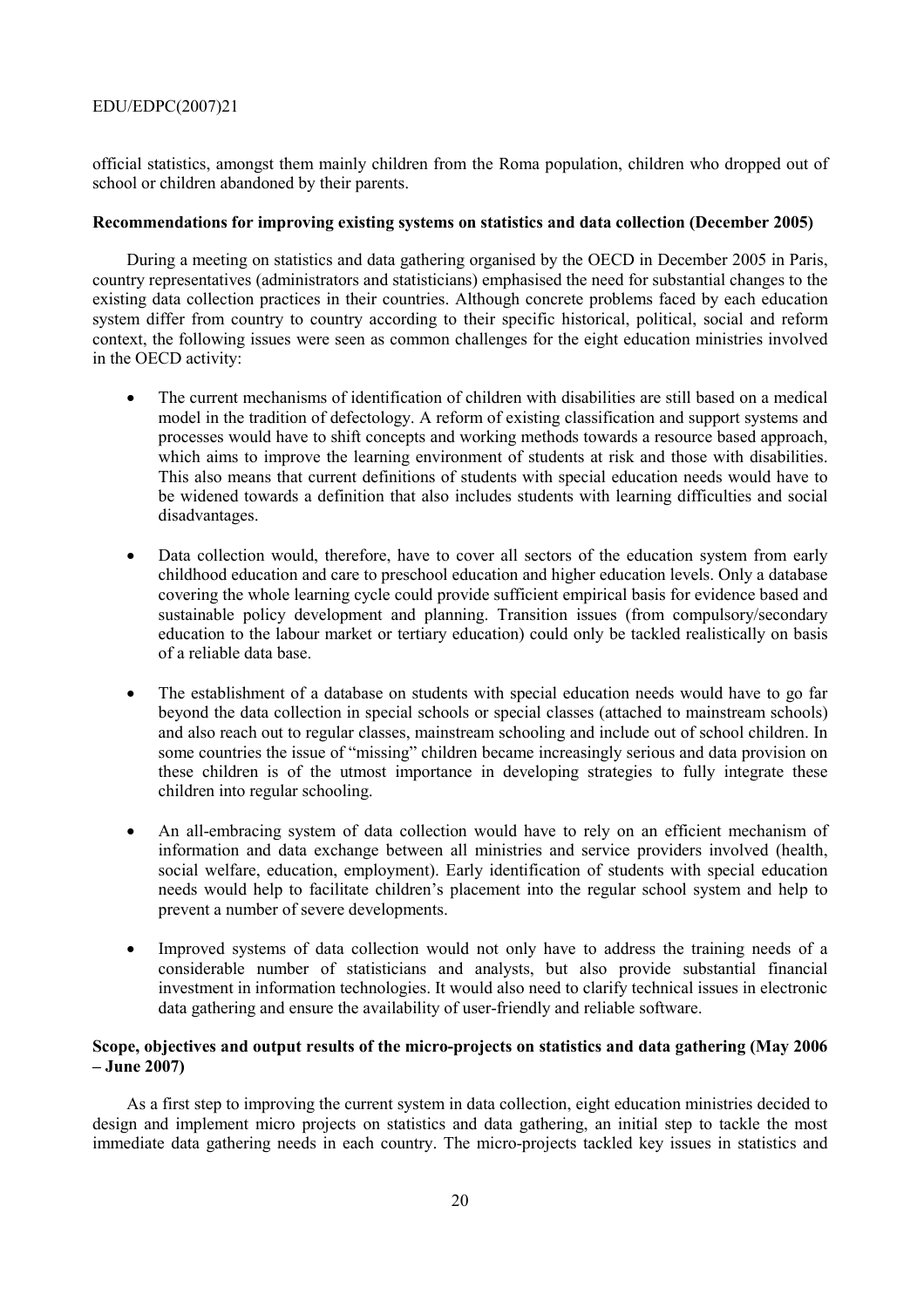data gathering and were specifically tailored to fit the most urgent needs of education ministries in the field of data gathering for students with SEN.

From a technical point of view, these pilot activities were supposed to (1) last not longer than one year; (2) have limited financial and organisational complexity and (3) address a certain range of activities, such as studies and analysis, networking of institutions involved in data gathering or capacity building measures for statisticians and administrators.

The proposals varied greatly from country to country, their scope ranging from empirical data collection in special institutions (boarding schools) to a comparison of available country data with OECD cross-national categories.10

The activities of participating countries can be divided into the following categories: (1) data collection on students with special education needs in certain levels of mainstream schooling (Bosnia-Herzegovina, Montenegro and Serbia); (2) data collection on students with SEN in special schools and special classes in regular schools (Kosovo, Moldova) and (3) comparison of existing categories and data with the OECD SENDDD cross-national categories (Bulgaria, Croatia, Romania). FYR of Macedonia did not participate in the activities. In Bosnia-Herzegovina, the micro project was limited to the education administration of Tuzla Canton.

At the time of completion of this report, final reports and conclusions cannot be drawn from these micro-projects on statistics and data gathering. Nevertheless, in the course of the OECD follow-up visits, the team spoke to representatives of the teams working on these issues. The country specific results of these discussions are incorporated in the findings and key points emerging from the of the evaluation visit in 2006/2007.

From a regional point of view, most of the interviewed administrators and statisticians shared common concerns about:

- 1. The lack of clear categories and mechanisms for identifying students with SENDDD beyond the existing categories of organic disorders and impairments: this fact made it extremely difficult to compare national categories with the OECD cross-national categories. It also lead to confusion about the definition of disability, learning difficulty or social disadvantage a student is affected by.
- 2. The lack of trained personnel is obvious. This made it necessary to strengthen the institutional and personal capacity to carry out data collection and analysis in the framework of this activity. This observation corresponds with the increasing demand for more knowledge and information on students with SENDDD on all levels of education.
- 3. A detailed data collection for students with SENDDD was not included in most of the data gathering activities undertaken in the framework of education reform going on in the last years. To include a precise and complex data gathering ex post into existing data collection mechanisms was seen as being problematic from a financial and administrative point of view, and seems to one of the main barriers for an efficient and lasting data collection process in this field.

Despite the promising results of the ongoing data collection, the fragmented situation with respect to data gathering and analysis is still one of the major obstacles for the improvement of education provision

 $\overline{a}$ 

<sup>10.</sup> The OECD cross-national categories are referred to as A/Disabilities, B/Difficulties and C/Disadvantages. For a detailed discussion in the framework of the OECD Member Economies (see OECD, 2005)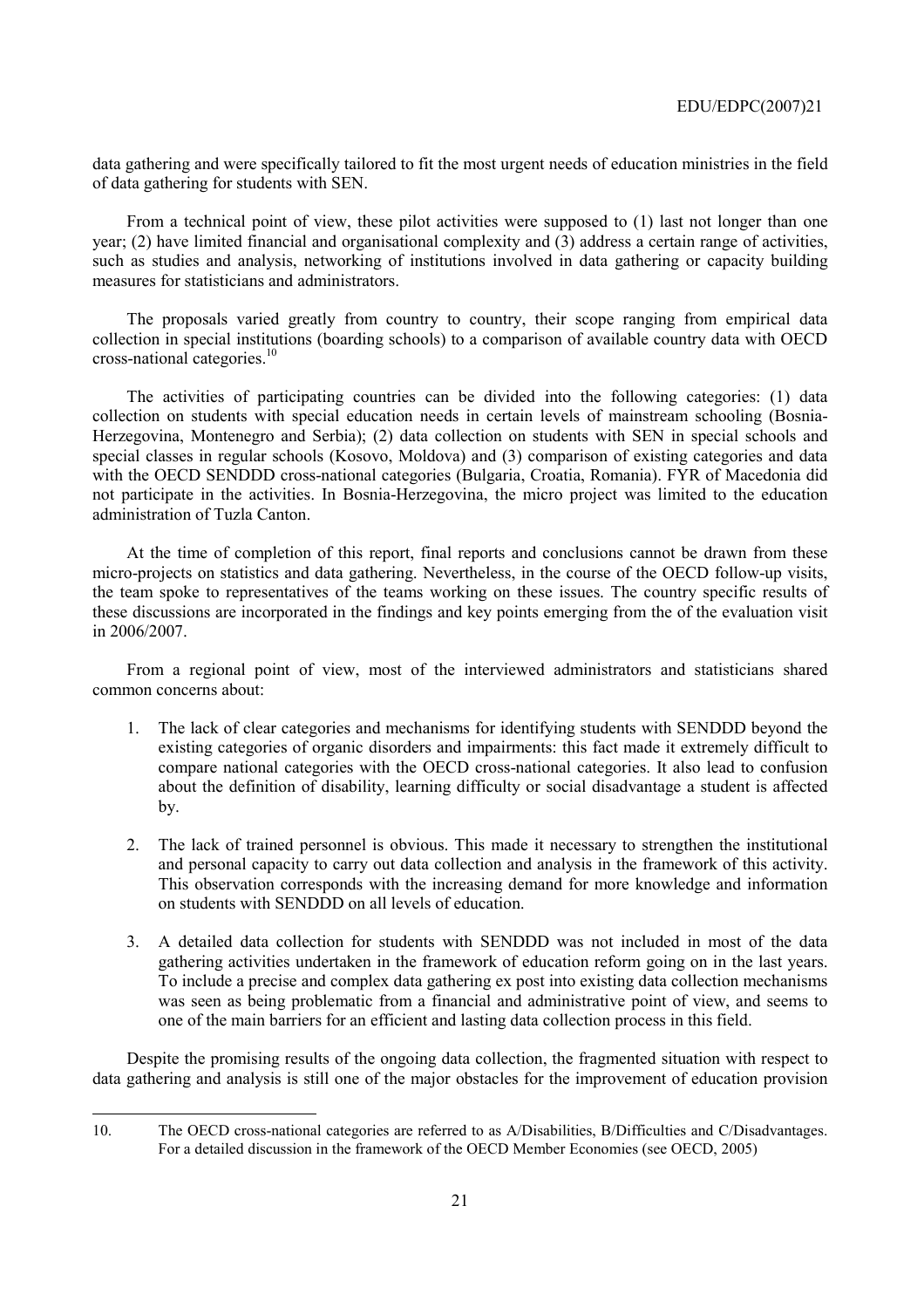for students with SEN. A wide scale epidemiological study on prevalence data in most of the Southeast European countries will, therefore, be a precondition for both a detailed country analysis on the situation of inclusive education and the development of a sustainable and evidence based policy. Such a study would also take into consideration future recommendations for a countrywide data collection.

### **Overview on the micro-projects on statistics and data gathering**

| <b>BOSNIA-HERZEGOVINA (Tuzla Canton)</b>                                                                                                                                                     |                                                                                                              |  |
|----------------------------------------------------------------------------------------------------------------------------------------------------------------------------------------------|--------------------------------------------------------------------------------------------------------------|--|
| Activity:<br>Data gathering on students with special education needs in Tuzla Canton.<br>Implementing institution:<br>Ministry of Education, Science, Culture and Sport of the Tuzla Canton. |                                                                                                              |  |
| Scope and activities:                                                                                                                                                                        | <b>Output results:</b>                                                                                       |  |
| Development and compilation of questionnaire and a user<br>manual.                                                                                                                           | Trained personnel.                                                                                           |  |
| Capacity building for personnel involved in data gathering:<br>training seminars.                                                                                                            | Detailed data on students with special education needs in<br>special and mainstream schools in Tuzla Canton. |  |
| Data gathering in preschool institutions, primary and<br>secondary schools, special schools and regular schools<br>with attached classes.                                                    |                                                                                                              |  |
| Creation of a unified electronic database.                                                                                                                                                   |                                                                                                              |  |
|                                                                                                                                                                                              |                                                                                                              |  |

### **BULGARIA**

*Activity:* 

Pilot project on statistics and data gathering for students with special education needs in 10 pilot mainstream schools.

#### *Implementing institution:*

National Centre for Information and Documentation (NACID)

| Scope and activities:                                                                                                                                                                                                                                                                                                                                                                                                                                        | <b>Expected output results:</b>                                                                                                                                                                                  |
|--------------------------------------------------------------------------------------------------------------------------------------------------------------------------------------------------------------------------------------------------------------------------------------------------------------------------------------------------------------------------------------------------------------------------------------------------------------|------------------------------------------------------------------------------------------------------------------------------------------------------------------------------------------------------------------|
| Identification of a representative sample of pilot schools<br>throughout Bulgaria.<br>Development of a questionnaire for gathering statistical<br>data on students with SFN.<br>Capacity building for personnel involved in the survey:<br>workshops, consultations.<br>Comparison of national categories with OECD cross-<br>national categories on SENDDD.<br>Creation of an electronic database of students with<br>SENDDD in the selected pilot schools. | Trained statisticians and administrators.<br>Detailed data on students with special education needs in<br>10 pilot schools.<br>Recommendations for data collection of students with<br>SENDDD on national level. |
|                                                                                                                                                                                                                                                                                                                                                                                                                                                              |                                                                                                                                                                                                                  |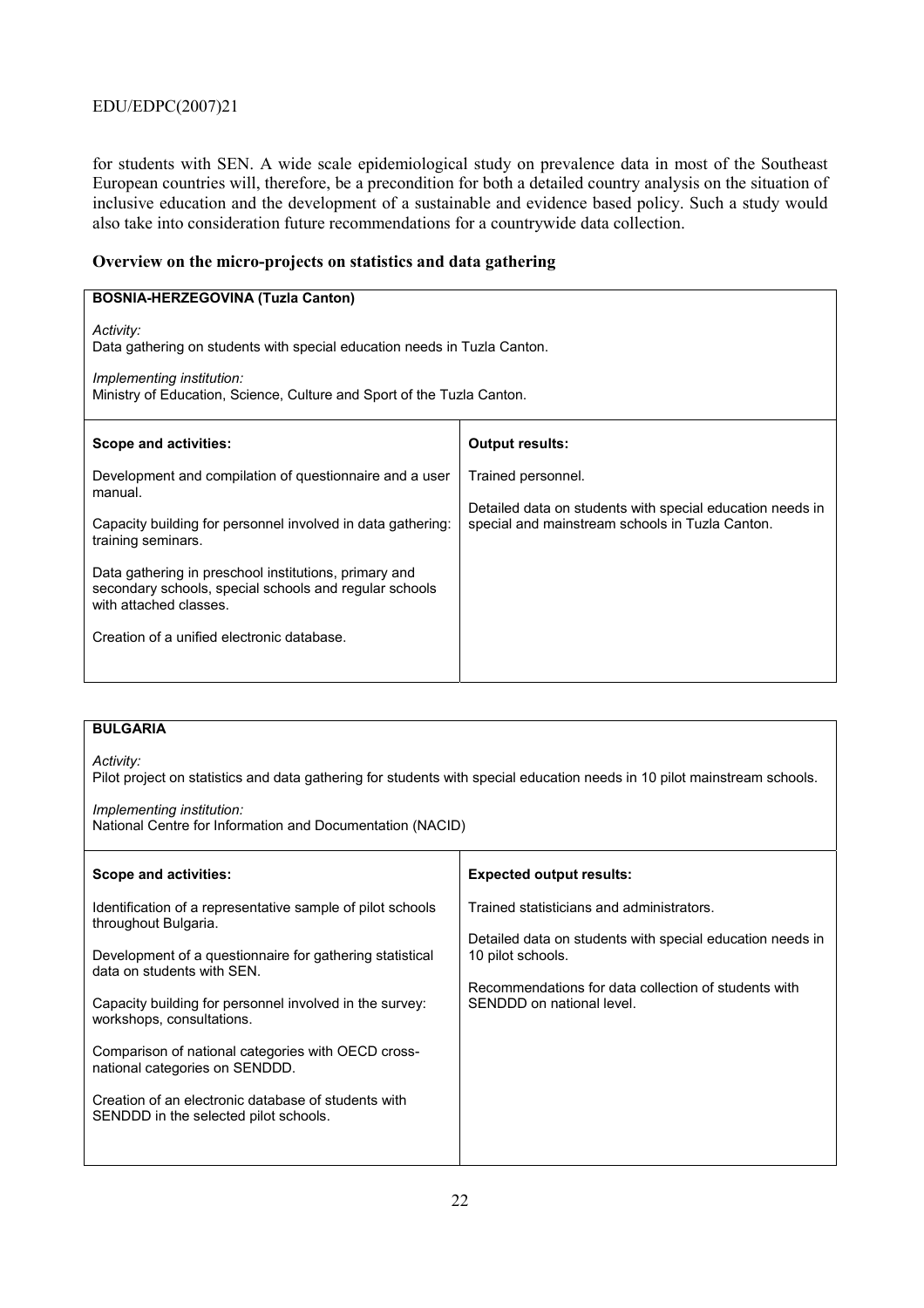### **CROATIA**

*Activity:* 

Pilot study on statistics and data gathering of students with SEN compulsory schools in Northwest Croatia (Medimurje and Varazdin county).

*Implementing institution:*  Centre for Strategy and Development.

| Objective, scope and activities:                                                                                          | <b>Expected output results:</b>                                                                        |
|---------------------------------------------------------------------------------------------------------------------------|--------------------------------------------------------------------------------------------------------|
| Data collection on students with SENDDD in both regular<br>and special schools in Northwest Croatia.                      | Detailed data on students with special education needs in<br>schools of Medimurie and Varazdin county. |
| Capacity training for survey participants: two workshops.                                                                 | Set of recommendations to improve data collection for<br>students with SENDDD on national level.       |
| Determine the validity of survey instruments created for<br>data gathering for students with SENDDD on national<br>level. |                                                                                                        |
| Evaluate the validity of electronic data collection and<br>delivery procedures.                                           |                                                                                                        |
| Improve both survey instruments and data collection<br>procedures based on the outcomes of the pilot study.               |                                                                                                        |
|                                                                                                                           |                                                                                                        |

### **KOSOVO**

*Activity:* 

Gathering of statistical data on special needs education in special schools and special classes.

*Implementing institution:*  Ministry of Education, Science and Technology (MEST).

| Objective, scope and activities:                                                                                                                                                                                                            | <b>Expected output results:</b>                                                                                                                        |
|---------------------------------------------------------------------------------------------------------------------------------------------------------------------------------------------------------------------------------------------|--------------------------------------------------------------------------------------------------------------------------------------------------------|
| Data collection on students with SEN for all special<br>schools and schools with attached special classes under<br>the authority of MEST.<br>Definition of relevant statistical indicators: preparation of a<br>manual for data collection. | Trained statisticians.<br>Electronic database on students with special needs in all<br>special schools and schools with attached classes in<br>Kosovo. |
| Capacity building seminars for statisticians, administrators<br>and school staff (headmasters, teachers): guidance for<br>implementation of data collection.                                                                                |                                                                                                                                                        |
| Development, distribution and analysis of questionnaires.                                                                                                                                                                                   |                                                                                                                                                        |
| Creation of an electronic database.                                                                                                                                                                                                         |                                                                                                                                                        |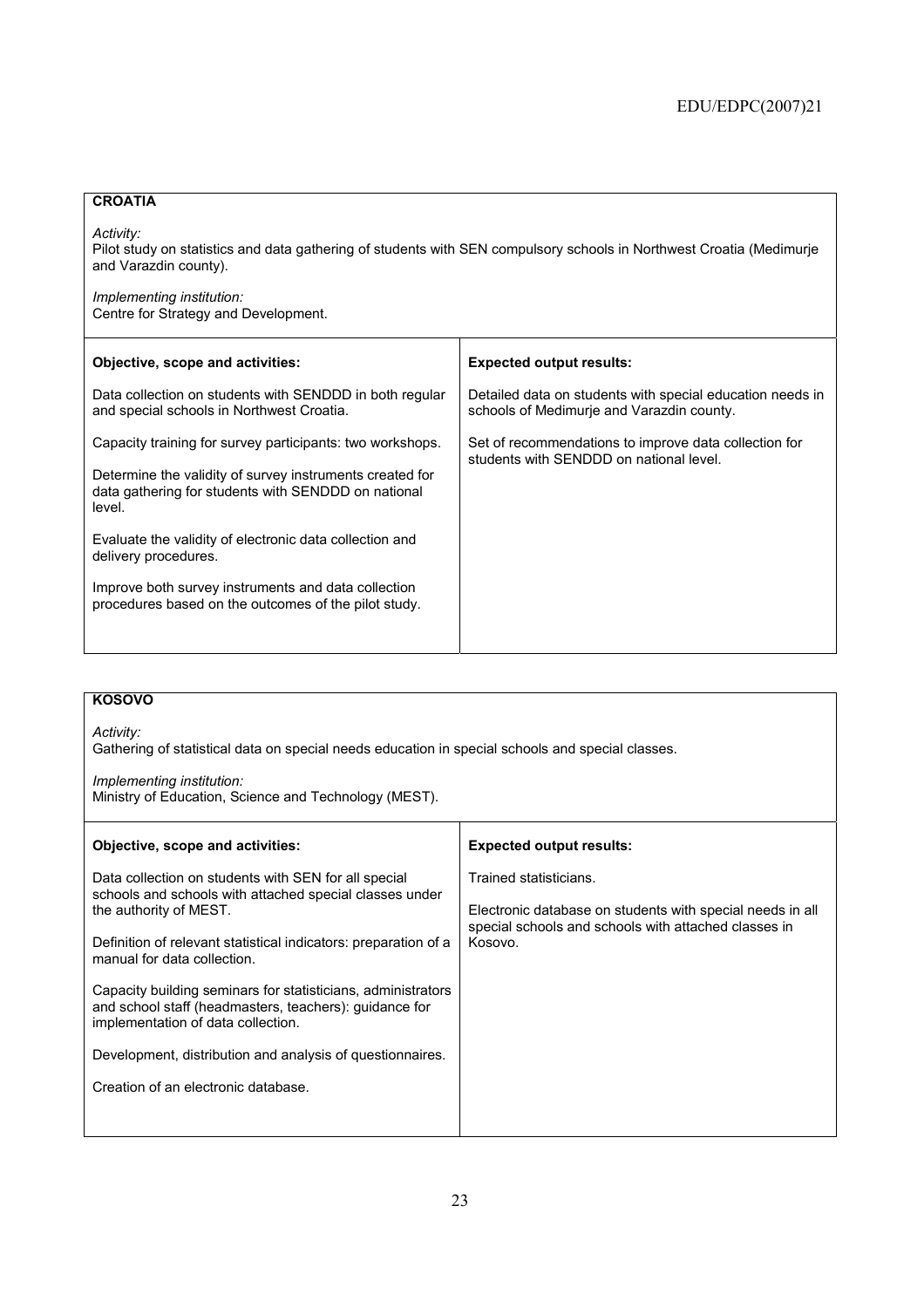## **MOLDOVA**

*Activity:*  Data gathering on students with SEN in residential institutions in Moldova.

*Implementing institution:*  State Institute of Continuing Education of Moldova.

| Objective, scope and activities:                                                                                          | <b>Expected output results:</b>                                          |
|---------------------------------------------------------------------------------------------------------------------------|--------------------------------------------------------------------------|
| Development and of questionnaires on students in<br>residential institutions in Moldova.                                  | Electronic database on students with SEN in residential<br>institutions. |
| Data collection and analysis.                                                                                             | Dissemination conference of survey results.                              |
| Creation of an electronic database of students with<br>special education needs in residential institutions in<br>Moldova. |                                                                          |

### **MONTENEGRO**

*Activity:*  Gathering of statistical data on special needs education in special schools and special classes.

*Implementing institution:*  Ministry of Education - Bureau for Education Services.

| Objective, scope and activities:                                                                                                                                                                                         | <b>Expected output results:</b>                                                                                            |
|--------------------------------------------------------------------------------------------------------------------------------------------------------------------------------------------------------------------------|----------------------------------------------------------------------------------------------------------------------------|
| Data collection on students with special education needs<br>in preschool, primary, secondary and special schools.                                                                                                        | Trained statisticians.                                                                                                     |
| Establishment of a working party on data collection:<br>administrators, representatives of professional services at<br>schools (pedagogues, psychologists), representatives of<br>parents associations and mobile teams. | Detailed data on students with Special Education Needs<br>in pre-school, primary and secondary education in<br>Montenegro. |
| Preparation of instructions for data gathering at a school<br>level: development, distribution and analysis of<br>questionnaires.                                                                                        |                                                                                                                            |
| Creation of an electronic database on special education<br>needs and integration into the overall database on<br>education.                                                                                              |                                                                                                                            |
| Dissemination of results to stakeholders in education.                                                                                                                                                                   |                                                                                                                            |
|                                                                                                                                                                                                                          |                                                                                                                            |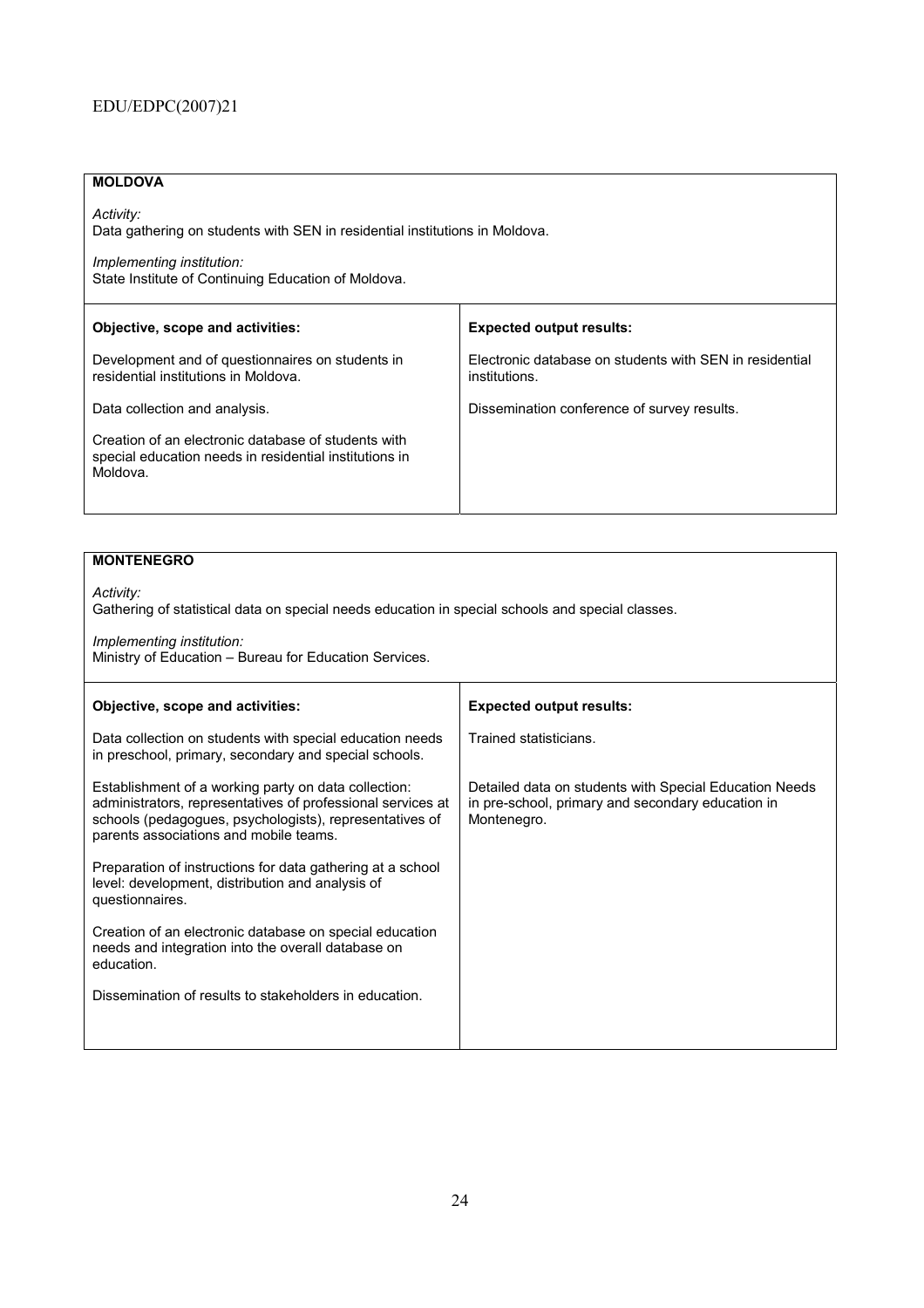### **SERBIA**

*Activity:* 

Establishment of a database on students with disabilities in primary schools (special schools, special classes and mainstream classes).

*Implementing institution:* 

Institute for the Improvement of Education and Upbringing, Centre for Strategic Development.

| <b>Expected output results:</b>                                                                                                                |
|------------------------------------------------------------------------------------------------------------------------------------------------|
| Trained personnel at regional school offices.<br>Electronic database on students with special education<br>needs in primary schools of Serbia. |
|                                                                                                                                                |
|                                                                                                                                                |
|                                                                                                                                                |
|                                                                                                                                                |

### **ROMANIA**

*Activity:* 

Development of a tool for inclusion of data on special education needs into education the data collection of Romania.

*Implementing institution:*  Association RENINCO.

| Objective, scope and activities:                                                                                                                                                      | <b>Output results:</b>                                                                                   |
|---------------------------------------------------------------------------------------------------------------------------------------------------------------------------------------|----------------------------------------------------------------------------------------------------------|
| Translation and adaptation of the instruction manual of<br>the OECD electronic questionnaire on cross - national<br>categories for SENDDD plus its annexes into Romanian<br>language. | Recommendations for a unified national data system<br>including data collection on students with SENDDD. |
| Training of relevant stakeholders in education on proper<br>use of the OECD electronic questionnaire (county level).                                                                  |                                                                                                          |
| Establishment of a national network and follow up<br>scheme for data gathering in order to create a unified<br>data system for SENDDD at national level.                              |                                                                                                          |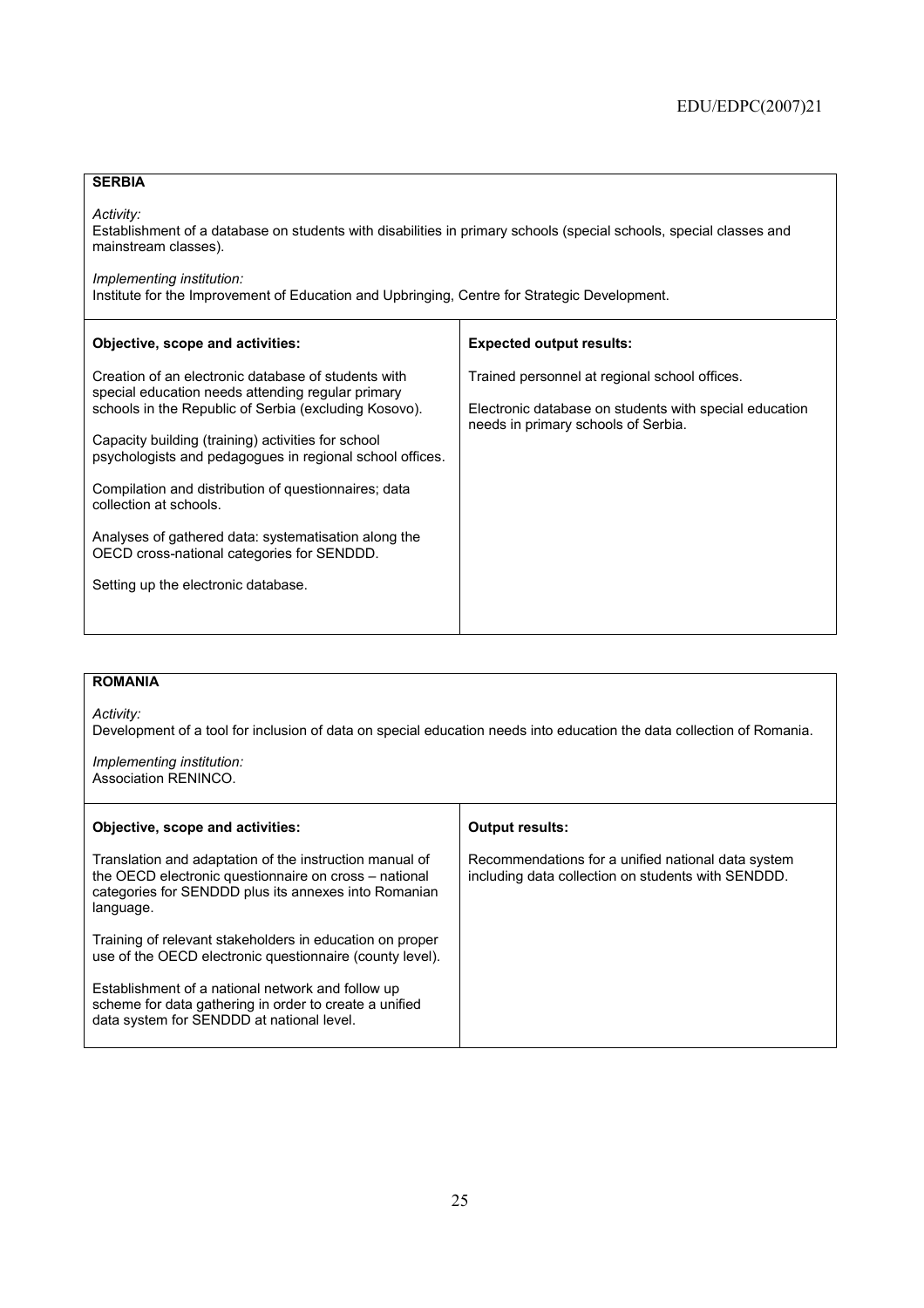#### **BOSNIA AND HERZEGOVINA**

#### **Summary of the initial findings of the BiH National Report (2005)**

#### *Education reform*

The national report states that students with developmental difficulties remain isolated and marginalised by the system. Officially, only 0.4% of children with developmental difficulties are going to school (some say 0.8%); Roma, poor and ethnic minority children face the same problems. Teachers, especially those teaching regular classes, are insufficiently trained.

Most SEN children are still in special schools or special classes, but there is some movement towards inclusion. The 2003 Overall Law on Elementary and Secondary Education states that special needs children should be educated in regular classes.

War and conflict have resulted in many more orphans, invalids and displaced persons; they have also exacerbated prejudice and hostility along ethnic and religious lines. Poverty and difficulties faced by returning refugees are additional concerns. Social safety nets are insufficient: each social worker in the Federation is responsible for 13 000 citizens.

In education, there is no over-arching Ministry. The Federal Ministry has only a co-ordinating function among cantons. Each canton has its own Ministry of Education; there is also Republika Srpska, with its own Ministry. The Office of the High Representative has transferred responsibility for education to OSCE. However, the Federation and Srpska have now formed a joint commission to promote standards in education.

Primary enrolments are acceptable, although poor children do not do as well as or stay in school as long as wealthier ones. Pre-school is more affected by poverty: only 1% of poor children attend, while 5.6% of wealthier ones do.

#### *Legal framework*

In pre-school, the Law states that the government budget will finance "units" within hospitals, institutions, etc. for special needs children "as well as for minority groups" (*e.g.* Roma). In primary school, the Law forbids any kind of discrimination on any grounds whatsoever. But definitions of "special needs" still assume that most of these children cannot be accommodated in regular schools. However, the Law also states that SEN is a priority, and that SEN children must be included "to the highest possible degree". Special IEPs must be drawn up. Special schools are also in charge of training teachers for SEN. In theory, if a childís condition changes it is possible for him/her to be transferred into the mainstream system. The new Overall Law says that grades one to eight should include children with SEN, and provide them with IEPs. These classes should not have more than 25 students. In secondary, schools are expected to educate "ordinary and gifted students as well as SEN students." The emphasis seems to be on vocational secondary for SEN youngsters.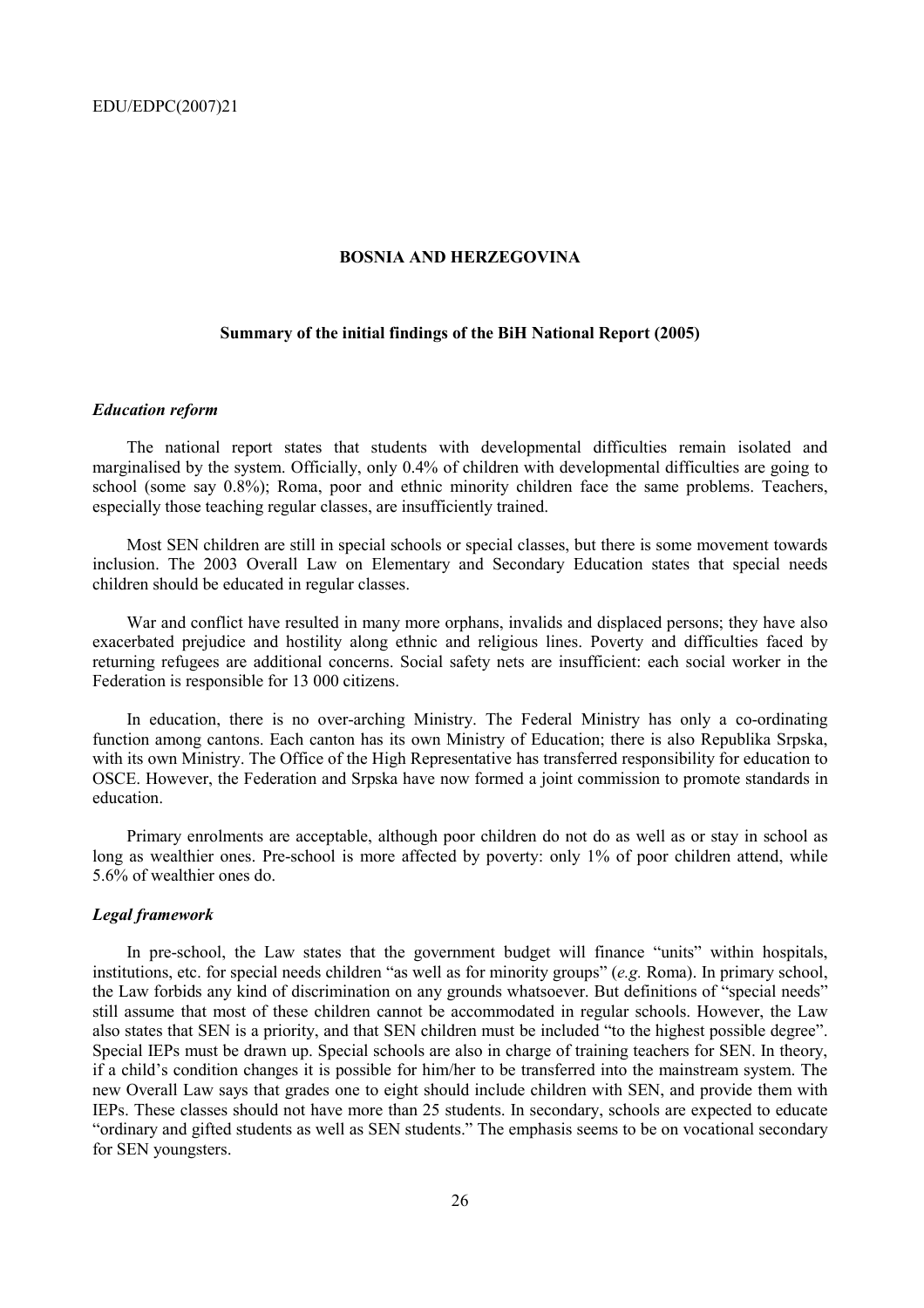#### *Definitions*

"Special needs" is not a legally defined term in BiH, but it generally means youngsters whose circumstances or backgrounds are different from most of the school population. They are "those who, in order to reach their optimal level of abilities and other social or positive personality characteristics, need specifically adapted, individualised conditions and activities".

#### *Classification*

This starts at municipal (canton) level with social protection services (Commission for Categorisation and Assessment of the Competence of People with Difficulties in their Development). Second-line commissions are at Federal or Srpska level. The first commission has six members, including a psychologist, a medical doctor, a neurophysiologist, special education teachers and a social worker. Once a child is placed in a special protection category he/she gets a supplementary welfare allowance.

#### *Returnee children*

Education Ministers in 2002 signed a provisional agreement on meeting the essential needs of returnee children. Many still encounter problems, although fewer school children are now transported to schools in other cantons.

#### *Roma*

The national report estimates that 80% of Roma children do not attend school and almost no Roma pupils are in higher grades of primary or in secondary. In 2004, an action plan for Roma and other ethnic minorities was signed and funds are available, but the poverty of the population is a barrier. Other categories of children "at risk" are orphans, children in dysfunctional families, street children, and working children.

#### *Statistics and indicators*

There is a "Rule Book on Detection *[sic]*, Assessment, Classification [etc.]" of children and young people with psychic and physical disturbances *[sic]* in BiH. They have a right to an appropriate education, the right to professional qualification and employment and the right to different types of social care. But not in the "rule book" are autistic children, children with behavioural problems or ADHD or other types of conditions, including talented/gifted children.

The number of SEN children (9.3%) is greatest in Tuzla. A large number of refugees ended up there as a result of the war and many suffered from post-traumatic shock or were otherwise damaged by their experiences. There were (2004) 469 SEN children in regular primary schools, and 181 in regular secondary; none at university level. This does not take into account SEN children in special schools (institutions).

#### *Curriculum*

Curriculum is subject-bound, with no cross-subject integration. In vocational subjects and schools, the teaching is theoretical rather than practical. "Everything is taught at the same pace" and very little remediation or special help is on offer for children who struggle to keep up. In a few schools, individual education plans (IEPs) are being used.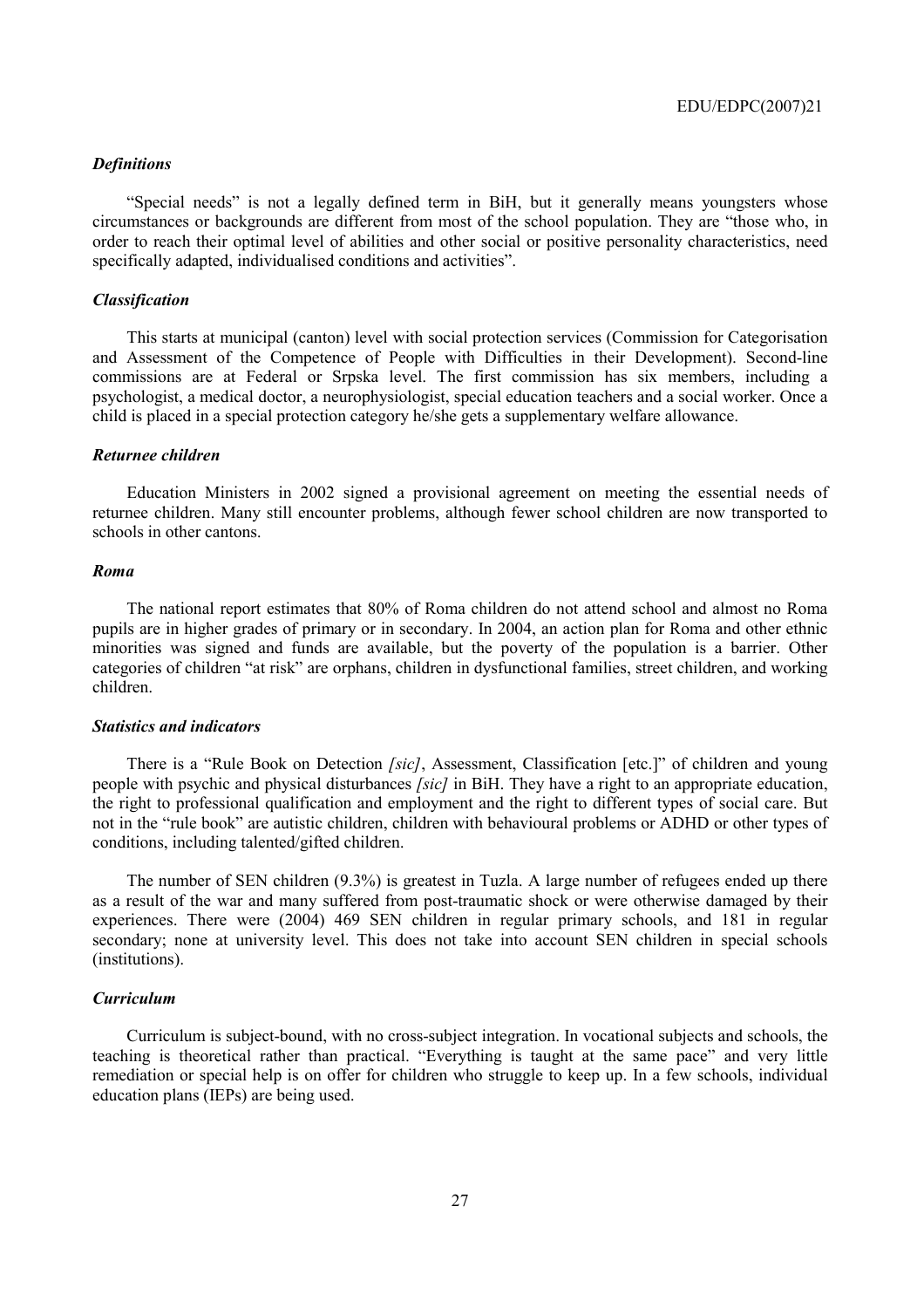#### *Teacher training*

SEN teachers follow a 4-year course at the Faculty of Education and Rehabilitation at the University of Tuzla and they specialise (vision, hearing, speech, etc.) Regular teachers do not receive much pre- or inservice training about dealing with SEN children.

#### *Training of other specialists*

Tuzla University is the only one in BiH offering higher education in the field of SEN. The Faculty of Defectology is now called the "Faculty of Education and Rehabilitation", but the approach remains defectology-based. There are three departments: speech and hearing; education and rehabilitation of children with mental retardation, motor difficulties, and vision problems; and behavioural difficulties.

#### Box 1. **Tuzla Canton: Simin Han**

Simin Han is a community a few kilometres east of Tuzla, an industrial area with, before the war, a mixed population of Serbs, Muslims, Croats, and a few Roma. By early spring 1993, that Simin Han was gone.

Simin Han Primary School has a long history of innovation, community spirit, and dedication to "education for all". It had already been in existence for more than 50 years when, in July 1992, a contingent of soldiers from the Bosnian Army took over the three-storey building.

Thousands of Muslim refugees from eastern Bosnia – mostly women, children and elderly people – flooded into the area, often moving into empty houses and apartments left by Serbs. The school building, now occupied by nearly a thousand soldiers, was no longer available to the children, and they moved into a private house. It was a cold spring; windows and parts of the roof were gone; and the house was far too small, especially when refugee children began to arrive. But the school never turned anyone away, and the headmaster, after long negotiations with the army, agreed a deal whereby the school would share the old school building fifty-fifty: "Soldiers and their guns, children and their school bags, shared the same space." (Korda, 2005) Soon, more than a thousand children attended school in three shifts, until at last, by the end of 1994, the army moved out and some semblance of normality returned.

There were then 1 200 children in Simin Han Primary. Two-thirds of them had at least one parent missing; families had no work; everyone was poor; many adults had not finished (or ever attended) school, another barrier to finding employment. In response, Simin Han teachers began to hold adult classes in the evenings. More than 400 adults finished primary school since the programme started in 1995. The school also introduced active learning methods, involved parents in the maintenance of the school and in helping teachers in the classroom, to give more attention to children struggling with their new environment and, from 1998, the school included children with special needs in their art and music lessons. Gradually, they started to attend other classes as well. Finnish and other Norwegian NGOs worked with teachers and parents to develop individual education plans (IEPs) and adapt curricula and classroom methodology for a variety of learners.

From 2004, the school adopted a policy of "really inclusive education: a big step, and a challenge for us all: but every child belongs to the school, including traumatised children and those with special needs." Simin Han became a ìmodel schoolî in the OECD project and now has an outreach programme to share their practices and experiences with other schools.

#### **Findings of the evaluation visit**

At the time of the OECD evaluation visit (October 2006), Simin Han Primary School had about 1 400 students grades one to eight, working in two shifts. Key findings were the following:

• According to law, when a school has an inclusive class, they are allowed to employ an additional teacher. Also, Tuzla canton now has three mobile teams of specialists in special needs diagnosis;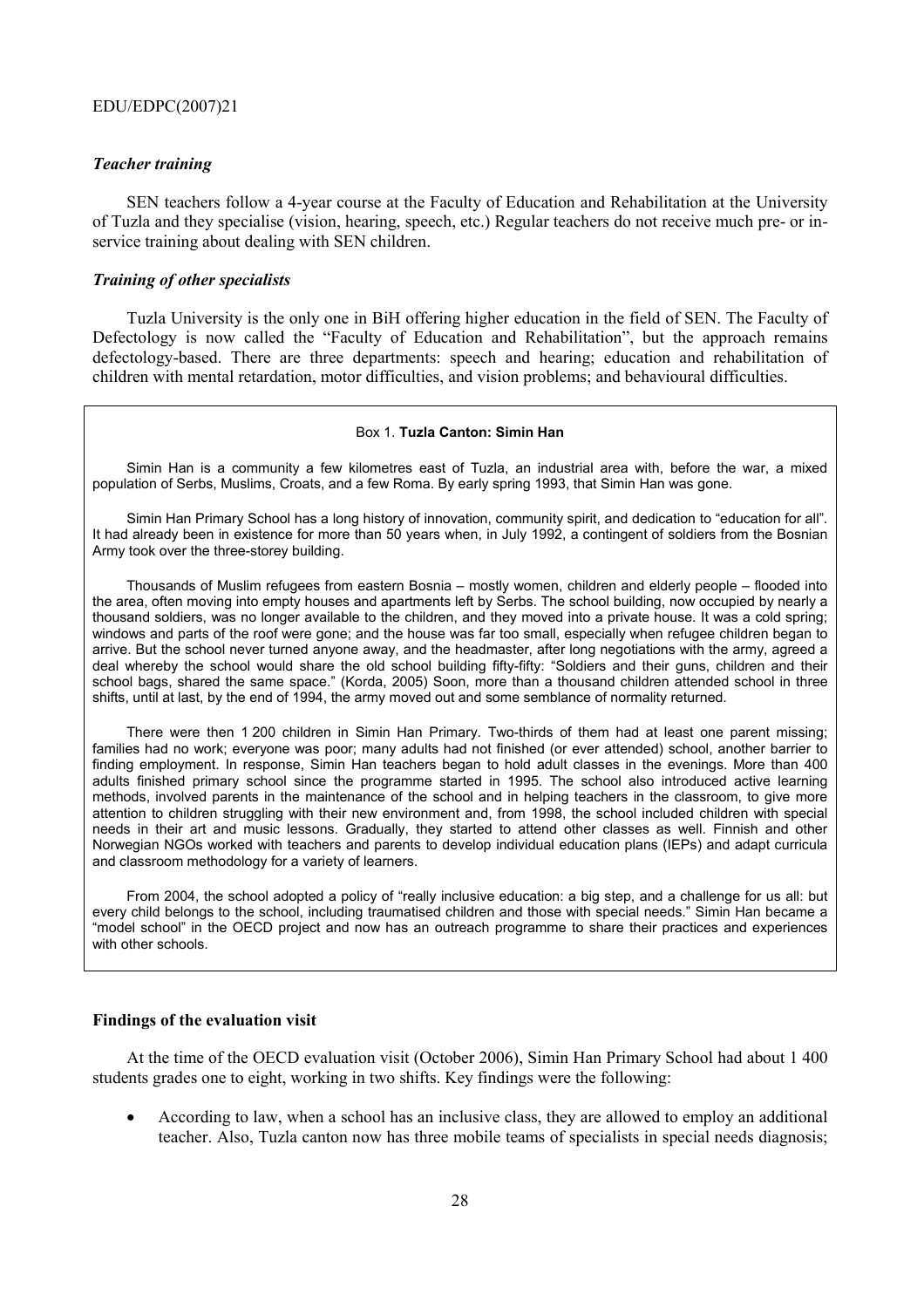they visit schools once a year, and are authorised to assess children free of charge.<sup>11</sup> Their certificates (statements of a childís special needs) are legally valid. Some parents resist the assessment and certification procedures for fear that their child will be sent away to a special school; other parents believe that formal certification will be of long-term benefit to the child, for example in terms of financial support (10 Euros per month, plus transport) and social benefits such as pension rights in adulthood. The school would like to have the authority to diagnose children themselves, rather than send them to doctors or commissions, but at present this is not permitted. (It is also not clear how informal diagnoses would work in conjunction with new per capita financing arrangements in the canton.)

- The school has a special class, as well as a number of "inclusive" classes where SEN children are taught with other children. The specialist teacher of the special class assists other teachers in the school when they have problems. Some parents (mothers) come to school every day with their children and assist them in class. Access to the school building is a problem for physically disabled children: many steps and stairs, no lift, no suitable sanitary facilities.
- Relations with parents and the community are very good. There is an active Parents' Association, and co-operation with Simin Han district authorities and the Cantonal Ministry of Education is excellent. Support from the city (Tuzla) authorities is limited. The Pedagogical Institute sends inspectors, but they are subject specialists and not trained to deal with SEN children.
- Early identification of SEN children is a problem. Very few attend pre-school; and there is no co-operation with health authorities in terms of sharing information, so that "the first we know of these children is when they show up in grade one". There is also a high proportion of refugees, especially Roma families from other parts of BiH, about whom little is known; there are "invisible" children who do not attend school at all, although the school makes every effort to find them – "teachers in Simin Han go out and knock on doors asking about the children". Many families are traumatised by war and displacement; an increase in bullying and domestic violence can, to some extent, be traced back to the war experiences of the parents (in particular the fathers).
- Special schools exist in the canton, and most teachers in special schools (as well as a number of teachers in regular schools other than Simin Han Primary) are opposed to inclusion. However, attitudes are slowly changing.
- In an interview of the OECD team with the Minister of Education of Tuzla Canton, the Minister said she believed that inclusion was a good idea  $-$  "but only for children with mild mental retardationî. She supports the establishment of the new Faculty of Education and Rehabilitation at Tuzla University and stated that this Faculty is gathering data on SEN in order to better target resources. But she is aware that inclusion in BiH is still very weak; there are no reliable data, no systematic approach and too many architectural barriers in school buildings. There is also a lack of adapted curricula, materials and books and equipment for SEN children. On the other hand, she stated that there are, at present, no plans to train all regular teachers  $-$  ether in their preservice training, or through systematic in-service programmes  $-$  in special needs education, which, in her opinion, remains a matter for trained defectologists.

 $\overline{a}$ 

<sup>11.</sup> Normally, parents have to pay 25 Euros plus transport to attend Categorisation Commissions and obtain a certificate.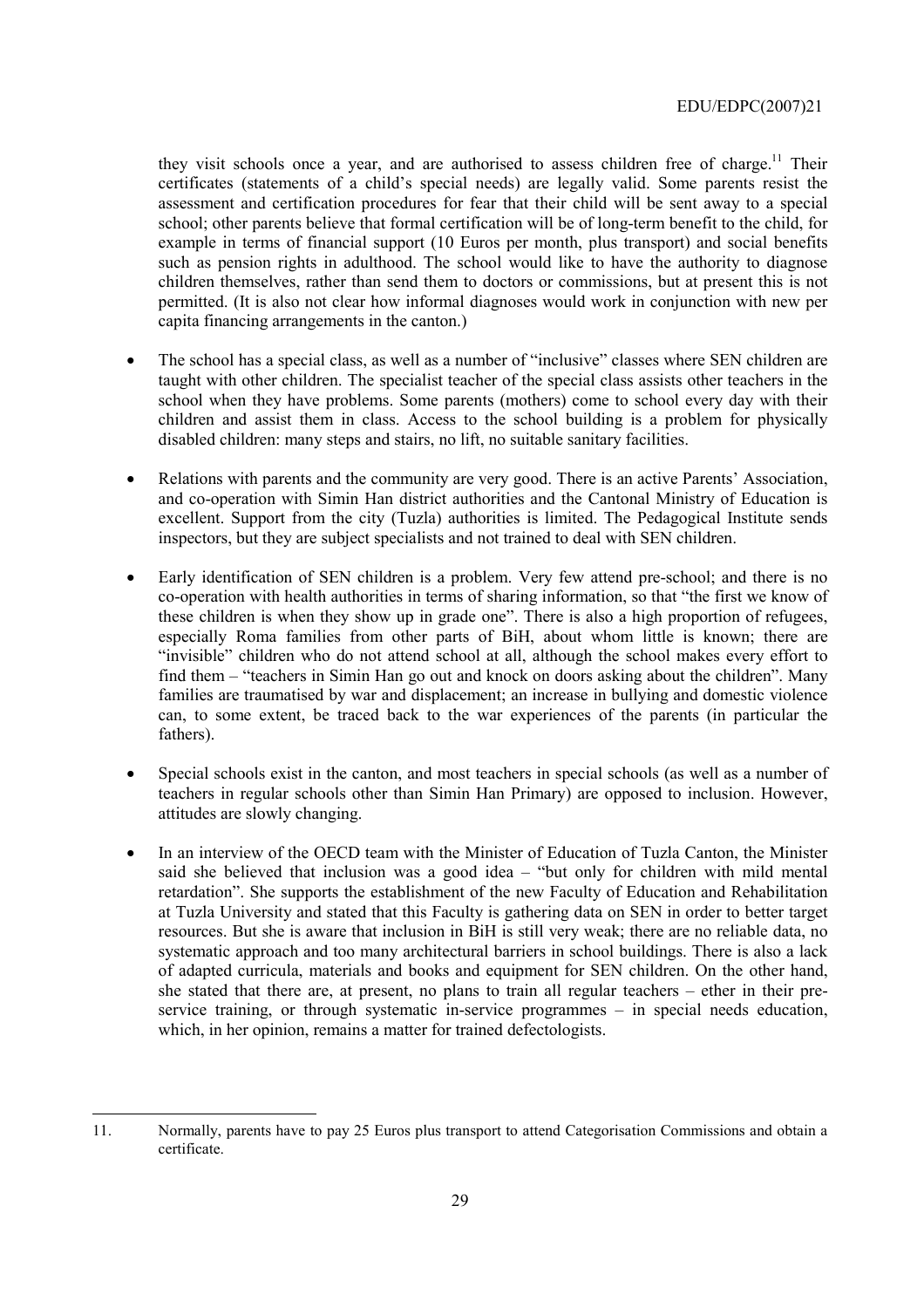### **Key points emerging during the OECD evaluation visit**

- The fragmented education system of Bosnia and Herzegovina remains a barrier to co-ordination and equal provision across the country. The new effort to formulate common standards will help in this respect.
- Inclusion is slowly gaining ground. In 1997, UNICEF-BiH, together with *Médécins du Monde*, started a project called "Special Classrooms for Children with Disabilities." By the end of this project (2001), 23 schools had approximately 45 special classes serving nearly 400 children. The project cost about USD 600 000 over the period 1997-2000, which shows that a relatively small amount of money can make a lasting difference to vulnerable children and young adults. Special classes are often a useful stepping stone to inclusion, as well as a way for SEN children to be educated in their own community.
- The extremely low coverage of pre-school education means that almost 95% of children arrive in primary school without previous contact with education (or health, or social affairs) authorities. This is especially bad for disadvantaged or disabled children, who are precisely the ones most likely to be affected by poor health, poor nutrition, low levels of immunisation and poverty.
- BiH still has a considerable number of refugee and returnee families. According to 2005 UNHCR figures, there are nearly 200 000 people "of concern" in BiH,  $21\%$  of them (about 40 000) under 18. Although, in strict terms, most of these youngsters are well able to integrate in their communities, they do in many ways have "special needs" that should be recognised. The integration and inclusion of Roma youngsters also need more attention.
- Categorisation and "defectology" still dominate public and professional thinking about special needs education; social stigma and prejudice towards disability remain obstacles to inclusion.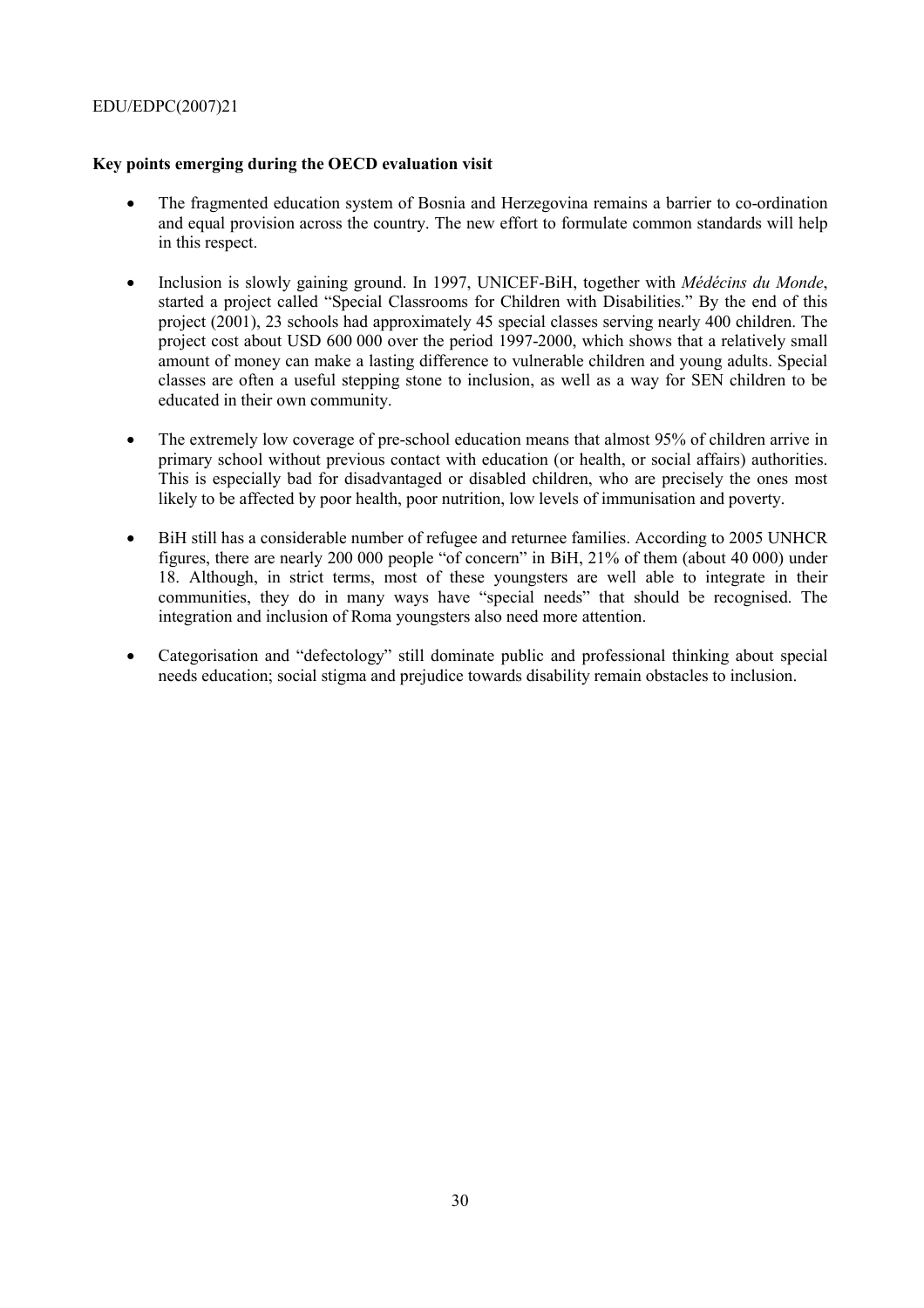#### **BULGARIA**

### **Summary of the initial findings of the Bulgaria National Report (2005)**

#### *General*

Bulgaria has signed up to various Conventions pertaining to children's rights and to the Salamanca Statement about special educational needs. In 2003-04, some changes were made to the law that guarantee equal access for all children. The steep decline in birth rates, with 31% fewer children in grades one to four and 23% fewer in grades five to eight by 2006/07, is making an impact. With regard to Roma and children with special educational needs, "inclusion is a priority".

#### *Legal framework*

There are 28 regional inspectorates directly under the Ministry of Education and Science, and they have front-line responsibility for carrying out educational policy including "inclusion". They also have the task of gathering and reporting data to the Ministry about inclusion and placement. The Public Education Act 2003/4 makes the year before entering first grade compulsory and free. This benefits children with special needs, as well as Roma and Turkish children. Schools are "obliged" to accept SEN children; special school placement should be only in exceptional cases.

If children do not reach educational standards, they have the right to an individual education plan and to receive a certificate of completion. In kindergartens and primary schools, there is a limit of two SEN children per class. Special classes within mainstream schools (*e.g.* for intellectually impaired or deaf children) are allowed.

#### *Policy review*

The national report states that there is now a move away from "defectology" to a more holistic view of children with SEN. Public opinion is changing. The Ministry policy is that every child can be educated, and all children have equal rights. "Integration" and "inclusion" are often used interchangeably. There are a number of special programmes, many of these supported by international and national NGOs.

#### *Categorisation*

Categorisation is done by regional "teams"; according to the national report, these are still constituted along traditional medical/defectology lines. Parents have the right to be involved in the assessment. The national report lists (1) *Schools and resource centres for intellectually impaired children*; they receive eight years of schooling and low-level vocational training. There are also special classes in some mainstream schools. (2) *Schools and resource centres for visually impaired*; (3) *Schools for hearing impaired;* (4) *Schools and centres for language and speech disorders.*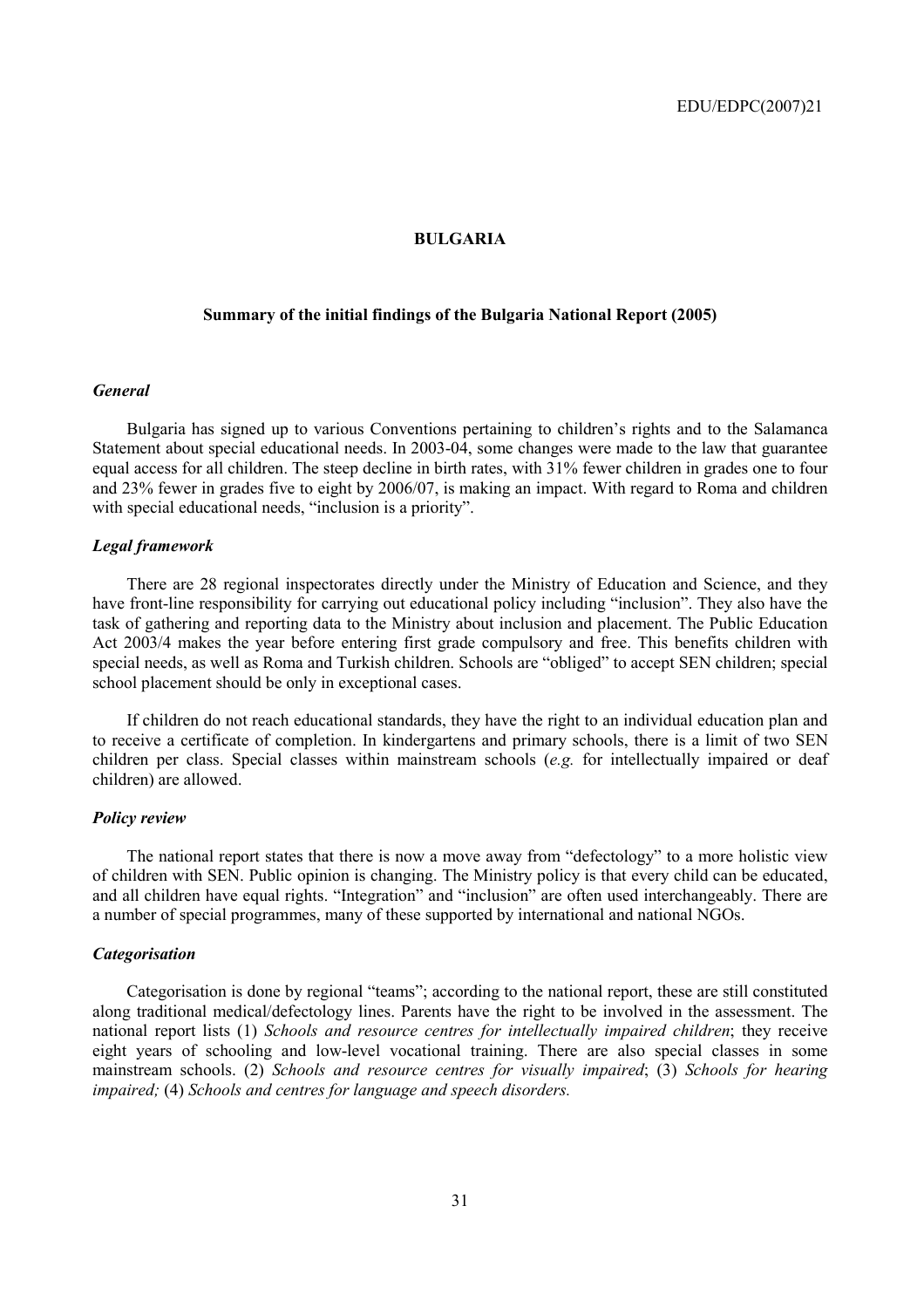#### *National Plan for Integration of SEN children*

In December 2003, the Council of Ministers adopted an action plan 2004-07. There is a Department in the Ministry for Education and Cultural Integration – one section deals with SEN and one with minorities (Turkish and Roma). There is also a Consultative Council on Education of Ethnic Minorities. In January 2004, the Ministry adopted a "Strategy for Educational Integration of Children from Ethnic Minorities". which gives Roma parents the right to choose their child's school, and the schools the duty to accept and assist them, with special assistants.

#### *Drop-out problem and irregular attendance*

According to the national report, 3.1% of children of compulsory schooling age drop out. But there is also an issue of irregular attendance; this affects children with SEN, as well as minority children's attainment, because irregular attendance often leads to grade repetition, which in turn greatly increases the risk of drop-out. Children from orphanages and SEN children are often placed in low-level vocational schools.

#### *Statistics and indicators*

Figures provided in the national report indicate that the number of children in special schools has not diminished (still about 17 000), with only a total of 1 249 included in kindergartens, schools and vocational schools (as of 2003). There is a perception that the number of special schools is going down, but available statistics do not show this. Special schools are under the MES, but special kindergartens are under the municipalities $12$ 

#### *Curriculum*

The curriculum emphasises "universal values, national virtues and culture; and spiritual development". Differentiation for children with SEN is minimal; the national report mentions that children in mainstream schools learn a foreign language from grade three, while those in special schools learn a foreign language only from grade eight, which in many cases is their final school year. Mainstream schools lack special teaching materials, and are not accessible for wheelchairs, with a few exceptions in Sofia.

#### *Teacher training*

 $\overline{a}$ 

The National Action Plan states that *all* teachers should be trained in teaching special needs children, but at present very few regular teachers have any preparation. There is specialist training in 11 universities across the country.

#### Box 2. Visit to School 28, "Aleko Konstantinov", Sofia

Participating in the OECD project as a "model school". School 28 has an inclusive approach to special needs education. During the visit, the OECD team observed a number of lessons, and had extensive meetings and discussions with teachers, specialists, parents, and representatives of the NGO "Together", which has been the driving force behind the establishment of the SEN unit within the school. This unit is located in the basement of the school,

<sup>12.</sup> The national report mentions schools for children with behavioural disorders. According to the National Report on the Development of Education (MES, 2004, p. 45) these are "reformatory" schools and boarding houses "for students in grade 1 to 12 with deviant behaviour", who "have perpetrated anti-social deeds" or live in "pre-conditions for them to perform such deeds". Considering that a grade 1 child is, presumably, 7 years old, such placements for "deviant" behaviour (or the mere possibility of "deviant behaviour") are highly questionable and probably in violation of the Convention on the Rights of the Child.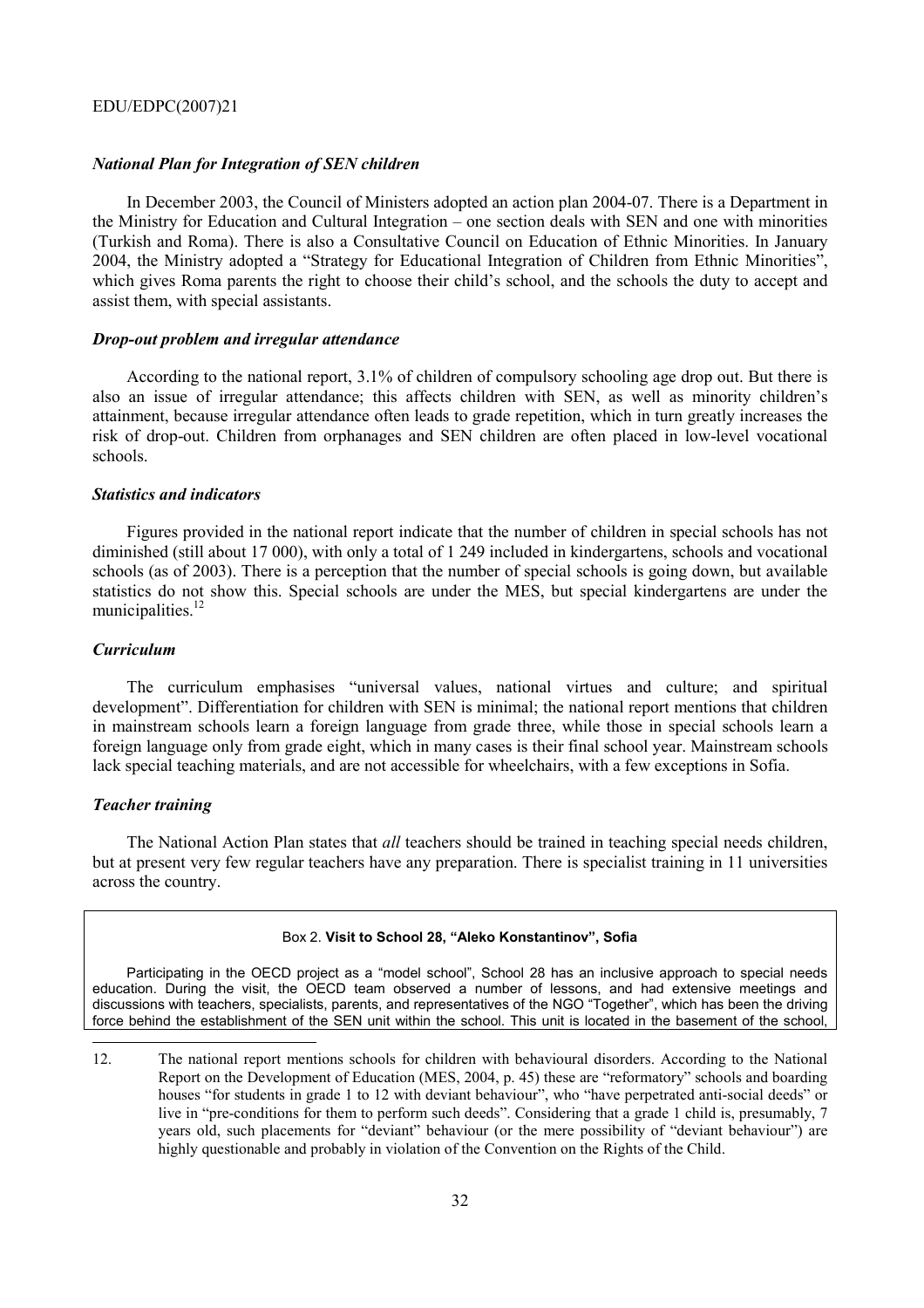and comprises a number of small offices, therapy rooms (for language and speech therapy and for help to children with auditory problems and cochlear implants), as well as a large meeting-and play-room, which was financed and furnished by the parents in 2004. There is a lift for the use of children with physical impairments, but unfortunately it does not go down to the lower floor where the special needs unit is located. The rather steep steps leading from the ground floor (where the lift starts) down to the basement do have a set of metal rails that will accommodate a wheelchair, although it is not suitable for walking frames. Nevertheless, the installation of a lift to reach the upper floors of the school is a great asset, all the more so because every child in the SEN unit is given a key to operate it, a great source of pride.

The NGO "Together", started by 16 volunteers, also helped establish the Sofia resource centre<sup>13</sup> and coordinated the initiatives of parents and special needs teachers in the school. It was also instrumental in persuading the authorities to fund the posts and salaries of the support teachers in the school, which is an impressive achievement.

The school's catchment area is in a rather poor neighbourhood of Sofia and nearly all the children live nearby, which helps resolve transport issues and makes it easier for parents to participate actively in the school's activities. In addition to regular classes, there are Saturday activities, such as music, English lessons, and art; these are open to the community and help overcome barriers between special needs children and their school mates. However, because this is not a wealthy neighbourhood, the families are not in a position to contribute financially, although they do assist in other ways, *e.g.* by helping with small maintenance and decorating tasks.

As in other model schools, the OECD team observed very good inclusive classroom teaching, where teachers made sure that all children had an opportunity to take part. In most cases, a support teacher was sitting (unobtrusively) with a special needs child, and encouraged him/her to complete tasks and answer the teacher's questions. The relationships between teachers, students, support teachers and parents were friendly and supportive. The SEN children clearly felt most at home in their own space downstairs, and many of them chose to spend time there between classes and during break times. It was also clear that the parents were made welcome, were on friendly terms with the teachers, and were very much part of the inclusive environment created in the school. Roma children were treated no differently than any other children and the neighbourhood also appears to be relatively integrated.

The parents were unanimous in their praise of the school, and several mothers reported that their children had flourished once they transferred to this school from elsewhere. One child had reached eighth grade in another school, but could progress no further there, while in this school she continues her education and does well. Several children had been given successful cochlear implants, after which they were able to take part in regular classes without significant special help.

#### **Findings of the OECD evaluation visit**

- One problem mentioned both by parents and teaching staff is that, although they acknowledge the value of an individual education plan (IEP) for a child, at present, children with formal IEPs cannot receive a regular school certificate, but are given a lower-level diploma instead. So although teachers do, with the help of parents, develop individual teaching plans, they do so unofficially to avoid the limitations (and the stigma) of these special diplomas. Secondly, there is some concern that when the new Matura examination is introduced in Bulgaria, this will encourage schools to channel slower learners into vocational education: "only the high achievers" will go to schools where they prepare you for university." While this is certainly not the intention of the Matura developers, it is a possibility that needs to be watched for.
- An interview with representatives of the Ministry of Education and Science confirmed many of the points raised in the Bulgaria national report. There are two National Plans: one for inclusion of children with Special Educational Needs (adopted by the Council of Ministers), and one for

1

<sup>13.</sup> There are now 28 such centres in Bulgaria.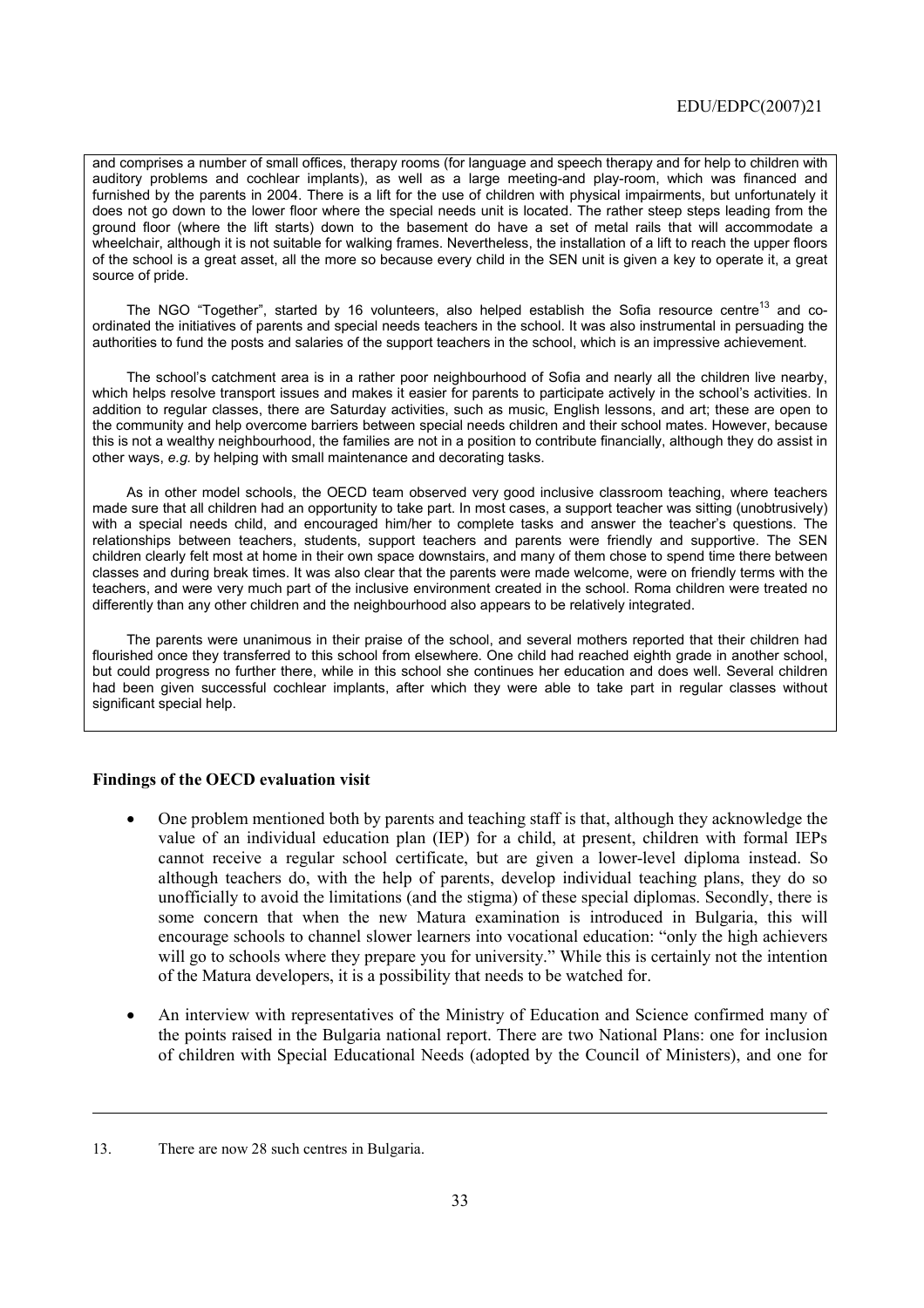ethnic minorities (approved by the Minister of Education and Science). Both these plans are being implemented by the Department for Educational Environment and Cultural Integration within the Ministry. The push for EU accession accelerated the formulation of these plans.

- Of special significance is the Child Protection Act (2000), which sees placement in special institutions only as "an extreme measure", preferring a family environment and mainstream schooling. Only when all possibilities for inclusion have been exhausted  $-$  and with parental consent – can a child be placed in a special school or institution. Mainstream schools are obliged to accommodate SEN children. The State Agency for Child Protection implements this law at the national level, while at the municipal level there are Sections for Child Protection.
- As for the National Plan, it defines "inclusive education" as "a process in which all children, irrespective of their special needs, are included in the general education process".
- However, the implementation of these laws and national plans is hampered by (1) the physical conditions in general schools, which are not suitable for many SEN children; (2) insufficient teacher preparation; (3) lack of money to ensure the quality of SEN education in mainstream, as well as special schools; and (4) public attitudes towards children with special needs.

### **Key Points emerging during the OECD evaluation visit**

- Priority for SEN inclusion is declared government policy in Bulgaria, but is not reflected in funding decisions. There is still a tendency to see inclusive special educational needs provision as a voluntary or NGO task, rather than a normal part of the government's full responsibility for the education of every child.
- Encouraging progress is reflected in current statistics. In 2006, 3 863 children were included in mainstream schools, compared with 771 in 2004 and 1 230 in 2005. Inspectorates report data twice a year to the Ministry. There is financial support to assist families in sending children to school: they receive 80 BGN (about EUR 40) when a child enters grade one and textbooks for SEN children are provided for grades 1 to 12. (Other children receive textbooks only for grades one to four.) In addition, in 2005 the Ministry started a food programme for primary schools (milk and rolls for all children).
- The mainstream schools do not receive additional money for SEN students, although they do in many cases have additional (trained) resource staff, such as psychologists and speech therapists, who are paid by the municipality on the same scale as any other teachers working in the school. There are, however, only about 1 000 such specialists in the whole country, including those attached to the 28 regional resource centres. Each special teacher looks after 5 to 7 children. "Itinerant" teachers and those in resource centres are paid by the Ministry.
- By law, all instruction is in Bulgarian, but parents are entitled to choose to have 2 hours of minority language instruction per week (Romani language, Turkish, Hebrew, etc.). In practice, this entitlement is constrained by the availability of teachers and materials, and most minority parents – especially Roma parents – do not exercise, or may not be aware of, this right. Materials do, however, exist in Romani language.
- Inclusion of Roma children, although required by law and national action plans, remains problematic. Within Roma neighbourhoods, school quality is extremely poor; and outside Roma neighbourhoods, mainstream schools are not easily accessible or welcoming to Roma children and families. Roma children are over-represented in special schools for children with intellectual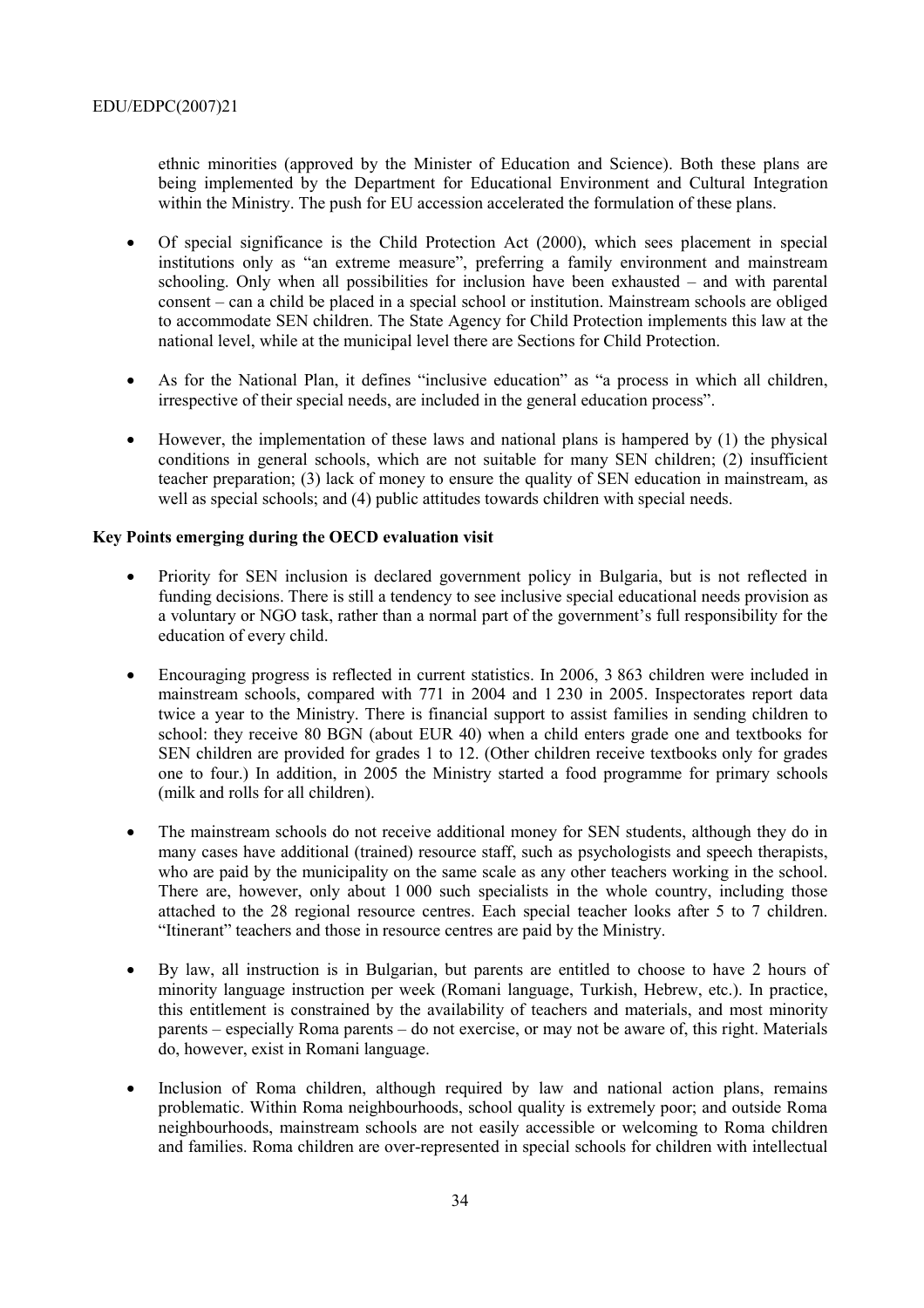impairment, although efforts are now being made to stop this practice.<sup>14</sup> However, the law still allows children to enter basic-level vocational schooling from grade six; most of these children are Roma and, in many cases, there are still separate (parallel) classes for Roma children in these vocational schools. The official justification is that after grade four, Roma drop-out is severe, and that vocational training can provide these children with some qualifications for entering the work force. However, the "market value" (as well as the social value) of these qualifications is low.

- In terms of adapting school buildings to the needs of SEN children, progress is slow; only about 300 out of the national total of 3 300 schools have wheelchair access and suitable toilets, with another 80 now being renovated. Since local authorities are responsible for school buildings, the MES has no legal mechanism to enforce physical access.
- "Invisible children": The Ministry representatives insisted that monitoring of enrolment and attendance is well regulated, and that regional inspectorates and schools are required to file regular reports. But they admitted that there are not enough social workers to check whether all school-age children are indeed in school, especially among socially vulnerable groups. Since these are also the groups most likely to be poorly housed, poorly nourished and susceptible to illness, the early identification of SEN children is an issue. At present, family doctors and hospitals have no legal obligation to report special needs children to health authorities and, in any case, data are not systematically shared with education authorities at local and regional levels.
- Although pre-school coverage in Bulgaria is acceptable (at about 74% of the age group), it is crucial that *all* young children have access to early identification of special needs, health checks and immunisations during the critical early years of their development. The nutritional status of children is related not only to their physical health, but to their cognitive development, and thus to their longer-term learning achievement once they enter school. From a child welfare point of view, expansion of access to early childhood care  $-$  especially for children from low income households – is therefore vital to the improvement of their health, nutrition, and social and mental development as well as to their early learning.

 $\overline{a}$ 

<sup>14.</sup> The OECD team was told that, for example, a special school in Russe, which had 100% Roma children – all of them of normal health and intelligence – has recently been closed, and that these children were now (reportedly) "integrated in local schools". It is not clear to what extent this is indeed the case.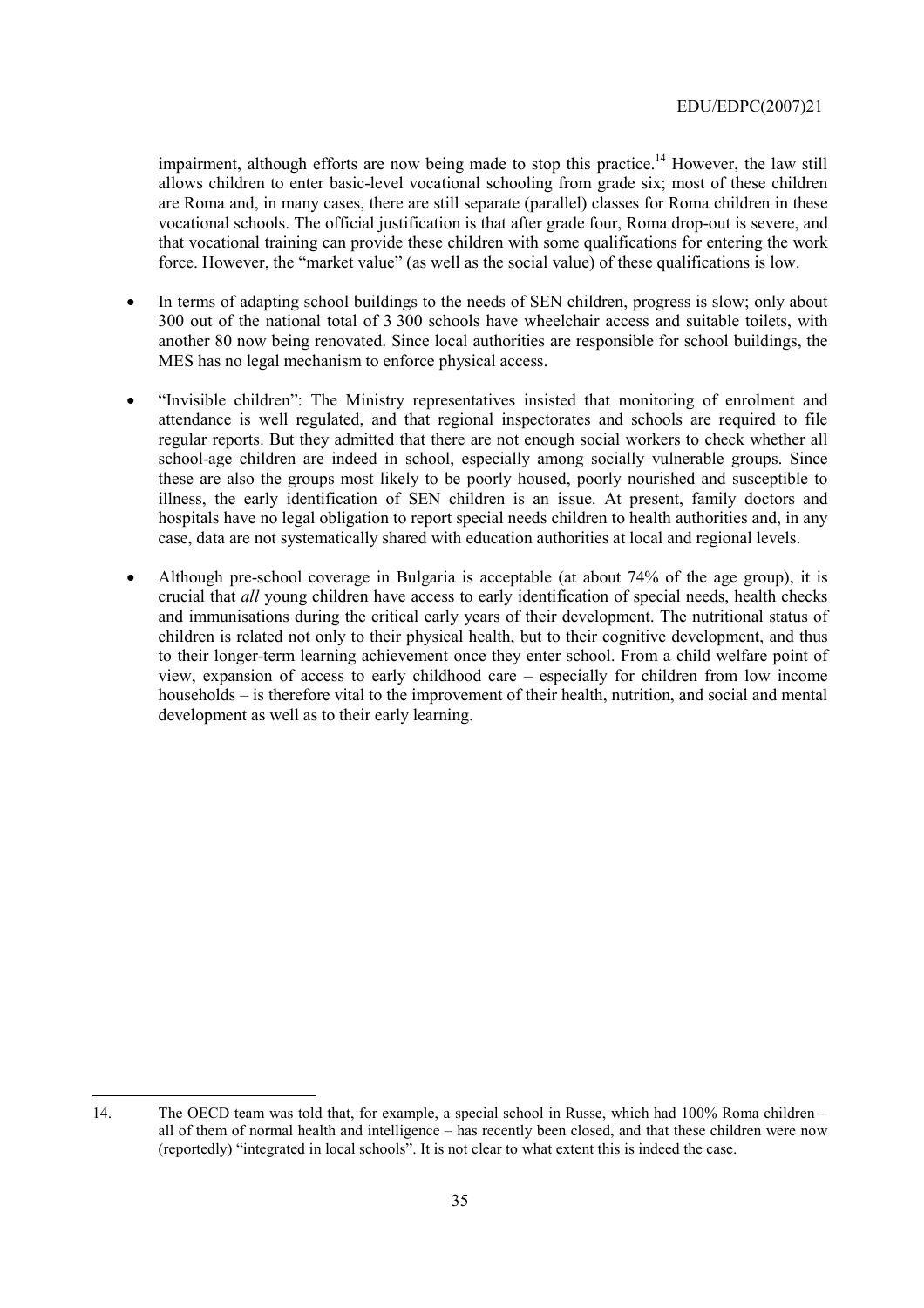#### **CROATIA**

### **Summary of the findings of the Croatia National Report (2005)**

#### *Status*

According to the Croatia national report, 66% of children with special educational needs are in regular schools. Croatia has a "National Strategy of Unique Policy Towards Disabled Persons 2002-2006", which aims to replace educational isolation (in special schools) by a policy of inclusion. In 1974, "special education" was made an intrinsic part of the mainstream school system and, from 1980, SEN children were gradually included in regular classes.

#### *Legal framework*

Laws are quite progressive; inclusion has been a policy since 1980 and there are adjusted curricula from pre-school onwards. Implementation is difficult, mostly due to a lack of money, unsuitable school buildings and trained people. However, the new Strategic Plan 2002-2006 sets out a time-table for implementation.

#### *Categorisation*

All children are assessed before they enter primary school (similar to Hungary's school-readiness certificate); if a child is not deemed to be school-ready, entry can be delayed by a year. Assessments are done by an expert commission and can be followed by a period of "pedagogical observation" to determine any special needs the child may have. Decisions can be appealed by parents.

#### *Effects of war and poverty*

An estimated 400 000 children suffered as a result of the war, either directly (by being wounded or maimed) or indirectly, by losing relatives, by being displaced, exiled or having their homes destroyed. About 12 000 children still live as refugees. As regards poverty, the national report states that 43% of families are poor, 43% of low/medium income, and only 14% are financially secure.

#### *Statistics and indicators*

Croatia uses an "orientation list", which includes vision, hearing, speech (and other language-related handicaps *e.g.* dyslexia), physical disability, mental retardation (mild, moderate, severe, profound), behavioural disorders, autism, and multiple handicaps. Data are difficult to obtain. According to the latest census there are about 9.6% of youngsters under 19 with some type of impairment: 6 500 boys and 4 500 girls. A register has now been set up under the Croatian Institute of Public Health.

In preschool and primary, more children are integrated into regular schools than are in special schools; but at secondary level this is reversed. There were 254 disabled students in higher education in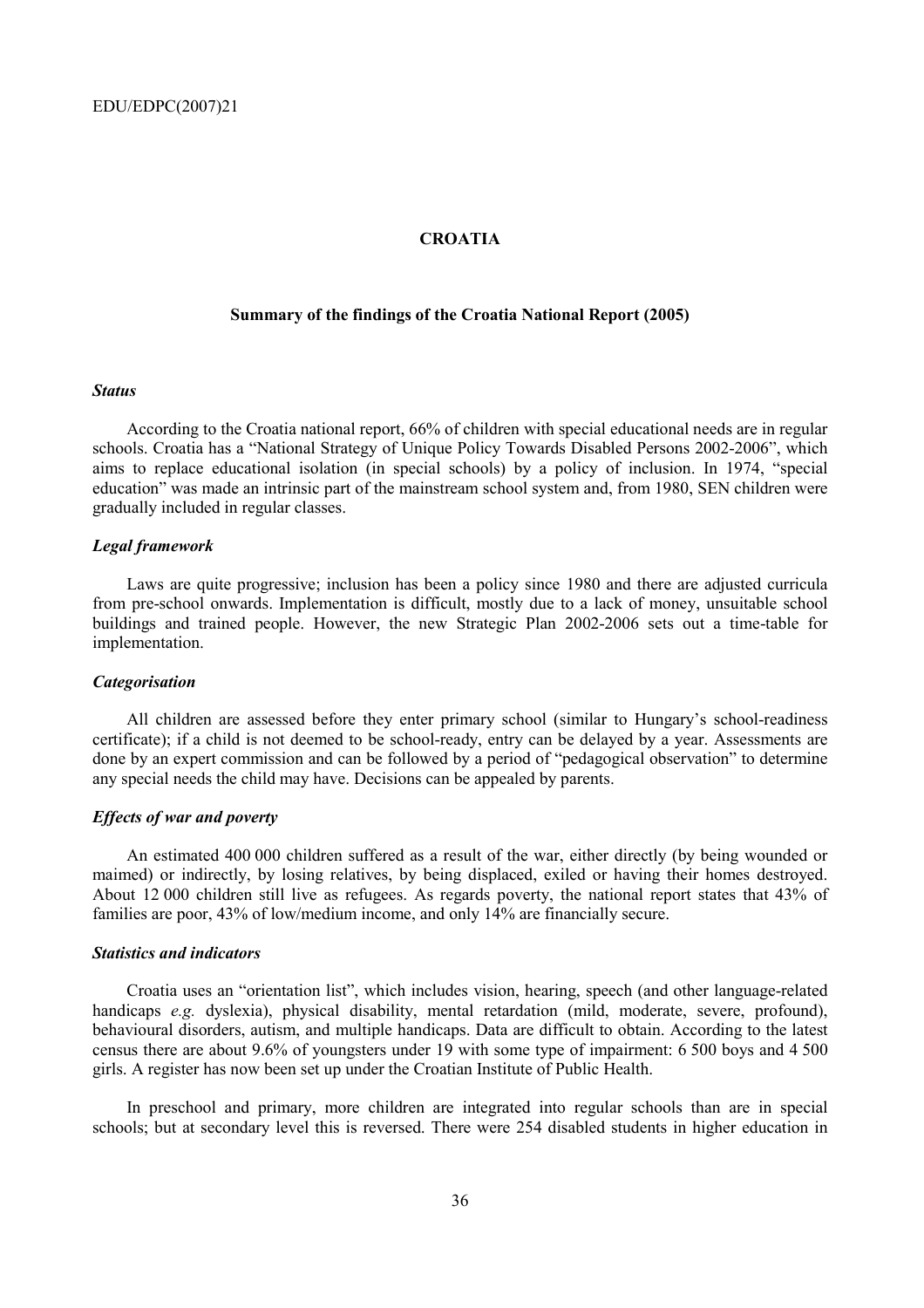2003/04, sharply up from 24 in 2000/01. Students get help with accommodation, and transport and facilities in universities are adapted.

#### *School organisation*

The principle underlying Croatian legislation is that integration/inclusion is always best for a child and that only in more severe cases can a student be placed in either partial integration or separate special education classes or schools. Hospital and home teaching are provided by teachers from the nearest primary school. Even special institutions follow the regular programme as much as possible, adapting to the various degrees of handicap and offering vocational and employment skills to those who are capable, varying from sheltered workshops to open employment.

However, most schools (70%) operate in shifts, and very few schools in Croatia have been adapted to provide wheelchair access. Regulations now require that new school buildings must include access for physically disabled students and, in some cases, lifts have been installed in existing buildings with the help of community fundraising.

### *Curriculum, pedagogy and materials*

There are special curricula for children with developmental difficulties, *e.g.* in pre-school for autistic children, mentally retarded children, children with cerebral palsy and others. In primary schools, there are IEPs for each individual child. Teachers are starting to use active teaching methods, influenced (especially in primary) by Step-by-Step and similar NGO initiatives.

### *Teacher training*

Pre-service training varies according to the level at which a teacher intends to teach – preschool only requires a two-year post-secondary course, primary and secondary a four-year course, sometimes in professional (vocational) colleges and sometimes in university faculties. Teachers for SEN children are not usually specifically trained  $-$  developmental psychology is part of regular teacher training, and in some universities there are one-semester courses in special needs education.

### *Training of other professionals*

The Faculty of Special Education and Rehabilitation in Zagreb offers four-year courses in seven departments (vision, hearing, etc.) leading to a graduate degree.

### **Findings of the OECD evaluation visit**

- The legal architecture for inclusive education is in place in Croatia, and it is based on child rights, as well as international practice. Implementation is to some extent more difficult, limited by lack of funding, trained teachers and specialists and suitable buildings (wheelchair access, sanitary facilities suitable for disabled students, etc.)
- Per capita financing and decentralisation to county and local level have created some flexibility, but, despite an equalisation formula, there are growing inequities among counties and municipalities. (Counties are responsible for post-compulsory secondary schools; municipalities for compulsory schooling.) As of 2006, some children receive free textbooks grades one to eight and some only for grade one. The Ministry informed the OECD team that from 2007-08 all textbooks will be free for all children (including those with SEN) in grades one to eight in primary schools, and one grade in secondary schools.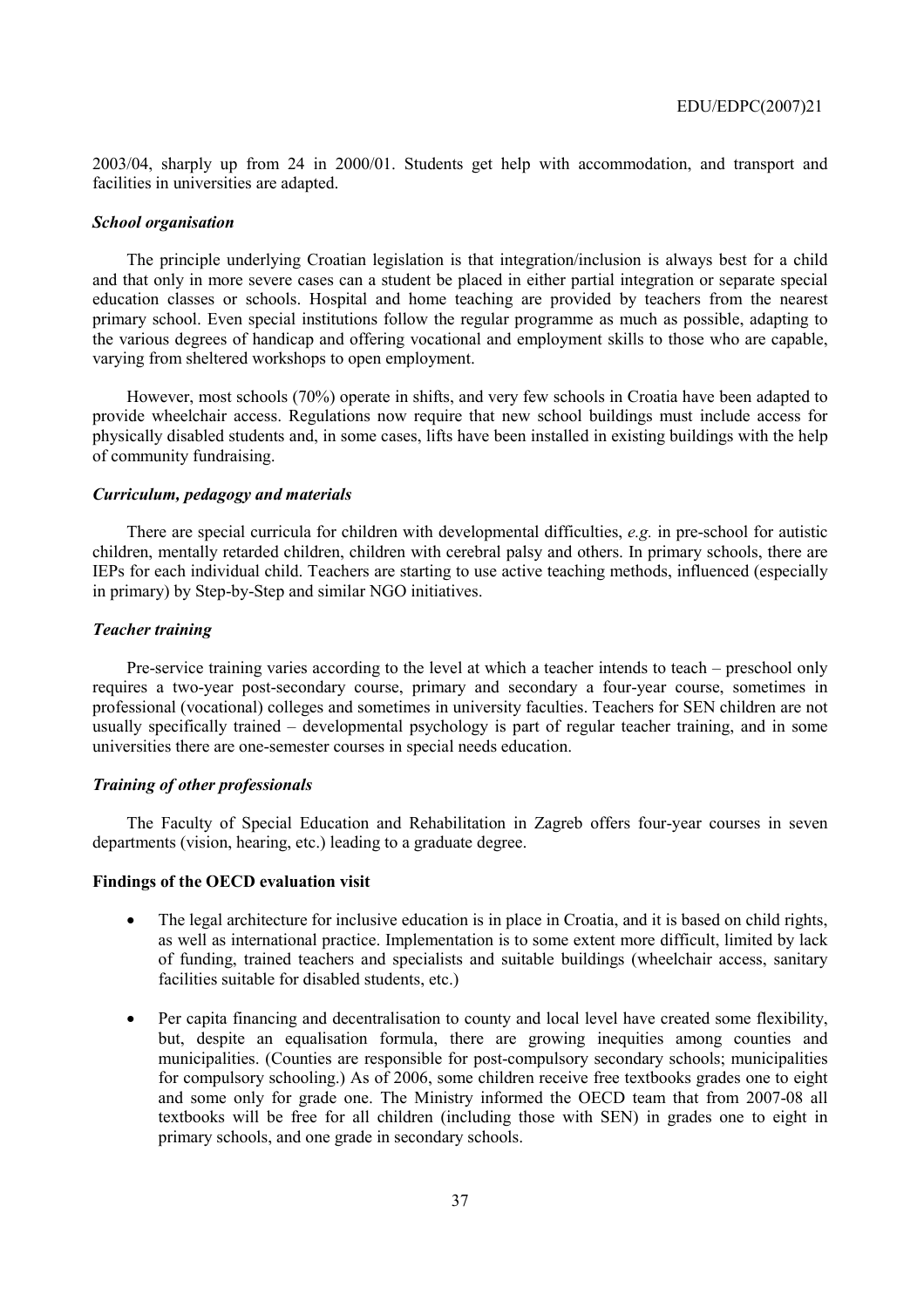- Although the requirement for all children to have school-readiness assessments before entering primary is generally beneficial, the OECD team heard that it may act as a deterrent for some (especially Roma) parents who do not want their children stigmatised as having "special needs" or even "taken away" for placement in a special school. On the other hand, some parents want protection and financial support for their SEN children; for example, if they are identified as having special needs, they may qualify for important social benefits in adult life (such as pensions and social support).
- Early identification of special needs is essential: indeed the first two or three years of life are vital to a childís development. At present, there is little or no help or advice for parents after the birth of a child with special needs, although the child should be referred to Health or Social Affairs authorities. However, this information is not shared with the schools and nothing is known about these children until they enter (pre-)school. UNICEF is supporting a project on "Early Childhood" Development and Parenting Skills", which covers nutrition, immunisation, and health checks. There is also a health-visitor system, whereby visiting nurses are supposed to visit the mothers of new-born babies at home a number of times (six times, in theory); but these nurses are not specifically trained in supporting parents of babies with physical or sensory disabilities, Downs syndrome, or other special conditions that benefit from early diagnosis and remediation.
- Parents say that they often have to travel large distances with their child to get therapy, which is expensive, and often means that at least one parent cannot have a job. Other children in the family are affected by lack of money and attention. Outside Zagreb and a few other places, little specialist help is available, and parents say they have no one to turn to for advice.
- The majority of SEN children at primary level are included in regular classrooms, with a limit of three SEN children per class (the Pupil:Teacher Ratio is adjusted when children join a regular class). There is full integration if a child is mildly handicapped, partial integration if moderately handicapped and children with severe problems may be educated in special schools/institutions. Additional money and support come from the Ministry (usually Education, but sometimes Social Care). In secondary schools, if students are capable of following the curriculum, they can enrol either in academic or vocational schools, or (if their handicaps are severe) they can stay in primary schools and learn vocational skills. Again, integration can be full or partial, or children can go to special schools; class sizes are adjusted, and no more than three SEN children can be in one class. When a student turns 21, he/she can continue training in primary schools in manufacturing skills. Chronically ill or physically severely disabled children can be taught at home. If it becomes obvious that a youngster will not be able to be employed, there are provisions for long-term social and financial support.
- Career guidance: Before the end of grade eight, all children registered as having SEN are counselled on possible career choices and directions in secondary schools. This is an interesting feature that might be copied elsewhere.
- Teacher training: As elsewhere in SEE countries, this is an important issue. Although in Croatia regular teacher training does include some initial knowledge about child development, only one place (Rijeka) offers a two-semester course in special education, plus practical experience  $-$  this should be more commonly the case. In-service teacher development for work with SEN children is offered by the Faculty of Special Education and Rehabilitation in Zagreb through seminars and workshops – this is effective, but does not reach most working teachers. As the national report notes, "Since integration has been the policy since 1980 in Croatia, teachers by now should all be prepared to work with SEN children."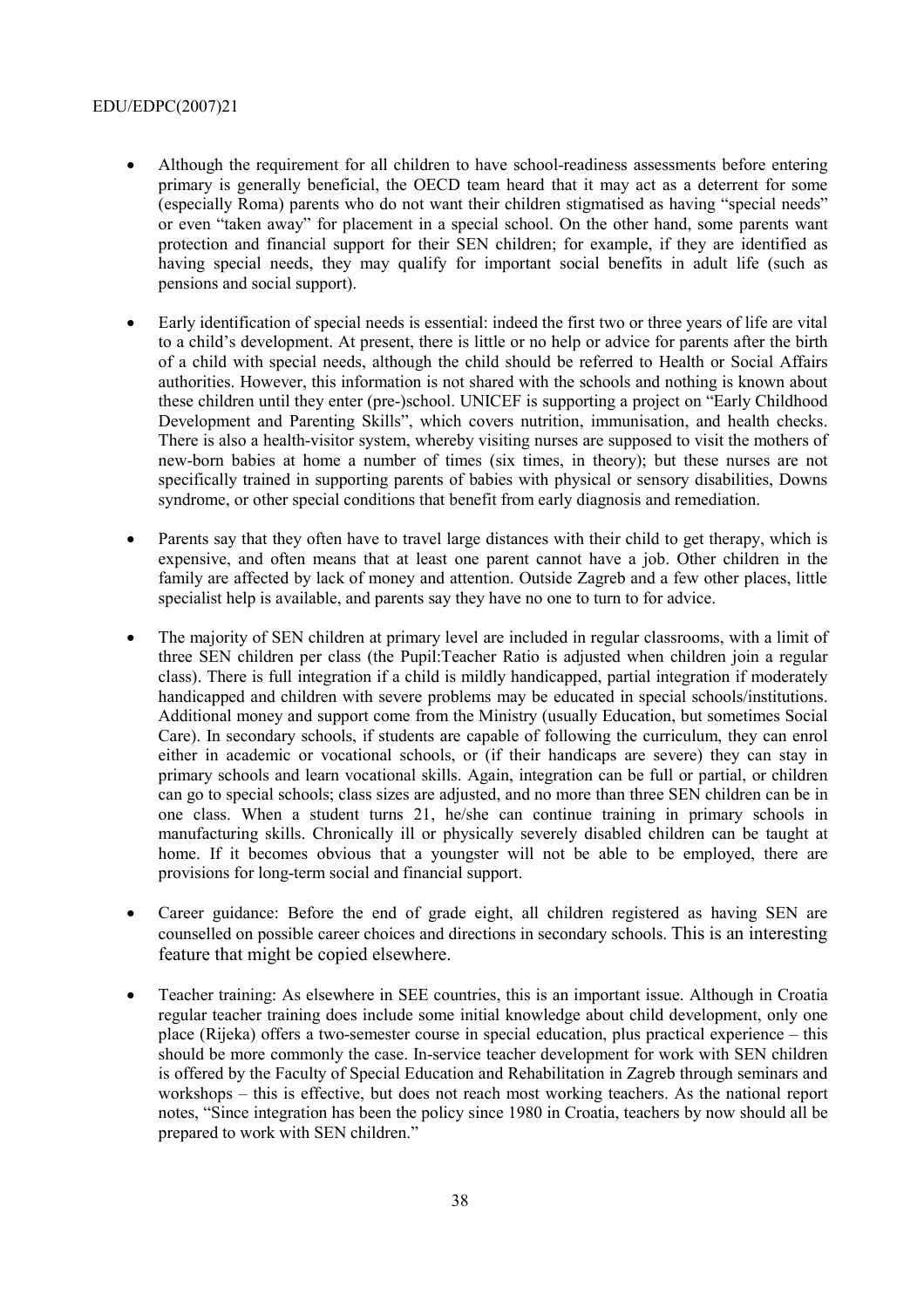#### Box 3. **Oä Ljudevita Gaja, Osijek**

In a fifth grade Croatian language class with 29 children, the teacher is conducting a lively, competitive, quiz game. The children work in teams. One special needs child is encouraged by her team mates to give the answer to a question and when she succeeds, all the students – including those in the opposing teams – applaud. The rest of the day shows that this supportive, child-to-child approach is typical for the school. There is an active "Peer Helpers Club" of ten mainstream students, who help during classes; they organise "Let's Learn Together" classes every Monday, as well as "Fun-Lessons" in the special class. Only outstanding students can become "Peer Helpers" for SEN children, so it is considered quite a privilege to be part of the Club.

Oä Ljudevita Gaja (604 students, grades one to eight) has had an inclusive approach since 2002, inspired by a dynamic headmistress and dedicated staff who teach with great creativity, often with few materials and in classes of 29 or 30 children. There is a school team for special needs, consisting of 11 teachers, the psychologist and the school pedagogue, led by the headmistress. Some teachers have three or four SEN children - all with different needs, ranging from mild mental retardation to ADHD and Downs syndrome – in their overcrowded classes, but the school manages to maintain a positive, cheerful learning environment, as well as close relationships with parents and with County and local authorities. There are a number of Roma children as well; the physical education teacher for grades five to eight – who happens to be the national junior basketball team coach! – reports that he does some additional work with special needs children. All children are taught to swim (the River Drava is not far away!) and the Roma children do particularly well. "They are the school heroes when they help win a basketball game  $-$  it makes them feel important; the parents come to see them play and the other children accept and admire them. It helps to keep them coming to school."

Because of its proximity to the border with Serbia, Eastern Slavonia has been affected by the 1991-92 war – in particular Osijek and Vukovar. During the 18 months of conflict, for example, more than 5 000 wounded civilians were treated in Osijekís main hospital, more than half of them with shrapnel wounds; and some of the cityís buildings were destroyed. Fourteen years on, few signs of conflict remain and the community appears to be thriving. There are 70 primary schools serving 30 000 students; but there are only 20 psychologists and 9 defectologists, some of these working in the special school. The County has financed the publication of a SEN handbook and the City of Osijek has financed teacher training for all schools in the County. The city is working hard to make streets and buildings accessible for wheelchair users and has a progressive attitude towards support for children with special needs. Even so, not all schools are ready to be truly "inclusive".

A fourth grade teacher says she has a class of 30 children, four of them with special needs. One is mildly retarded and has an IEP; every day the teacher assigns a different child to sit next to this girl and help her with her work. This is good for socialisation, the teacher says, and will make the transition to grade five – where the child will have to cope with a number of subject teachers, rather than just one class teacher - a little easier. But she adds that all teachers who have SEN children in their large classes would love to have an additional support teacher to help with the load. There is no money for teaching materials, or for specialised mobile teams. And yet the teachers all say they love the work they do, and are delighted by the progress of their special needs students.

Parents say that some families move house in order to be near this school; one says that her child was expelled from another school, but is now flourishing in this one. "Some of the Roma parents wait for several years to enrol their children until their favourite teacher can take them in first grade, because they know the children will learn and be happy." The parents also say that the director of the school, as well as the teachers, are the ones they turn to in a crisis: "They are always ready to listen to us when we don't know what to do." There is some contact among parents, through a creative workshop during which they saw each other every week, but no formal parentsí association. They also worry about how their children will cope once they leave this school: "There is still prejudice in other schools and in the community and sometimes teachers don't have patience and children are bullied by other children who are not used to them; how can we protect our children then?"

There are, of course, problems in this school, too. Physical access for disabled children is one of them: there is a ramp by the entrance, but no way to move around within the school. There are no proper toilets – "for *any* child, not just for disabled children!î; books and specialised equipment would help; but most of all, a trained support teacher in the classroom would make all the difference.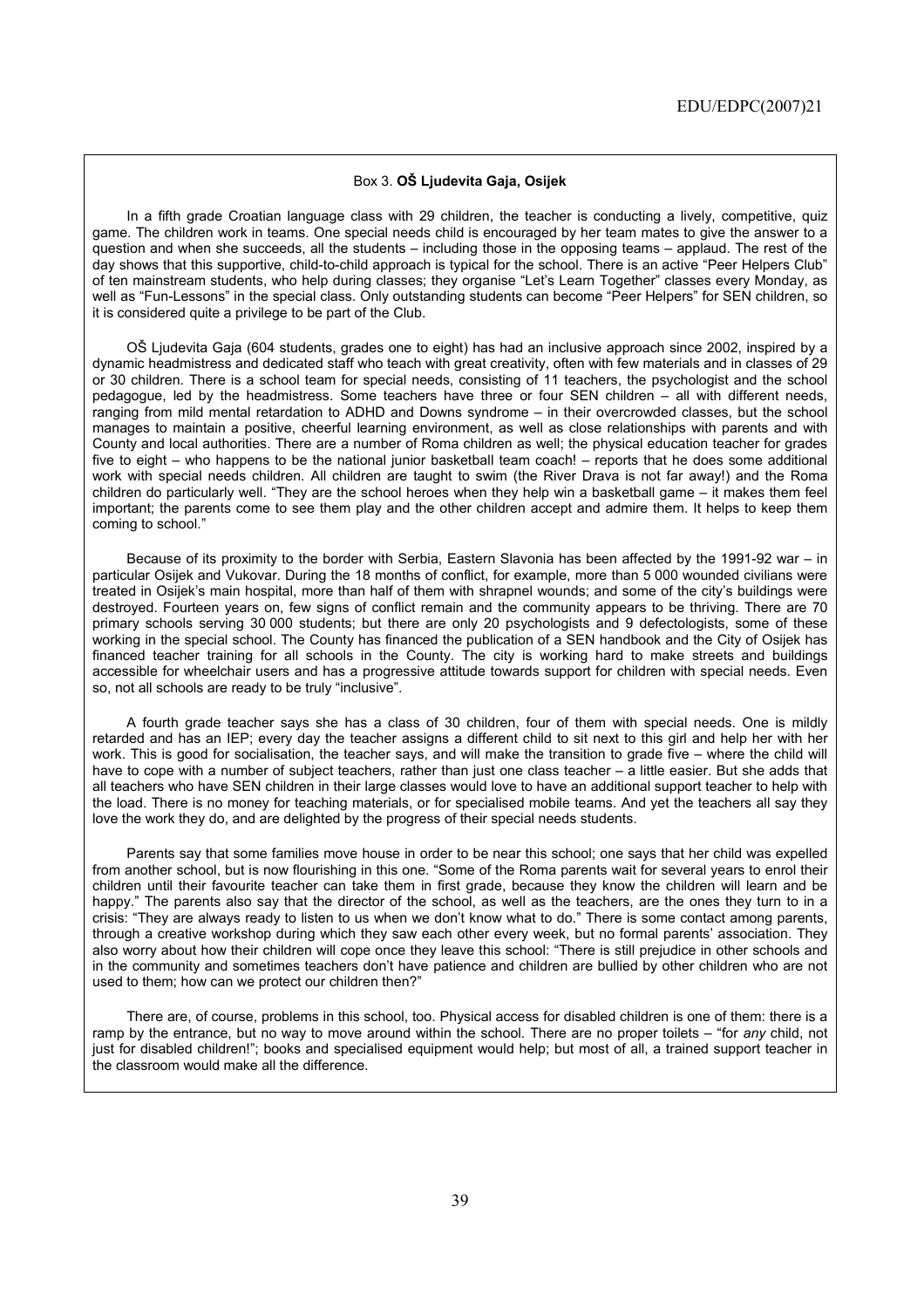## **Key points emerging during the OECD evaluation visit**

- Data gathering is done by a range of agencies and authorities at national, county, and municipal levels and by some NGOs, but the results are not shared, and different categorisations are used. There is little co-ordination among responsible ministries. The OECD categorisation (A, B, C) provides an opportunity to introduce a different approach and encourage better data sharing; the objective is to create a single, reliable database that uses consistent terminology and categories.
- Croatia now has new national standards based on higher-level thinking skills; while this is important in improving the quality of learning, care must be taken that, in a competitive environment, special needs children are not judged by criteria that are inappropriate for them. Teachers say they have problems with assessment and grading (marking) of their SEN students against the national standards of achievement. More guidance is needed.
- Other system barriers mentioned were: (1) From 2007, education in Croatia will become compulsory to the age of 18, but the labour laws still permit youngsters to work from the age of 16. There are concerns that less able or "inconvenient" children  $-$  such as those with behaviour problems or ethnic minority children  $-$  will not be encouraged to stay in school. (2) Transition from school to work is, in any case, difficult for SEN students and many remain unemployed. (3) Most schools operate on a shift system, which creates particular problems for parents who have to arrange transport for SEN children at irregular times during the day.
- UNICEF and some NGOs (for example, the national NGO "Association for the Promotion of Inclusion") are working towards non-violent conflict resolution and non-stigmatisation of SEN children and Roma children, as well as adults. Programmes such as "Every Child Needs a Family" (fostering in a family setting) and "Early Childhood Development and Parenting Skills" (post-natal care and family support) are bringing the issue of social inclusion to public attention. Parents, too, are starting to organise themselves, but government must assume primary responsibility to promote and finance inclusive education.
- Too often, the language and terminology used in SEN remain "defectology"-based, and there are some vested interests in special schools and institutions that oppose inclusive education. However, the expertise of these special schools and institutions is greatly needed in mainstream schools trying hard to become inclusive; active outreach and exchange programmes should be encouraged wherever possible.
- The main concerns of teachers are training (both pre- and in-service); heavy workloads; lack of specialised support teachers, materials and equipment; and lack of guidance in assessment of SEN students. The main concerns of parents are transport; building access; advice on helping their child's development; and most of all, the future of their child as an adult in an increasingly competitive society. In this respect, the practice of offering career guidance to all youngsters with SEN at the end of their compulsory schooling (grade eight) is excellent.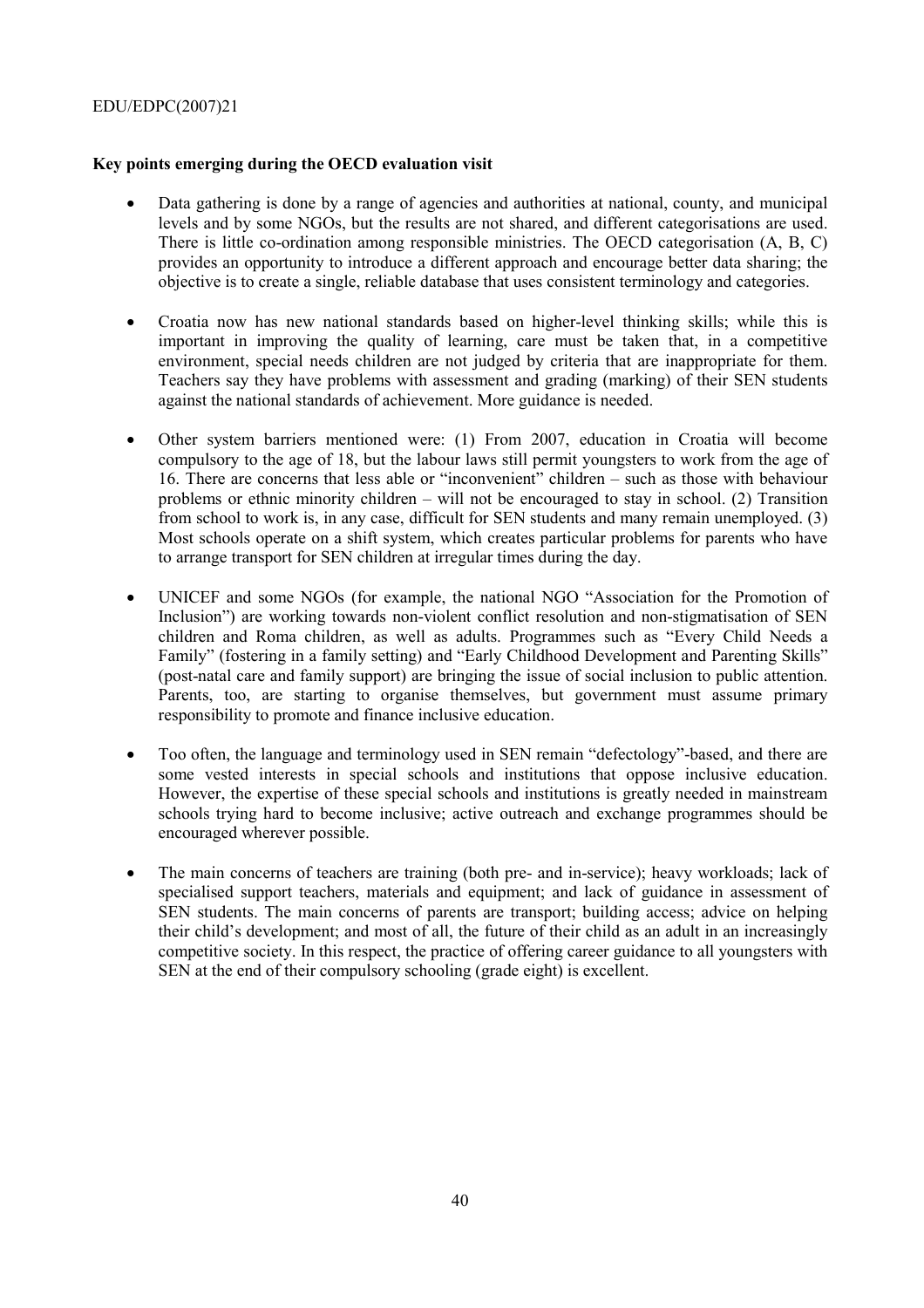### **FYR OF MACEDONIA**

## **Summary of the initial findings of the FYR of Macedonia National Report (2005)**

Generally speaking, segregation of children with special needs is still the rule. There are special schools, institutions and a few special classes within mainstream schools, but the majority of SEN children are not integrated. According to the national report, there are special schools, as well as special institutions (mostly boarding) for children with visual, hearing, and physical and mental disabilities. The downward demographic trend means that fewer children are in the school system, and classes are smaller. Special schools and classes in regular schools are under the Ministry of Education, while residential institutions are partly administered by the Ministry of Labour and Social Affairs.

### *Legal Framework*

The UN Convention on the Rights of the Child (CRC) was ratified in 1999. The 2002 *Law on Elementary Education* (Article 27) states that elementary schools have an obligation to provide education for SEN children. Students with learning difficulties, as well as gifted children, are included in the definition. Article 5 states: "special elementary schools and classes in elementary schools shall be organised for children with physical and developmental disability"  $-$  also that there shall be special curricula and textbooks. SEN students are entitled to free transportation or, if none is available, to free board and lodging in a hostel or with a family. State obligation, however, ends at age 15; although in some cases youngsters can continue in primary (but only in the same school!) until the age of 17.<sup>15</sup>

## *Policy review*

SEN is part of the "education development strategy 2001-2010". This was written in 2000, and at the time only 5% of SEN children were in mainstream schools; indeed it was said that only 20% of children with SEN were in *any* type of schooling. A document called "National Strategy for the Rights in Education of Persons with Handicapî was also under discussion at the time the national report was compiled.

### *At-risk and refugee populations*

The introduction of a compulsory pre-school year will help identify children at risk or with SEN. However, according to UNHCR  $(2005)$ , latest available figures – see Annex 1) there are still 4 300 persons ìof concernî (*e.g.* refugees from Kosovo and other displaced persons) in the FYR of Macedonia, 49% of them – about 2 000 - children under 18. It is not clear what is being done to meet their special needs, nor is there specific information about Roma inclusion, either in terms of data or in terms of policy initiatives.

<sup>15.</sup> Article 51 of the Law on Elementary Education (2002) states "The liability for regular elementary education shall finish with the end of the school year when a student reaches the age of 15. [However] upon the request of the student or parents, and with the advice of the school pedagogue/psychologist, students above the age of 15 may continue elementary education in the same school until they reach the age of  $17$ ."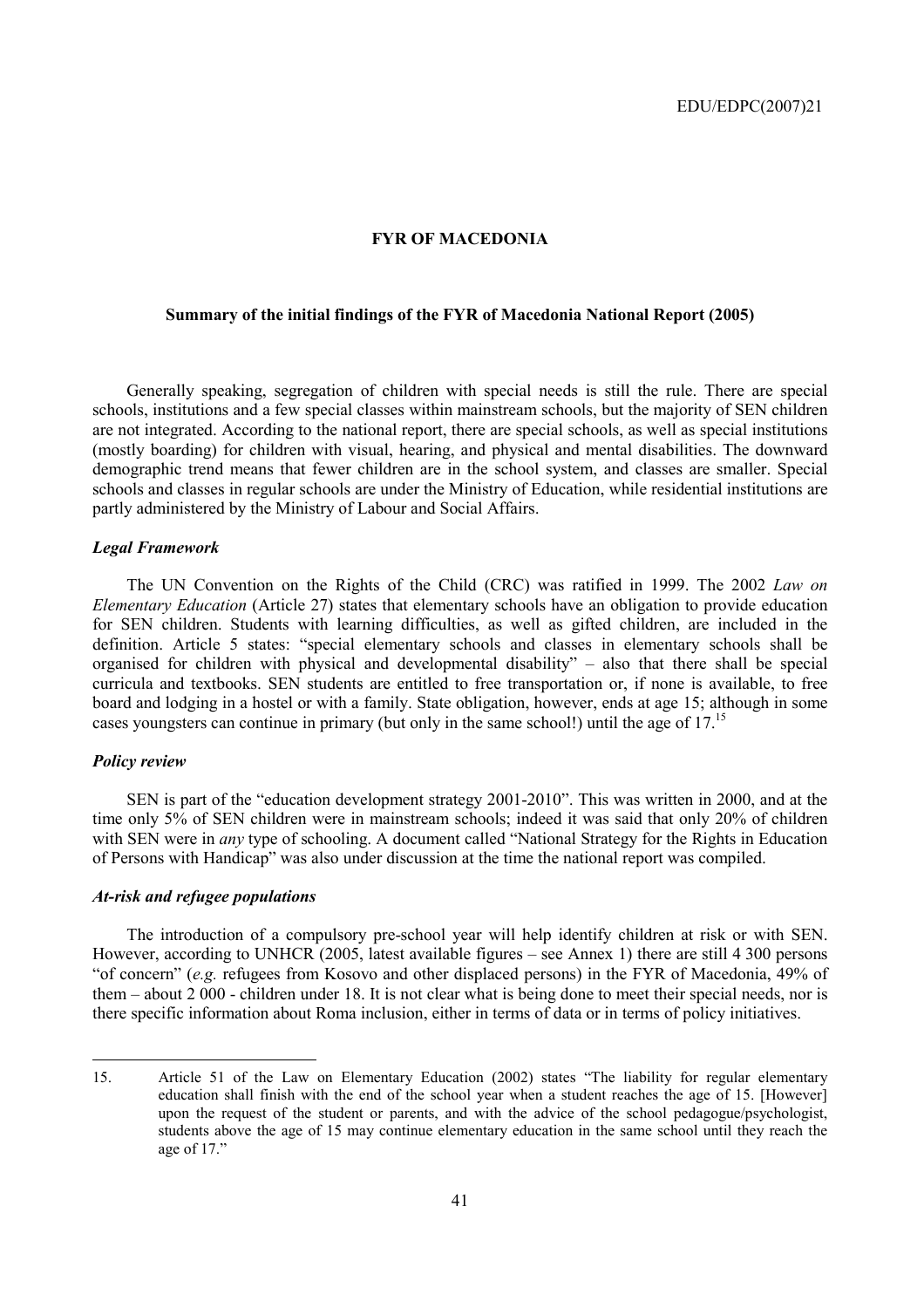#### *Categorisation*

Some institutions and commissions are entitled to diagnose developmental delays up to the age of 26. Various ministries can be involved. Parents may decide about placement. Interestingly, poverty is specifically mentioned as a cause of delayed development through "pauperisation" of vulnerable groups.

## *Inclusion and integration*

Inclusion and integration is very slow, but slowly progressing. Since 1998, the Ministry of Education has worked on an inclusion project, and in 2005 there were 73 primary schools and 13 kindergartens that included SEN children. A mobile service offers specialist support to teachers who have SEN children in their regular classrooms. UNICEF has also led a project trying to de-institutionalise children and place them in families, either their own or foster families; support is offered and children can go to day centres in their own communities. A project of the Ministry of Education 2006-2010 mentions inclusion. Parents' councils and parent representatives on school boards can have a say about inclusion.

#### *Obstacles*

Lack of funding: according to the national report, the education budget and numbers of teachers/specialists are actually decreasing. In mainstream schools, there is little support. A legal obstacle exists in that, after age 17, the system has no further obligation towards a youngster with SEN (Article 51, Education Law 2002).

#### *Statistics and indicators*

There is no systematic collection of SEN data, although the national report shows some statistics about special schools and institutions. No data are presented about integration*,* except that (apparently) there is a decrease in the number of children with SEN in special schools or institutions. Whether this is a result of demographic change or of inclusion in mainstream schools is unclear.

#### *School organisation, pedagogy and curriculum*

Legally, inclusion is possible and attitudes are changing, but progress is still slow. Some schools are trying to remove barriers (*e.g.* for wheelchair access), but the report states that many school buildings are in such poor state that SEN access is not a priority. Curriculum can be adapted (in theory), but according to the national report there is little progress in adapting curricula for individual needs (including SEN). As regards textbooks, there are some very old books (30 years old) for teaching mathematics to children with SEN, but no new materials for teachers to use.

### *Teacher training*

Specialists trained to work with students with disabilities are trained in the Institute for Defectology (four years), part of the St Cyril and Methodius University Faculty of Philosophy. A defectologist is supposed to be placed in each special class attached to a mainstream school, but this does not always happen. Regular teachers are not trained to work with SEN children. Some courses may now be introduced.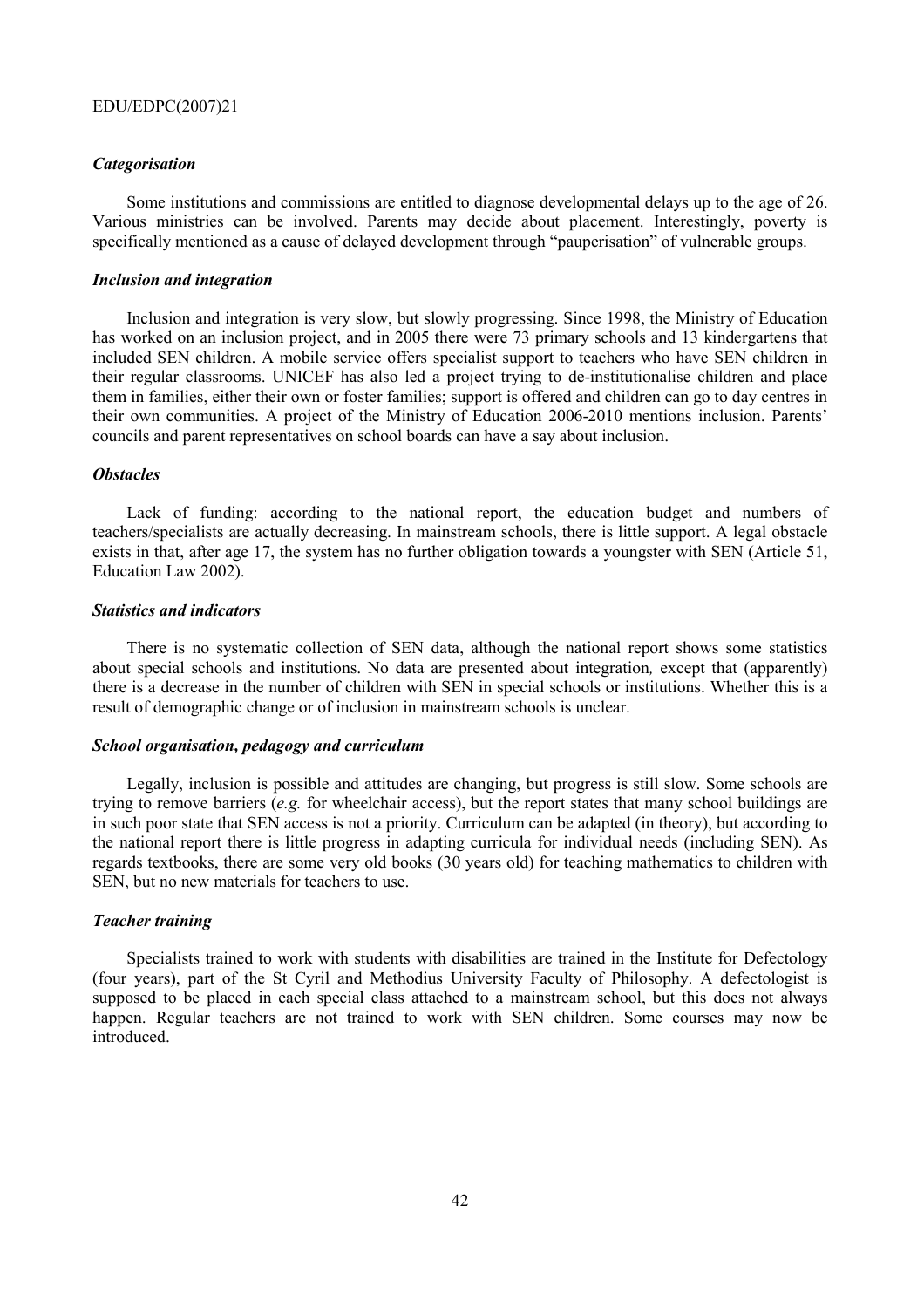#### **Findings of the evaluation visit**

#### *Legal framework*

A legal framework exists, but the discourse seems to take place mostly at policy and "committee" levels. The OECD team heard that "old regulations are still in place...there are dozens of them, and some are mutually contradictory; the rights of children are not respected". In addition, the education of children with SEN is neglected after the age of 15, although some are allowed remain in primary school until the age of 17 and there is a legal obligation to provide support until the age of 23. The Strategy for Educational Development 2005-2015 does mention inclusion of special needs children, but this Strategy may be rewritten after a change of Minister in 2006. A committee on inclusion is due to be set up in the Ministry (November 2006) to review various options.

#### *Diagnostics and placement*

The approach remains strongly medical, rather than educational and rights-based; and even when children are placed in mainstream schools, they are often kept separate from regular classes. In the special schools, Roma children are over-represented. The Ministry is responsible for the special schools and institutions; local municipalities are responsible for mainstream schools. There is some advantage to schools if they enrol SEN children: one child with diagnosed special needs counts for two, both in terms of per capita funding *and* in terms of determining class size.<sup>16</sup>

#### *Early identification*

In FYR of Macedonia, 98% of babies are born in hospital; therefore practically all children are registered and "in the system". Pre-schools are the responsibility of the Ministry of Labour and Social Policy. When a child reaches compulsory schooling age ("zero" class, pre-primary), local authorities notify parents that they have to enrol their child. However, health and social-service authorities do not systematically pass on information about special needs children; and because not all children attend preschool in any case, schools have little or no notice of special needs until a child arrives in the "zero" class at age six.

### *Integration and inclusion*

UNICEF has been working with national NGOs on the special needs issue since 2000. Their "Action" Plan for Children" aims at de-institutionalising children, and placing them with families (their own, or adoptive or foster families) instead. There are a growing number of municipal day care centres throughout the country, supported by the Ministry of Labour and Social Policy; these day care centres provide care not only for children and adults with special needs, but for other at-risk groups as well. However, the FYR of Macedonia school system is still not able to fully include de-institutionalised children, partly because of lack of funding and physical facilities, but also partly because of public attitudes and weak capacity at local level.

#### *Enrolment and attendance*

 $\overline{a}$ 

Data gathering appears to be weak. Schools report enrolments only once a year (September), but there is no follow-up and actual attendance is not checked systematically throughout the year. The per capita funding mechanism is based on enrolment rather than attendance; thus there is no incentive for a school to

<sup>16.</sup> However, visits to schools confirmed that (in practice) class sizes are often not reduced, and no additional support teachers can be hired because of a general freeze on personnel hiring.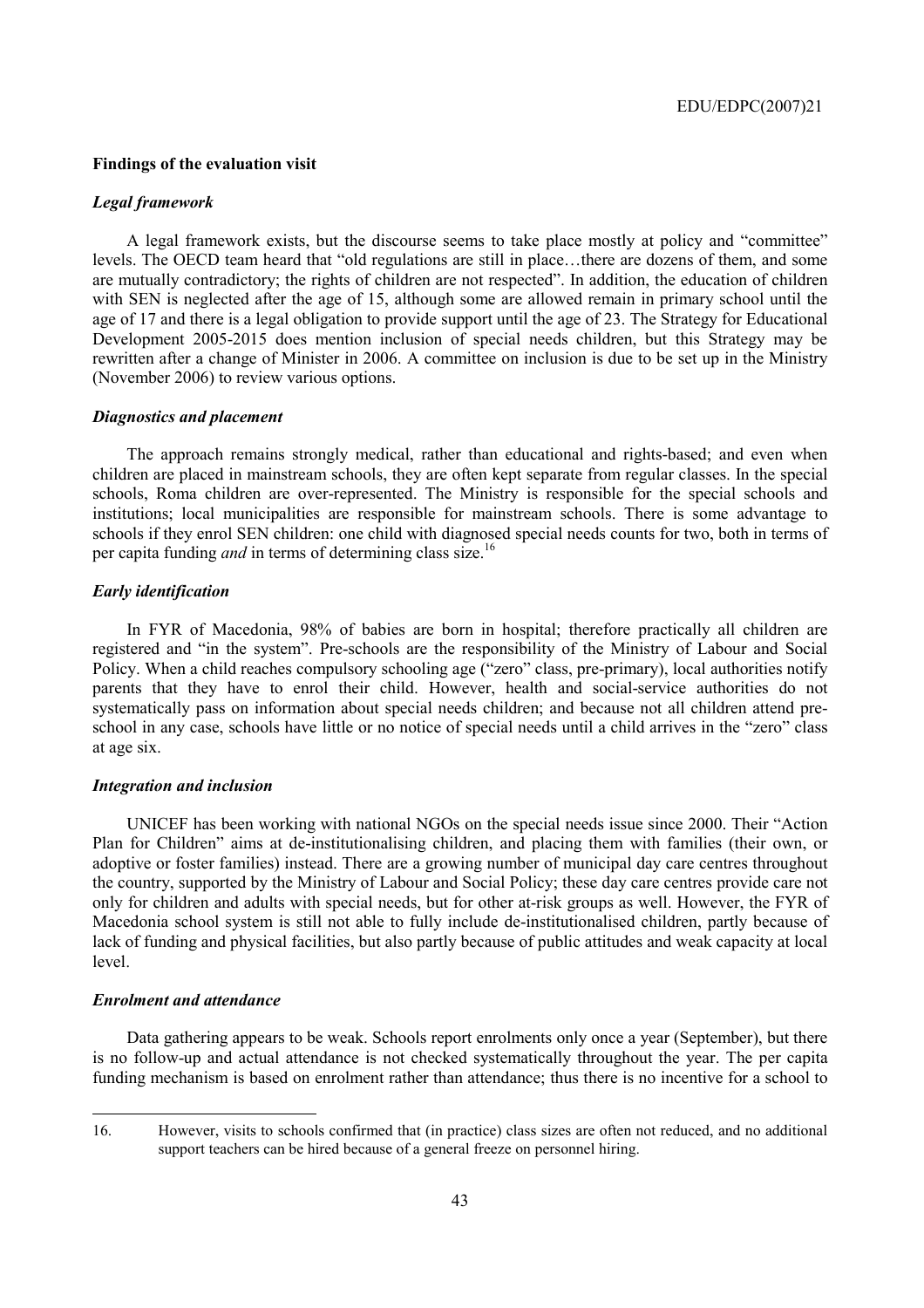report non-attendance or drop-out; for example, if families move or if Roma or SEN children do not attend. (On the contrary  $-$  because there is a financial and staffing advantage for a school if SEN children are enrolled, there is a tendency to over-report numbers and under-report absences.)

#### *Teacher training, curriculum and assessment*

The Bureau for Development of Education (BDE  $-$  the professional arm of the Ministry) is no longer responsible for in-service teacher training: a "private market" in in-service training is expected to take over, but apparently it is not yet functioning. The BDE remains responsible for curriculum and assessment, but it was not clear to the OECD team to what extent curriculum and assessment standards are adapted for children with various types of special needs.

#### Box 4. **Visits to schools**

The OECD team was able to visit two model schools that have an inclusive approach to special needs education. Both serve children from "zero" (pre-primary) year to grade eight.

School Johan Hajnrih Pestaloci (in Skopje itself) works in two shifts (8:00 a.m. until 12:30 and 1 p.m. until 5:30). There are two children with diagnosed special needs: a boy with cerebral palsy in the "zero" class, and a physically disabled, but highly intelligent girl in grade four (she too has cerebral palsy). There are a few other children in the school who have special needs that are not formally diagnosed, such as children with behavioural and language problems. There is a psychologist, but no other trained specialist permanently on staff, although there seems to be some support from a mobile (itinerant) service at the municipal level.

The girl, now in grade four, did not attend school at all until she was eight years old, and she only came to the schoolís attention through a direct approach from her father.<sup>17</sup> The teacher, who has worked with this girl from grade one onwards (22 children in her class), says she received absolutely no training or any other kind of support: "I had to create my own methodology, and make my own materials." These materials include an innovative set of plasticised cards with numbers and letters (in both Cyrillic and Latin alphabets) to teach arithmetic and reading. "But now she needs a computer...she knows a lot, but cannot communicate  $-$  a computer would liberate her and help her progress even faster." Now the teacher worries because, after grade four, this child will move into grade five, where she will have to cope with a number of subject teachers, some of whom will not be used to working with a disabled child. The other teachers and the children in the school are, however, supportive, and they say that having these two children in the school has helped them understand better the problems faced by SEN children and their families.

The second school visited by the OECD team (P.S. Petar Petrovic Njegos, kol. Idrizovo) is some distance outside Skopje. This school has 700 students; grades zero to four work in two shifts, but grades five to eight have one shift. There are 35 teachers, and the support staff includes a pedagogue who works with the special needs children. There is a special class in the school, as well as a few children integrated in regular classes. Special needs include speech and language problems, behavioural and emotional problems. Few children coming to this school have had pre-school experience, because the nearest pre-school is far away and bus transport is difficult.

The relationship with parents is good. The OECD team met parents of special needs children. The father of one boy says that the family lived in Germany for a number of years; he says his older children speak Albanian and German as well as Macedonian, but because his younger boy did not speak Macedonian "they put him in the special class", although the boy is of normal intelligence. Another boy has a cleft palate, which causes speech problems. Transporting the boy for speech therapy in Skopje requires a long and tiring bus journey, and because the mother needs to look after other children in the family, the father has to take time off work to take the child to appointments, as well as to and from school. There is hope that a further operation can be performed when the boy is older, which will greatly improve his chances of a normal life.

<sup>17.</sup> This illustrates how children can "fall through the net" because of a lack of information sharing between health, social affairs, and education authorities. On the other hand, some parents do not want their children to be formally diagnosed as having special needs, because of the stigma that still attaches to SEN. However, this means that, when the child enters school, there is no targeted support and many children and teachers struggle to cope.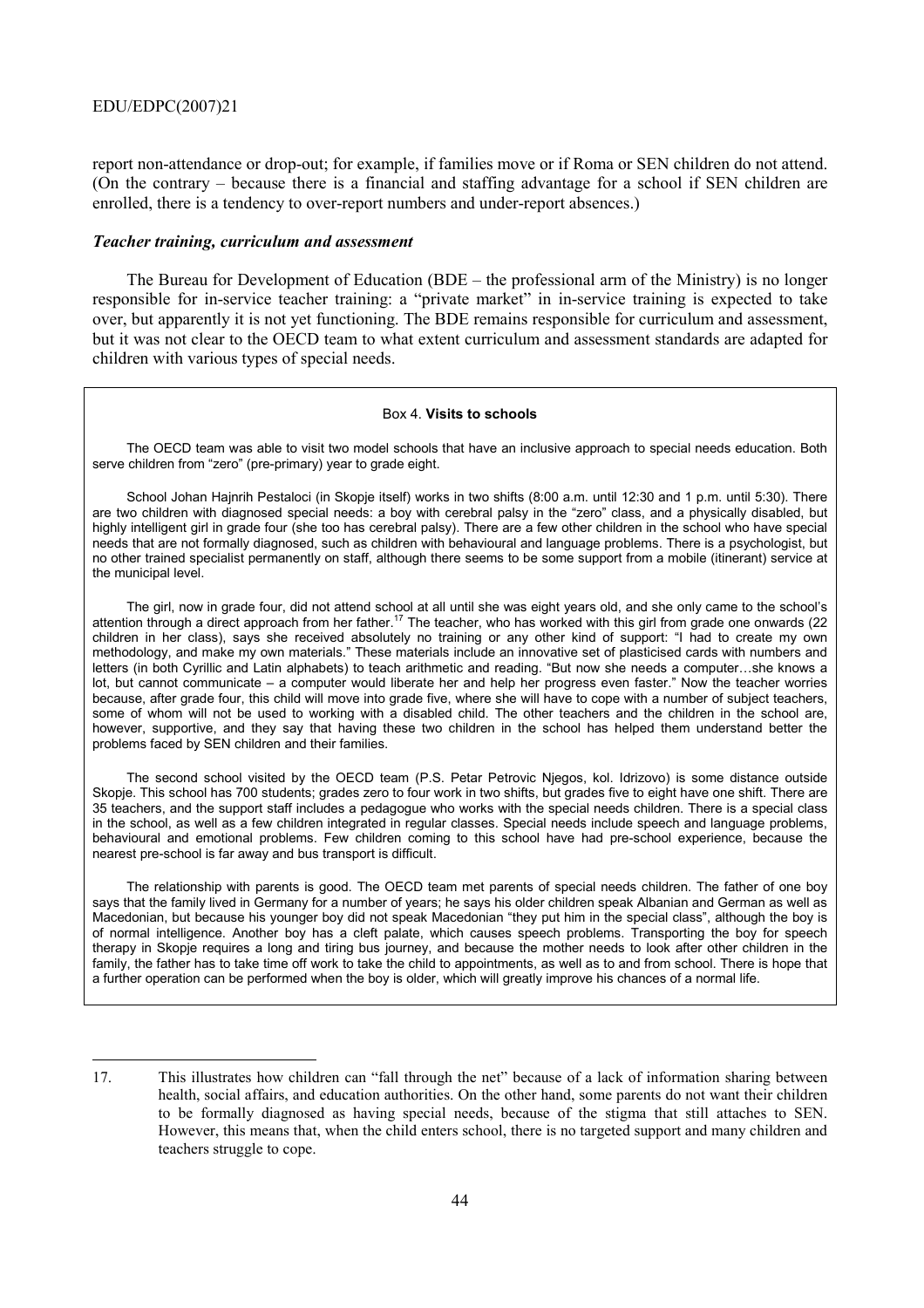## **Key points emerging during the OECD evaluation visit**

- The Strategy for Educational Development 2005-2015 is under renewed discussion at the Ministry, and it appears that the aspects relating to inclusion may be strengthened upon the recommendation of a new committee set up in November 2006. One point that needs attention is the current clause in the Education Law that limits the system's responsibility for children's education to the age of 15, although, in some cases, youngsters can continue (but only in the same primary school) until they are 17. This unnecessarily limits prospects for SEN children, as they may need additional time to acquire employable skills.
- UNICEF's Action Plan for Children, with its emphasis on de-institutionalisation, should be an important part of these discussions. Moreover, formal diagnostic and placement procedures should be rigorously reviewed to strengthen "gatekeeping", so that only as a last resort children can be placed in institutions, avoiding as much as possible separation from their families. This will, of course, require community support to families (*e.g.* day care centres, opportunities for learning vocational and independent-living skills) and transport where needed.
- As elsewhere in the region, full inclusion of Roma children remains an issue. There is still overrepresentation of Roma children in special schools and not enough opportunities for them to progress to upper secondary and higher education or to meaningful employment. In addition, UNHCR reports (2005) that there are still 4 320 persons "of concern" (*e.g.* refugees, stateless persons) in the Republic of Macedonia, 49% of them (>2 000) children under 18. By law, they have a right to education, but only elementary education (Article 9 of the 2002 Law).
- Access to pre-school experience, especially outside the cities, is limited by distance, fees, and lack of transport. This makes early diagnosis of special needs difficult; moreover, primary schools have no access to information about SEN children under the age of six. Better data sharing is essential.
- Teacher training, especially in-service training, is not functioning at the moment because the BDE is no longer responsible for it and the private market is not (yet) filling the gap. Besides, schools have no budget to buy in-service training on the open market; and if full inclusion of SEN children is to become a reality, all teachers in regular schools will need additional training, methodological help, and materials.
- Parents are active and are starting to bring some pressure to bear on the authorities, but the obstacles are many – both systemic and attitudinal.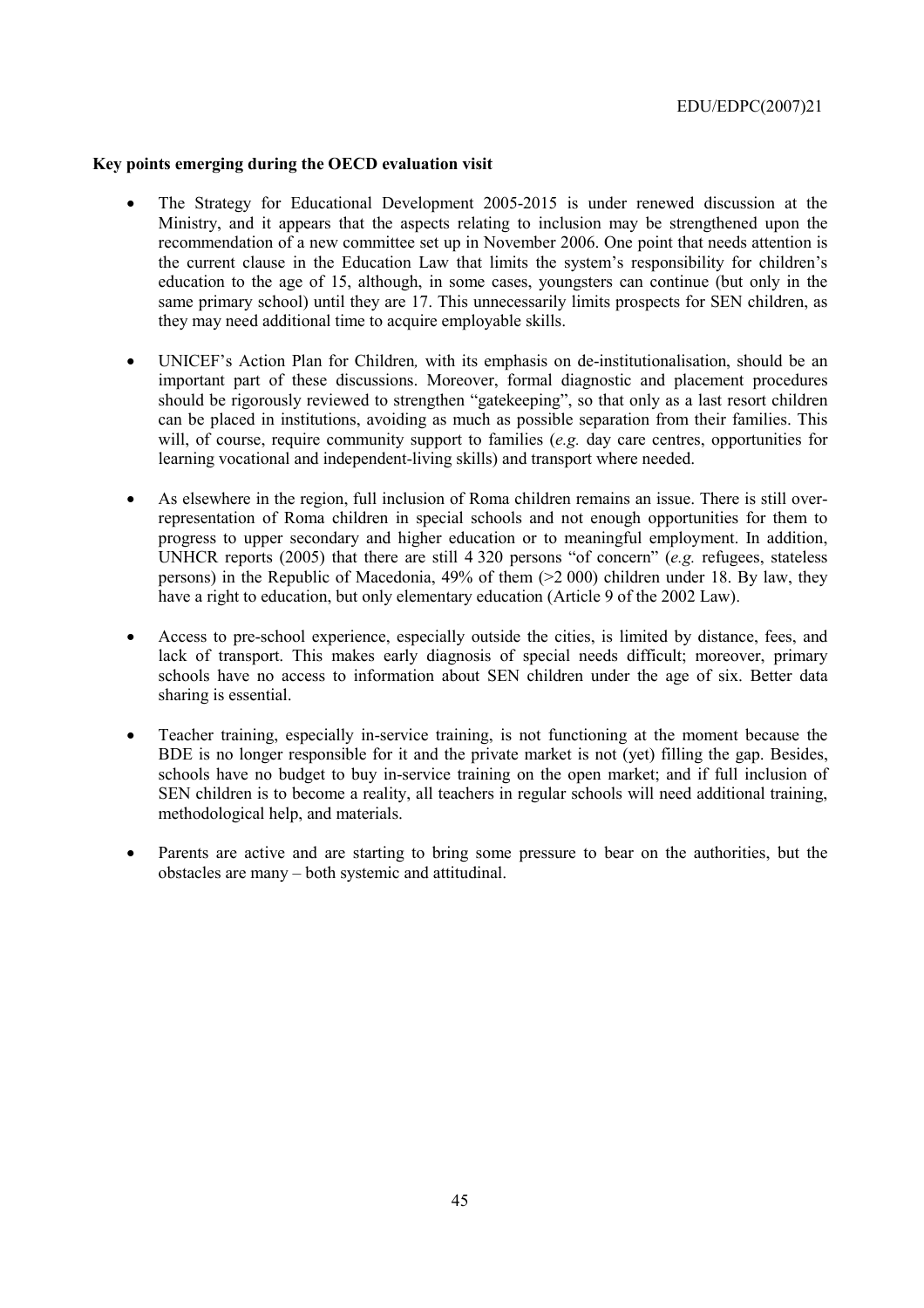### **KOSOVO**

## **Summary of the initial findings of the Kosovo Background Report (2005)**

According to the background report, there are about 150 000 people with disabilities (OECD, 2006) in Kosovo, but few children with special educational needs are integrated into regular schools. The vast majority still do not have access and slow learners and children in rural areas are also often left out. The Ministry of Education, Science and Technology (MEST) is on record as supporting SEN education and inclusion, but thus far there has been no implementation. From 2002, the lead agency designated by the UN to promote inclusion was the "Finnish Support for Development of Education in Kosovo" (FSDEK).

### *Legal framework*

All forms of discrimination are prohibited, but disability is not specifically mentioned. The UN Convention on the Rights of the Child (CRC) and other international conventions have been signed. The Law on Primary and Secondary Education requires education "for all children", but there is no separate body of law pertaining to special needs. The Law on Primary and Secondary merely "recommends" that the MEST adopt a policy on SEN by the year 2007. There is, however, a Strategic Plan for Education of Children with Special Needs in Kosovo  $(2003)$  – see below.

#### *Policy review*

After the end of the 1998-99 conflict (with Serbia), the parallel (Albanian) and formal (Serbian) school structures<sup>18</sup> had to be integrated, but teacher supply and training were a problem. The national report states that: teachers in special schools are trained in old-fashioned methods, schools have poor infrastructure, and there is a lack of materials; diagnosis and placement are inadequate; transport is not often available, especially outside the towns; funding is scarce; and public awareness is low. However, the MEST does collaborate with the Ministry of Health and the Ministry of Social Labour, and there is a Special Education Unit in the MEST, which is involved in setting up "attached" classes for SEN children in regular schools.

### *Definitions and categorisations*

There is a glossary of terms related to SEN. The term "special needs" is used in Kosovo, although in Albania another term is used ("impaired people"). According to the national report, the plan is to create a diagnostic centre or a team of specialists who will be responsible for assessing and placing special needs children. The intention is that this centre or team will have a less "medical" approach to diagnosis and categorisation, and that placements will be reviewed regularly. It will then be the task of the school to draw up an individual education plan (IEP) with parents' involvement.

<sup>18.</sup> See explanation p. 49 f.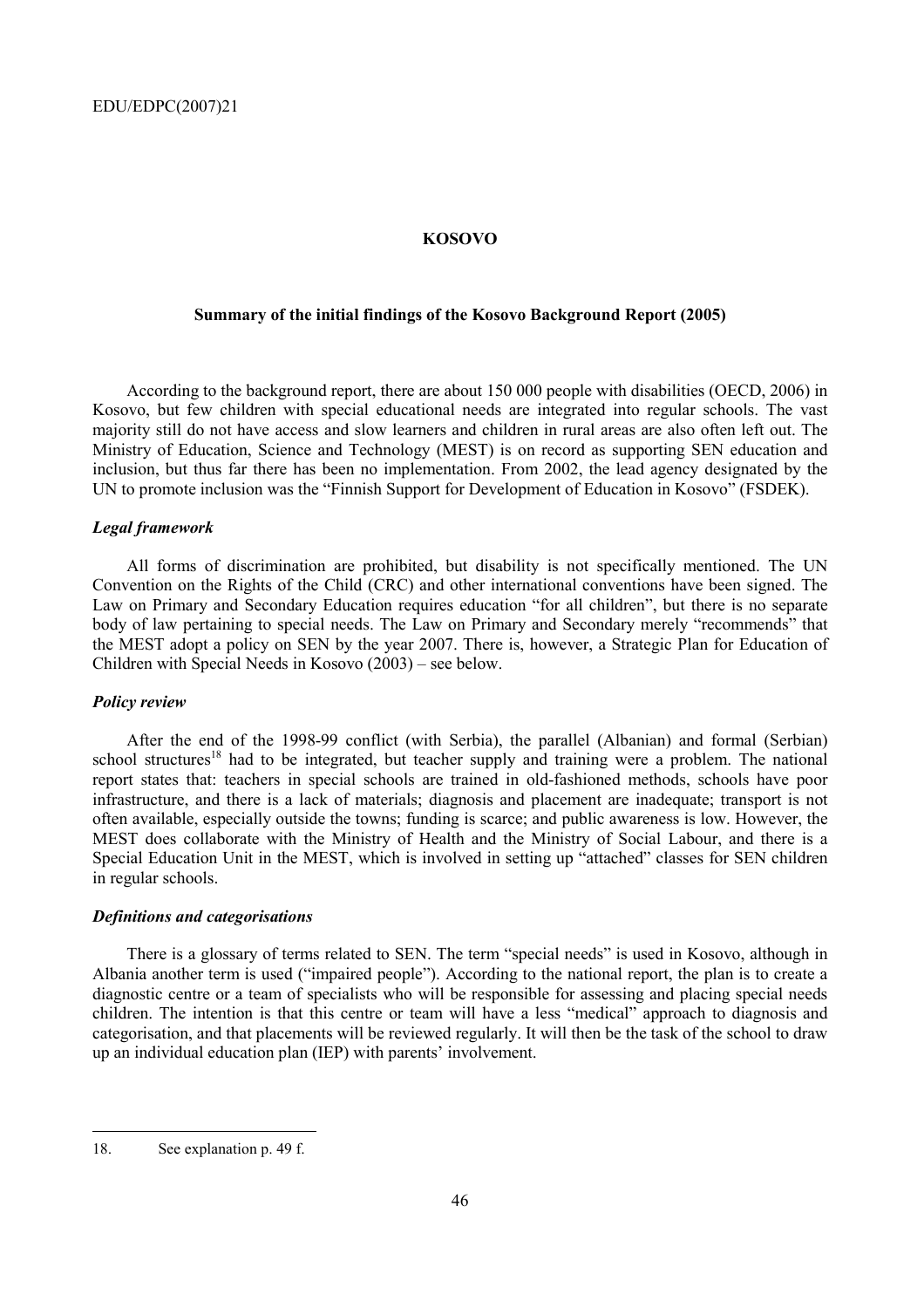#### *Inclusion and integration*

This is the objective, but not yet the reality, and where SEN children are in regular schools, it remains ìintegrationî rather than full inclusion. The national report states that special schools will gradually be transformed into "resource centres", in two stages. First, special school teachers will be responsible for integrating SEN children into regular schools. Then, the special school will "change its structure into departments with specialisations", and teachers, specialists and itinerant teachers will support regular teachers in mainstream schools. The idea of these "resource centres" is central to the current thinking of the MEST. Schools should also build a "network" that can co-ordinate in-service training, monitor IEPs, produce materials, etc.

#### *School organisation*

Pre-school covers nine months to six years of age. Coverage of pre-school is low: only about 3% of the age group is in state-run pre-schools, with perhaps another 1% in private or home-based groups. Early identification of special educational needs is a serious problem. A school preparatory year (ages five to six) is free and compulsory.

In primary schools, opportunities for SEN children have increased, but many are still not in school. There is no school for children with physical disabilities. FSDEK has provided a great deal of in-service teacher training related to special needs education and, according to the national report, 70 specialist teachers were expected to be trained by 2007. The number of "attached" classes is growing rapidly.

With regard to upper secondary education, there is a very high rate of youth unemployment in Kosovo, so youngsters with disabilities have little chance of finding work, even if they complete upper secondary. Vocational education for special needs is not developed: the national report estimates that, of approximately 41 000 students in secondary vocational schools, fewer than 100 students have SEN.

## *Statistics and indicators*

Data are not systematically collected; the 2005/06 EMIS data include almost no information about special education. The national report's estimate is that there are at least 12 000 students with mild or severe impairments. Many are not in the system at all. The national report states that in 2001 there were seven special schools and seven attached classrooms in regular schools, serving about 500 children. Now there are more attached classes and the number is growing. There is no special school for children with physical disabilities.

As for special needs students in mainstream schools, the national report states that 2.5% of students in the regular system have SEN. An (undated) table in the report states that there are 11 878 SEN children in regular schools, but it appears that these numbers come from teachers (who may, for example, count a child wearing glasses as being "visually impaired"). In reality, there are a high number of children (even those with diagnosed needs) who do not attend school.

## *Strategic Plan for Education of Children with Special Needs in Kosovo*

Prepared with the help of FSDEK and approved by MEST in 2003, the emphasis of the Strategic Plan is on full inclusion. The Plan sets out a step-by-step approach, starting with adapting school buildings to allow full participation by SEN children in all aspects of school life. Teacher training and curriculum adaptation are part of the Plan. The reality, however, shows little change from the situation in 2002/03. There is no differentiation in curriculum and teaching for SEN children; attached classes and regular classes are expected to follow the same timetable and national standards, although the IEP should include a modified version of the core curriculum. Teachers are not permitted to reduce the number of hours; the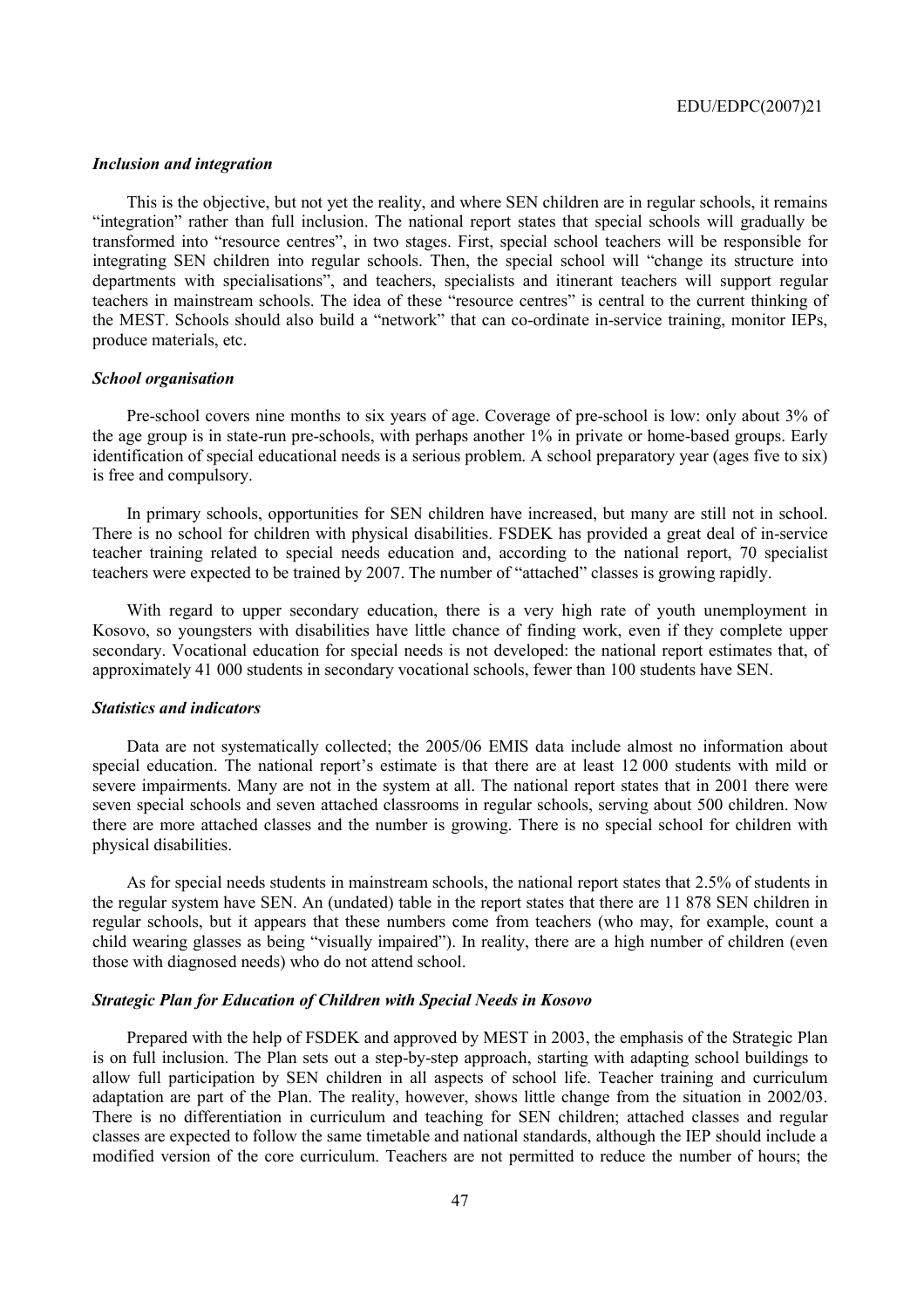rationale is that any reduction would jeopardise the eventual inclusion of the child into mainstream education.

#### **Kosovo: a special case**

Kosovo remains a particular, and difficult, case, both in terms of its still-uncertain political status and economic development, and in terms of its education system. Much has been written about the "Kosovo conflict" of 1998 and 1999, and does not need to be repeated here; suffice it to say that by the time the conflict ended in June 1999, an estimated 862 000 Kosovo Albanians had left the province for neighbouring Albania and FYR Macedonia. Thousands more remained internally displaced. At the same time, UNHCR estimated that more than 180 000 people – mostly Kosovo Serbs, but also Roma – had left, mostly for Serbia and Montenegro.

After the appointment in 1999 of a UN Special Representative and the establishment of an international civil presence (the UN Mission in Kosovo, or UNMIK) to serve as a de facto interim government, the return of refugees was swift; by the end of 1999, more than 800 000 had returned, although many Kosovo Serbs and Roma remained outside the province. Rebuilding communities and  $in$  frastructure – including education – is still a formidable task seven years later.

The following issues are specific to the situation of Kosovo's education system:

- Between 1992 and 1998, a self-financed shadow or "parallel" Albanian system of education existed alongside the Serb system. Primary school children could, in some cases, continue to use their schools, but if Serb children also attended, the building was divided in half or a shift system was used. Most secondary and all university students, however, had their lessons in private locations. In 1998, there were 266 400 primary, 58 700 secondary, and 16 000 university students in the parallel system. Funding came from an informal taxation system and from trade unions and the Kosovo Albanian diaspora. Although openly conducted and, to some extent, tolerated by the Serb authorities, the classes were also subjected to repression, and the lack of materials and qualified teachers was severe. Quality inevitably suffered, and student numbers decreased sharply, especially among girls and especially at secondary and university levels. It is important to remember that most young people now struggling to find employment in Kosovo or elsewhere had their education severely disrupted and curtailed. Illiteracy, especially among Roma, Ashkali and Egyptians (RAE) and Albanian populations, is once again a problem.
- Primary school facilities in Kosovo accommodate both primary and lower secondary classes. Until recently, primary schools comprised grades one to eight. Grade nine has now been included in the compulsory years of education and should be taught in primary schools. However, many schools have difficulty in physically accommodating the extra grade. Moreover, the Kosovo Serb education system in Kosovo is still based on Belgrade curricula and education law; thus, the primary school system for K-Serb children is composed of grades one to eight (eight years compulsory education).
- In contrast to demographic declines elsewhere in SEE, the birth rate in Kosovo is high (estimated at 21.6 per 1 000); the infant mortality rate is the highest in Europe (estimated at between 35 and 49 per 1 000 live births). There has not been a population census since 1981; the 1991 census was boycotted by the Albanian population and there has been none since. It is now hoped that a census (planned for 2007) will provide a more accurate picture. However, current estimates are that more than 40% of Kosovo's present population is under 20 years old; unemployment stands at 57% for Kosovo Albanians, 47% for Kosovo Serbs and 68% for RAE (Petovka, 2005, p. 18). Clearly, these are formidable challenges for any education system. Class sizes (already high, with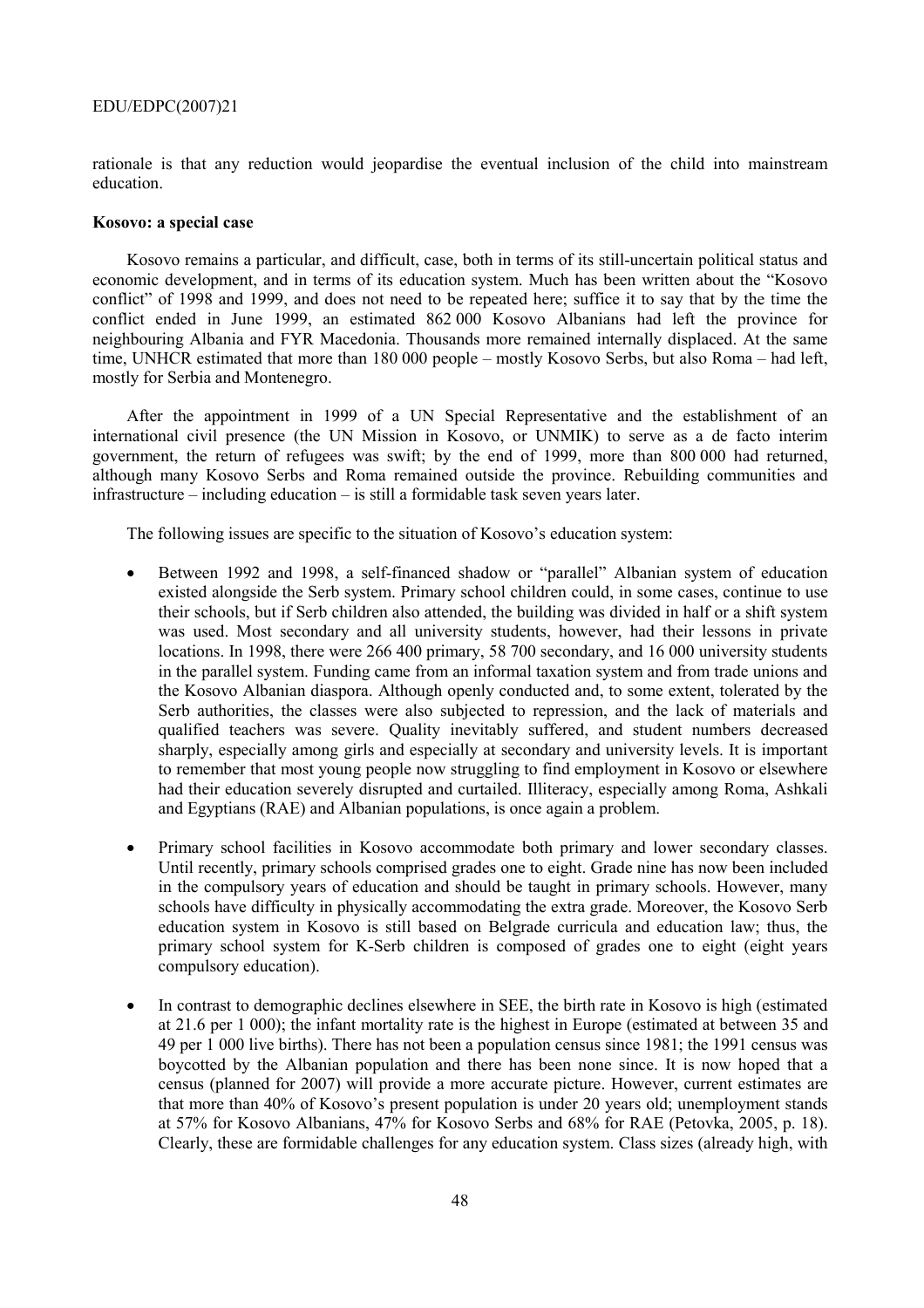many classes having between 30 and 35 students) are bound to keep rising as Kosovo's young population starts to raise its own families.

- The education infrastructure is very poor, due not only to destruction during the 1998/99 crisis, but also to the seven to eight years of under-resourcing while the parallel system went "underground". Moreover, the existing buildings (mostly used by Serb students) were already in poor condition, many without water supply or toilets. While the rehabilitation of school buildings is the MEST's priority and good progress is being made, very few schools (even some of the newly built ones!) have been constructed with the needs of disabled children in mind.
- Currently, no more than 5% of children aged nine months to five years in Kosovo have access to early childhood education and development programmes. Most pre-schools and pre-primary classes are located in urban centres. Since state-provided rural early childhood education services – such as pre-schools or kindergartens – did not exist during the previous administration, parents in rural areas know little about the value of early learning. The MEST aimed to increase children's access to early learning programmes to 25% by 2005, but this has not been achieved. The latest available figures (2003-04) indicate that about 5 000 children attended pre-schools (up to age five), and another 20 750 attended the compulsory pre-primary year (ages five to six). Almost no Roma children (only 17 in pre-school and 50 in pre-primary) attended. Nine municipalities had no pre-schools at all, according to figures provided by EMIS (MEST/EMIS, 2006).
- Drop-out, non-attendance, and non-completion are serious issues. Data are not available and/or unreliable, but in 2000 it was estimated that only about 80% of compulsory-school age children (7 to 15) were in school; for upper secondary (16-18), enrolments dropped to 38%. There is a steady erosion of school attendance as a cohort moves through the system. No "school record" system exists that ensures that children ceasing to attend in one part of Kosovo are enrolled again elsewhere: records are not transferred, and many children are "lost", either as their families move around within Kosovo or emigrate to other countries. Children from non-Serb minority communities (Roma, Ashkalia, Egyptian, Turkish, Bosniak and others) have much less chance of being or remaining in school. From these communities, only 77% of children in the age group 6 to 14 are enrolled in school. For girls from non-Serbian minorities, this percentage is 69% only. There is a lack of qualitative data on why children do not attend school. For special needs children, enrolment and regular attendance are even more problematic than for non-SEN children.
- Financing of the school system relies heavily on international donor contributions, and this is likely to remain so for the foreseeable future. Given the poor state of the economy, the low salaries and the high unemployment rates, income tax collection is extremely limited, and further hampered by widespread tax avoidance. The government's main source of income is from customs and excise duties. This means that the MEST budgets are tightly constrained by limits set by the international donor community, primarily the International Monetary Fund (IMF). For example, the overall size of the teaching force is strictly limited, which makes it virtually impossible to hire support teachers for inclusive classrooms where SEN children are  $\cdot$  "mainstreamed", even when class sizes are very large ( $>$ 35 children).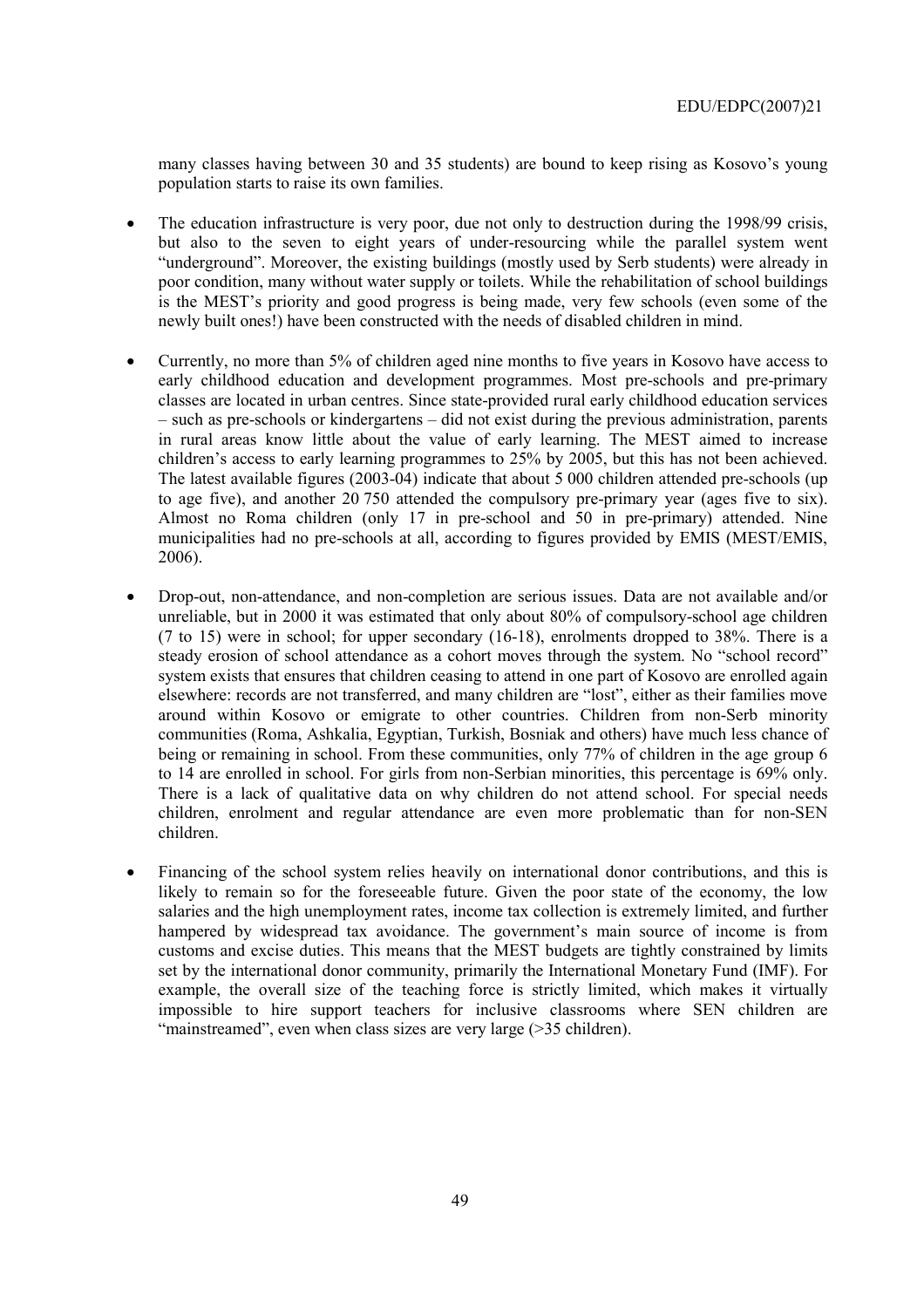## **Findings of the evaluation visit**

- The school system is organised on a  $5 + 4 + 4$  pattern, five years primary, four years secondary, and four years tertiary.<sup>19</sup> There are (OECD, 2006) 952 primary schools grades one to nine, designated either as main schools (537) or satellite schools (415). Nearly all have Albanian as the language of instruction, although 61 schools use Serbian. Classes, especially in urban areas, tend to be large.
- Of the 322 180 students, 96.4% are Albanian. Minority enrolment is low, especially for Roma: fewer than 550 are in school, most of them in Peja and Gjakova; they make up 0.16% of the primary school population. Other minorities fare slightly better; Ashkali, 2 573 students; Egyptians, 1 033; and Gorani (concentrated in Dragash), 1 450 students. In secondary, there were 108 schools in 2002/03, 95 of them Albanian-language. Of the nearly 75 000 students enrolled, only 34 were Roma, 14 Egyptian, 116 Ashkali and 89 Gorani. It is clear from these figures that minority students are under-represented in primary schools and practically absent in secondary. About 41 000 secondary-school students are in vocational schools, and 34 000 in academic secondary (*gymnasium*).
- Generally speaking, Serbian parents do not (yet) send their children to multi-ethnic schools. However, relationships between communities are said to be improving. In some areas, multiethnic working groups meet regularly at municipal level. Activities such as summer camps, musical and art events, art exhibitions, games, celebration of "all children's day", are events in which the whole community participates (Smudler, 2004). The OECD team did not have an opportunity to observe these activities, but it is hoped that special needs children are routinely included.
- In terms of special needs, very few reliable data are available, something the OECD microproject is now seeking to rectify. EMIS data for 2005/06 show that there are six special schools: two in Prizren, one in Prishtina and one each in Peja, Mitrovica and Shtime.<sup>20</sup> There are, in total, 64 "attached" classes in Kosovo, serving 396 children, 250 of them boys and 146 girls. According to 2005/06 EMIS data, there are only 94 teachers specialised in SEN, although other figures were given in meetings with MEST officials (perhaps 230). The OECD team was told there is no provision in Kosovo for children with physical disabilities.
- There is, however, a Special Education Unit in the Ministry, which seeks to arrange "attached" classes in primary schools, as well as look after the special (boarding) schools. The Strategic Plan for the Education of Children with Special Needs (2003) is the main document pertaining to SEN. As for diagnosis and categorisation, there used to be "Commissions" similar to those operating in other parts of former Yugoslavia, but at the time of the OECD evaluation visit they were not functioning. The team was told that the intention is to set up a "diagnostic centre" or "team of experts" for each of Kosovo's 30 municipalities

 19. The pre-primary year for five-to-six-year-olds is free and compulsory. In 2004/05, about 20 000 children were enrolled, 48% of them girls. Because there are no demographic data about the size of the age cohort, it is not clear what percentage of the five to six age group participated in the pre-primary year. Estimates say about 80%, although coverage among minorities is low and fewer girls attend than boys (see EMIS data for 2005/06). In addition, the Kosovo Serb system still functions according to Serbian laws and curricula.

<sup>20.</sup> No information is given about the types of special needs catered for in these special schools. Some are very small, with the Shtime school having only 10 children.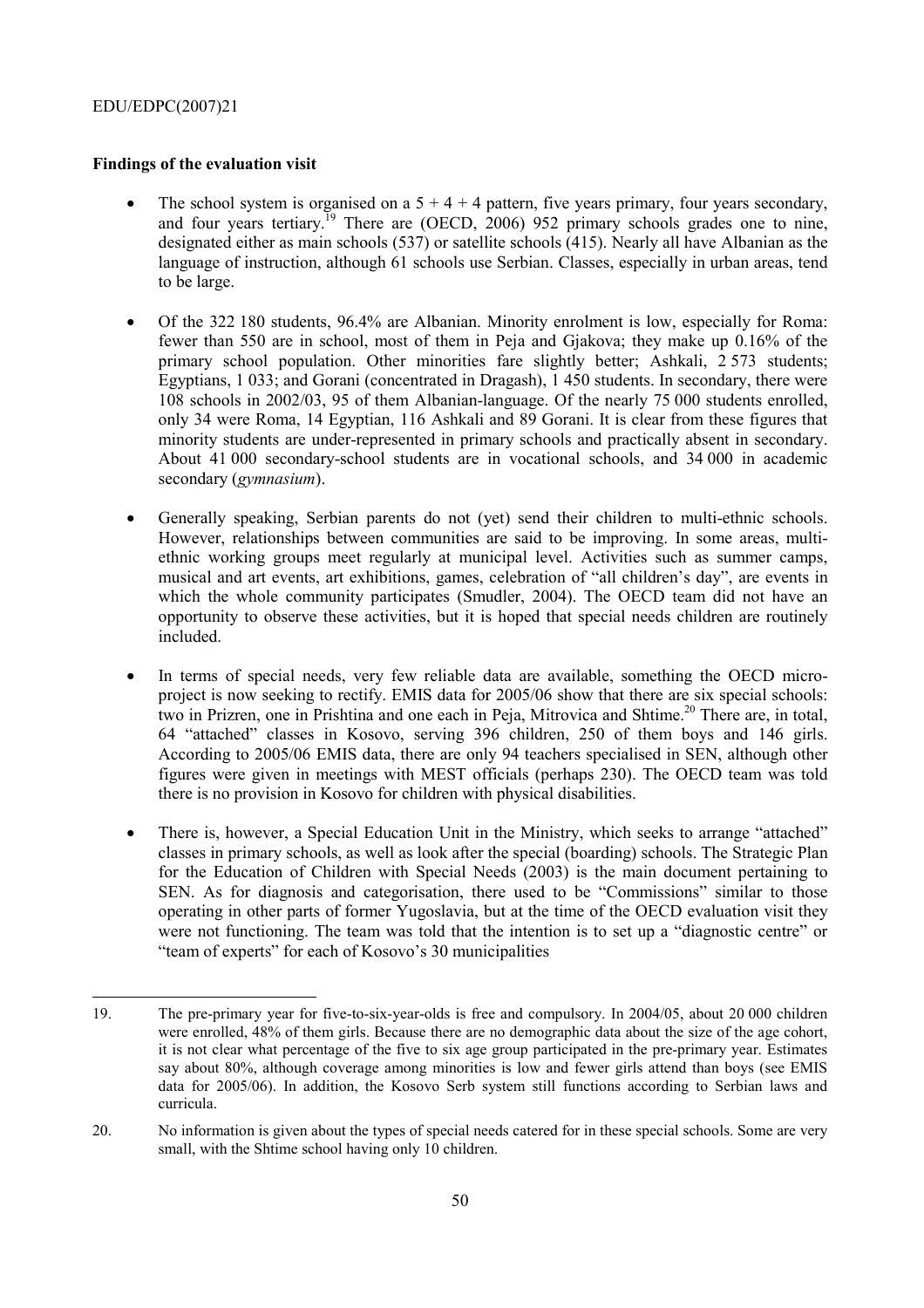- It is also the intention, as has been explained earlier, that special schools will eventually be transformed into "resource centres" of specialists who would be able, also through the use of mobile teams and itinerant specialists, to assist teachers in regular schools with the inclusion of SEN children. The idea of these "resource centres" is central to the current planning of the MEST. However, at the time of the OECD visit (January 2007), no resource centres had yet been set up.
- UNICEF has helped to establish 20 community-based early-childhood centres for children between the ages of three and six, staffed by "facilitators" who can liaise with families to improve early identification of special educational needs. Twelve of these centres are now selfsustaining, with the help of municipalities. Inclusive education was also promoted by EducAid (focusing on special needs children) and activities focusing on children from minority groups. Training in special needs education has laid the foundation for inclusive education (attached and integrated classes) and has helped teachers to start recognising and addressing learning difficulties resulting from war trauma or physical and mental abuse. The latter avoids children who only need temporary, additional attention being permanently excluded from the regular system.
- Local NGOs, such as Handikos, are active in trying to locate SEN children who are not in school at all: one survey conducted in eight municipalities discovered a total of 157 school-age children who had never come to the attention of municipal authorities. By conducting media campaigns about child rights and access to education, UNICEF and Handikos  $-$  as well as other organisations  $-$  are seeking to stimulate community demand for SEN access to education and health services: many parents are unaware of their children's entitlements and most municipalities do not see SEN access as a priority.

#### Box 5. Visit to "Thimi Mitko" model school in Gjilan

ìThimi Mitkoî is a large (3 270 students) primary school, with about 20 children with special educational needs. Of these, six are integrated in regular classrooms: one in pre-primary, one in grade two, two in grade four, and one each in grades six and eight. The school has had an "attached" classroom since 2002, where other SEN children have their lessons. This classroom is well equipped with a computer, books, games and learning materials including a musical keyboard. The director says she hopes that, by 2008, all SEN children will be in mainstream classes. However, the intention is to retain the "attached" classroom as a resource room for one-on-one work with children.

On the day of our visit, three children were in the attached classroom; they were copying capital letters from a printed page by arranging small plastic sticks into the correct shape. A boy with Downs Syndrome was coping quite well, but the sticks were too small and light for a girl with cerebral palsy, who did not have the fine motor skills necessary to manipulate the sticks, although clearly she knew perfectly well what the letters should look like. It would have been easier for her to work with different materials, or to use the computer on the teacher's desk.

Mainstream classes tend to be large, some having about 35 children. The school works in three shifts, starting at 07:30 and ending at 18:00; each shift lasts three and a half hours, covering about six lesson periods of 30 minutes each. "Attached" classes have a different timetable; if parents have difficulty getting their children to and from school, the municipality provides transport. The school has a full-time pedagogue, trained at the Faculty of Pedagogy and by the FSDEK project, who assists teachers in constructing IEPs in collaboration with parents. The OECD team heard that there is no formal diagnosis or categorisation of SEN: teachers make their own assessments of the children in their classes. According to the MEST's Strategic Plan, diagnostic "Commissions" will be set up in each municipality, but at the time of the OECD visit, Gjilan did not yet have such a Commission. The director says the materials from the OECD seminars have been shared with all teachers in the school, and some have been translated into Albanian. Some teachers have also benefited from FSDEK or UNICEF training, and other seminars conducted by NGOs.

As for wheelchair access, a concrete ramp has been constructed at the entrance to the building, but it is difficult for the school's two wheelchair users to move around within the school; nor are there toilet facilities suitable for physically disabled children. The director says the school could accommodate more SEN children, "but first the school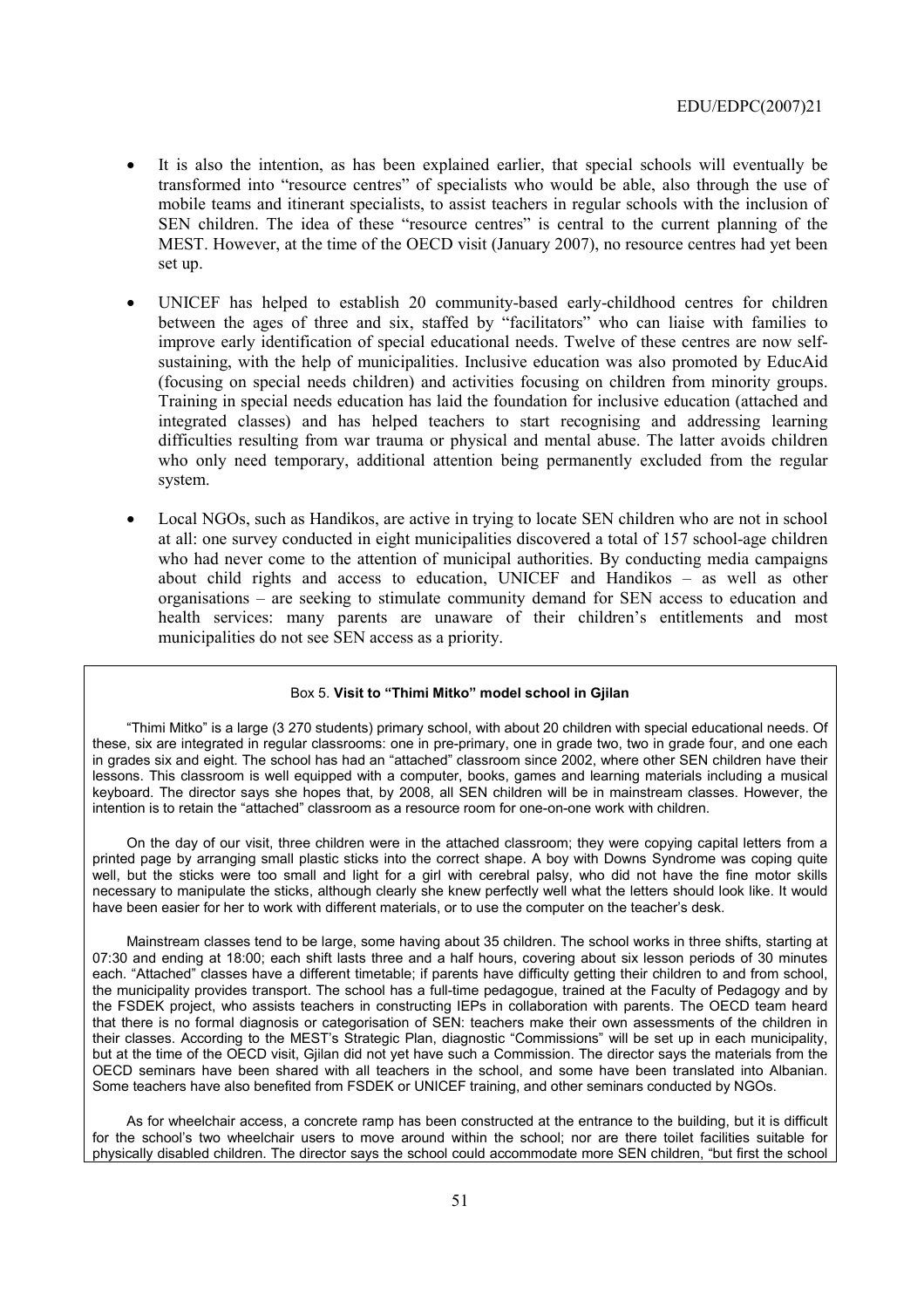must be renovated". The OECD team pointed out that, with a population of more than 3 000 students, this school – if fully inclusive – could expect that between 250 and 300 children might have SEN, 75 of them with physical, sensory or intellectual disabilities. Clearly the present facilities, as well as the overcrowding and the three-shift timetable, do not provide a suitable learning environment for children with special educational needs.

Parents and teachers, however, are positive about providing integrated conditions for the children and there are joint activities where SEN and non-SEN children can play together. The director says that after the war, when the school re-opened, she and the teaching staff went out to speak to parents, and sent questionnaires around the community making parents aware that SEN children could come to "Thimi Mitko", which is one of the most popular schools in Gjilan. There are regular parents' meetings, and they use local media (including television) to raise awareness and support for inclusive education. The most urgent need, as elsewhere, is for training of teachers in applying active teaching methods and adapting their teaching styles to fit individual children; and for support teachers in large mainstream classes, so that SEN children can get the extra attention they need. A reduction in class size is not, at the moment, possible in this popular school.

## **Key points emerging during the OECD evaluation visit**

- Data collection is extremely difficult, because there has not been a census for 25 years; and given the constant shifts, displacements, and migrations of Kosovo's population since the 1990s, basic information - such as cohort sizes, student flows, etc.  $-$  is often based on estimates. The OECD micro-project, while focussing on special needs, is helping to raise awareness of the need not just for ad-hoc "data gathering", but for a reliable demographic basis for educational planning in Kosovo.
- Because of the low coverage of early childhood education (no more than 5% of children up to the age of five), early identification of special educational needs is a serious problem. There is some collaboration among the Ministries of Health, Social Labour, and Education, but data are not systematically shared. The community-based centres set up by UNICEF are successful in encouraging families to bring their children for health checks, immunisation, nutrition advice and assessment of any developmental problems. The compulsory pre-primary year will also help, to some extent, with earlier identification of special needs; but the most important period is from birth to the age of three. At present, only a small percentage of children benefit from early childhood advice and care, especially among the poor, rural and minority populations who need it most.
- The Strategic Plan indicates that identification and categorisation of special needs will be done by new-style commissions or diagnostic teams, which would include doctors, neuro-psychiatrists, psychologists, and social workers. The OECD team believes it is important to ensure that these teams include a number of experienced educators, to avoid re-creating the old "medical" type of diagnostic Commissions. If the objective is the identification of special *educational* needs, it seems obvious that this should be done, at least in part, by educators. Another issue is to ensure that placements are reviewed regularly, so that SEN children's learning is not unnecessarily constrained.
- The OECD team heard that there are many "invisible" children who are not being educated at all. Municipalities are often unaware of these children, partly because not all of them have birth certificates or are registered and partly because the population in Kosovo is still in a state of flux after the war. One survey carried out by Handikos in eight municipalities discovered as many as 157 children who were not in school at all. UNICEF is seeking to ensure that every child is registered and has a birth certificate, but once again the absence of reliable demographic data for Kosovo is an obstacle. One solution could be to issue every child with an "electronic passport",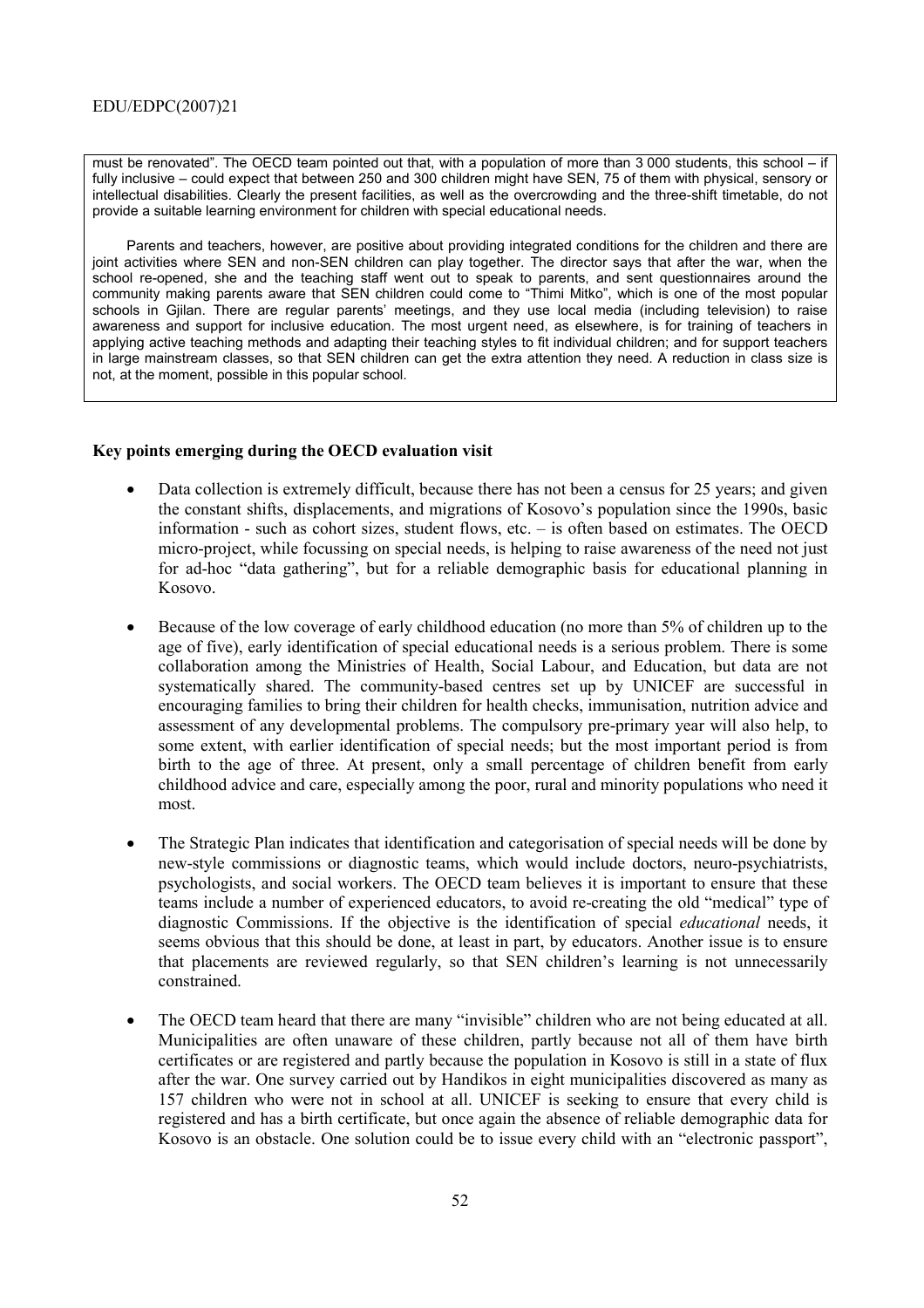which would make it possible to track the child's educational, health, and domicile details. At present, children whose families move from one municipality to another often simply disappear from the system, because records are not transferred and schools do not know whether a student who has stopped attending is now enrolled elsewhere, or has dropped out. Municipal authorities should keep tighter control, not only of initial enrolment of all children of compulsory school age, but of their regular attendance and progress.

- The social and educational situation of ethnic minorities in Kosovo is unsatisfactory, especially for Roma and other groups (Ashkali, Egyptians, Gorani), and especially in terms of early childhood care and education. EMIS data show that coverage is extremely low, with only one municipality (Gjakova) reporting that 17 Roma children were in pre-schools for children up to the age of five; no other municipality had any Roma children enrolled at all.<sup>21</sup> In pre-primary – which is now compulsory!  $-$  only 50 Roma children between five and six years of age were reported in 2005/06 (28 in Gjakova, 19 in Peja, one in Rahovec, and two in Istog). Again, more must be done to ensure that *all* children – girls as well as boys – receive at least their compulsory pre-primary year of education. Extension of pre-school provision in rural areas would also help: at present, it appears that nine of Kosovo's 30 municipalities have no state-run pre-schools at all.
- Conditions for learning are difficult for most Kosovo children and teachers, but they are more difficult for children with SEN. Although a state-of-the-art national curriculum framework was designed with international expertise  $(2002-03)$ , there is an urgent need to "translate" the national standards and curriculum framework into school-level curricula that can be adapted to the needs of a particular school, and to the needs of particular children. At present, it seems that teachers are not allowed to reduce timetables and many teachers are uncertain to what extent they are allowed to change or adapt curricula. The OECD team understands that, in a class of 35 children of varying ability, it is almost impossible for a teacher to adapt the curriculum for each individual child, but more could be done to introduce greater differentiation in content and teaching methods, especially if "inclusive education for all" (rather than mere integration of a few SEN children in an otherwise unchanged mainstream classroom!) is ever to become a reality.
- While low participation and retention of at-risk and disabled children was recognised as a problem, teachers and officials did not perceive it as a "school" problem (*i.e.* one that can be resolved by changes in the way the school works). The expectation is that children will, with a little help, adapt to the school, not the other way round.
- The model school visited, which has an attached class, as well as regular classes in which some children with special needs participate, was positive about the effect of the inclusion of children with special needs. During integrated lessons, students help special needs children in a friendly way. However, observations in the attached class suggested that SEN students were not really challenged according to their individual development plans; they were given simple exercises and learning materials, but, as far as we could see, no demanding learning situations were created that would prepare these children to join mainstream education, as is the plan.
- A related concern is about the lack of support teachers in classrooms, in particular where class sizes are large, shifts provide only 3.5 hours per day of lesson, and where some children will be struggling to keep up with the demands of the curriculum and the time-table. The OECD team

<sup>21.</sup> According to 2005/06 EMIS data, only one Ashkali child attended pre-school (in Ferizaj); in pre-primary (five-to-six-year-olds), 104 Ashkali children attended. In primary, Ashkali children do slightly better (2 573 attending), but in secondary only 116 Ashkali were still in school (compared with 34 Roma, 14 Egyptian, and 89 Gorani).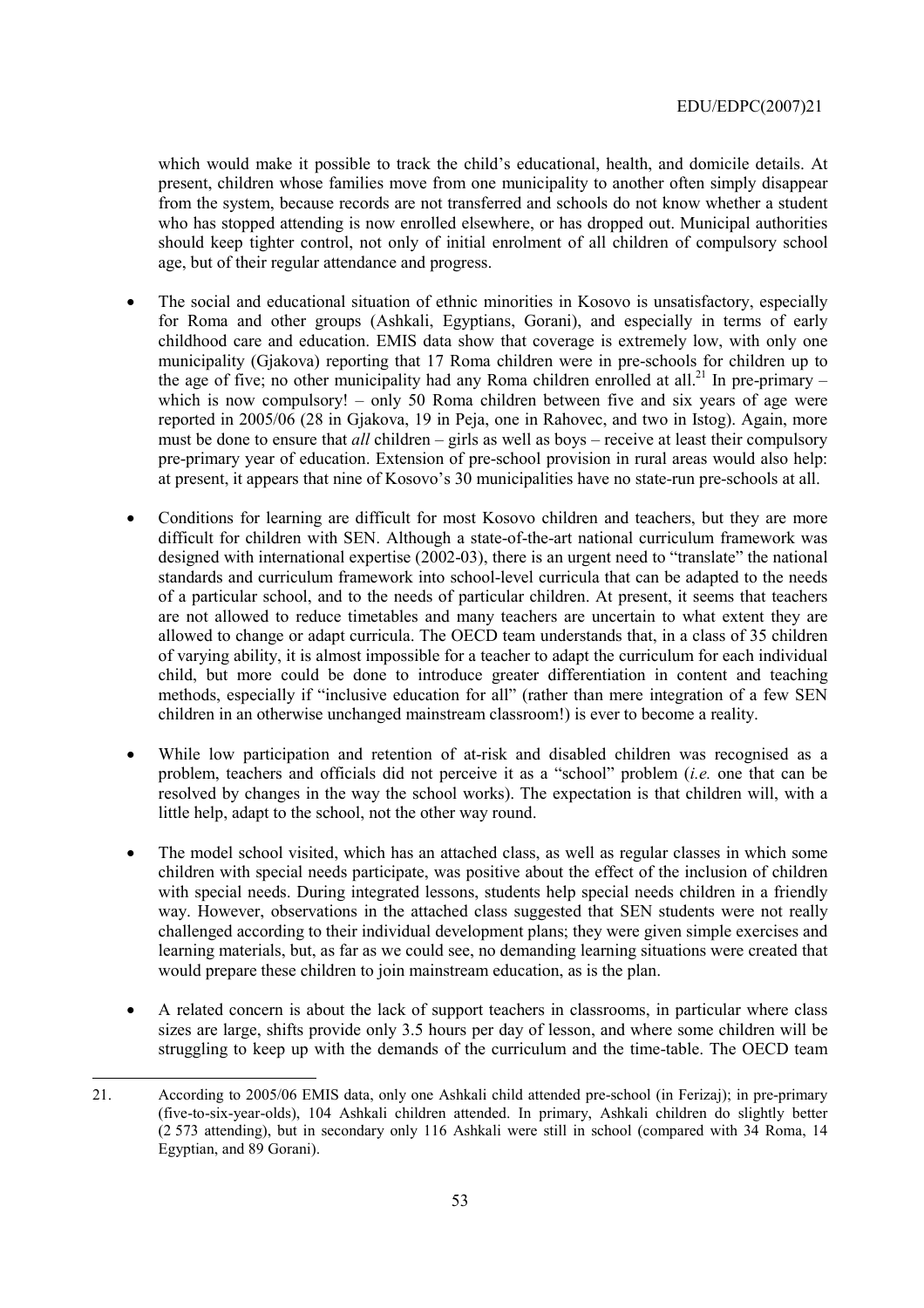was told that there is no possibility of appointing more teachers as there is a strict limit to the numbers that can be employed. However, since this is the single most frequently mentioned obstacle to inclusion, we believe ways must be found to overcome it. With salaries low and unemployment high, it would appear possible to appoint classroom assistants – perhaps not fullyqualified teachers, but with some special training  $-$  where SEN children are integrated in mainstream classes.

- Physical conditions in many school buildings remain poor and even in renovated or newly-built buildings, little thought has been given to access for disabled children: most still have steps and stairs, as well as inadequate toilets. Closer work with architects and construction companies is needed. Moreover, maintenance is often poor, so that even small improvements (such as the installation of a ramp) often fall into disrepair. To a disabled child, this can mean the difference between being able to go to school or having to stay at home.
- In Kosovo, there is concern about trafficking of vulnerable children. UNICEF and other organisations are raising awareness among the population, but the risk is greatest for the poorest, least-educated, and most marginalised children, especially girls under 18. While schools cannot, by themselves, do much about this growing threat to children, they can play a role in making parents and youngsters aware of it. Since only 48% of primary school children (and only 43.1% of secondary) are girls, it is clear that too many girls are missing out on a good education that might make them less vulnerable to being exploited or manipulated. Under the Convention of the Rights of the Child, a "child" is defined as any person under 18 years of age; most victims of trafficking are younger than 18, and therefore entitled to protection. This, of course, applies even more to youngsters with special needs, in particular those with intellectual impairments.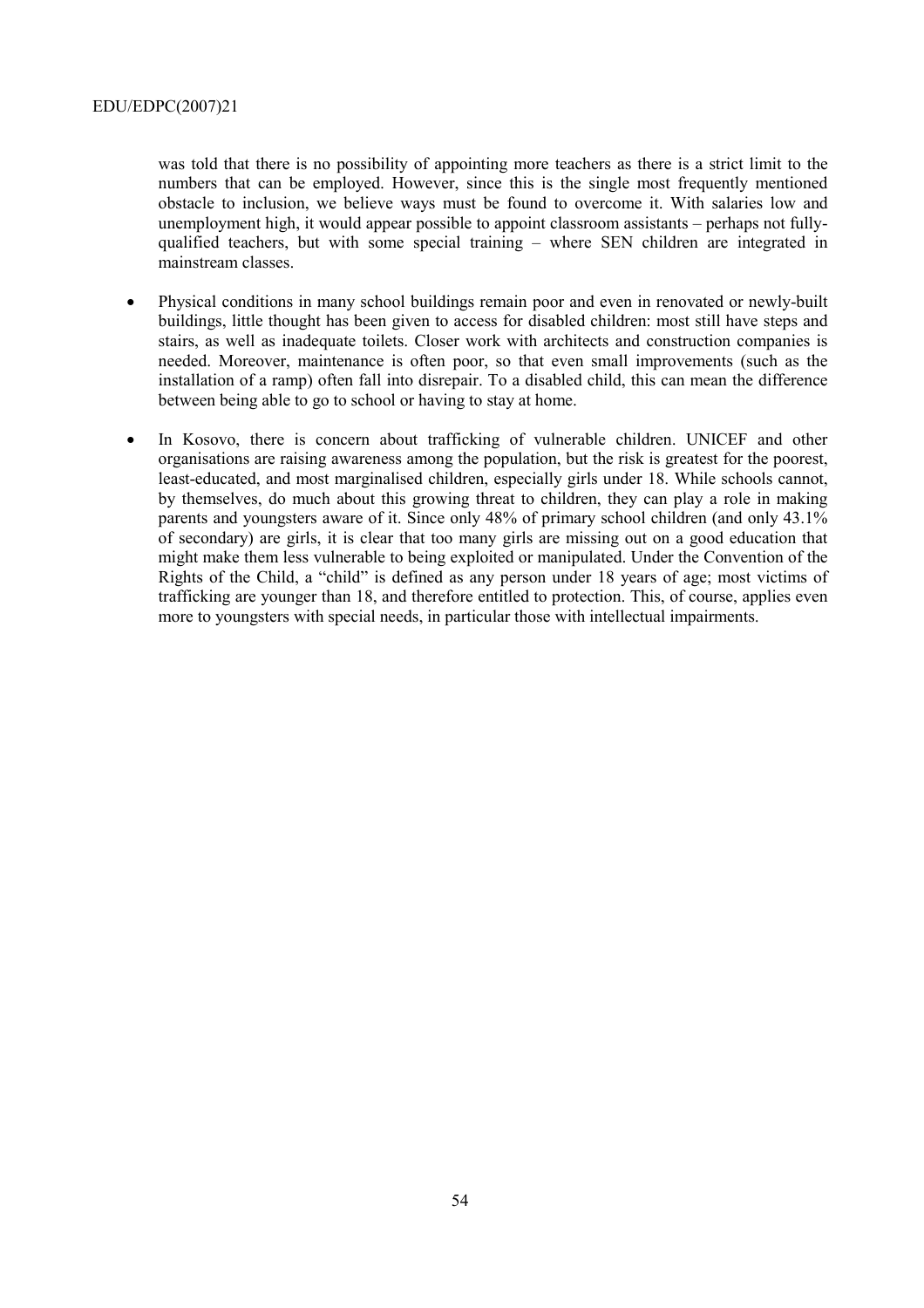#### **MOLDOVA**

## **Summary of the initial findings of the Moldova National Report (2005)**

Education is free<sup>22</sup> and compulsory for grades one to nine.<sup>23</sup> Children under the age of three are educated at home and may receive benefits in certain circumstances. Pre-school (three to six) is not compulsory, and is provided in public as well as private pre-schools. Coverage has decreased to 40%. Preschool (and upper secondary) enrolments have fallen most in rural areas; parents cannot afford the cost, and schools are not adequate (lack of heating, distance from home, etc.) Teachers are scarce  $-$  in 2004, 1 900 teachers left the profession due to their low salaries and poor conditions. There are also children without parents/families due to emigration. There are tests at the end of grade nine (*gimnazium*) and grade 12 (lycée or Baccalauréat).

### *Legislative framework*

Different legal documents apply, but the most relevant here are the National Strategy for Education for All (EFA), 2004-2015, and the assessment/diagnostic procedures of 1994 (Medical-Psychological Pedagogical Councils). Moldova has also ratified the relevant international conventions, *e.g.* the UN Convention on the Rights of the Child (CRC), the Salamanca Statement, and the Framework for Action. In the framework of the National Strategy of Poverty Reduction, a pilot programme "Children with Disabilities" was approved in 2002, but it appears not to be aimed at inclusion. The national report also mentions a "quota system" for admission of SEN students to colleges, *lyceums*, and vocational schools.

The Education Law includes special needs education, and the National Strategy mentions it as a priority. Compulsory education is eight years for children with mental disabilities and 10 to 11 years for children with sensory and physical disabilities. The Government, at the request of the Ministry of Education (MoE) and other ministries, regulates special education institutions. The "Division for Social Problems" [sic] under the Government Chancellery oversees these institutions, but the education system for SEN children is run by the Ministries of Education, Health, and Labour/Social Protection. In special needs institutions, there may be special classes for children diagnosed with "psycho-pedagogical" problemsî. Other special needs children (*e.g.* children in social care or at-risk) may be looked after by the MoE or by local authorities. Children with severe disabilities are looked after in special (residential) institutions run by the Ministry of Labour. However, several pilot programmes are trying to introduce inclusive education and there are special programmes for abused children, orphans and children with psychological problems.

<sup>22.</sup> As elsewhere, "free" only means tuition-free, but parents pay for books, meals, and other expenses related to school attendance.

<sup>23.</sup> Apparently, compulsion lasts eight years for mentally impaired children. This could not be confirmed during the OECD evaluation visit.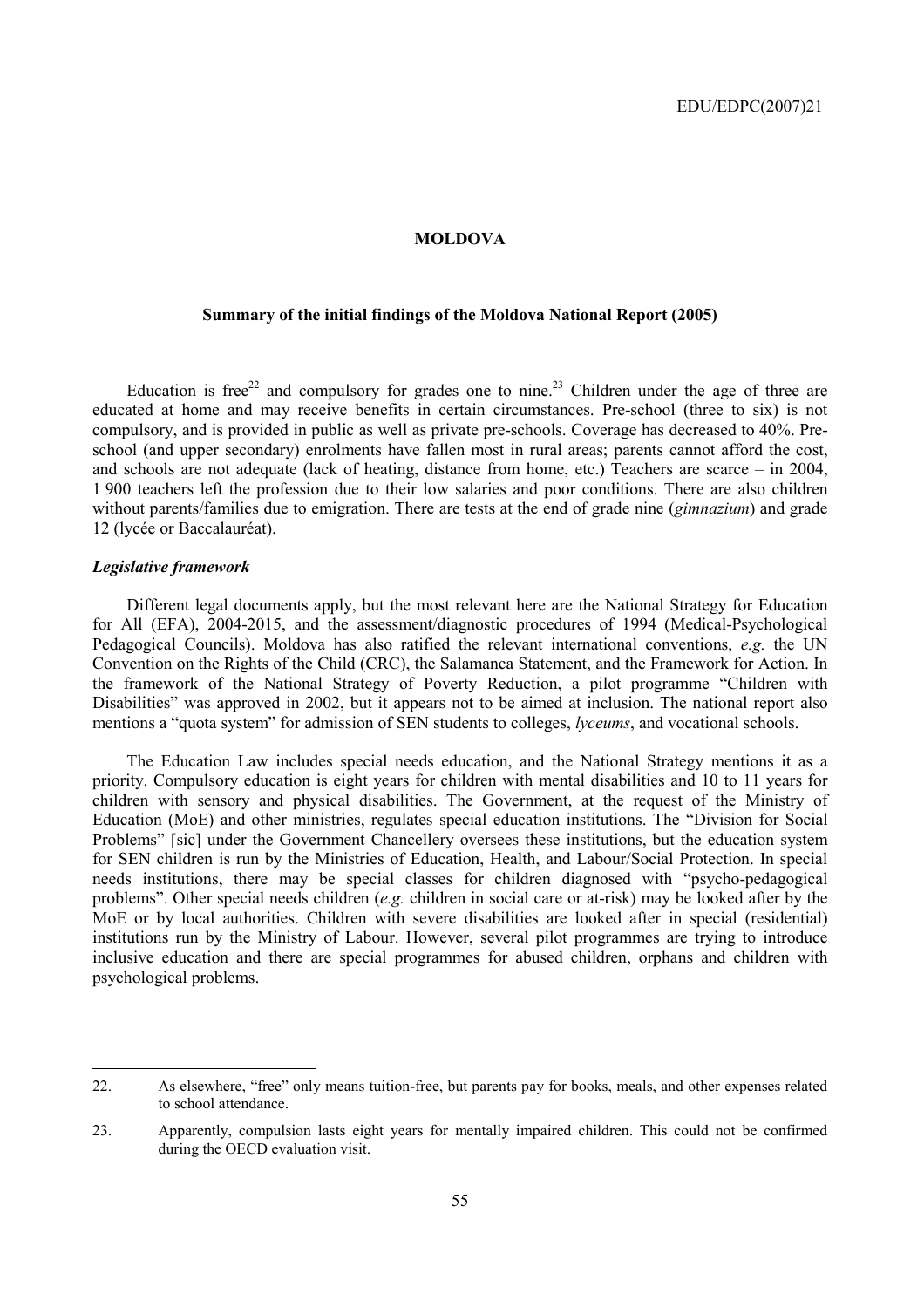#### *Diagnosis and Placement*

This is the responsibility of the Republic of Moldova Medical Psycho-Pedagogical Council. The approach is strongly "medical"<sup>24</sup> and although parents have the right to make the final decision, their (at present, rather theoretical) choice is limited to special institutions, integrated classes, or inclusive classes.

According to the national report (2005), there are 63 special institutions throughout Moldova, run by the Ministry of Education from the state budget, with about 11 000 children. Many special institutions are boarding schools. There is a very small number of day centres. About 35% of institutionalised children are orphans or social orphans and the remaining 65% are from "vulnerable families". Children with severe disorders are in special boarding schools. The largest category is "auxiliary schools", of which there are 27. Children can be sent there "after two consecutive years of failure in mainstream schools" on the recommendation of local authorities, in conjunction with the MoE and the Medical Psycho-Pedagogical Council. Sanatorium boarding schools (three) are run by the Ministries of Education and Health, and are meant for children with shorter-term illnesses (6 to 12 months).

Schools for children with behaviour problems are for youngsters in conflict with the law. Offenders can be between the ages of 11 to 14, if ordered by the court. There are also orphanages (Ministry of Health) for very young children between birth and the age of six. The Ministry of Labour and Social/Family Protection is responsible for special boarding schools for children with severe mental disabilities. There are about 3  $000^{25}$  of these children, almost 85% from "vulnerable families" (which raises questions about whether such placements are made on the basis of the child's actual disabilities, or whether he/she is institutionalised for other reasons; see "Findings" below).

#### *Policy review*

 $\overline{a}$ 

Moldova does not, at present, have the financial or human resources to support vulnerable children, including SEN children. There is a National Strategy for Family and Child Protection (2003), and the National EFA Strategy 2004-2015 has identified three priorities – early childhood, SEN, and non-formal education. The Strategy states that Moldova "should develop" education policy for the "integration" of SEN children, with the aim of the "eventual" integration of SEN children in mainstream schools. The Strategy includes not only SEN, but other disadvantaged groups (orphans, children without parental care, abused children, refugee children and children with behavioural problems).

#### *Inclusion and integration*

According to the national report, this is (thus far) not successful in Moldova, due to lack of support from authorities and negative attitudes of parents and teachers. Mainstream and special education systems remain completely separate.

There are some pilot projects run by UNICEF or NGOs, (*e.g.* Child Public Care System Reform) aimed at transforming institutional care into a community-based system, rather than the present institutional system where children lose all ties with their families. UNICEF supports the creation of community-based centres for disabled children in co-operation with local authorities in some counties.

<sup>24.</sup> The national report describes the assessment process in some detail, *e.g.* the measurement of "skull size" and other highly normative criteria rather than a whole-child approach. It also appears that this assessment is done only once – the national report does not mention periodic re-assessments.

<sup>25.</sup> According to available data, there are 11 600 institutionalised students in Moldova, about 3 000 in the institutions for severely mentally disabled children run by the Ministry of Labour and Social/Family Protection and the others in boarding schools run by the Ministry of Education.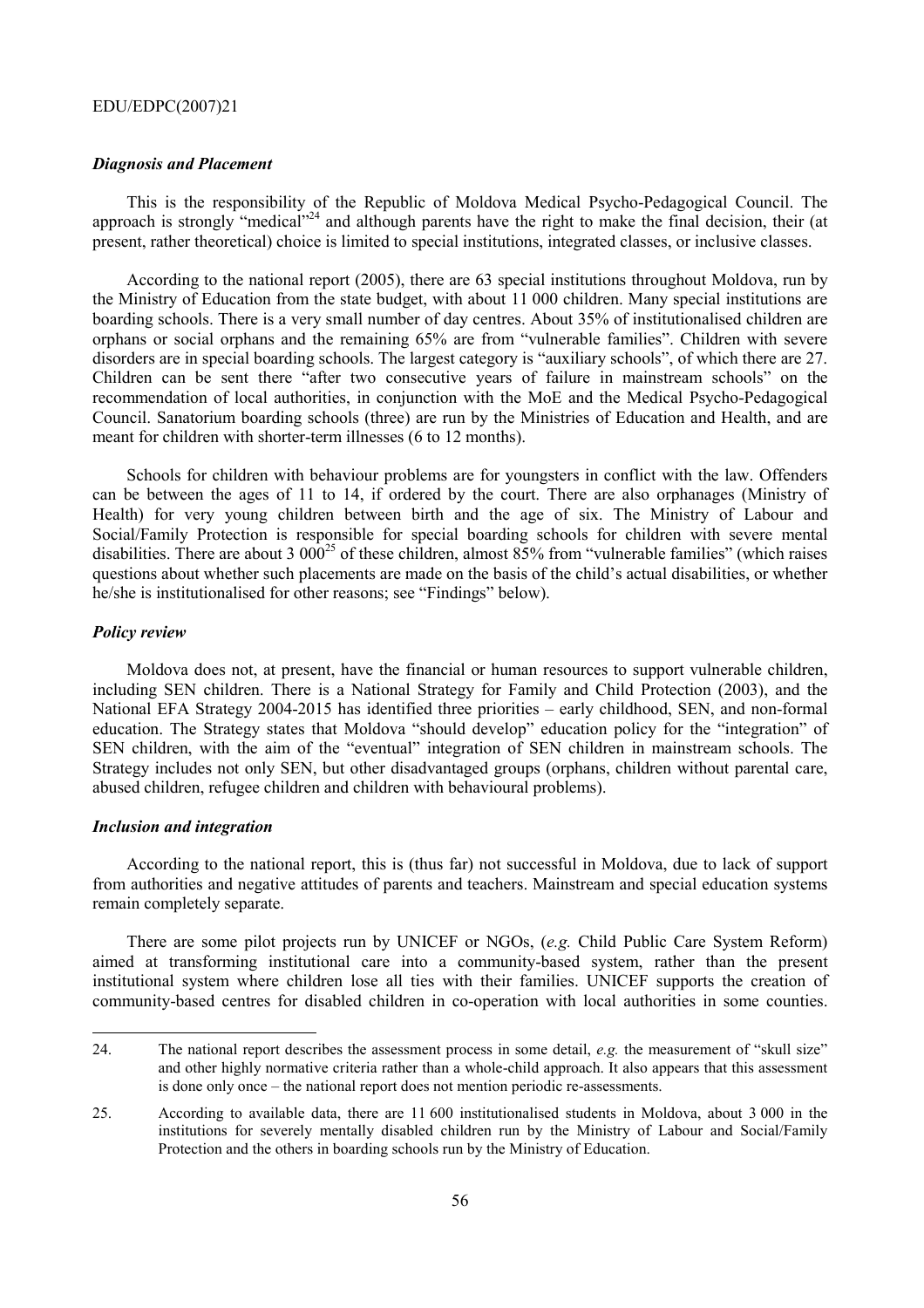There is also an agreement between the MoE, the "Amici dei Bambini-Italia" and "Children's Friends-Moldova" (2005), called "Social integration of children from residential institutions". In Chisinau, there is a toy library (*Ludoteca*) where SEN children can mix with others. Save the Children focuses on the right of children to have a family, and runs a programme for deaf children.

#### *Statistics and indicators*

There is an acknowledged need for the gathering of reliable data about SEN. There are numerous calls for this in the legislation and in various strategies, but thus far little has been achieved. The national report contains a table showing the number of children in special schools 2003-2005, but it does not show children with disabilities: it mentions orphans, children whose parents are in mental institutions or in prison, and even children whose parents are "unable to work", but it is not clear why these (presumably quite "normal") children should be in special schools where their educational and social prospects are restricted.

### *Teacher training*

 $\overline{a}$ 

The national report describes the initial and in-service teacher training system. Teachers in regular schools are not trained to teach special needs children, either in their pre-service (initial) training or through in-service seminars or workshops, although some are provided by NGOs. There is some training for teachers in special schools, but the approach is defectology-based and not aimed at integration or inclusion.

### **Findings of the OECD evaluation visit**

- The mainstream and special education systems are almost completely separate, although, according to the Minister, legislation and National Strategies are in place to ensure that "all children have the same opportunities". In May 2006, the President of the Republic stated that children should be de-institutionalised, but there is little enthusiasm in the school system to make this happen. Generally speaking, few regular schools are ready or willing to take care of SEN children; and special schools have strong vested interests in retaining the "boarding school" structure. Local authorities do not have the resources to adapt school buildings and society (and even some teachers) are not in favour of having SEN children included in the mainstream system. (One proposal mentioned to the OECD evaluation team was to start inclusion with pre-school, and gradually extend the model into primary and secondary schools, but obviously this would take many years. Another suggestion was to set up a "centre" suitable for inclusive summer camps, but thus far no donor has been found to fund this; and in any case a summer camp does not resolve the problem of segregated education.)
- At the time of the OECD visit (November 2006), a "National Plan for Education Reform" was being discussed in Parliament, as well as a "Code" (or "package" of new education legislation).<sup>26</sup> There is a World Bank Rural Education Project, as well as a Fast-Track Initiative (also World Bank) for pre-school and early intervention. The OECD team was told that these new legislative documents and projects will help improve education for special needs children. The 2005 Strategy (based on the National Plan) is related to EU accession, and therefore seeks to align Moldovan practice with EU standards.

<sup>26. &</sup>lt;sup>"Programul di Reformare a Invatamantului": this is on the Ministry's website (in Moldovan), but no text of</sup> the "Code" could be found.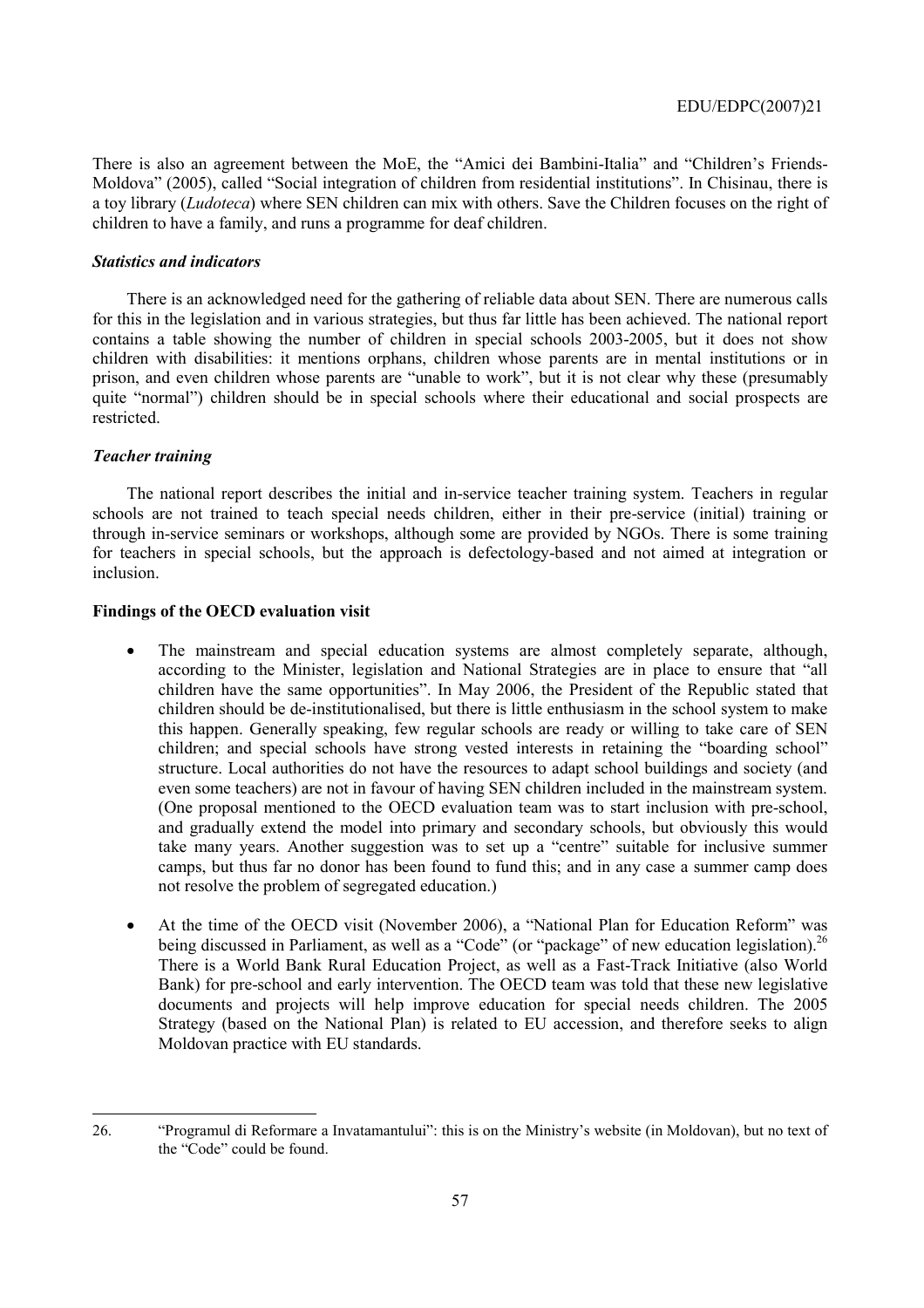- There are good connections between the Ministries of Education, Health and Social Protection and, apparently, since 2005 there have been joint Ministerial meetings. The sharing of data, however, is still problematic; data are gathered at local level, but not necessarily using the same methodology or covering the same populations. From this year, children entering the system will be issued an "electronic passport" that will help track their progress more systematically.
- The involvement of international agencies such as UNICEF and the World Bank has been influential in Moldova, as has the work of national NGOs such as Pro Didactica. UNICEF's focus at present is on early childhood care and development and on child protection (especially from abandonment and trafficking). As part of social sector reform, UNICEF has an education project aimed at de-institutionalisation, child protection, and early identification using local family services. The World Bank's Fast-Track Initiative includes a teacher training module (three to five days) about inclusive education. Pro Didactica also has a project related to children without parental care, which is a serious problem in Moldova.<sup>27</sup>

#### Box 6. Visit to National Lyceum "Mihai Viteazul" in Chisinau

This model school has about 1 600 students, including about 20 children with special educational needs, 11 of these with physical disabilities. There is a psychologist, and two sports trainers.28 The school organises workshops for parents of SEN children, as well as meetings with doctors, psychologists and volunteers who work with SEN students. The University "Ion Creanga" provides methodological help to teachers.

The OECD team met a student with severe physical and speech disabilities who recently graduated from the Lyceum, and is now studying at the IT Faculty of Moldova State University. Before this young man came to the Lyceum, he was in a boarding school for children with locomotor problems, but when he was included in mainstream education at the Lyceum he made swift progress, also thanks to the fact that the school was able to support him with computer and other IT equipment that helped him to communicate. Another student who had been studying at home has now been successfully integrated into the ninth grade of the Lyceum.

Meetings with the director and the teachers, and many classroom observations  $-$  ranging from an organic chemistry class to a ballet class and a musical performance – showed a clear commitment to inclusive education. As in other model schools observed by the OECD team, child-to-child relations and mutual support were very good, as was the enthusiasm and care of the teachers working with the SEN children. There are computers for children with physical disabilities and those with language/speech problems.

The parents who came to meet the team were all very happy with their children's progress and with the support they receive from the director, the psychologist, and the teachers. They have an informal parentsí association, and they meet regularly at activities arranged by the school. There are some social services available at the local level, as well as after-school facilities and sports activities at the school; the swimming pool needs to be repaired, and the municipality has promised to provide funding for this. However, there is no satisfactory wheelchair access even to this ìmodelî school; nor are there suitable toilets, or any lifts or ramps for physically disabled children to move around within the building. Apparently, there is no local-authority money available to improve *this* situation!

### **Key points emerging during the OECD evaluation visit**

- One issue that emerged strongly is that many, if not most, of the children now in special boarding schools are there for reasons unrelated to their own physical or mental health. Indeed the OECD
- 27. As a result of legal and illegal emigration as parents are looking for work, estimates are that in some parts of Moldova as many as 30% of children do not live with their own families. A considerable proportion of these youngsters end up in special education boarding schools.
- 28. The Lyceum has an arts, sports, and technology "profile".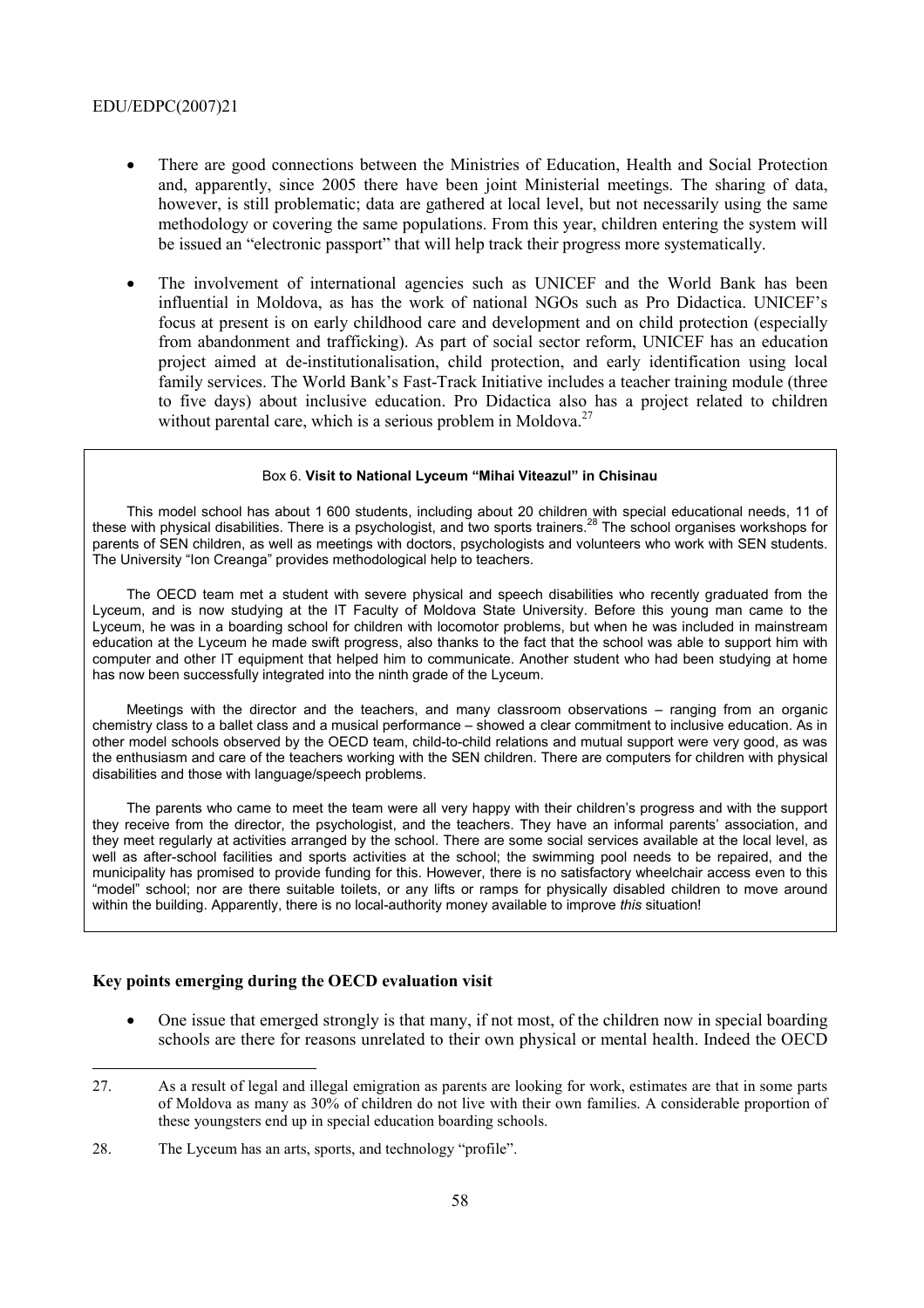micro-project, which is gathering data about 50 boarding schools in Moldova, reports that among the 8 000 children in these institutions, the largest number (more than 2 000) are there because their parents have disappeared;<sup>29</sup> and other large groups of children are there because their mothers are divorced  $(1\ 100)$ , because their families are "disadvantaged" (1 700), because their parents are alcoholics (1 140), or because their parents are in prison, or otherwise unable to care for their children. While it is (usually) better for children to be institutionalised rather than "on the streets", placing so many perfectly normal and healthy children in special needs boarding schools cannot be defended, especially since such placements carry a certain stigma, as well as educational limitations that will affect these youngsters for the rest of their lives.

- To be fair, the micro-project data covering 50 boarding schools do show that there are mentally impaired students (about 2 000) as well as children with visual, hearing, speech/language, and physical impairments in these institutions; but there are also nearly 1 000 students identified as being "unsuccessful in school" – apparently placed in these schools "after two consecutive years of failure in mainstream schools" as permitted under current legislation. Slow learners and low achievers are not, it appears, welcome in mainstream schools: an attitude that will need to change radically if "inclusive education for all" is to become a reality in Moldova.
- Poverty and mass emigration have placed many children at risk of social exclusion, abandonment, and educational deprivation. Where so many social problems exist, and so many mainstream schools are in serious need of repair, heating, teaching materials, and equipment, inclusion of special needs children in mainstream schools is not seen as a priority and public opinion still favours segregation of SEN children in special schools. Nevertheless, there seems to be more awareness of children's rights to equality in education and the new legislation supports inclusion. What is needed now is strong financial commitment to make inclusive education possible at governmental, county and municipal levels. It is not the long-term responsibility of international donors or NGOs to ensure that all children in Moldova have equal access to highquality education – this responsibility rests squarely on elected public authorities, at all levels of government.

 $\overline{a}$ 29. It was not possible to determine, from the data shown to the OECD team, how many of these children were abandoned because they were disabled or mentally handicapped; some probably were.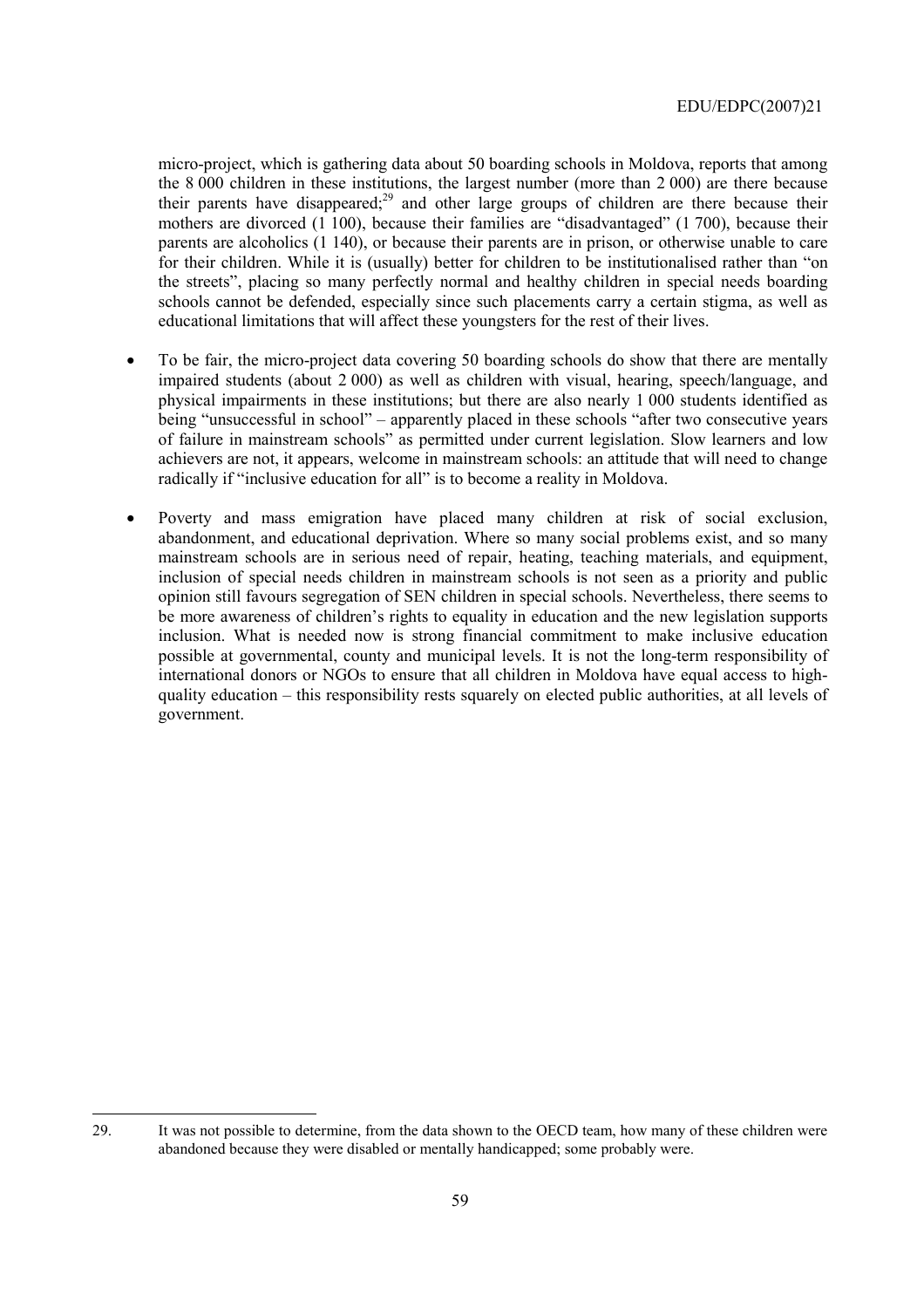#### **MONTENEGRO**

## **Summary of the initial findings of the Montenegro National Report (2005)**

System-wide reform has been going on since 2000 and there are a number of useful pilot projects and other initiatives. But Montenegro does not have a teacher training facility for special educational needs within its own borders and resources for teachers are few.

There is a network of special institutions, but also some inclusive schools and special classes in regular schools. Classification of "special needs" includes gifted children. Until recently, seven different laws governed special needs, including a separate Special Education Law (1992), but in 2004 a new draft was ratified and incorporated into the General Law on Education.

Only 21% of pre-school age children attend, most of them near primary school age. In primary, the pupil-teacher ratio is about 23 pupils per teacher, but in some areas there is overcrowding, while in others there are very small schools. Compulsory education has been extended to nine years, with children starting at age six. The new system will consist of three three-year cycles and is being gradually introduced (complete by 2009). The new-system schools with their more flexible curricula are suitable for children with SEN, and the intention is to include them in regular classes (where possible).

In kindergartens, children with SEN are usually included in regular classes and there are specialists (psychologists, speech therapists, etc.) to help. A maximum number of SEN children is set for each class. If disabilities are severe, there may also be separate special groups set up for them. In elementary schools, inclusion is already in place in some cases and more are being added. There are also plans to include other types of "at risk" children.

### *Legal framework*

The new Law places the education of children with special needs exclusively under the Ministry of Education (MoE). "SEN" means both gifted and "children with developmental disorders". Montenegro also recognises "at risk" (all children with some risk factor that needs special attention, *e.g.* a genetic problem or a social problem). Article 9 says that all children are equal in exercising their right to education and it is the school that must adapt to their needs. "At risk", however, is also interpreted negatively, in that there is a "National Program of Prevention of Unacceptable Behaviour".

### *Policy review*

There are 4% of children with identified special needs integrated into regular schools. Regular schools in almost all major towns in Montenegro have special classrooms with adjusted curricula for children with mild intellectual retardation. For children with moderately severe and severe disorders (about one-third of SEN children in Montenegro) no education is available in regular schools and there are no day care options; these children are either in institutions or not being educated at all. If they are at home, families receive only 60% of the minimum wage (or about EUR 30) as an allowance, but this is irregularly paid; and usually one of the parents has to stay home to look after the child, meaning more loss of income.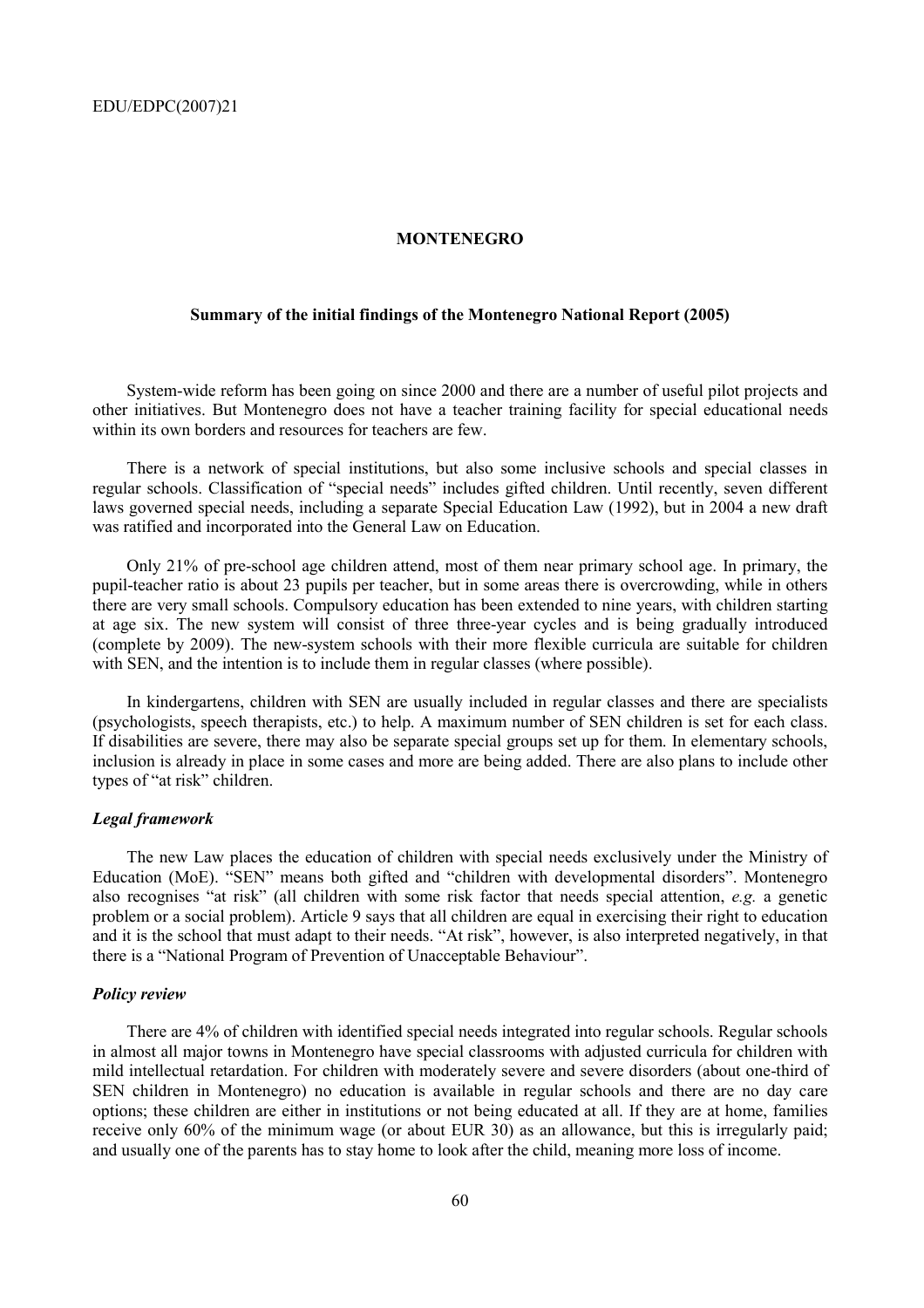Tests/exams are not (yet) adjusted for special needs children. However, at the request of students or parents, SEN children can continue into secondary school even if they have not passed their elementary school exams. The national report also states that, between 1997 and 2005, only seven special needs persons have found employment, out of more than  $560$  registered with the Employment Office  $-30$  of them with university degrees.

### *Categorisation*

Categorisation is done by an expert commission. There are seven categories. The approach is medical, and categorisation is based on one single examination only; there is no continual monitoring or recategorisation after that.

#### *Integration and inclusion*

In pre-school, inclusion is relatively successful thanks to NGO involvement and a Step-by-Step methodology. IEPs are prepared for SEN children. In primary, in theory the school should adjust its workings to accommodate SEN and in the lower grades (one to three) there is enough follow-up from Stepby-Step to make this at least a possibility. But buildings are not suitable and there is not enough trained staff. Of 161 schools in Montenegro, 10 have 21 special classrooms. The 2004 national report states that, in the "Inclusive Education Programme" (MoE with Save the Children), 12 schools participated and 67 children with diverse needs were included.

#### *Students at risk*

This refers mostly to "unacceptable behaviour", although some social protection of young people also comes into play  $-e.g.$  Roma, displaced children, etc.  $-e$  especially at pre-school. In compulsory school the emphasis is on drug and alcohol abuse prevention. Students over 14 who have not completed primary can do so in a special programme.

#### *Barriers to inclusion*

Barriers to inclusion include attitudes, prejudice and shame and denial on the part of families – children are sometimes not registered at all. Some teachers and parents of other children are not convinced these children have the potential to achieve and see them as "problems". Montenegro does not have a register of SEN children and, especially in rural areas, it is not known where some of these children are.

#### *Opportunities for inclusion*

Progressive policies and laws (based on Montenegro's "Book of Changes") provide opportunities for inclusion. In addition, Montenegro is a small country and the number of SEN children is not too great. Parents' participation is improving. However, before a child can enter pre-school he/she needs a doctor's certificate of the child's "psycho-physical condition" and because developmental difficulties are treated as illnesses, parents have no legal right to enrol them in kindergartens. It does happen (ad hoc), but changes are now planned to enable SEN children to go to pre-school.

### *Statistics and Indicators*

As elsewhere in the region, data is poor. The MoE has no reliable information about SEN children in the system, except for Roma, who are defined as a category of children with special needs (language, cultural barrier, migration experience) whose integration into regular schools has already begun with help from NGOs. It is estimated that there are 7 000 children with developmental disorders (this is a statistical estimate, not an actual count). However, the national report states that more than 11 000 students attend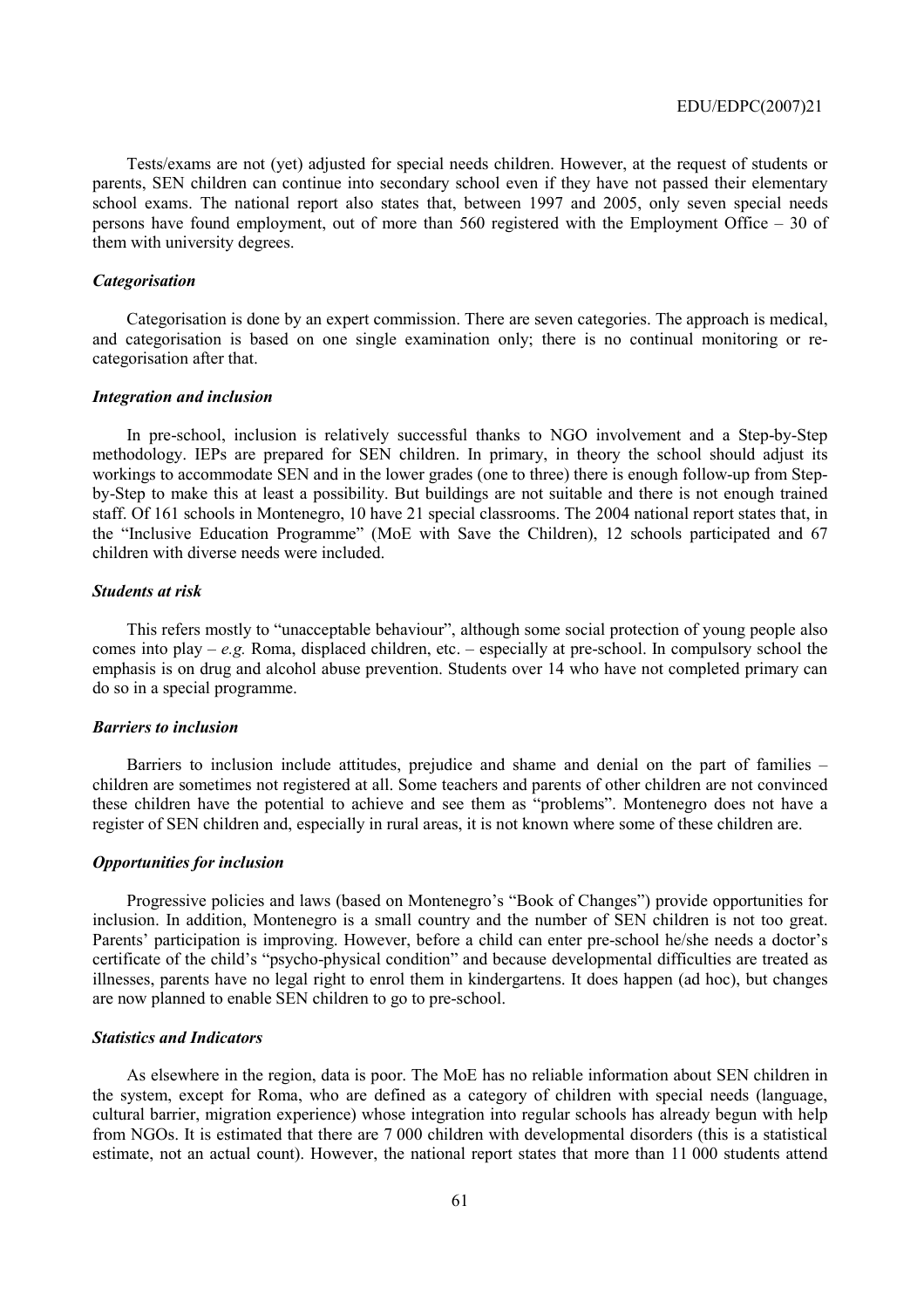435 classrooms that are said to be "inclusive", and another 9 000 are in 370 "attached" classrooms and in 21 special classrooms. There are five special boarding schools (one in Kotor with 140 children, and 4 in Podgorica with a total of about 270 children).

### *MoE co-operation with NGOs*

Save the Children UK has been working since 1996 on training, toy libraries, etc. The Pedagogical Centre of Montenegro and UNICEF are implementing an "Inclusive Education in Elementary Schools" programme (since 2002).

## *Curriculum, pedagogy and teacher training*

There is now an expert National Curriculum Council that works out the curriculum  $-80\%$  central, 5% school-based, and 15% "local community"-based. The draft curricula are not yet adjusted for SEN children. As regards pedagogy, the influence of Step-by-Step and Active Learning makes a difference at pre-school and the in the first grades of primary. Pre-service teacher training does not include enough about SEN, but this may change. In-service training is greatly helped by NGO involvement. There is no university-level preparation in Montenegro for the training of SEN teachers and specialists, but some students can go to Belgrade or Novi Sad in Serbia.

## *Parents and other helpers*

Parents can stay with their child in the classroom in pre-school; in elementary, parents can help in the classroom (especially if Step-by-Step is used). There are some seminars for parents.

## **Findings of the evaluation visit**

- Montenegro has worked hard on education reform and currently spends 7.2% of GDP on education. The MoE is widely seen as one of the most pro-active and innovative among all the ministries in Montenegro, in particular under its present Minister. There will now be a new unit for Special Needs in the Ministry, and the Bureau for Educational Services (BES) will coordinate various SEN projects conducted by donors and NGOs.
- The "Plan of Action for Children 2004-2010" (Republic of Montenegro, 2004) is firmly based on the UN Convention of the Rights of the Child (CRC). This rights-based approach extends to the education of children of national minorities, ethnic groups such as Roma<sup>30</sup> and those with special needs. Among the indicators used in the Plan are "Children up to the age of 3, particularly those of socially vulnerable groups, have access to nursery"... [with increased] enrolment of children from the age of 3 to primary school age, especially RAE children, children with special needs, and those from socially vulnerable families." Given that in 2002/03 a total of only 50 RAE children were in pre-schools in Montenegro and that at that time no data were available for SEN children in pre-schools, the need for better access (as well as more reliable data) is obvious.
- The OECD team heard that a number of pre-school age children are in private kindergartens, but because most of these private schools are legally constituted as NGOs, "the Ministry cannot ask for dataî. Since these are fee-paying pre-schools, it is unlikely that many children from socially

 $\overline{a}$ 30. In Montenegro, the abbreviation "RAE" is used, for Roma, Ashkaelia, and Egyptian ethnic groups. There is also a "Plan for Roma Inclusion", being developed under the chairmanship of the Deputy Minister with roundtable participation by OSCE, OSI, Save the Children, and UNICEF.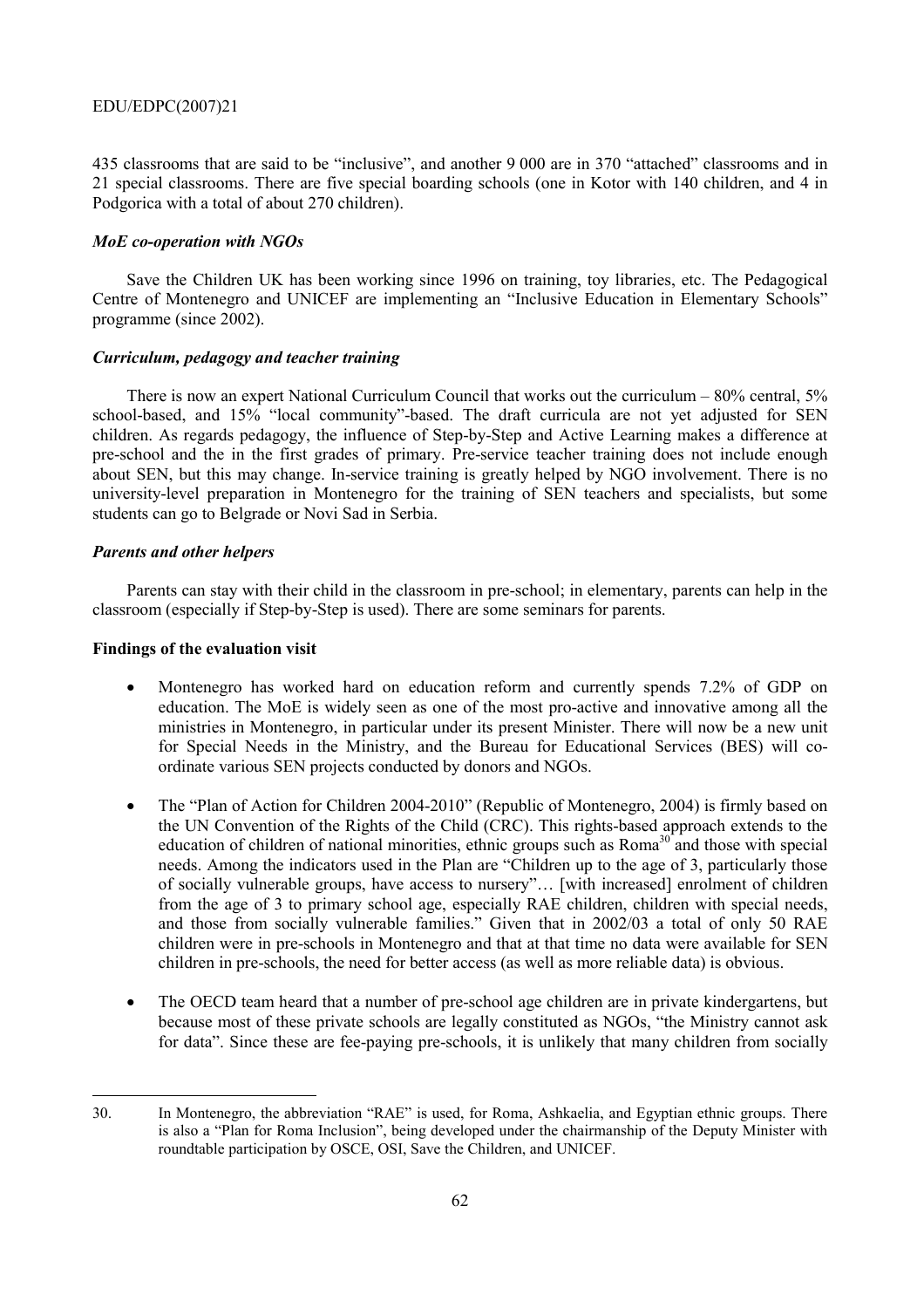vulnerable groups are enrolled; but it should be possible for the Ministry to request data for statistical purposes.

- The notion of "categorisation" is no longer used. The Commissions are now called ìCommissions for Directionî; there are at present 10 of them at local level. They include parents, as well as school psychologists and defectologists, but the approach is no longer "medical".
- To help families and educators cope with inclusion, the intention is to set up day care centres in collaboration with local authorities, health care providers and primary schools. At the time of the OECD visit there was only one such centre, but the plan is to replicate this successful model, partially funded by municipalities and partly by the Ministry of Social Affairs.
- Another important innovation is the establishment of "mobile teams" of SEN specialists, such as defectologists (mostly from Special Schools), psychologists, speech therapists and other trained staff. At the time of the OECD visit, there were four such teams, one for the north of Montenegro, one for the coastal area, one for the Niksic municipality and one for Podgorica. The Ministry's intention is that these mobile teams will help speed up change. The relationships with special schools are improving, after some initial misunderstanding of the notion of inclusion as a new concept.
- The involvement of NGOs continues to be a strong catalyst for inclusive education. UNICEF and Save the Children started in 2001, assisting the Ministry with the preparation of legislative and regulatory changes, as well as with training trainers to link special schools with mainstream schools and training teachers in strategies to work with SEN children in regular classes. The involvement of UNDP, UNICEF, of national NGOs, of international NGOs such as OSI (Pedagogical Centre), Save the Children, and of bilateral donors (*e.g.* Finland and Canada) has been essential. This role has not been limited to financial or material support only. Objectives such as inclusive education, equity for disadvantaged and RAE children, open government and grass-roots involvement by parents, teachers and schools (and students themselves) are now reflected in the Plan of Action, in legislative documents, and in "The Book of Changes", which are the foundations of education reform for the next decade.
- Physical access to school buildings for disabled and wheelchair-bound children remains a problem. The plan now is to renovate three schools in Podgorica, to which a number of "satellite" schools" can send physically disabled children who need suitable wheelchair access, lifts and toilets. Eventually there should be such a renovated school in each municipality, with a number of satellite schools sharing the facilities.
- Parent Associations are increasingly active, *e.g.* through a Parent's Union for special needs education and a national Parents' Union concerned with general education issues (not specifically special needs).

# **Key points emerging during the OECD evaluation visit**

- The new Commissions for Direction are taking a less "medical" and more educational and social approach to the assessment of special needs. However, these Commissions need training is shifting to a rights-based, inclusive approach. Save the Children are organising some seminars for the Commissions, but more is needed especially in terms of child rights.
- The issue of finding "invisible children" (*i.e.* those who are not in any type of education) is being addressed, for example, by the Finnish project, by Save the Children and by UNICEF.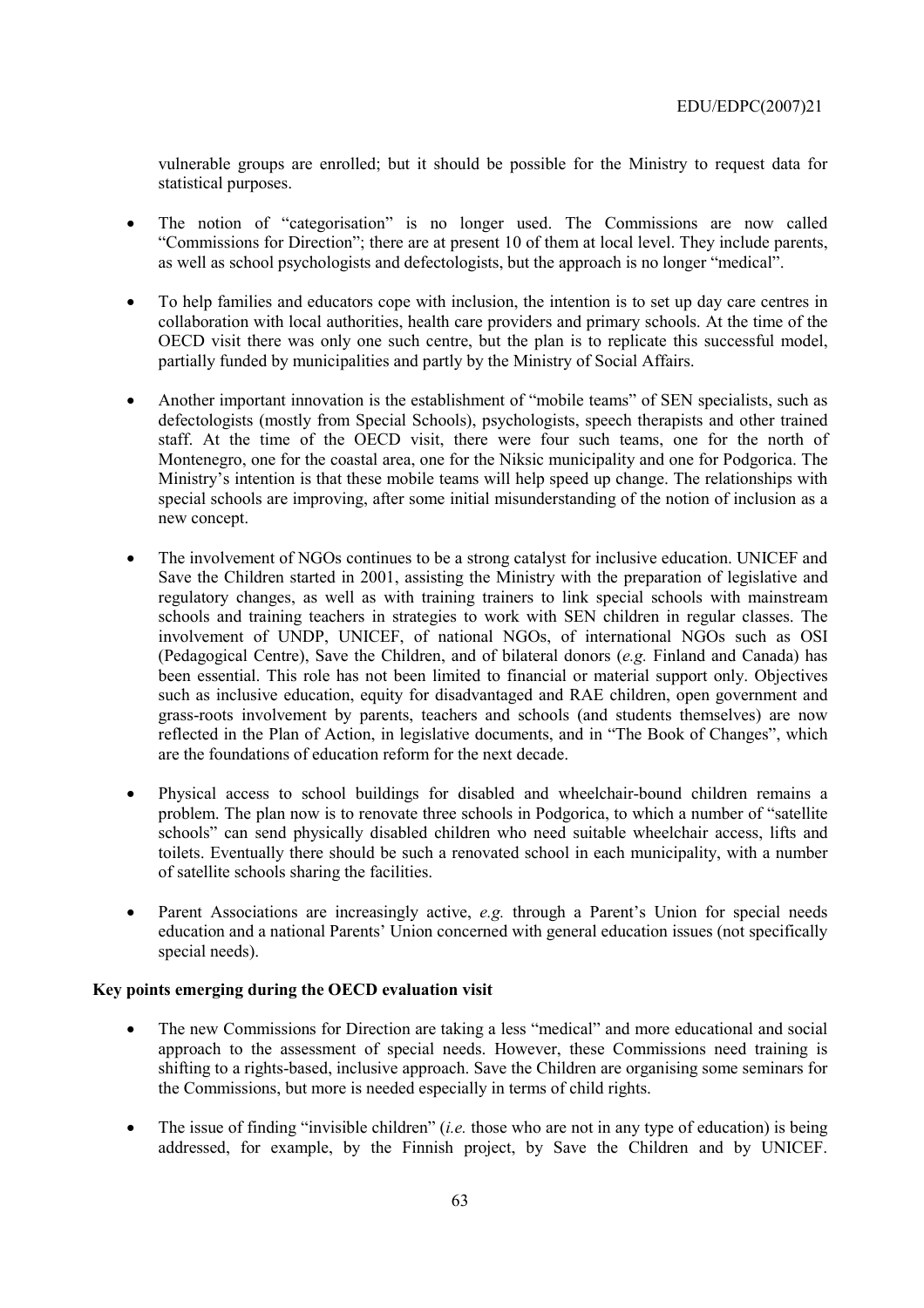Experience shows that municipality-based day care centres are successful in bringing services  $$ health, early-childhood care, nutrition, education – to socially vulnerable families who would not otherwise be reached. At present there is only one such centre (in Niksič), but more are needed. The intention is that municipalities and the Ministry of Social Affairs will share the cost.

- MoE has been successful in raising international funding for a range of activities that support the educational needs of children, including those with special needs, and refugees and IDPs. However, there is now an urgent need for planning and co-ordination among projects. In addition to the appointment of a SEN co-ordinator at Ministry level, it is intended that the Bureau of Educational Services (BES) will co-ordinate all projects aimed at improving provision for special needs children. This is an important step, because there is a danger of fragmentation, not only of effort, but of responsibility, of system capacity, and among ministries including the Ministry of Health, the Ministry of Social Affairs, and the Ministry of Education, as well as municipal initiatives, donor activities, NGOs, and parents' associations. Since 2005, the Finnish project is being co-ordinated by BES, but a more pro-active, planning (not only monitoring) role is needed.
- The mobile teams, and the plans to renovate a number of centrally-located school buildings in municipalities, will make a difference for special needs children and their families. However, the issue of transport (especially is more remote areas) remains problematic for many families, especially socio-economically vulnerable ones.
- Although Montenegro spends a respectable 7.2% of GDP on education, parents are still expected to pay for books, meals and similar expenses. Especially during compulsory schooling  $-$  now extended to nine years in Montenegro  $-$  this is contrary to the requirements of EFA, the Millennium Development Goals and the CRC, which state unequivocally that basic education is compulsory and free. While the realities of the budget are well understood, school fees are bound to hit hardest in poor and socially vulnerable families, especially those with three or more children.
- Despite the "Action Plan for Roma Inclusion" (headed by the Deputy Minister), the issue of equal educational opportunities for RAE children remains problematic. In addition, the OECD team heard that there are an estimated 10 000 Kosovar Roma still in Montenegro, but that their citizenship status is unclear and their access to health, education, housing and other social services is often ignored ("it is a taboo subject", the team was told). According to the latest available figures from UNHCR (2005), nearly half a million persons "of concern" live in Serbia, Montenegro and Kosovo,  $31\frac{21}{%}$  of them children under 18 (*i.e.* about 100 000 children). It was not clear to the OECD whether the "special needs" of these children are being taken into account in special needs education projects and initiatives.

 $\overline{a}$ 31. UNCHR defines populations "of concern" as refugees, asylum-seekers, returnees (returned refugees), internally displaced persons (IDPs), returned IDPs, and "various" (*e.g.* stateless persons). UNHCR does not quote separate figures for Serbia, Montenegro and Kosovo.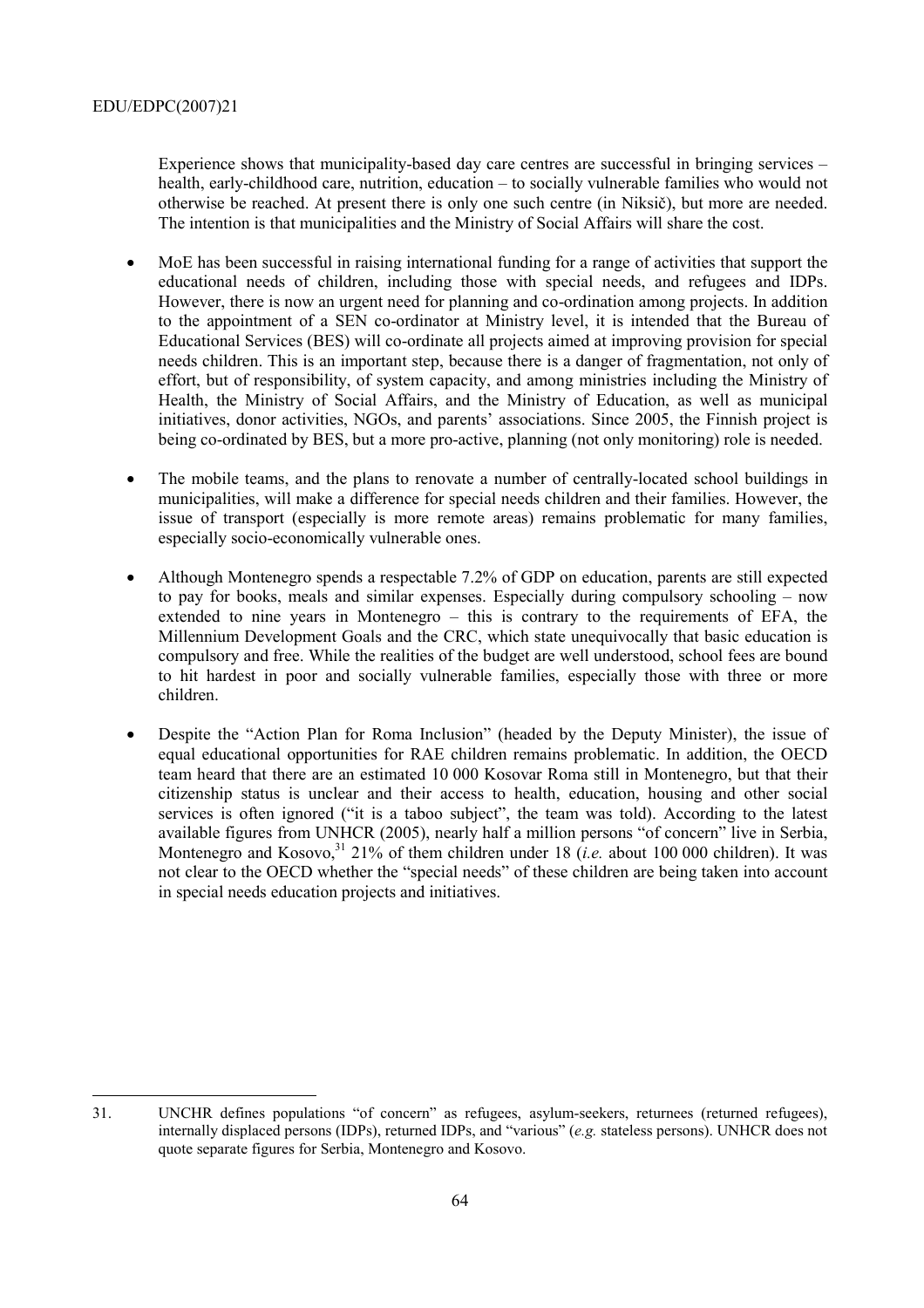### **ROMANIA**

## **Summary of initial findings of the Romania National Report (2005)**

#### *Legislative framework*

By law, all Romanian citizens have equal rights to education; public education (during the compulsory phase) is free. Special needs education is part of the general education system. The current Education Law refers to integration of children with "light and medium" disabilities into mainstream education; those with medium, severe, profound, and multiple disabilities are usually in special schools. For special educational needs legislation, the bases are the UN conventions, the Salamanca Agreement, the Standard Rules for Equal Opportunities for Persons with Disabilities (Rule 6 on education) and EFA, as well as the Constitution. The 1995 Education Law places SEN during pre-school and compulsory school under the Ministry of Education and Research (MER). The Teachers' Statute says that children with light and medium mental disabilities are integrated into mainstream schools "near their homes."

#### *New initiatives*

According to the national report, there was a 2005 Government decision aimed at inclusion and EFA. In the same year, a curriculum framework was developed for special schools and for SEN students in mainstream schools. Probably the most important is a Ministerial Order (2005) that restructures the existing education services at *judet* (county) level, promotes mainstream inclusion and the establishment of resource and educational assistance centres. Some special schools will also be transformed into school centres for inclusive education.

### *Policy review*

"Special educational needs" is interpreted as meaning "supplementary education, complementary to general education, and adapted to the individual; it also implies complex assistance including medical, social and educational aspects." In addition, SEN could mean disadvantaged children, those in institutions, those in trouble with the law, ethnic minority children, street children, abused or mistreated children, and children with chronic diseases such as HIV/AIDS, diabetes, etc. Apparently, there are major legislative changes underway with regard to mainstream schooling and a curriculum adapted to 10-year schooling.

#### *Integration and inclusion*

Inclusion means breaking all learning barriers and ensuring participation of all who are vulnerable to exclusion. The national report concludes that thus far in Romania, there is mainly "integration" (with support) rather than true inclusion. The support services are inadequate. But a number of international and national projects have made progress: The EU PHARE programme (ended in 2004); National Strategy for Community Action (2004/05) and the National Programme "Together in the same school".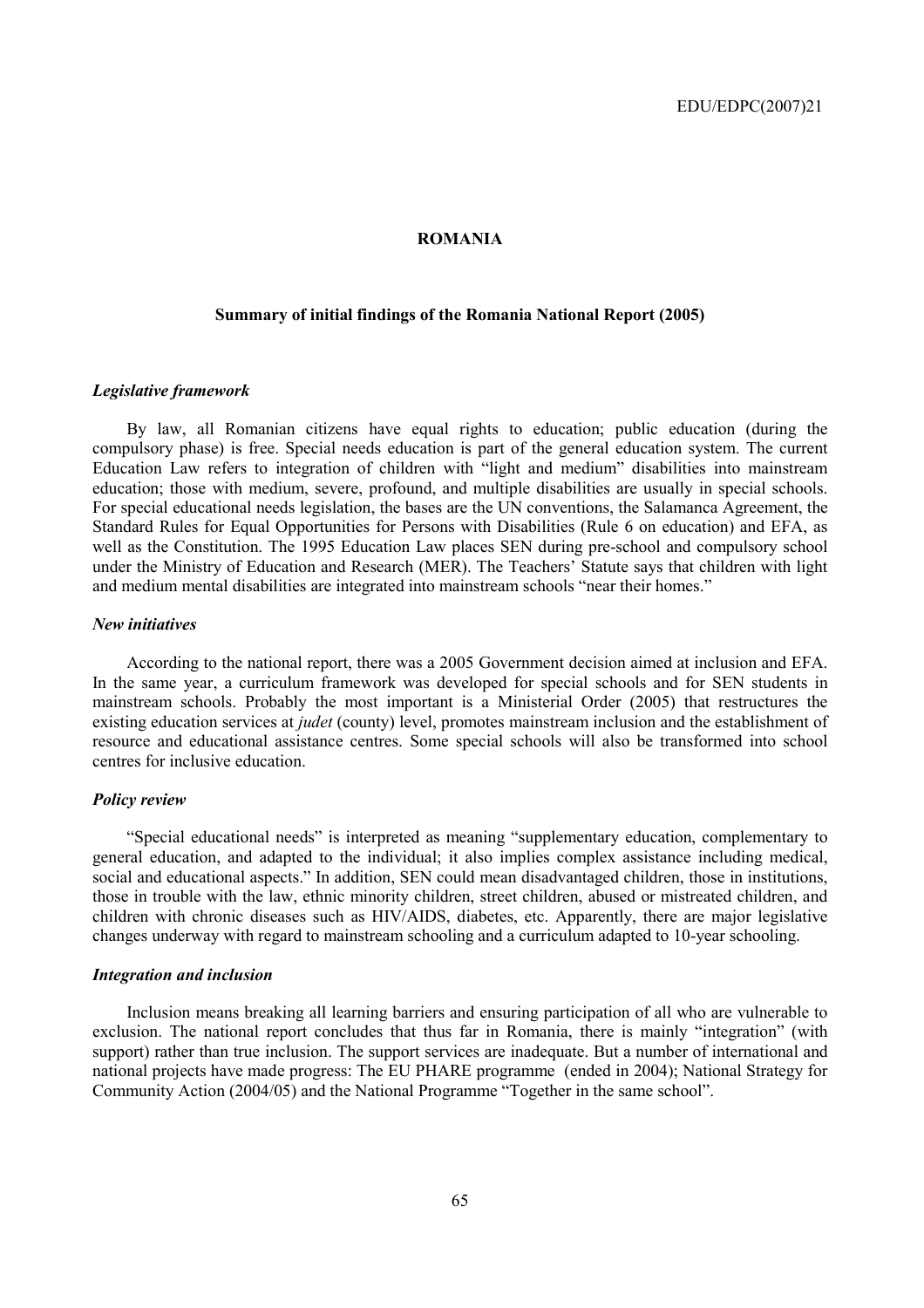#### *Categorisation*

Decisions are made by the Commission for Child Protection in each *judet* and in Bucharest.<sup>32</sup> The Complex Evaluation Service makes an assessment, using methods approved by the National Authority for Child Protection and Adoptions. By law, parents have the right to make the final decision about where their child is to be educated and the duty to ensure attendance during compulsory schooling.

### *Facilitators and barriers*

The main barriers are lack of funds, scarcity of trained people, lack of access to school buildings for physically disabled students and prejudice. Among facilitators, the national report mentions support services, which include itinerant teachers (mobile teams) who assist mainstream schools and teachers in coping with SEN children. They also help construct individual service programmes (ISPs) and their subcomponents, personalised intervention plans (PIPs) for students with special needs. With regard to support for minority students: Hungarian is taught in many schools, but so far there is little teaching in Romany (Rom) language, which constitutes a barrier for Roma children especially on entering school.

### *ìInvisible childrenî*

There are a surprisingly high number of children who, for a variety of reasons, are not in the education system. These include (1) Children with severe or complex disabilities. There are two categories ñ children who stay at home and never enter school at all; and (2) abandoned children or severely disabled children who are just living in hospitals or centres without education.<sup>33</sup> Other children who may not be in school include those with HIV/AIDS; street children; children whose parents migrate from one place to another without transferring school records; and over-age students (*i.e.* those who are older by three or more years than their class peers). Some over-age youngsters enrol in adult literacy courses. In 2005-06, a new programme for people who did not finish primary was introduced; there is also a programme to complete secondary education. The "Second Chance" programme has an innovative curriculum that allows primary graduates to finish secondary in three and a half years. They receive the same diploma and may also get a vocational certificate.

#### *Statistics and indicators*

As elsewhere in the region, it is difficult to obtain reliable data. The fact that several Ministries are in charge of children with SEN makes it hard to compile a coherent monitoring system, but there is now an awareness of this problem and recommendations have been made, *e.g.* by PHARE. RENINCO-Romania is conducting a micro-project on SEN data gathering in the context of this OECD initiative, and the hope is that the methodology and categorisation used in the micro-project will serve as a model for the MER and for county and local authorities.

## *School organisation*

 $\overline{a}$ 

Only those with severe, profound or multiple disabilities are accepted in special schools. The curriculum has three components: teaching/learning (in the morning); compensatory or remedial work; and educational activities (in the afternoon). There are upper limits of the number of children in a group depending on the severity of the disability. Students who graduate from special schools may participate in

<sup>32.</sup> The OECD evaluation team learned later that each of these Commissions has only one education expert among its members and that there is little or no training in Child Rights.

<sup>33.</sup> There are now efforts to enrol these children into special schools and develop curricula for them.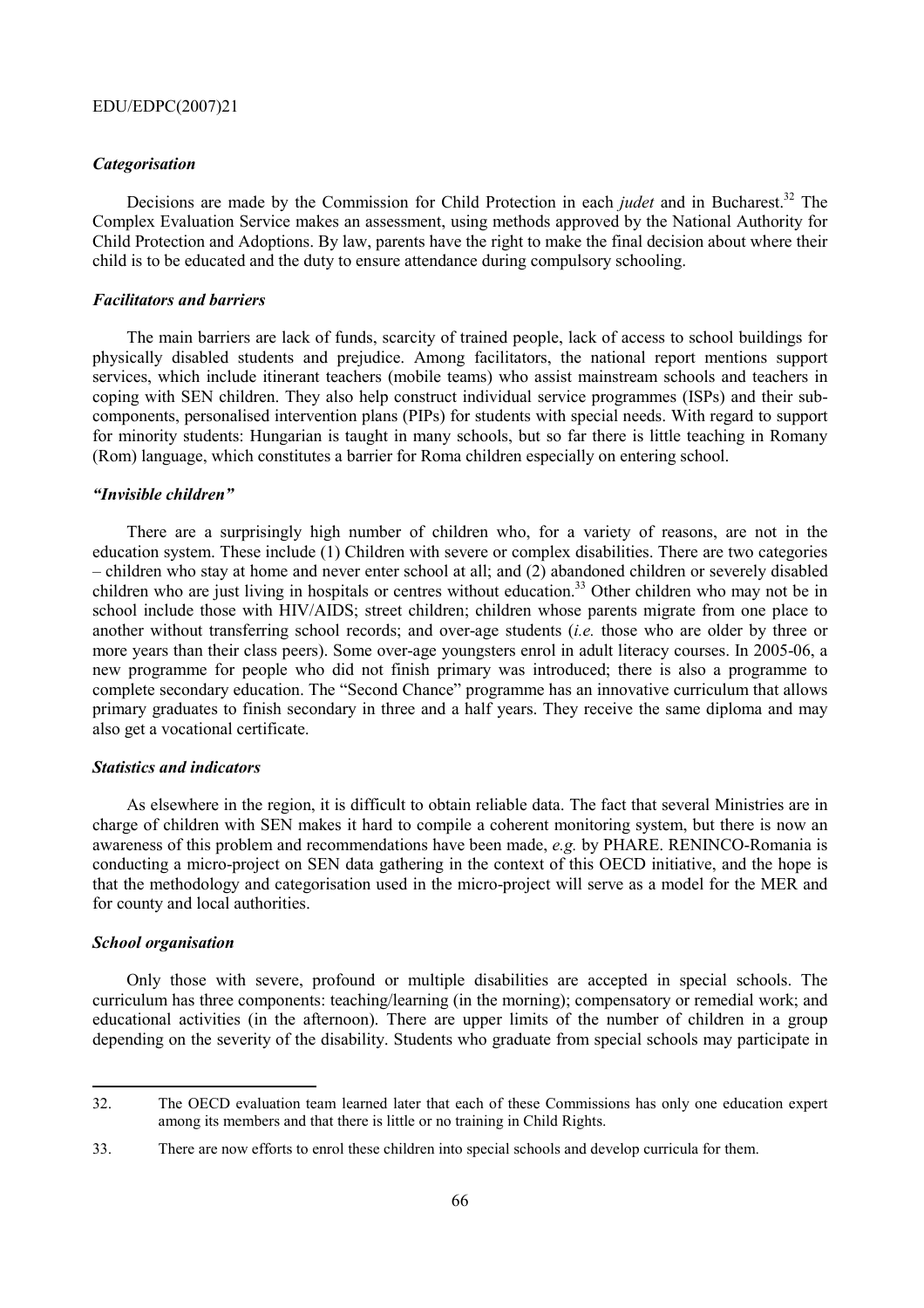national exams and special arrangements are made for them (longer time, use of large-print or Braille). If they pass the *Bac* examination, they can go to university.

#### *School access*

There is an awareness of the needs and some collaboration between the MER and the National Authority for Handicapped Persons, but, in practice, most school buildings have problems not only in terms of architecture, but in terms of equipment for communication (*e.g.* computers). Awareness of children's rights is also low, as is the preparedness of mainstream teachers. MER and international donors are making efforts; PHARE 2003 has set up a number of resource centres, in a project called "Access to education for disadvantaged groups". Under a "National Strategy for Community Action", the 2004/05 school year was extended with the help of more than 22 000 volunteers; and a pilot project called "I learn as much as I can and would like" is active in 11 special schools, based on activities according to the interests of children.

### *Teacher training*

 $\overline{a}$ 

The national report shows that a great deal of work has been done to prepare mainstream teachers for work with SEN children, through the MER and with NGO involvement; the Teachers' Centres (CCDs) in various *judets* conduct in-service seminars, not only for teachers, but for parents and administrators.

### **Findings of the OECD evaluation visit**

- It is evident that Romania is making concerted efforts to improve special needs education and to work with the school system, as well as external donors and NGOs, towards integration and eventually towards full inclusion of all children in the mainstream system. As a result, the system is becoming more open and differentiated curricula will allow more flexibility for youngsters with learning difficulties.
- Several of the OECD evaluation team's discussion partners expressed the view that the switch  $$ both in policy and in practice – from special boarding schools to mainstream integration had been too abrupt. The mainstream schools were not prepared; the public and many teachers were not in favour; the local authorities had no budget to provide physical access or extra support staff in the schools. Moreover, parents of de-institutionalised children found little support, for example in getting their children to and from school or ensuring proper medical care in the community.
- Statistics available to the team do show a decrease in the raw numbers of children in institutions (from 53 000 in 1999/2000 to 27 000 in 2002/03); but the corresponding numbers of SEN children now in mainstream schools have only increased from about 1 000 to 11 700 over the same period. This leaves at least 15 000 children unaccounted for*.* According to the Ministry of Education, these  $15\,000$  are now in mainstream schools "because they had no special needs in the first place." Not only does this explanation, if accurate, raise important child-rights questions,  $34$ but the team was unable to find evidence that these 15 000 children actually *did* all make the transition into integrated mainstream schools. On the contrary, given the general lack of preparedness in the mainstream system and in the community, it is more than likely that a significant number of these children either did not enter regular schools at all, or found the transition so difficult that they dropped out after a short time.

<sup>34.</sup> Some of these children will have have had particular difficulties in being "integrated" after prolonged periods of institutionalisation and social segregation. Some also no longer have contact with their families, or have no local connections.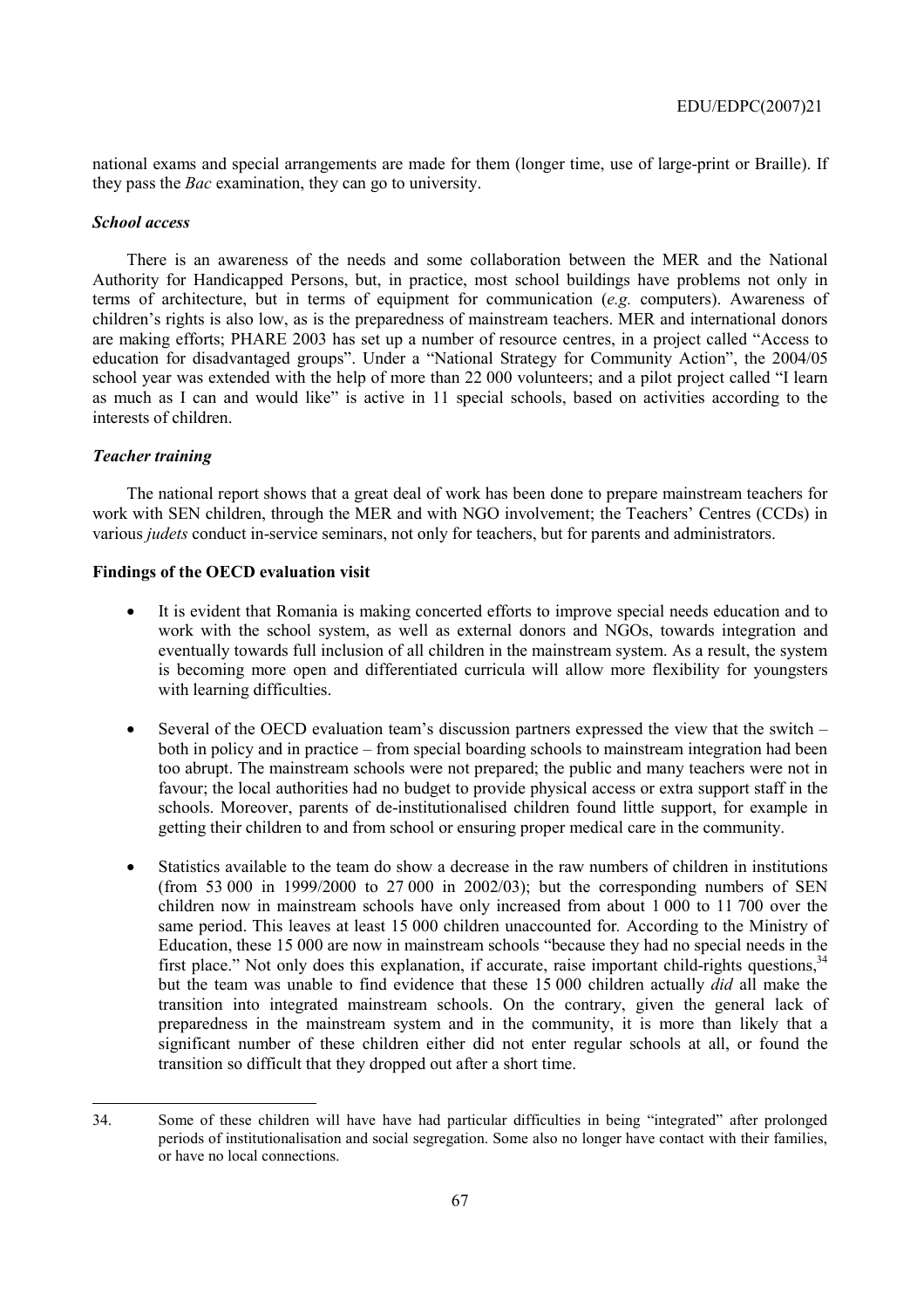- A great deal of confusion was also generated when, in 2000, special school boarding houses (where children could stay during the week) were abruptly changed into "placement centres", under the co-ordination of each county's Child Protection Department.<sup>35</sup> To be able to continue to attend their respective (special) schools, children now needed to be formally categorised as having special needs and accepted by a "placement centre"; some children were not accepted (some lived in other localities and there is no possibility of transferring funds from one county to another) and left without a place to go. Others were more or less dumped in regular schools within the county system, without any support, while yet others had to be formally ìinstitutionalisedî (often against the wishes of their parents) to be able to remain in their special schools.
- This illustrates the necessity of careful preparation and ensuring that issues of finance flow, community services such as day care centres, transport, and specialist support in mainstream schools have been resolved before institutionalised children are "integrated" (let alone "included") in the general school system.
- On the positive side, significant work has been done to develop curricula for special schools (appropriate to the needs of learners with various impairments), curricula for children integrated into mainstream schools. For the latter, a support teacher (if available) together with the class teacher develops an individual services programme (ISP) as well as a component of this programme, the personalised intervention plan (PIP). ISPs are reviewed at least annually, while PIPs are reviewed every three or six months. Especially for children with mild to medium learning difficulties, this approach is reported as showing good results. With the help of suitable equipment (computers) and materials (Braille, audio-visual aids) and learning support, children with physical or sensory impairments can also do very well, but obviously such support materials are not available in all schools.
- Yet in ordinary classrooms with regular teachers, there is still little attention paid to slow learners and low achievers, too little differentiation in setting achievement levels and a tendency to blame the child for "failing". The assessment system is creating some special conditions for SEN children to take national tests and some work towards a "Contextual Value-Added" approach is being done. At the time of the OECD evaluation visit, the National Assessment and Examinations Centre (SNEE) was assisting a PHARE project in 175 VET schools by preparing learning plans for SEN students. In fact, VET schools have, for some time, taken the lead in creating modularised learning "packages" and occupational standards that are helpful for SEN students in acquiring vocational skills and finding employment.
- In addition to meetings at the Ministry of Education, the OECD team had several meetings with other organisations concerned with SEN, including UNICEF and RENINCO-Romania, an umbrella organisation of 80 NGOs (as well as five university faculties of psychology or social work).
- In 2007, UNICEF-Romania will focus on special needs children, in particular very young ones (from birth to the age of three). One significant issue is that of non-registration of newborns, and non-certification (or non-diagnosis) of special needs during a child's early years. Romania's infant mortality rate is still the highest in Europe (18 per 1 000 births), especially among disadvantaged and vulnerable families. Considerable attention is now being paid to this issue. The European Bank has approved a loan of more than EUR 100 million for "birth-to-3" care and development; UNICEF-Romania has set up "multi-functional resource centres" based in former

<sup>35.</sup> These "Commissions" have only one education specialist among their membership.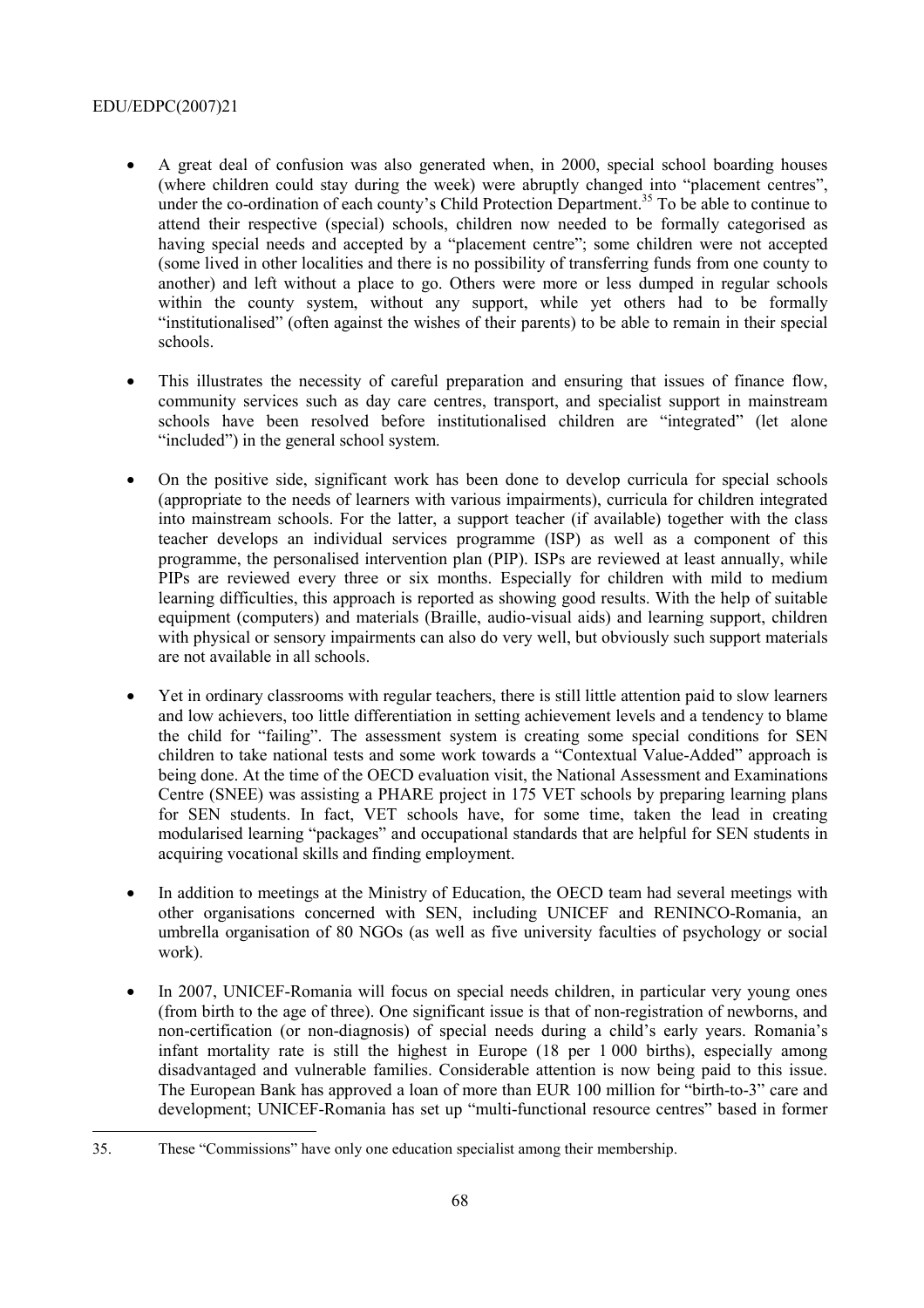crËches or kindergartens, but with a wider mandate, providing inclusive services to children and their families. UNICEF-Romania is also leading a drive for the registration of newborns, so that they can obtain birth certificates that, in turn, will give them access to a range of social, medical and educational services.

- Special schools have been, and to some extent still are, boarding schools. Many children with no disabilities attend these boarding schools; they mostly come from poor families who could not afford to send them to regular schools and refused to place them in institutions. In 2000, an assessment done by the National Authority for the Protection of Children's Rights (ANPDC) showed there were about 48 000 children in the boarding schools; starting in 2000/01, about 18 000 children with disabilities were "de-institutionalised". Of these, about 5 600 were completely integrated, 4 800 were assigned to special classrooms, and 7 600 continued to attend the same schools now turned into mainstream schools.<sup>36</sup>
- In the 2003/04 school year, there were 11 770 children with disabilities in mainstream schools, according to MER figures. The ANPDC sets this figure substantially lower, at 4 475. Both these figures are substantially lower than the total number (said to be 18 000) transferred from special schools to mainstream schools, confirming the OECD team's concern raised at the Ministry meeting (see above) that many of these children  $-$  some say  $80\%$   $-$  have dropped out.
- According to current legislation, children with severe or very severe disabilities have the right to be educated at home. ANPDC estimates that by the end of 2004, there were more than 47 000 such children  $-$  most of them of compulsory-school age  $-$  but only 871 children benefited from home schooling or similar forms of adapted education (UNICEF, 2006a, p. 89).
- The OECD team also had meetings with RENINCO-Romania, a remarkable umbrella organisation including some 80 NGOs, as well as academic faculties and interested individuals. When, in 1991, UNICEF began working with the Ministry of Education on a project called "Inclusion Timișoara", a group of NGOs interested in inclusive education collaborated and eventually (1996) formally established themselves as a legal entity (RENINCO-Romania) forming a network for inclusion. Today, the network includes about 400 people, and RENINCO has an office, a research library and resource centre and permanent, as well as volunteer staff in Bucharest.
- RENINCO is conducting the micro-project on data gathering within the OECD project. As elsewhere, obtaining accurate data is an enormous problem; the micro-project is important because, if successful, it will provide an instrument that can be used around the country in all *judets* and under all local authorities and "Commissions" now in charge of assessing SEN children.
- The OECD team heard that there is no coherent policy on data gathering (or on SEN provision) among various responsible Ministries and that too much still depends on small, local projects run by NGOs: "these are fine in themselves but do not change national policy". Nevertheless, because of its size and visibility, RENINCO is able to lobby at the national level in matters that affect children at risk and those with disabilities. Two main concerns are the lack of co-ordination (especially in a decentralised system), and the lack of attention paid to the financial and resource

 $\overline{a}$ 36. Based on an important situation analysis done by UNICEF in collaboration with a wide range of national and international NGOs, as well as the ministries of health, education and social protection, and national agencies responsible for child protection (see UNICEF, 2006a, pp. 84-90).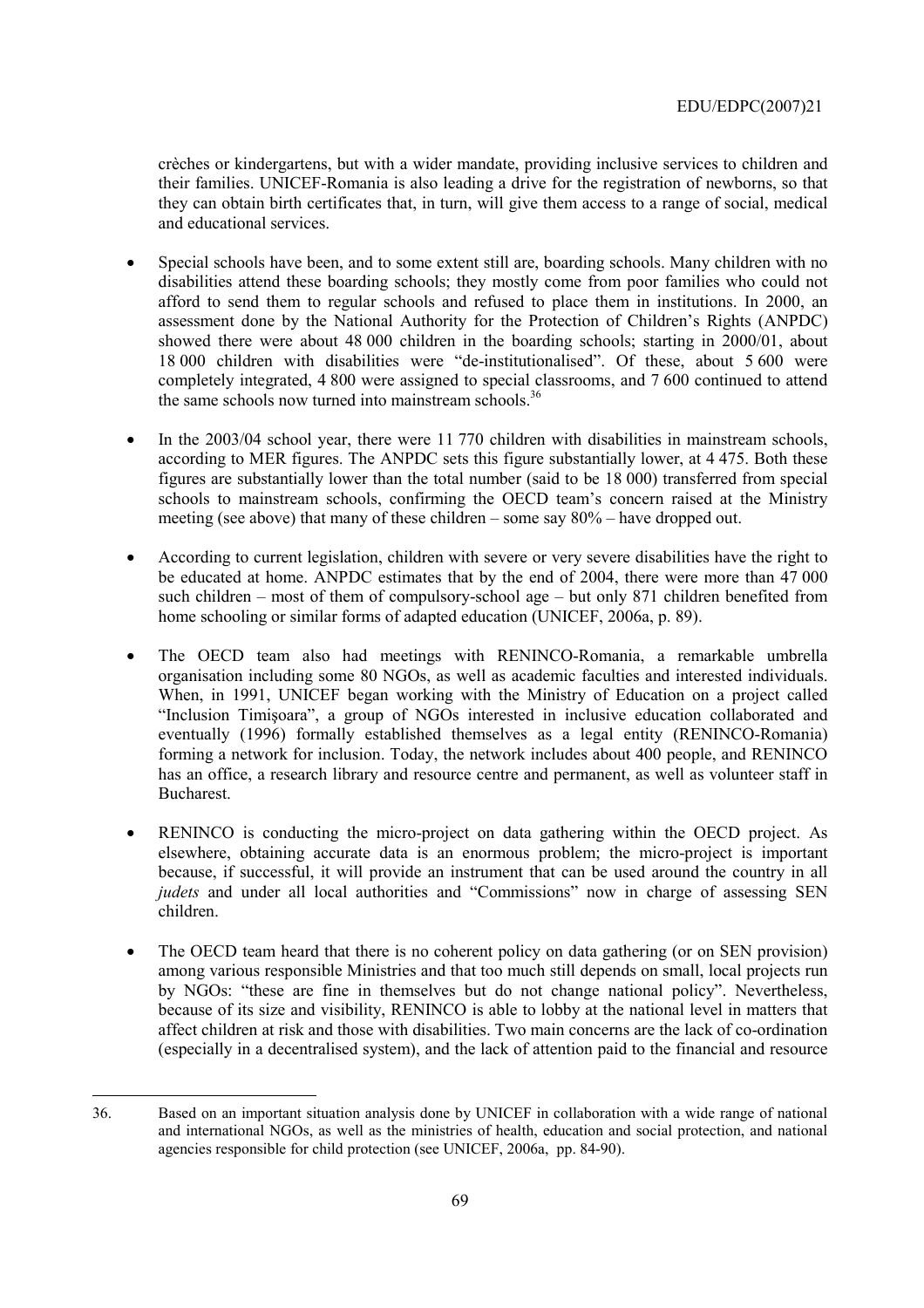implications of social inclusion. Another issue that needs more attention is the transition of institutionalised and disabled children to adult life.

#### Box 7. Visits to Schools "Gheorghe Cosbuc" and "Andrei Muresanu", Oradea, Bihor Judet

In this *judet*, there were, at the time of the OECD visit, about 500 "mainstreamed" children with certificated special educational needs and only 40 qualified support teachers. The number of children identified with SEN goes up every year, according to local authorities. Fifty percent of the nearly 1 000 institutionalised children in Bihor are in large (>100 children) institutions. Most rural schools in the *judet* do not have specialist support teachers or day care centres for de-institutionalised children.

The first school visited by the OECD team (*Gheorghe Cosbuc*) has 760 students in 36 classes (in four buildings); 63 teachers and nine non-teaching staff. There are 40 children with SEN in regular classrooms; they are divided into four groups and one support teacher is responsible for 10 SEN children. In the Step-by-Step classes, there are three support teachers, each responsible for 8-12 children.

Disabilities include learning difficulties, behavioural problems, speech/language problems, autism, etc. They are evaluated when they enter school, and if necessary an ISP/PIP will be developed. Little information is passed on by pre-schools, except when a child has already been formally "certificated" as having SEN. There are now efforts at early identification (birth to three years old) via the *judet*-level "Commission", but, in many cases, nothing is known about children until they attend the compulsory pre-primary year (age six to seven). Some parents are reluctant to have their child "certificated", but other parents want to ensure that the child receives benefits, such as personal assistance and counselling; also in addition, families receive double the amount of child benefits for a certificated child. The team also heard that some children who had been in integrated pre-schools went to special schools when they reached the age of six; parents believe that their children will have better health care and better food there than in an inclusive mainstream school.

The school has a scheme whereby high-achieving mainstream students work with low-achievers and with SEN children, similar to the "Peer Helpers Club" in Osijek.

The second school visited, model school "Andrej Mureşanu", has 553 students, 249 in primary through grade four, and 304 in secondary, grades five to eight. The school has 24 classrooms in three buildings, with a support room for one-on-one or small-group teaching, a library, and a doctor's office. There are 13 SEN children in 10 classes; disabilities include muscular dystrophy, speech problems, and mild mental retardation. There are three Roma children in this school..."they all come from orphanages because they were abandoned; they have no families", the team was told. There is no wheelchair access. The school has had an inclusive approach since 2000 and takes part in a number of international pilot projects.

The OECD team heard that, especially at the beginning, teachers were not adequately prepared for the inclusion of SEN children in their regular classes, but with the help of in-service seminars and specialist support teachers helping children (either one-on-one or in the classroom) they feel more confident. However, teachers say (1) classes are too large; (2) there is not enough time to cover even the regular curriculum, let alone work on an adapted curriculum for special needs students; and (3) they are not yet used to developing ISP/PIPs or differentiated teaching methods.

The support teachers say that being responsible for eight or 10 SEN students is very difficult; they (and the parents) believe that a limit of three, or at most four, would be much more effective. The children need time with their special teacher and become much attached to her and they (and the parents) find it frustrating when the teacher cannot spend more time with them at crucial points in their learning.

In a meeting with school leaders and university professors involved in special needs education, the team was told that one of the main barriers to inclusion is the lack of social acceptance. A recent study of attitudes involving 100 teachers, 800 parents of children with special needs, and 100 parents of children without special needs, found that intellectual/learning disabilities are less easily accepted than physical disabilities, especially by parents of non-SEN children. The attitudes of children, by comparison, were far more accepting. One general comment was that inclusive education is not always the best solution for every child and that in some cases it can be detrimental, unless there is strong specialised and social (family and community) support.

A meeting with parents of SEN children showed that the school is important source of advice and support, as well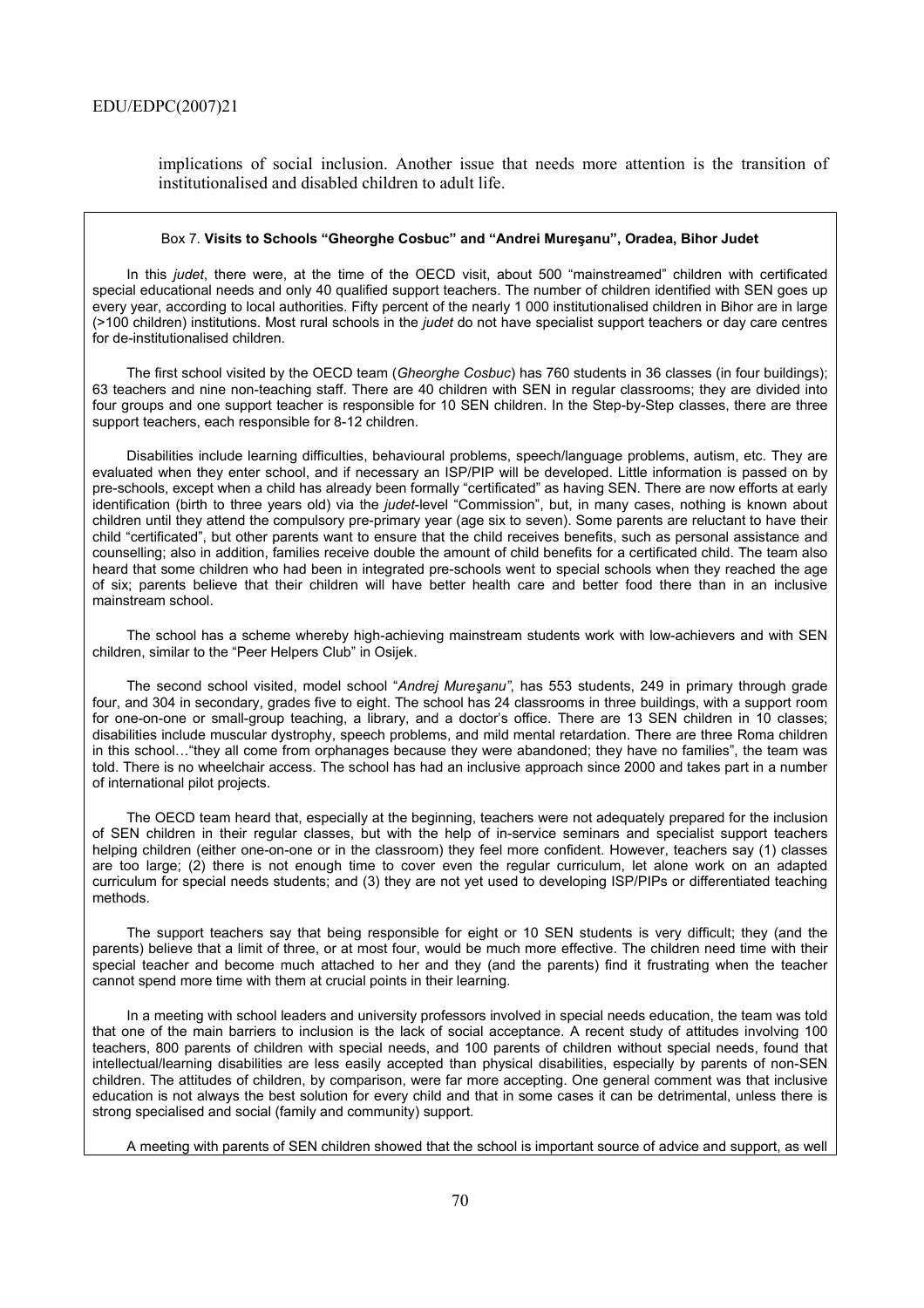as education and much-needed socialisation for the children. They confirmed that there is a positive and accepting atmosphere in the school and that the children do well. Their main concerns were about the lack of support teachersí time ("too many children for every teacher"); the scarcity of suitable materials and equipment; the lack of physical access; and the difficulties of transporting children to and from school. They are also fearful for their childrenís future once they leave this school and later move into adulthood. There is an association of parents with Downís syndrome children in Ordeal, but no SEN parents' association at the school. The director was interested in starting such an initiative, which would be an important liaison between parents and the school.

# **Key points emerging during the OECD evaluation visit**

- European integration has started to affect the child care and child protection system. A new law on the protection and promotion of the rights of the child came into effect on 1 January 2005. However, awareness of child rights among professionals dealing with vulnerable groups is still inadequate. This is particularly worrying in the case of the *judet*-level "Commissions" responsible for the assessment and placement of SEN children, especially since only one member of these "Commissions" is an education expert.
- Most needed is a coherent, national strategy for social inclusion among *all* ministries and authorities involved with young people at risk  $-$  health, labour, social and family protection, education, housing, and justice  $-$  rather than a range of (sometimes contradictory) legal and regulatory documents. For example, a recent survey (Ministry of Justice and UNICEF) found that only one prison (Craiova) offers schooling for young offenders, although it does not use the national curricula. In other prisons, only illiterate children receive literacy lessons. Since 60% of all juvenile sentences (*i.e.* for 14-18 year olds, some still of compulsory-schooling age) are for more than one year, many at-risk children in custody do not receive any education for long periods and on release they fall foul of the MER's "over-age" rule (see below) and cannot return to school. Co-ordinated, strategic thinking between the Ministry of Justice and the MER could resolve such contradictions.
- Although the number of institutionalised children has dropped and the number of those in alternative care (return to family, adoption/fostering) has risen, the relatively abrupt nature of some of these changes (*e.g.* the transformation of boarding schools into placement centres) has left a substantial number of children and families without support and has led to an unacceptable level of drop-out among the most vulnerable. Even if some of these children could be brought back into the system, it may by then be too late for many; for example, if a student is three or more years older than his class peers, he/she is regarded as "over-age" and referred to adult classes (if available). Motivation will be low and future prospects even lower.
- Given that Bihor is among the three counties with the highest absolute and relative numbers of Roma,<sup>37</sup> it was surprising to the OECD team to find almost no reference to Roma inclusion during their visit to Oradea. The model school has only three Roma children (sent to the school from a local orphanage) among its 553 students. The explanation given was that the school is not in a "Roma neighbourhood", which in itself is a comment on the relative segregation of the Roma population in the city. More could be done to break down these barriers.
- The team also found that it is still the practice, even in the model school, for parents to "contribute" financially to the school's resources  $-$  not in an obligatory sense, or in large amounts, but as a general expectation, which all parents feel. This, of course, is contrary to the

<sup>37.</sup> Romanian National Institute of Statistics, The 2002 Housing and Population Census.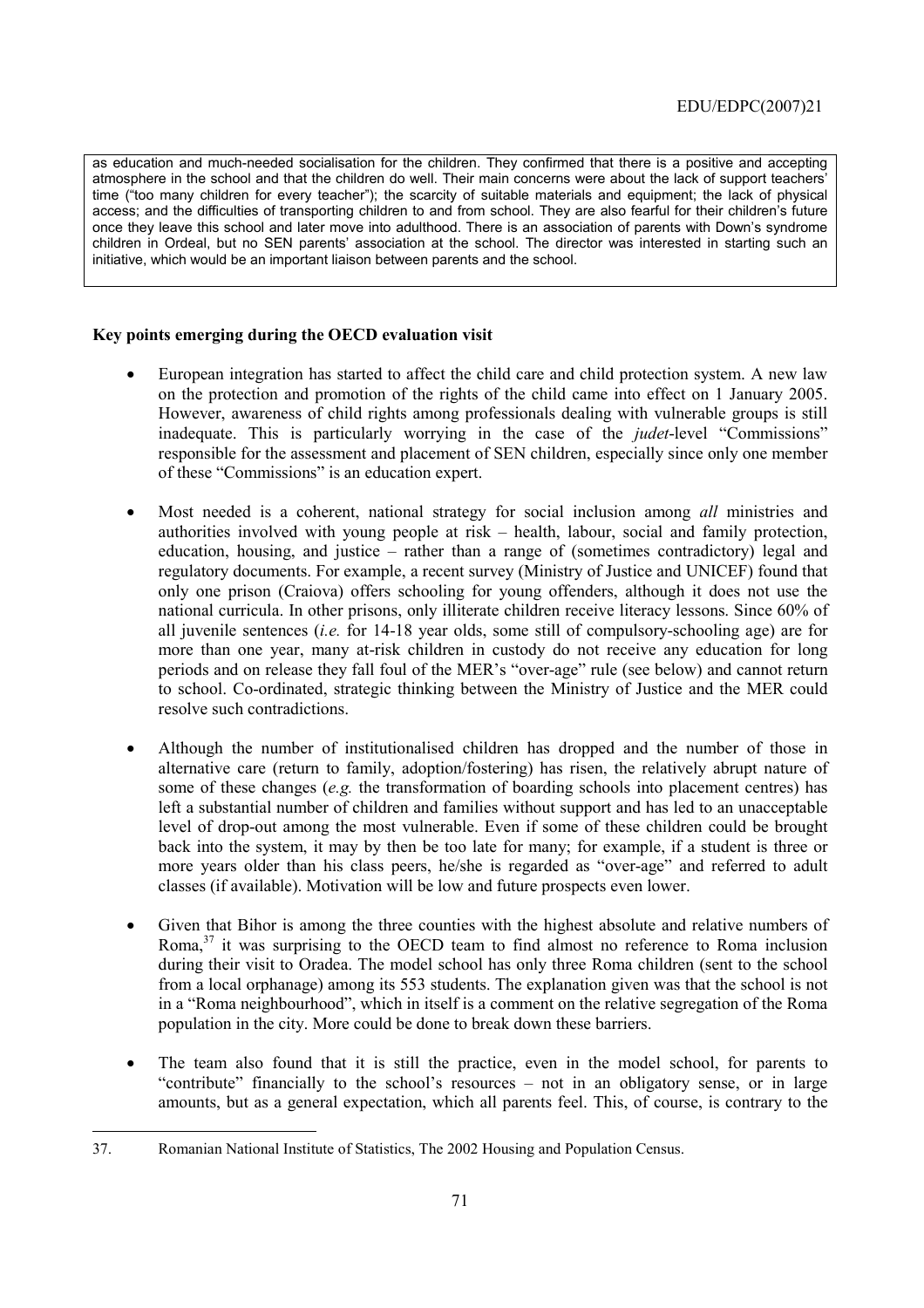UN Convention on Human Rights and the CRC (to which Romania is a signatory), as well as the Education for All initiative, the Millennium Goals and national legislation. All require that compulsory education must be free. Since one of the main reasons for drop-out is that a family cannot "afford" to send its child to school, it is obvious that there are unacceptable costs involved, even if there are no formal "fees". While these may not be high in themselves, for a poor family with several children they can be prohibitive, as well as a source of embarrassment.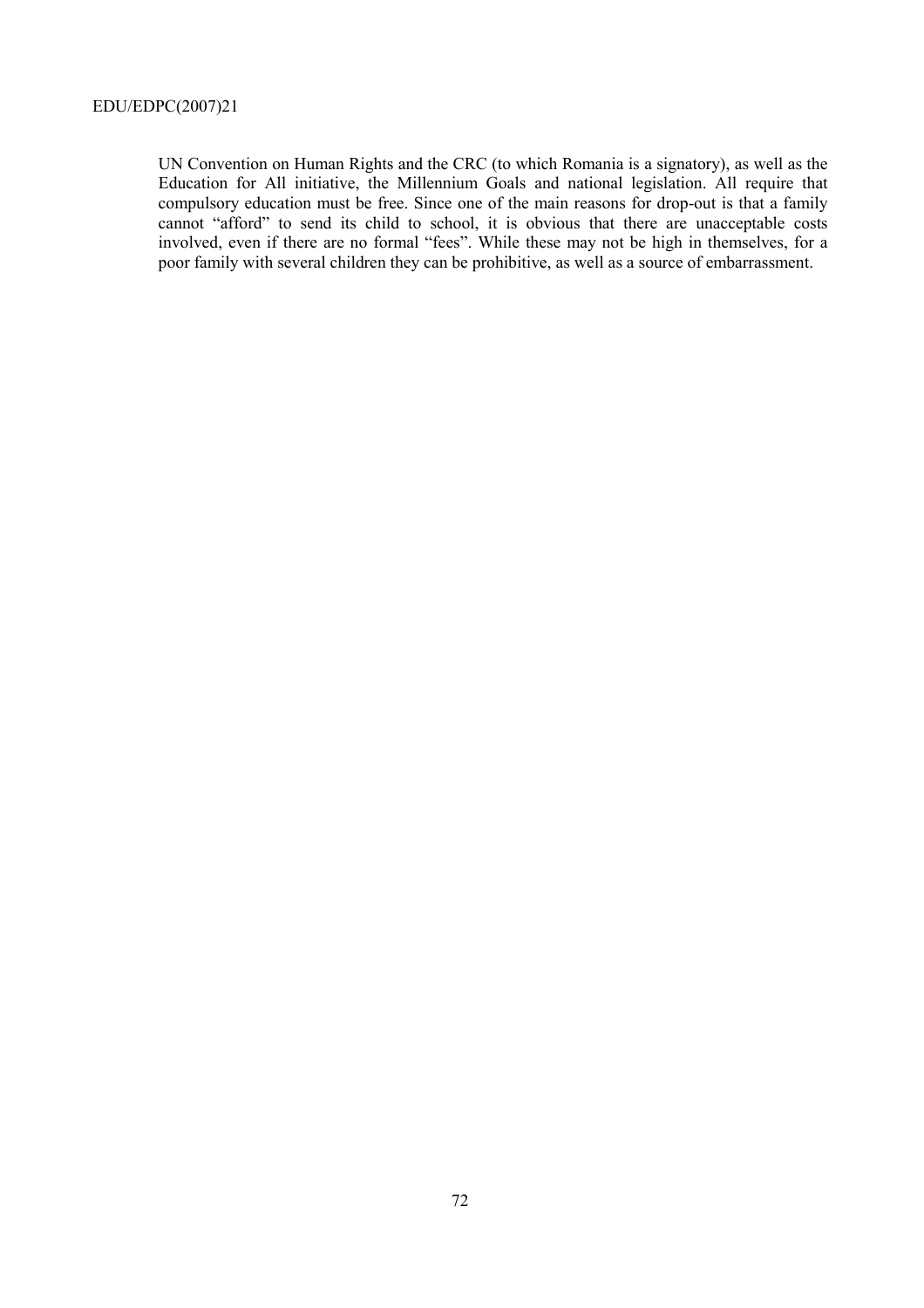### **SERBIA**

## **Summary of initial findings of the Serbia National Report (2005)**

#### *Context*

During the 1980s, Serbia  $-$  along with other former Yugoslav republics  $-$  started to recognise the rights of children with special needs (UN Decade of the Disabled Person). Serbia ratified the UN Convention on the Rights of the Child in 1990, and took part in the EFA initiative. But war and conflict intervened (1992-2000) and Serbia was not part of the Salamanca Agreement (1994) or the Dakar Framework for Action (2000). After 2000, much has been accomplished, although there is still not a fully developed system for SEN. In 2002, an expert group was formed to design such a system, in collaboration with the Faculty of Defectology at Belgrade University.

#### *Legal Framework*

In 2003, a Charter of Human and Minority Rights and Civic Freedoms was passed, which bans discrimination on the basis of disability. Other legal documents edge towards inclusive education, but there is no explicit mention of it. SEN is not mentioned in the Primary Education Law, but a 2002 amendment refers to special needs and defines the procedure whereby children are thus classified. The 2003 General Law broadens the basis of Serbia's educational philosophy and has implications for SEN children. The term "children who require special social support" is used, rather than disabled or impaired children. In 2004, seven national centres were abolished and replaced with two, one of which (Institute for Improvement of Education and Upbringing) seems to be closest to SEN issues, but it is not explicit. A 2002 law (about financial support for families with children) mentions financial support for at-risk and disabled children.

## *Policy review*

All children have to be educated (in primary school) between the ages of 7 and 15. For children with special needs, there are special schools, special classes in regular schools, and some integration in regular schools. As a result of recent reforms, the presumption now is on inclusive education, unless it can be shown that it is in the child's best interests to be in a special school or other special environment. All schools are legally obliged to accept SEN children and teachers and buildings are obliged to adapt. Slovenia and Croatia are mentioned as models.

#### *Categorisation*

The preferred term now is "children who require special social support", and this includes gifted children, at-risk children and Roma, as well as children with disabilities. Before this change in terminology, categorisation was done by "Boards for Classifying Children with Development Problems". School principals can refer a child to this Board, on the advice of the school pedagogue or psychologist. Such referrals are usually made as a result of the school-readiness examination required by law. Now these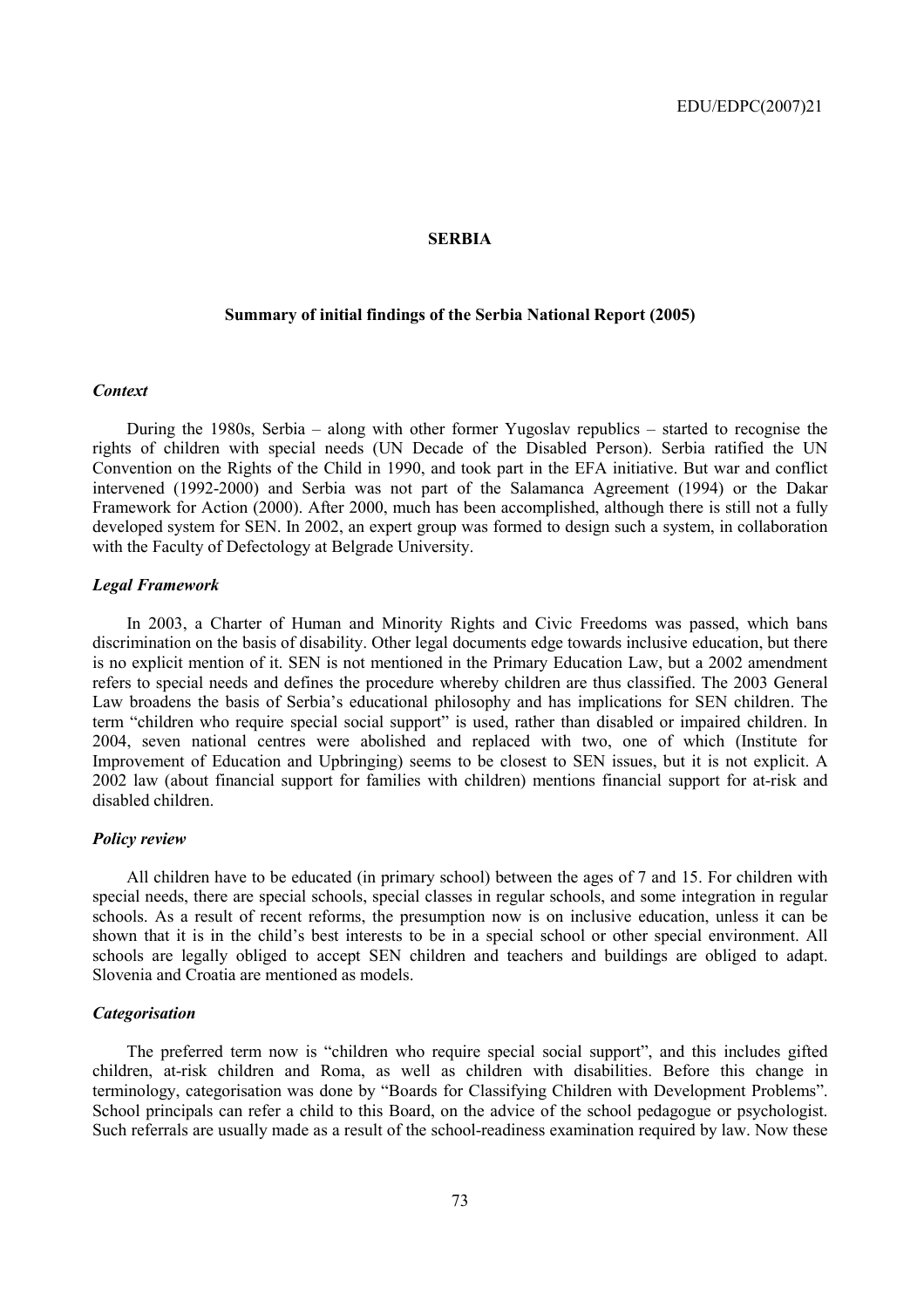Boards will be re-named Assessment and Guidance and will take more account of social factors. There are 76 such Boards, and four Boards of Appeal.

#### *Integration and inclusion*

The national report describes a "trivalent" approach to inclusion in Serbia  $-$  inclusive education, partially inclusive education, and a new-type special school or institution. "Partial inclusion" can mean either special classes in mainstream schools, or mainstream activities in special schools. The new-type special schools would use three types of curricula (A, B and C) in accordance with the ability of children to cope. The national report says this approach needs (1) a strategy, (2) a legal framework, and (3) the preparation of schools, staff, curriculum, and the community.

### *Facilitators and barriers*

Among the facilitators mentioned by the national report are other reforms that are taking place in education in Serbia; also the network of existing (regular and special) schools. Barriers mentioned are the Law on Primary and Secondary School (1992) and the new Law on the Basis of the Education System (2003), because they do not require inclusive education. The law also does not allow for the curriculum to be adapted, there is not enough co-ordination among ministries and, in any case, there are large differences among the 12 regions of Serbia in terms of economic development and readiness to accept inclusion.

## *Data collection and categorisation*

A 1986 regulation classifies children into five categories, with a number of sub-groups. In March 2003, the MoE set up a Department for Informatics and Educational Statistics, which should be a help. For now, the only data available are about children in the special school system. The most recent figures (2003: Colin and Markovic, 2004) state that 8 213 children and young people attend elementary and secondary special schools. Of these, about 1 500 are in residential schools. Less than 20% of special school students progress into secondary, usually those with physical or sensory disabilities or mild intellectual impairments. There are also a number of regular schools with special classes. In addition, there are said to be about 8 000 SEN children in mainstream schools, half of them with reading, writing, mathematical or emotional problems. Numbers of pre-school SEN children are not known, but there are some small preschool groups in special schools and a few inclusive mainstream pre-school classes.

## *Regular schools with children with SEN*

The national report describes a survey of 97 regular primary schools; this found that about one percent of students have special needs, according to the 1986 categorisation. In these 97 mainstream schools, only 20 defectologists are working. The drop-out rate is fairly high, because there are 1200 SEN children in grade one, but only 800 in grade eight.

## *School organisation*

The issue here is that SEN children, according to the national report, are systematically separated from their peers and, because special schools are not evenly distributed across the country, children are often separated from their families from a very young age. Also, once a child is in the special system, he/she very rarely gets out, which is a major problem because placing/keeping children in these special schools is, in many cases, quite unjustified. Special schools are reluctant to transfer children into mainstream schools even if their condition improves, because (1) they fear the child may fail in a regular school, and (2) they fear that special schools will have to close if students return to regular schooling. Promotion to higher grades is also a problem, because this is based entirely on the level of achievement in the prescribed curriculum. Secondary special schools concentrate on low-level training rather than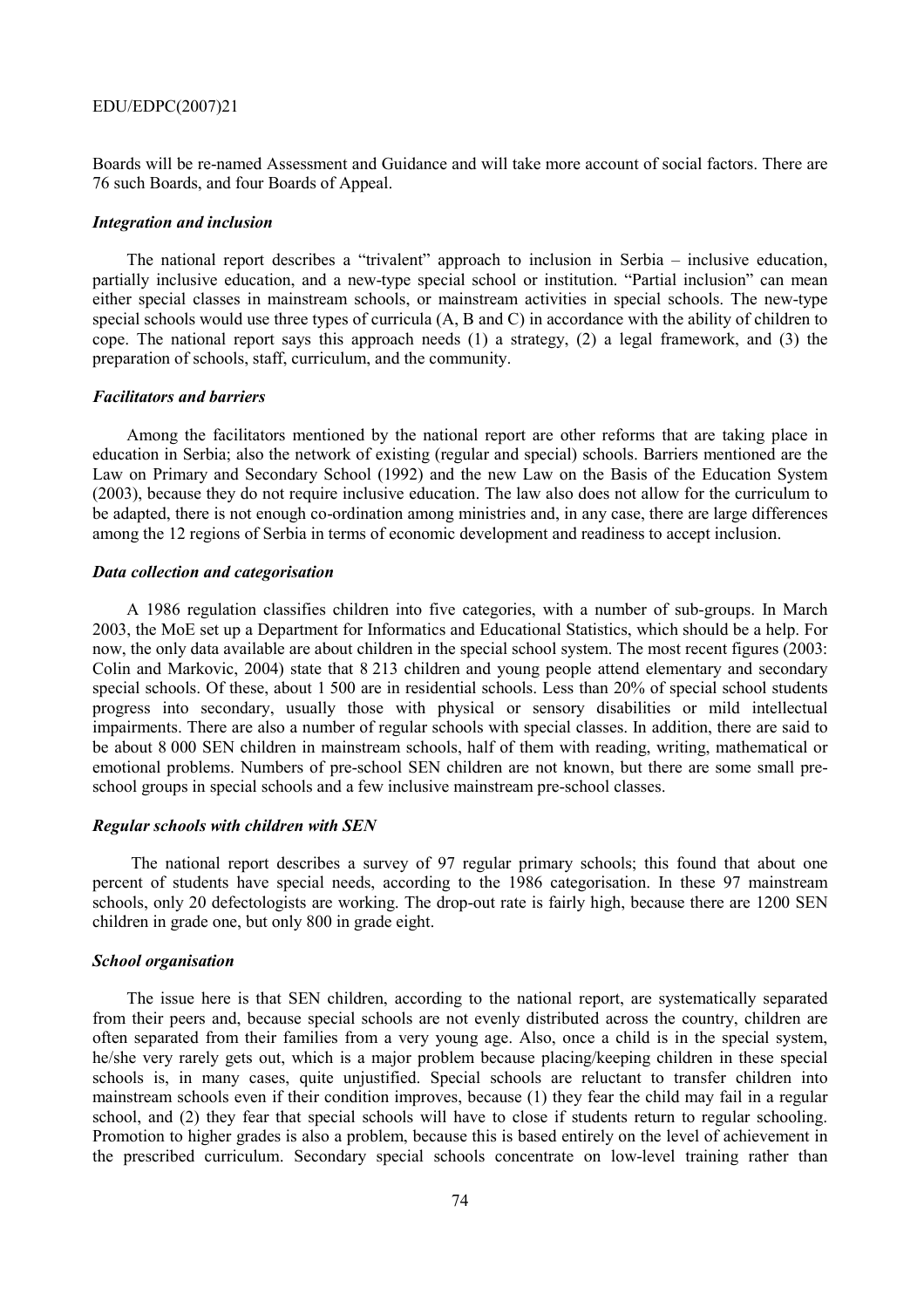education: the national report says it is practically unheard of for any SEN student to go to university. Technical equipment, including computers, tends to be better in special schools than in regular ones, and teachers earn a little (8%) more. Special school buildings are better adapted for SEN.

#### *Education options for SEN children*

The majority of children with SEN are not in any form of education until the age of six. There are 85 special schools in Serbia (of which five are in Kosovo): 51 called primary schools and 34 called secondary schools. Of these, 33 offer both primary and secondary and only one school offers only secondary. A total of 70 primary and 11 secondary schools have "attached" classes; they have a total of 155 defectologists. There is a need for special textbooks.

#### *Curriculum*

All mainstream schools follow the same curriculum. It is strictly subject-bound  $-$  the 2002 Board for Curriculum Development had no fewer than 339 members divided into the subject sub-committees. All work on the curriculum will now be taken over by the new Institute for Improvement of Education (which includes the Centre for Strategic Development and the Centre for Development of Programs and Textbooks). There are, as yet, no special curricula for special schools, although some moves have been made in that direction. Parents are not involved, nor are students themselves or graduates from the special school system.

#### *Curricula for adjusted programmes*

A 2004 document (General Basis of the Educational Programme) proposes some ways of adapting curricula, but, according to the national report (2005), this is not yet happening. Three forms of inclusion are foreseen (see above) – inclusion; partial inclusion; and a new type of special school with A, B and C levels. Each will need a different curricular approach.

### *Teacher training*

According to the law, defectologists may only teach in special schools and not in regular schools. Preschool teachers for regular kindergartens are not trained to work with SEN children, although they can get extra training later. The same is true for primary school teachers. The Faculty of Teacher Education in Belgrade offers a course called "Methodology for Dealing with Persons with Mild Development Problems" in the fourth year of teacher training, but this is only for teachers going to special schools. There is no SEN programme for teachers in mainstream schools. Parental involvement is minimal.

#### *Conclusion*

The "trivalent" proposal (inclusion, partial inclusion, new-style special schools with adapted curricula), officially adopted by the Council for Reform in 2003, offers a way forward. In addition, there needs to be a coherent strategy, a legal framework and a plan to reform the Faculty of Defectology, which is expected to happen by 2007. Gradual implementation of the inclusive model is also expected by 2007.

### **Findings of the OECD evaluation visit**

#### *Strategy*

Inclusive education is part of the Ministry of Educaton and Science (MoES) strategy 2005-2010: the National Action Plan for Children also supports inclusion. There are agreements and projects (*e.g.* with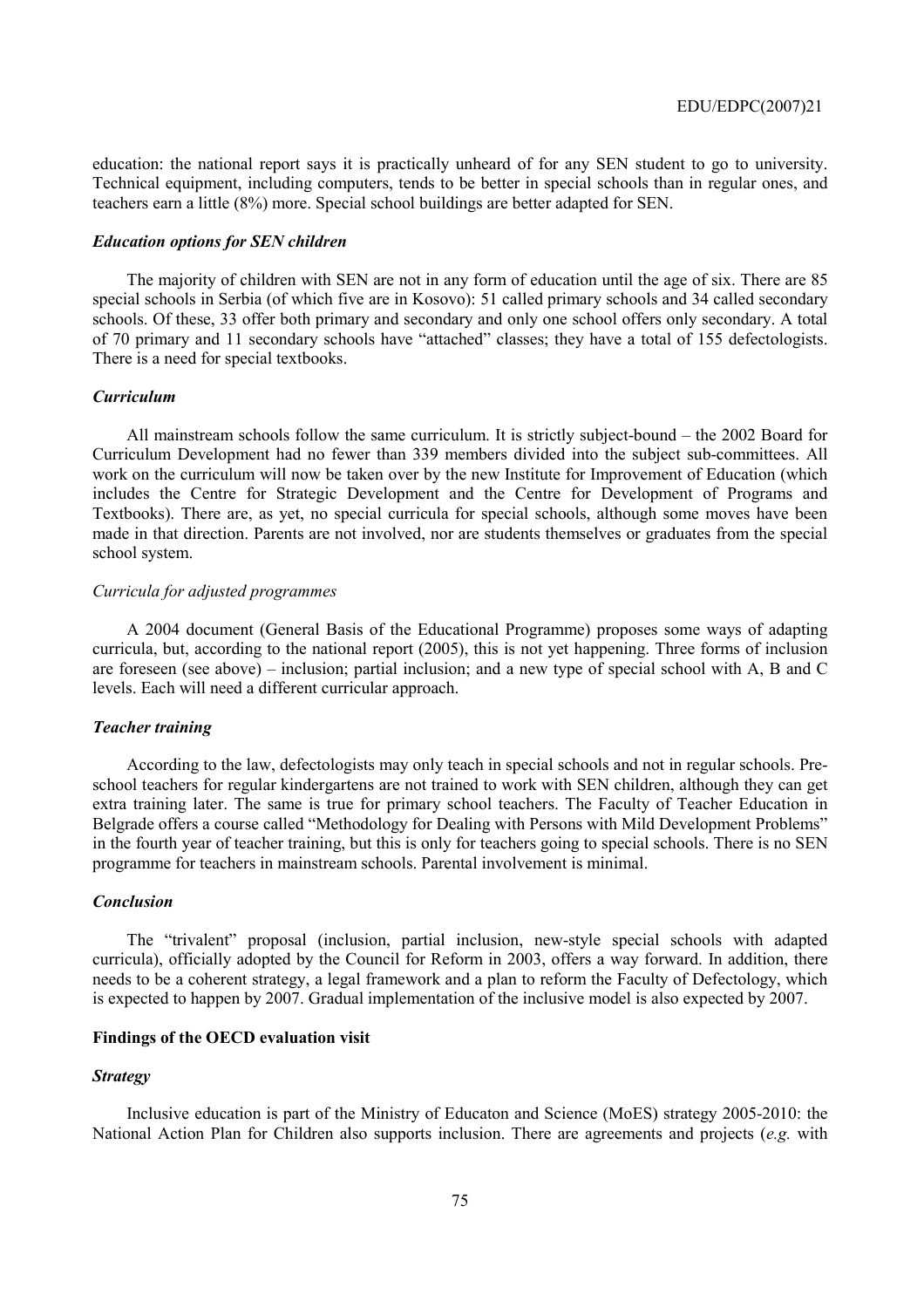Save the Children, 2005-2008) aimed at mainstreaming special needs children. However, mainstream schools have few resources, so initially it will at best be "integration" rather than fully inclusive education.

There is a "Sector for Special Educational Needs" within the Centre for Strategic Development of the Institute for the Improvement of Education,<sup>38</sup> At the time of the OECD visit, this sector had only one person dealing with SEN and the work seemed to be at a preparatory and "strategic" stage. (In fact, the Director of the Institute said during the meeting that "SEN is not a priority for this Institute".) Moreover, this SEN sector appears to be formally separate from other sectors and centres within the Institute  $-e.\overline{e}$ , the schools network, teacher education and development, textbooks and materials, and even "gifted children" – although clearly *all* of these need to be involved in special needs provision in Serbia. The team was told there is informal communication among staff members, but no joint work across sectors.

## *Finances*

As per capita funding has not yet been implemented in Serbia, at present there is no financial incentive or benefit for regular schools to accept SEN students, either in terms of extra per capita ìweightingî or a reduction in class size. The contributions of large (World Bank, UNICEF and other UN agencies, EU, OSCE, USAID, Open Society and Save the Children) and smaller aid and development agencies over the last decade are widely acknowledged. Without them, inclusive education would probably not have been a prominent part of Serbia's education agenda, as it now is. However, in the longer term the government will need to assume full responsibility for funding inclusive education for all. The OECD team heard that the plan for the Ministry of Education is to increase the annual percentage of GDP spent on education by 0.4% each year, so that by 2010 it will reach 6%, compared with 3.4% in 2005. Such an increase would provide more resources for special needs and other vulnerable children.

#### *War and displacement*

In Serbia, the effects of the 1999 NATO bombardments and of sanctions and isolation (1992-2000) on children with special needs and their families were severe. Serbia received large numbers of internally displaced and refugee families from other parts of former Yugoslavia, some of whom had children with special needs or conflict-related trauma for whom there was very little support. SEN children placed in institutions outside their home republics were cut off from parental contacts during hostilities (Radoman, Nano and Closs, 2006). The latest available UNHCR figures (2005) still show nearly 100 000 youngsters under 18 as being "of concern<sup>339</sup> in Serbia, Montenegro and Kosovo. While a relatively small number of these will be formally categorised as having "special educational needs", most will undoubtedly have difficulties that affect their performance in school. It was not clear to the OECD team what is being done, and by whom, about their "special needs".

### *Categorisation*

 $\overline{a}$ 

An agreement among ministries to change the Boards for Classifying Children's "categorisation" approach to one of "Assessment and Monitoring" had, at the time of the OECD evaluation visit, been agreed by the Ministry of Health and the Ministry of Social Affairs, but not (yet) by the Ministry of Education. In meetings, the OECD team found strong support for this social (rather than "labelling") model, although some feared that the implications of this change had not been fully understood. Greater flexibility in placements, regular re-evaluations of children and continuous monitoring of each child's progress will require financial and human resources that, at present, do not seem to be available.

<sup>38.</sup> The funding for this Institute comes from the Government, not from the Ministryís budget.

<sup>39.</sup> UNCHR defines populations "of concern" as refugees, asylum-seekers, returnees (returned refugees), internally displaced persons (IDPs), returned IDPs, and "various" (*e.g.* stateless persons).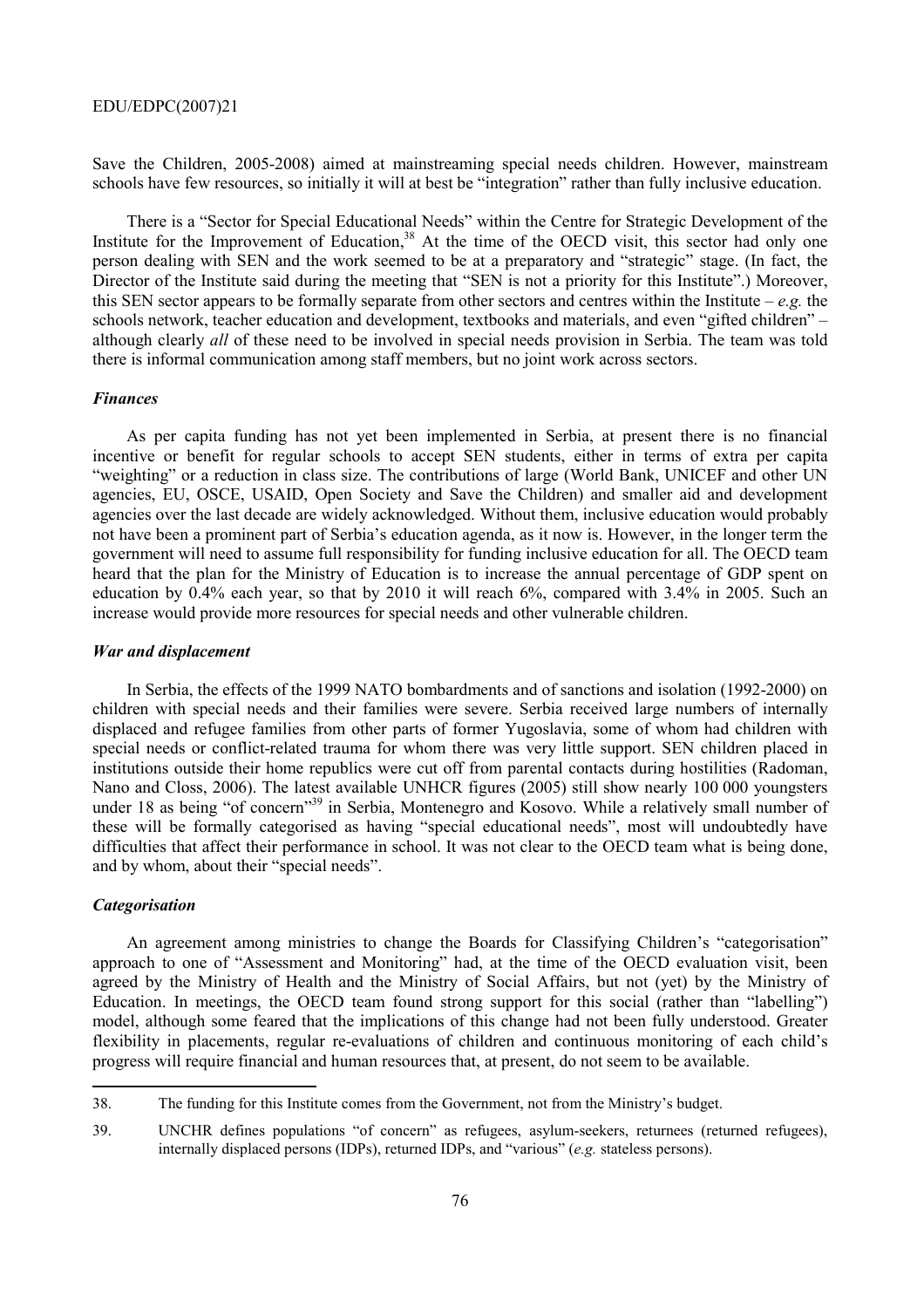### *Data collection and "invisible children"*

As elsewhere in the region, accurate data are difficult to obtain. The micro-project under this OECD initiative seeks to adapt the five 1986 "categories" to the OECD's A-B-C model, and to collect current data; however, there is some resistance from schools and parents to the micro-project questionnaires, because of concerns about confidentiality and "stigmatisation". In any case, at present the focus of the micro-project is on SEN children who are already in the system, while it is probable that the most vulnerable ones are not in school at all, and may not even have birth certificates. A UNICEF report (2001) estimated that around 85% of SEN children remain outside the education system entirely. This figure is disputed by the Ministry, but in a country that has compulsory education for all between the ages of 7 and 15, even a much lower figure would be unacceptable.

#### *Early identification*

Pre-school coverage of the age group three to six is low (21%), and apparently only 1% of SEN children are in pre-school education. There is, at present, no sharing of Ministry of Health, Ministry of Social Affairs and Ministry of Social Affairs or local data on children from birth to age three, which hinders early identification of children with special needs. Local authorities often are unaware of the real situation in their own municipalities: the UNICEF study discovered many children who had either not been registered (at birth) or were kept hidden in families because of social stigma attached to SEN; in addition, apparently there is a rule that children of working parents have priority in pre-school admission, which virtually rules out Roma children, as well as children of the poorest families among the unemployed. Since there is a strong link between pre-school attendance and school success, especially for socially disadvantaged children, such low participation rates have serious long-term consequences.

## *Roma*

A major concern is the huge over-representation of Roma in special schools or institutions for mentally impaired children. Estimates are that at least 25 to 30% of children in these schools are Roma, while Roma constitute only about 2-3% of the overall population of Serbia. Clearly this cannot be justified on any grounds.

Not only that, but the relatively few Roma children who do manage to attend regular schools show much lower achievement in Serbian language and mathematics tests at the end of grade three. Secondary analysis of these results (Baucal, 2006) shows that about 40% of the achievement gap can be attributed to the lower socio-economic status of their families, their low (and short) experience of pre-school preparation, and similar social factors; but that 60% is due to "the poor level of education offered to Roma students in Serbian schoolsî. Nearly half of all Roma students enrolled in regular schools are placed in classes for low achievers, compared with 20% of non-Roma; their teachers' expectations are low, little extra attention is paid to them and they are often offered a "shortened" or "simplified" curriculum. Moreover, the repetition rate for Roma students in the first three grades of elementary school is 11%, whereas the national average for Serbia is  $1\%$ . Since repetition is a well-known factor in students<sup>†</sup> dropping out (or being "pushed out") altogether, the chances that a Roma child "survives" beyond grade three or four are much smaller than those of his/her non-Roma class mates.

#### *Teachers*

Teachers in mainstream schools feel they are not prepared for special needs education in inclusive classrooms. A 2003 attitude survey showed that only a minority of teachers were "positive" towards the idea of inclusion  $-24\%$  in primary grades one to four, 16% in grades five to eight, and 28% of school directors. The Ministry of Education, as well as NGOs such as Open Society and Save the Children, are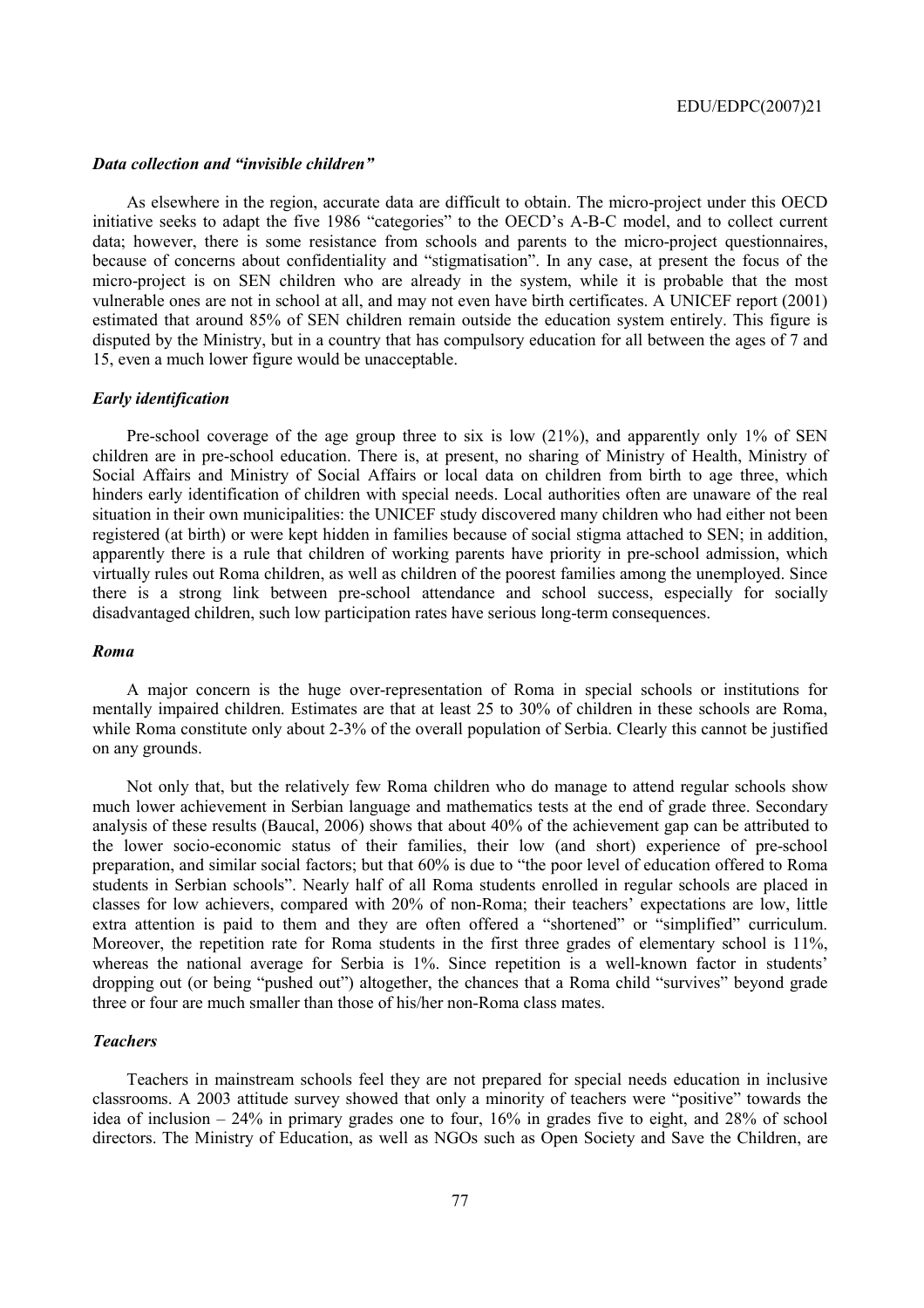now conducting seminars and developing teachersí guides. Open Society has developed a set of criteria for ìgood practiceî in inclusive education and has set up a network of outstanding inclusive teachers in 10 cities around Serbia who can help local inclusive teams of school directors and teachers. All discussion partners report that teachers need (1) assistance/assistants in inclusive classes; (2) smaller class sizes, and (3) better teaching/learning materials suitable for SEN children.

There is an urgent need to change pre-service (initial) teacher training. In Serbia, the separate special needs education sector and its defectologists are perceived by others, and often by themselves, as the only qualified educators for SEN children. The Faculty of Defectology at the University of Belgrade is on public record (2003) as being largely, but not completely, against inclusive education. Combined with mainstream teachers' lack of enthusiasm and society's ambivalence, this creates a substantial barrier. Perhaps if defectologists were legally permitted to work as teachers in mainstream schools, their attitudes might change, as indeed has already happened in some cases where successful inclusive practices are being modelled.

### Box 8. **Visit to model school Oä ìJosif Pančićî, Belgrade**

This school has 1 470 students in 48 classes, with 70 teachers, 24 low-grade teachers, one psychologist and one pedagogue. The school has been "inclusive" for several years and has good connections with the Developmental Counselling Unit of the local health centre, as well as with the Teacher Training College (several students do their teaching practice in this school) and with a nearby special school.

Teachers working in classes that have students with special needs are now preparing individual education plans (IEPs) in second and third grade, which they find helpful in adapting their lessons (and the childrenís work) to the capacities of the children. However, the teachers expressed the need for more in-service training (also for mainstream teachers), for example in the development and use of IEPs; in teaching methods and team work; and assessment of SEN students' progress in terms of curriculum and assessment standards set nationally. Materials such as the guidebook now being developed for "good inclusive practice" would be invaluable, not only for the teachers now working with SEN children, but for all the teachers, as well as the parents.

They would also like help with developing music therapy for their SEN children and classroom assistants to help the slower learners achieve their goals. The classes tend to be large and there is very little time (and not enough special teaching material, see above) to give meaningful support to special needs children. However, the overall attitude of the teachers is very positive and dedicated and they believe that inclusive education is effective given good support, good connections with other institutions in the system and good team-work within the school. Parents, too, agree that their children are happy in this school and progressing well.

There is no defectologist assigned to the school, but the special school can be called upon for expert help with SEN children. There are joint activities (clubs, sports) with non-SEN students, fostering greater understanding and acceptance.

#### **Key points emerging during the OECD evaluation visit**

• Board modernisation: The evaluation team heard that the Ministry of Education had not yet (at the time of the visit, 20 October 2006) formally agreed to modernising the current Boards for Classifying Children's "categorisation" approach to one of "Assessment and Monitoring/Guidance". Given the general dissatisfaction with the present procedure, which is based on inadequate diagnostic procedures and does not require regular revisions as the child's condition changes, signing this agreement is of great importance. However, training must be given to the Boards in the protection of child rights and in international good practice of inclusive education.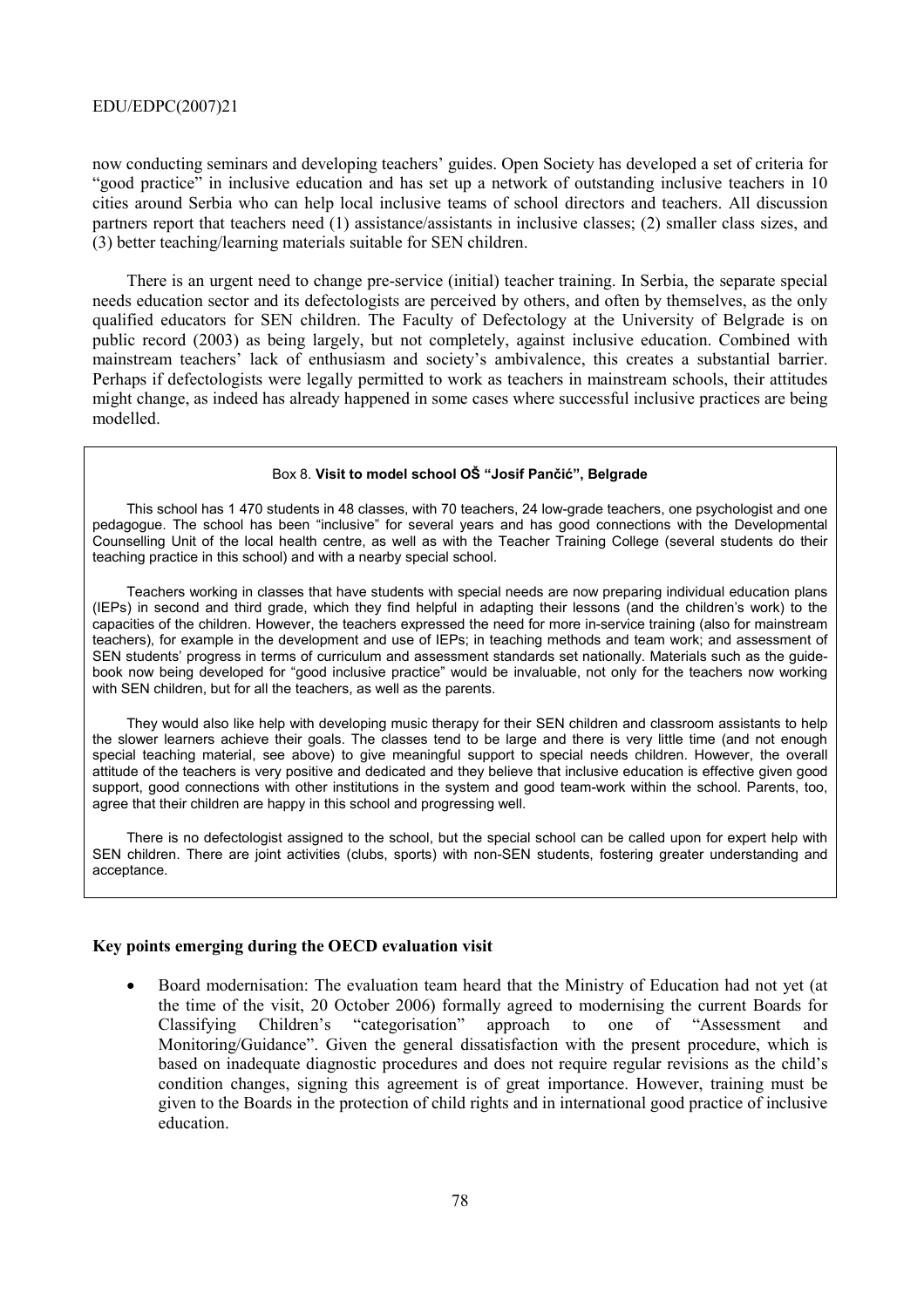- Early identification: According to several discussion partners during the visit, as well as according to available research, there are still too many "invisible children" in Serbia, especially among the most vulnerable populations. Without a birth certificate and early identification of difficulties, these children are at high risk of long-term disadvantage and social exclusion. The new requirement that six-year-olds must spend at least six months in compulsory pre-primary classes might bring some children to official attention slightly earlier, but the team heard that, thus far, participation has been uneven, especially among poor and rural families. In addition, it appears that the children of employed parents have priority in pre-school admissions, which virtually rules out the children of the poorest (unemployed) families.
- Roma: The situation of Roma children has been discussed in some detail above. It is not acceptable (or statistically possible!) that at least 25-30% (some say 85%) of children in schools for the mentally impaired are Roma, when the percentage of Roma in the general population is about 2-3%. The team was told that parents are given incentives to place their children in these institutions, not realising that by doing this they are effectively closing off their future opportunities to education, employment and social inclusion.
- Access: Even in the inclusive model school visited by the team, physical access for severely disabled youngsters  $(e.g.$  wheelchair users) is a problem. "Regular" schools without SEN children will, no doubt, have the same problem. School buildings are the responsibility of local authorities, and municipal funding is insufficient to make all schools accessible for all children; however, by law and international conventions, every child has the right to an education in the least restrictive environment possible, and therefore physical access must be made possible in all schools. Unfortunately it was the impression of the team that "official" interest in inclusive education is still very limited, and that SEN access is not considered a priority.
- There is an inevitable tension between the drive for educational excellence (for example, in terms of national standards and Serbiaís performance in international surveys such as PISA) and the right of every child to an inclusive education regardless of ability. Nevertheless, the government and the Ministry have a clear responsibility to provide high-quality education to all children, not just the high achievers.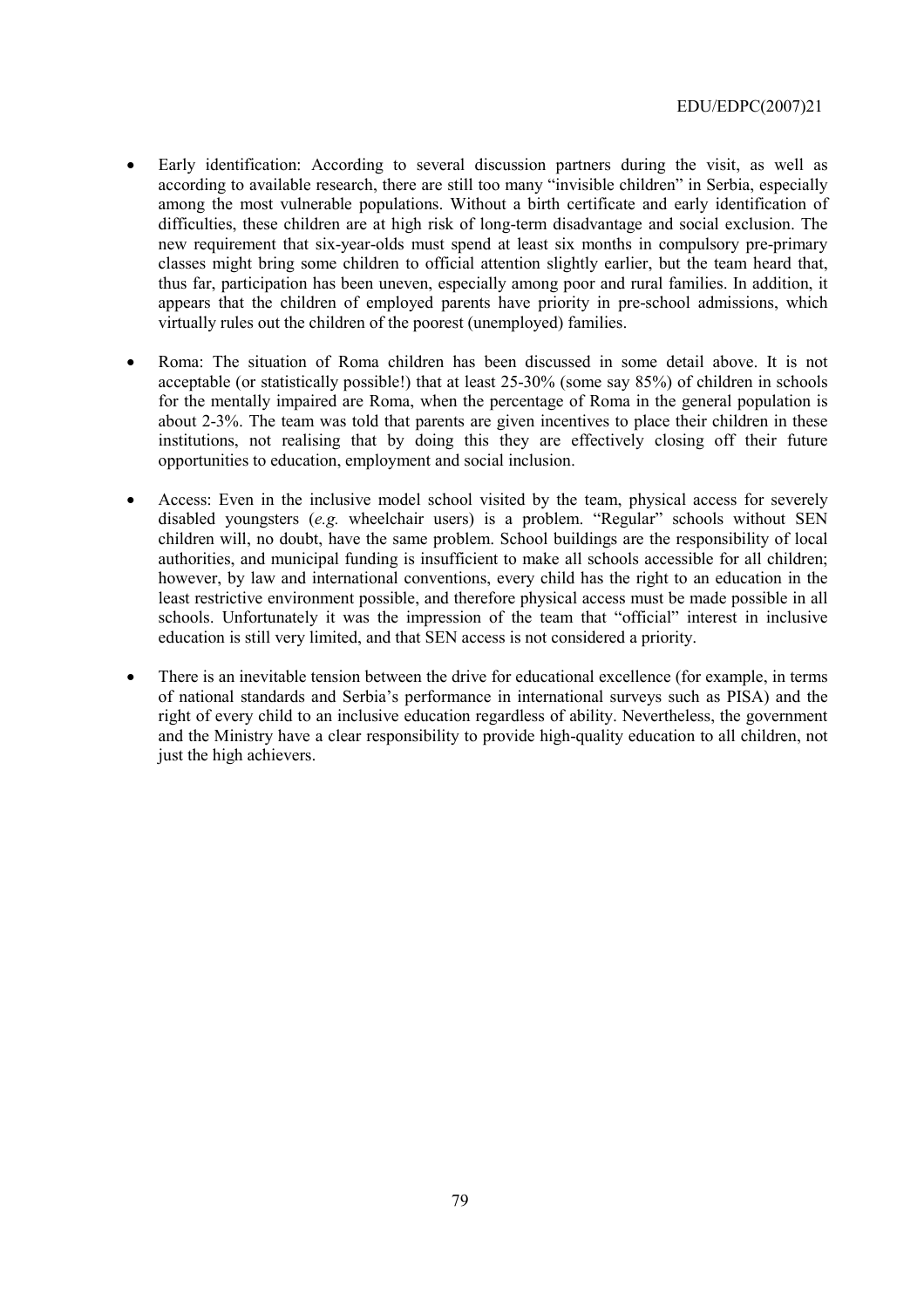#### **SELECTED REFERENCES**

- Ainscow, M. and M. Haile-Giorgis (1998), "The Education of Children with Special Needs: Barriers and Opportunities in Central and Eastern Europeî, *Innocenti Occasional Papers*, no.67, UNICEF International Child Development Centre, Florence.
- Baucal, A. (2006), "Development of Mathematical and Language Literacy among Roma Students", in: *Psihologija*, Vol. 39, No. 2, pp. 211-235.
- Colin, T. and S. Markovic (2004), *Children with Disabilities in Serbia: A Discussion Paper*, Save the Children, Belgrade.
- Csányi, Y. (2005), "Experience of Transforming Education Provision for Children with Disabilities in Central European Countries", unpublished paper, ELTE University, Faculty of Special Education, Budapest.
- Korda, Medina (2005), "Simin Han", in Terrice Bassler (ed.), *Learning to Change: The Experience of Transforming Education in South-East Europe*, Central European University Press, Budapest.
- MES (2004), *National Report on the Development of Education*, Ministry of Education and Science, Bulgaria.
- MEST/EMIS (2006), *Kosovo Education Statistics 2005/6*, Ministry of Education, Science and Technology/Education Management Information System, Prishtina.
- Ministry of Justice and UNICEF (2005), *Practices and Standards in the System of the Juvenile Justice in Romania*, Press, Release, Bucharest, 8 July.
- OECD (1999), *Inclusive Education at Work: Students with Disabilities in Mainstream Schools*, OECD, Paris.
- OECD (2005), *Students with Disabilities, Learning Difficulties and Disadvantages: Statistics and Indicators*, OECD, Paris.
- OECD (2006), *Education Policies for Students at Risk and those with Disabilities in South Eastern Europe: Bosnia-Herzegovina, Bulgaria, Croatia, Kosovo, FYR of Macedonia, Moldova, Montenegro, Romania and Serbia*, OECD, Paris.
- Petkova, Dobriana (2005), *Child Protection Project: Research into Violence against Children in Schools*, UNICEF Kosovo/Ministry of Education, Science and Technology, Pristina, Kosovo.
- Radoman, V., V. Nano, and A. Closs (2006), "Prospects for Inclusive Education in European Countries Emerging from Economic and Other Trauma: Serbia and Albaniaî, *European Journal of Special Needs Education,* Vol. 21, No. 2, May, pp.151-166.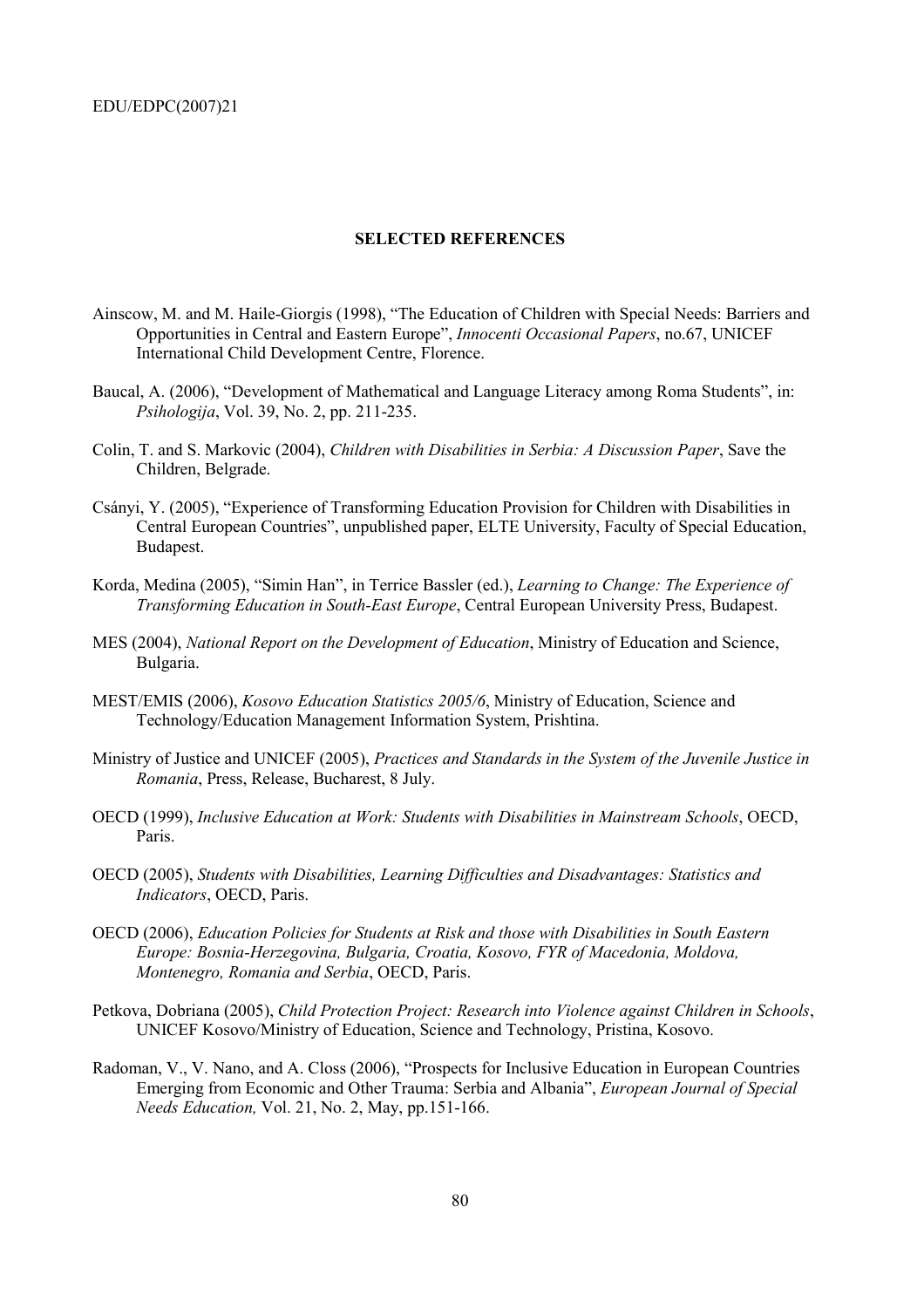- Smudlers, Ans (2004), *Child-Friendly School Initiative Project: Evaluation Report*, UNICEF/Proman SA, Prishtina, Kosovo.
- Tomaöevski, K. (2001a), *Removing Obstacles in the Way of the Right to Education*, Right to Education Primers No. 1, Raoul Wallenberg Institute, Lund and SIDA, Stockholm.
- Tomaöevski, K. (2001b), *Human Rights Obligations*, Right to Education Primers No. 3, Raoul Wallenberg Institute, Lund and SIDA, Stockholm.
- Tomaöevski, K. (2001c), *Human Rights in Education as a Prerequisite for Human Rights Education*, Right to Education Primers No. 4, Raoul Wallenberg Institute, Lund and SIDA, Stockholm.
- Tomaöevski, K. (2003), *Education Denied: Costs and Remedies*, Zed Books, London.
- UNHCR (2005), *2004 Global Refugee Trends: Overview of Refugee Populations, New Arrivals, Durable Solutions Asylum-Seekers, Stateless and Other Persons Of Concern to UNHCR, 17 June 2005*, UNHCR, Population and Geographical Data Section, Division of Operational Support, Geneva.
- UNICEF (2001), *Comparative Analysis of the Primary Education System in FRY*, UNICEF, Belgrade.
- UNICEF (2006a), *Children on the Brink: A Focused Situation Analysis of Vulnerable, Excluded and Discriminated Children in Romania*, Vanemonde, Bucharest.
- UNICEF (2006b), *The State of the World's Children 2006: Excluded and Invisible*, UNICEF, New York.
- UNICEF Innocenti Research Centre (2005), *Children and Disability in Transition in CEE/CIS and Baltic States*, Innocenti Insight, Innocenti Research Centre, Florence.
- UNICEF-Podgorica (2006), *Research on Inclusion of Roma Children in the Educational System*, UNICEF, Podgorica, with SOS Hotline for Women and Children Victims of Violence, Niksic.

United Nations (1989), *Convention on the Rights of the Child*, United Nations, New York.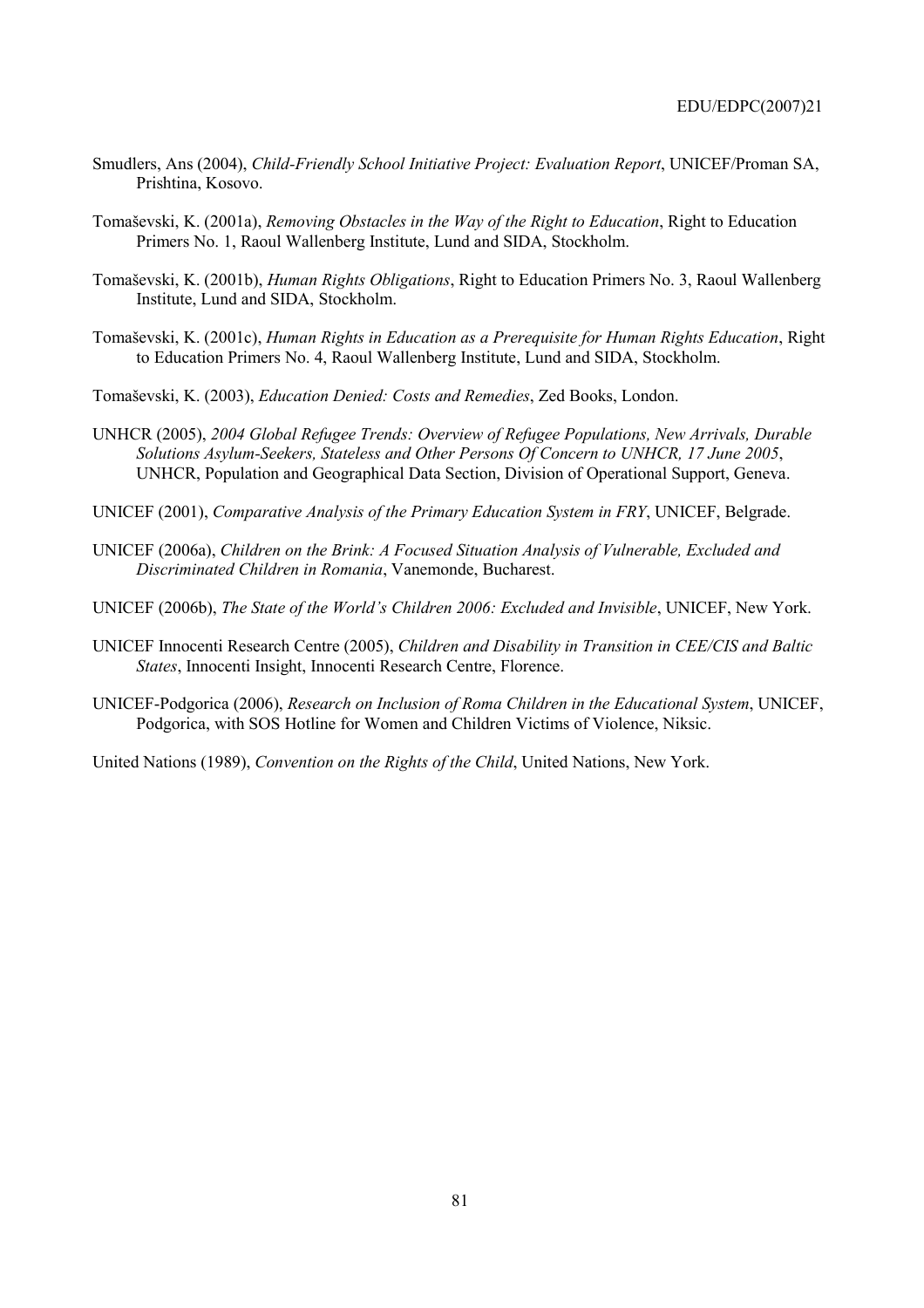| Country of<br>asylum/residence              | Population of concern to<br><b>UNHCR</b><br>end-2005 | Share of<br>less than 18 year olds | Population for which<br>demographic data is<br>available |
|---------------------------------------------|------------------------------------------------------|------------------------------------|----------------------------------------------------------|
|                                             |                                                      |                                    |                                                          |
| Bosnia and Herzegovina                      | 199 967                                              | 21%                                | 199 967                                                  |
| <b>Bulgaria</b>                             | 5 2 1 8                                              | 25%                                | 822                                                      |
| Croatia                                     | 15 756                                               | 21%                                | 15 7 36                                                  |
| <b>FYR Macedonia</b>                        | 4 3 2 0                                              | 49%                                | 2 1 1 5                                                  |
| Moldova                                     | 1762                                                 | 16%                                | 232                                                      |
| Romania                                     | 2 7 2 0                                              | 9%                                 | 1 0 3 9                                                  |
| Serbia (including Kosovo)<br>and Montenegro | 487 998                                              | 21%                                | 482 089                                                  |

## **ANNEX A: UNITED NATIONS HIGH COMMISSIONER FOR REFUGEES FIGURES FOR SOUTH EASTERN EUROPE**

Note: UNHCR defines populations "of concern" as refugees, asylum-seekers, returnees (returned refugees), internally displaced persons (IDPs), returned IDPs, and "various" (e.g. stateless persons).

*Source*: UNHCR (2005), *2004 Global Refugee Trends: Overview of Refugee Populations, New Arrivals, Durable Solutions Asylum-Seekers, Stateless and Other Persons Of Concern to UNHCR, 17 June 2005*, UNHCR, Population and Geographical Data Section, Division of Operational Support, Geneva.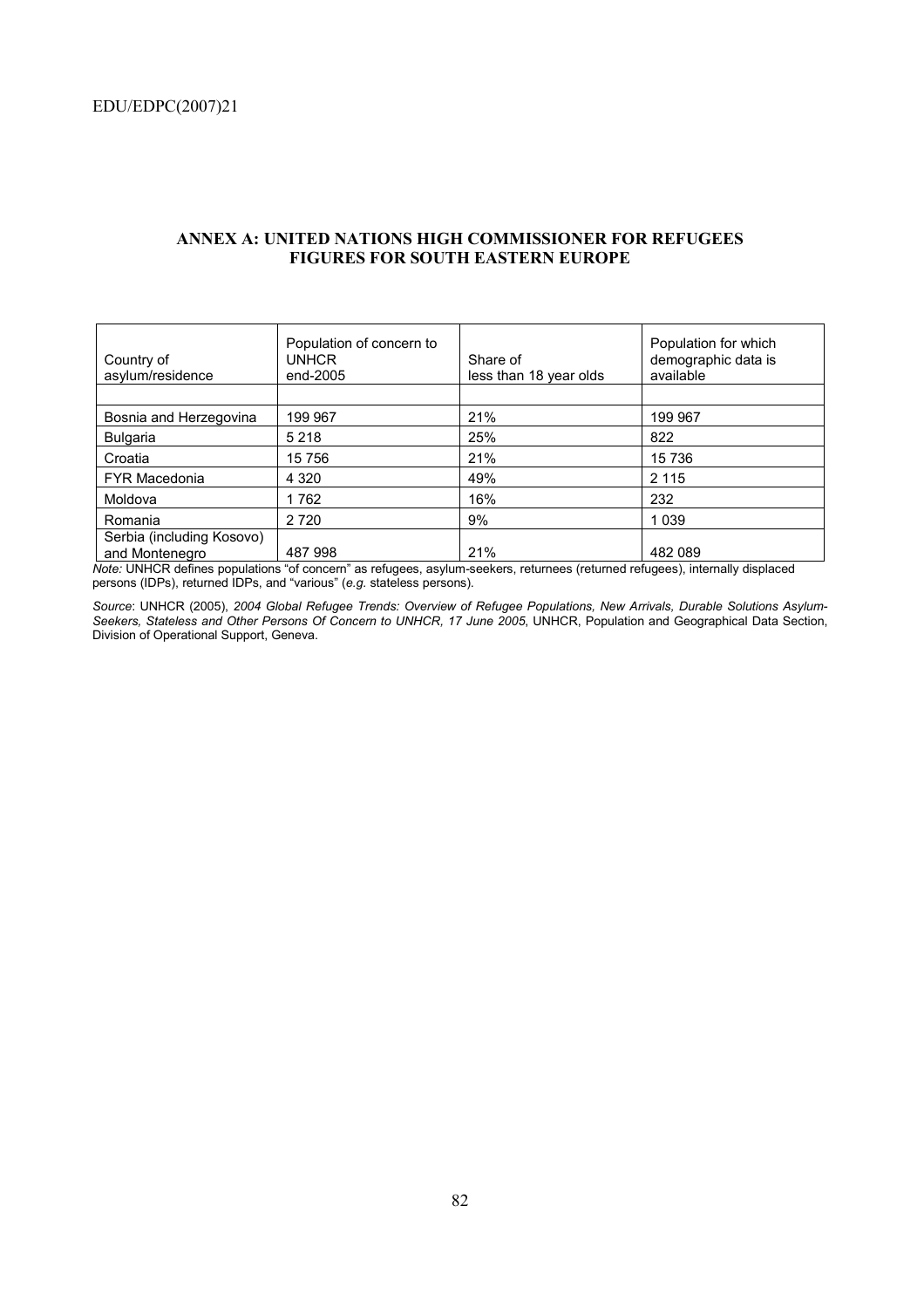## **ANNEX B: INTERVIEWED PARTICIPANTS**

## *Education Development for Disabled and at Risk Students in Southeast Europe*

Interviews with stakeholders, in date order, in Bosnia-Herzegovina, Bulgaria, Croatia, FYR of Macedonia, Kosovo, Moldova, Montenegro, Romania and Serbia.

 *18-21 October 2006* 

*SERBIA (Belgrade)* 

*Ministry of Education and Sports:* 

Ms. Marija JOKSIMOVIC (Senior Executive Officer) Ms. Jadranka BUKWA-UROSEVIC (Defectologist)

*OECD Project Administrator:* 

Ms. Gordana NIKOLIC (OECD project administrator, Institute for the Improvement of Education)

*OECD model school OS Josip Pancic:* 

Ms. Radica GARACA (Headmistress) Ms. Spomenka MARKOVIC (Teacher) Students, school staff and parents

*Institute for the Improvement of Education:* 

Mr. Ljubomir PROTIC (Director) Ms. Zvezdana DJURIC (Head of the Department for Strategic Planning) Ms. Jukica JANKOVIC (Statistician) Ms. Mirjana LUKIC (Statistician)

*UNICEF:* 

Ms. Svetlana MAROJEVIC (Project Officer of Belgrade UNICEF Office)

*Open Society Institute:* 

Ms. Tatjana STOJIC (Director of Open Society Institute Serbia)

*Model school OS Josip Pancic:* 

Ms. Radica GARACA (Headmistress at OS Josip Pancic School) Ms. Spomenka MARKOVIC (Teacher at OS Josip Pancic School) Students, school staff and parents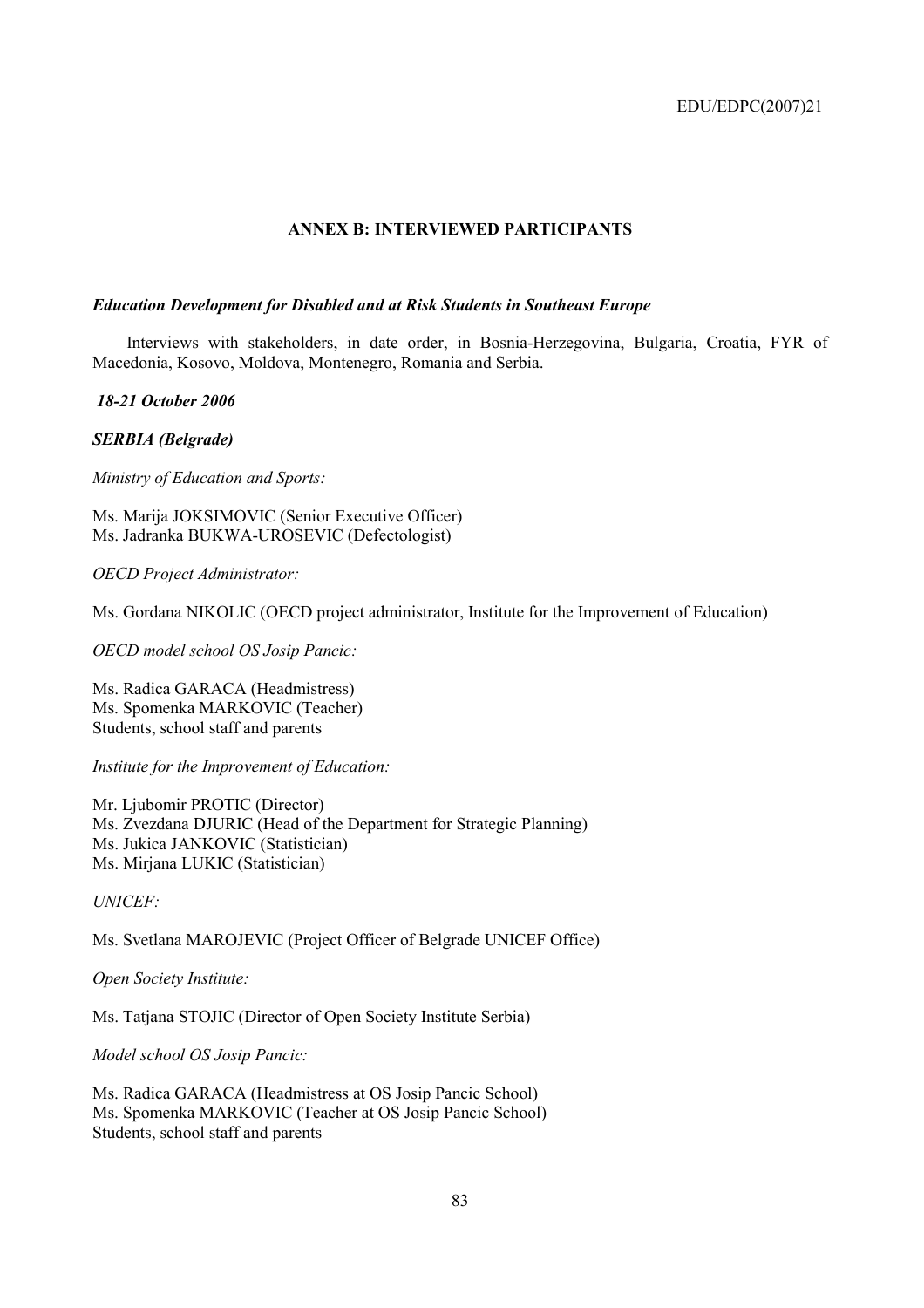# *21-24 October 2006*

# *MONTENEGRO (Podgorica):*

*Ministry of Education and Science:* 

Mr. Slobodan BACKOVIC (Minister) Ms. Jelena ILIC (Statistician, Ministry of Education and Science)

Ms. Tanja OSTOJIC (International Co-operation Unit, Ministry of Education and Science)

Ms. Ana GREGO (Former PISA co-ordinator Montenegro) Ms. Tamara MILIC (OECD project administrator, school psychologist of Stampar Makarije School)

*OECD model school Stampar Makarije:* 

Ms. Dragana DMITROVIC (Headmistress of Stampar Makarije School) Ms. Anita GRANIC (Teacher at Stampar Makarije School)

*UNICEF:* 

Ms. Branka KOVACEVIC (Officer in Charge of Podgorica UNICEF office)

## *Open Society Institute:*

Ms. Sanja ELEZOVIC (Director of Open Society Institute Montenegro) Ms. Gordana MILJEVIC (Senior Program Manager of Education Support Program of the Open Society Institute)

## *24-27 October 2006*

## *FYR of MACEDONIA (Skopje):*

*Ministry of Education and Sports:* 

Mr. Suleyman RUSHITI (Minister)

Ms. Desanka UGRINOVSKA (OECD project administrator)

*OECD model schools:* 

Ms. Valentina KIEVSKA ANGELOVSKA (Headmistress of school P.S. Petar Petrovic Njegos) Ms. XY STRUMKA (Headmistress of model school Johan Hajnrih Pestaloci) Ms. Marija MIRTEVA (School Pedagogue of model school Johan Hajnrih Pestaloci) Students, school staff and parents

## *UNICEF:*

Ms. Isabella CASTROGIOVANNI (Programme Officer Skopje UNICEF Office) Ms. Nora SABANI (Skopje UNICEF Office) Ms. Marcella DELUCA (Consultant)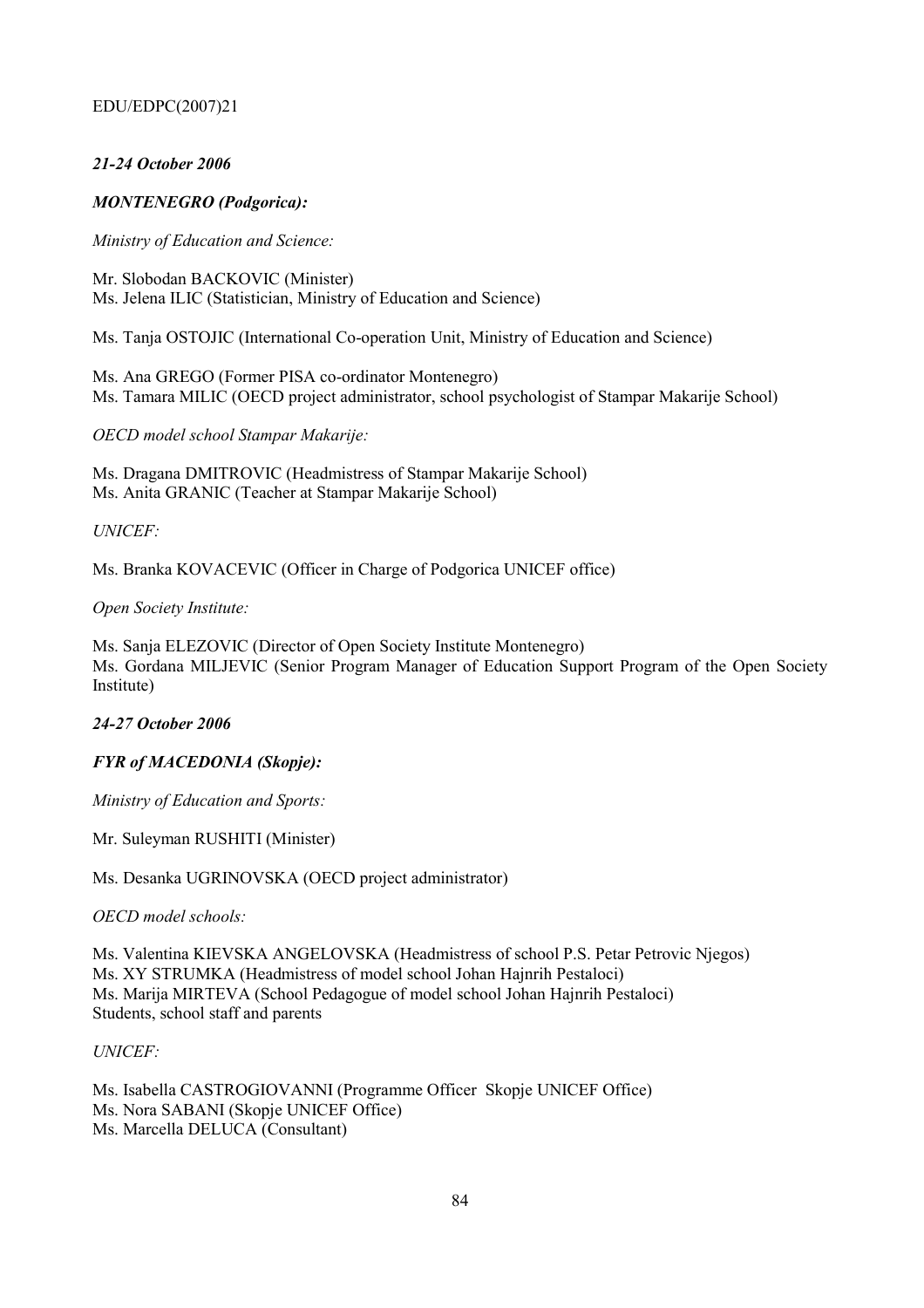*EDUCAID:* 

Ms. Fulvia TOMATIS (Skopje Office)

# *27-29 October 2006*

*CROATIA (Zagreb, Osijek):* 

*Ministry of Science, Education and Sports:* 

Mr. Drazen VIKIC TOPIC (State Secretary) Ms. Edita RUZIC (Statistical Department) Mr. Tomislav GOLUBIC (Statistical Department) Ms. Maja LJUBIC (OECD project administrator, Education and Teacher Training Agency)

*UNICEF:* 

Ms. Tanja RADOCAJ (Head of Zagreb UNICEF Office)

*University of Zagreb:* 

Ms. Ivana BATARELO (Institute for Social Research)

*Center for Strategy and Development:* 

Ms. Petra HOBLAJ (Director)

*OECD model school Oä Ljudevita Gaja, Osijek l:* 

Ms. Aleksandra KRAMPAČ-GRLJUäIĆ (Headmistress) Ms. Ivana MARINIĆ (Teacher) Students, school staff and parents

*Regional government and city administration of Osijek:* 

Ms. Mirjana KOLARIC (Education counsellor of the regional administration of Osijek-Baranjska) Mr. Davor BRUST (Head of department for Education, Culture and Young People of Osijek city administration)

Zdenka äUVAKOVIĆ (Administrative counsellor of the regional administration of Osijek-Baranjska)

## *29-31 October 2006*

# *BOSNIA-HERZEGOVINA (Tuzla Canton):*

*Ministry of Education and Sports of Tuzla Canton:* 

### Ms. Zlata ZIGIC (Minister)

Mr. Djulaga HADZIC (OECD project administrator, Ministry of Education and Sports of Tuzla Canton)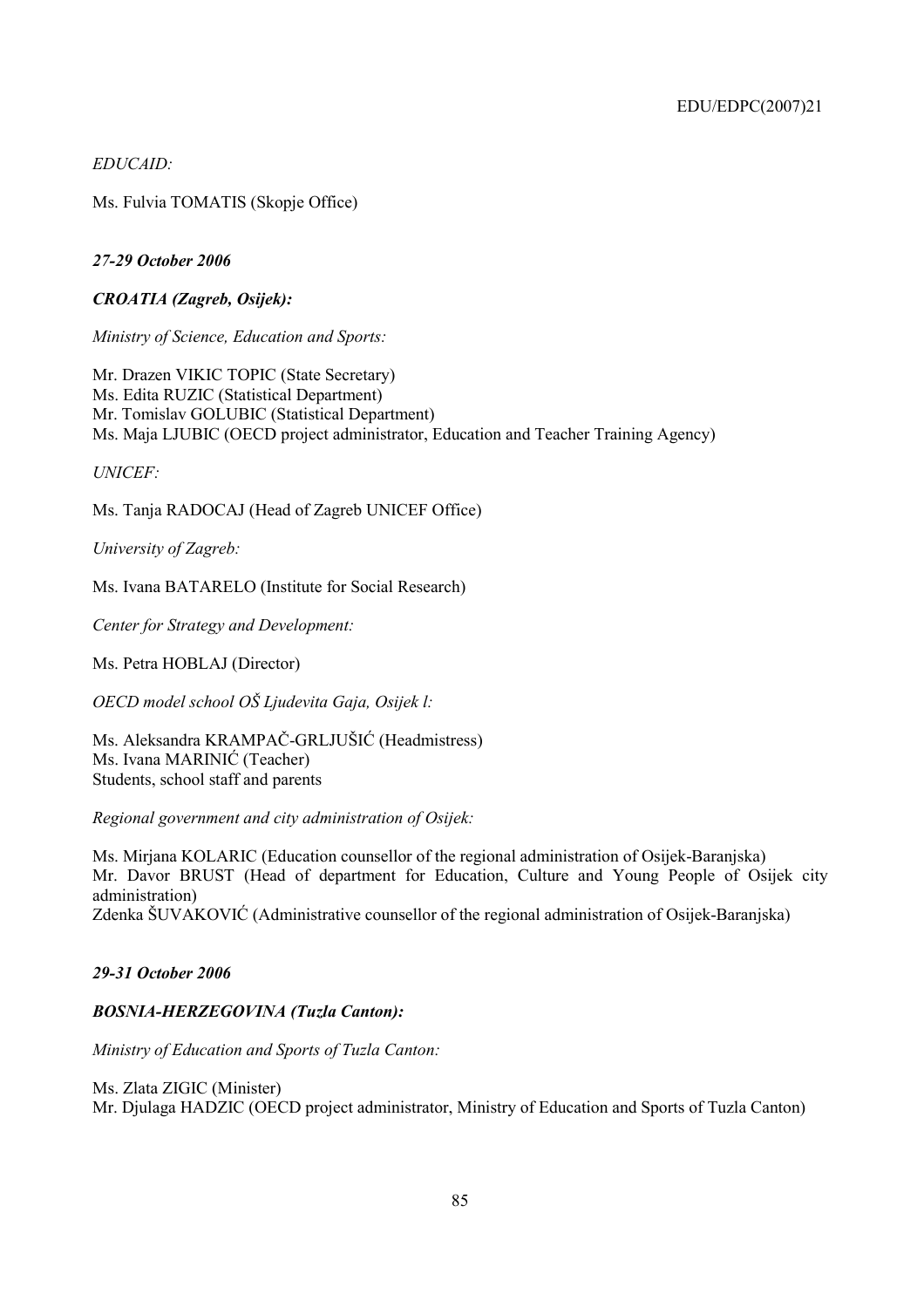# *OECD model school Simin Han:*

Mr. Senad OSMANOVIC (Headmaster) Ms. Maja MESANOVIC (Teacher) Ms. Nermina HUKIC (Teacher) Students, school staff and parents

*Tuzla University:* 

Ms. Melika SMAJIC (Faculty of Education and Rehabilitation)

*20-24 November 2006* 

# *ROMANIA (Oradea, Bucharest)*

*Ministry of Education, Research and Youth:* 

Ms. Lucretia SIRINIANU (Counseller to the Secretary of State) Ms. Simona NICOLAE (OECD project administrator, department for children with special education needs) Ms. Nicoleta ANDRONACHI (Speech therapist, Special School No.1)

Ms. Doina GYORI (Inspector for teaching students with special needs, Oradea)

*UNICEF:* 

Mr. Eugen Vasile CRAI (Project Officer Education, Bucharest UNICEF Office)

*National Assessment and Examination Service:* 

Mr. Cristian MIRESCU (Director)

*RENINCO Romania:* 

Ms. Ecaterina VRASMAS (President)) Mr. Traian VRASMAS (Associate Professor))

OECD model school "Andre Muresanu", Oradea:

Mr. Erdeli GHEORGE (Principal) Ms. Laura MIHAELA-HAVA (Vice Principal) Ms. Adriana OPREA (Teacher) Students, school staff and parents

School "George Cosbuc", Oradea:

Ms. Florica COPACEANU (Headmistress)

*University of Oradea:* 

Mr. Chelemen IOAN (Faculty for Pedagogy) Ms. Cecilia SAS (Faculty for Pedagogy)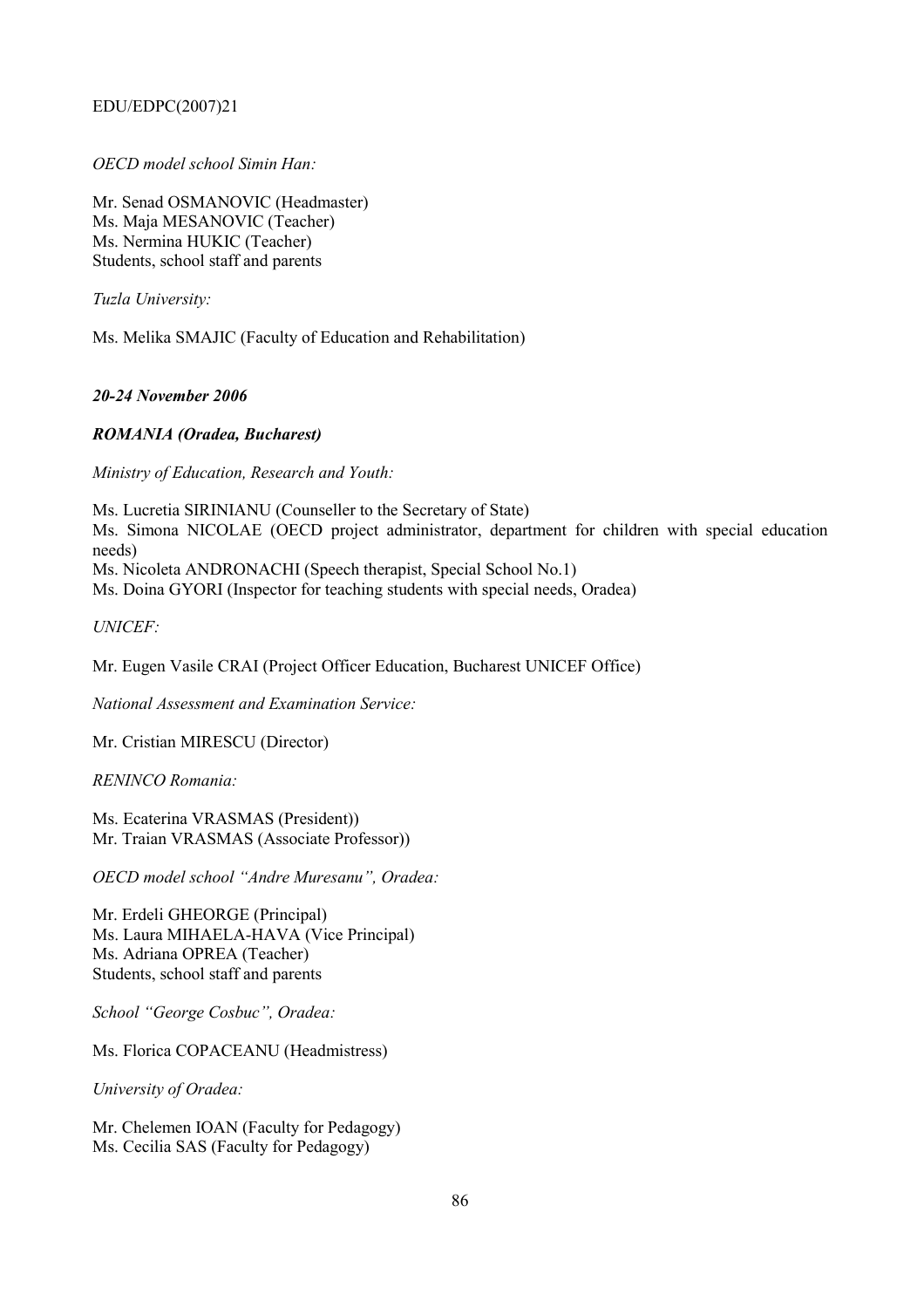# *20-24 November 2006*

# *MOLDOVA (Chisinau)*

*Ministry of Education and Youth:* 

Mr. Victor TVIRCUN (Minister) Ms. Victoria ISAAC (Department for International Relations) Ms. Tatiana TINTIUC OECD project administrator, Department for Education for Children with Special Needs) Ms. Svetlana ISTRATE (Department for Education for Children with Special Needs)

*State Institute of Continuing Training:* 

Mr. Simion CAISIN (Rector)

*OECD model school "Mihai Viteazul":* 

Ms. Nelly BEREZOVSCHI (Headmistress) Ms. Ala VIRLAN (Teacher) Students, school staff and parents

*Kindergarten for children with special needs:* 

Children and school staff

*UNICEF:* 

Mr. Mohammed Azzedine SALAH (Programme Officer of Chisinau UNICEF Office)

*Institute for Public Policies:* 

Mr. Victor GREMALSCHI (Director)

*KulturKontakt Austria:* 

Mr. Reinhard HANNESSCHLÄGER (Education Co-ordinator)

*Association Gaudeamus:* 

Ms. Natalia BUGA (President)

## *4-8 December 2006*

## *BULGARIA (Sofia)*

*Ministry of Education and Science:* 

Mr. Asen PETROV (Director of the Department for Education environment and educational integration<sup>n</sup>)